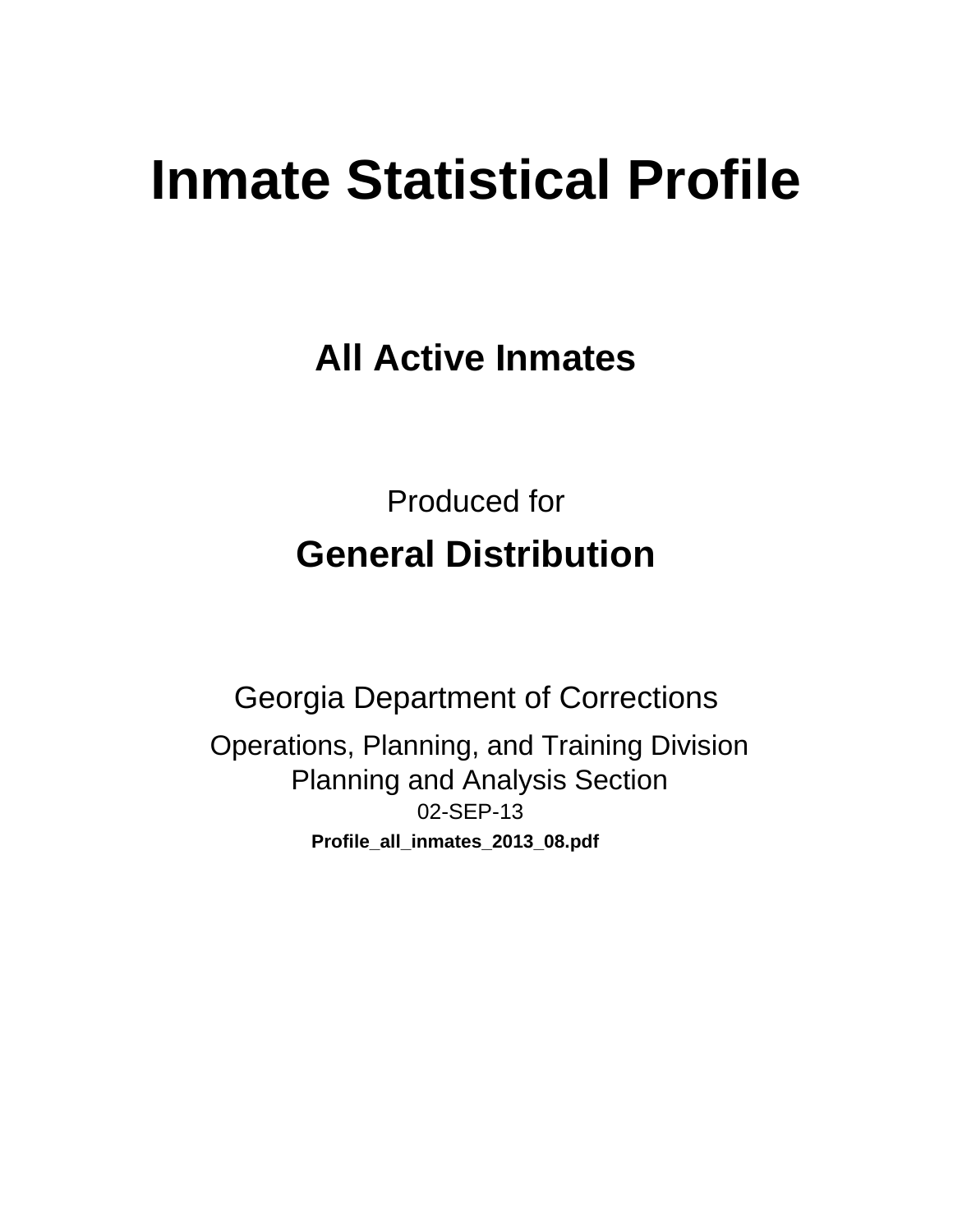# Inmate Statistical Profile 02-SEP-13

Contents

**All Active Inmates** 

Produced for General Distribution

# **Table of Contents**

|    | <b>Demographic information</b>                                       |
|----|----------------------------------------------------------------------|
|    | 5 Current age, broken out in ten year age groups                     |
|    | 6 Race group                                                         |
|    | 7 Marital status, self-reported at entry to prison                   |
|    | 8 Number of children, self-reported at entry to prison               |
|    | 9 Religious affiliation, self-reported at entry to prison            |
|    | 10 Home county - self-reported at entry to prison                    |
|    | 15 Socioeconomic class, self-reported at entry to prison             |
|    | 16 Environment to age 16, self-reported at entry to prison           |
|    | 17 Guardian status to age 16, self-reported at entry to prison       |
|    | 18 Employment status before prison, self-reported at entry to prison |
|    | 19 Age at admission                                                  |
|    | 21 Height, measured at entry to prison                               |
|    | 22 Weight, measured at entry to prison                               |
|    | 24 Military service                                                  |
|    | <b>Correctional information</b>                                      |
|    | 25 Type of admission to prison                                       |
|    | 26 Current / last security status                                    |
|    | 27 Current / last institution type                                   |
|    | 28 Institution type - transitional centers                           |
|    | 29 Institution type - county prisons                                 |
| 31 | Institution type - state prisons                                     |
|    | 33 Institution type - private prisons                                |
|    | 34 Institution type - pre-release centers                            |
|    | 35 Institution type - inmate boot camp                               |
|    | 36 Number of disciplinary reports                                    |
|    | 37 Number of transfers                                               |
|    | 38 Number of escapes                                                 |
|    | 40 Probable future release type of still active inmates              |
|    | 41 Time served in current (or last) institution                      |
|    | Educational, psychological and physical information                  |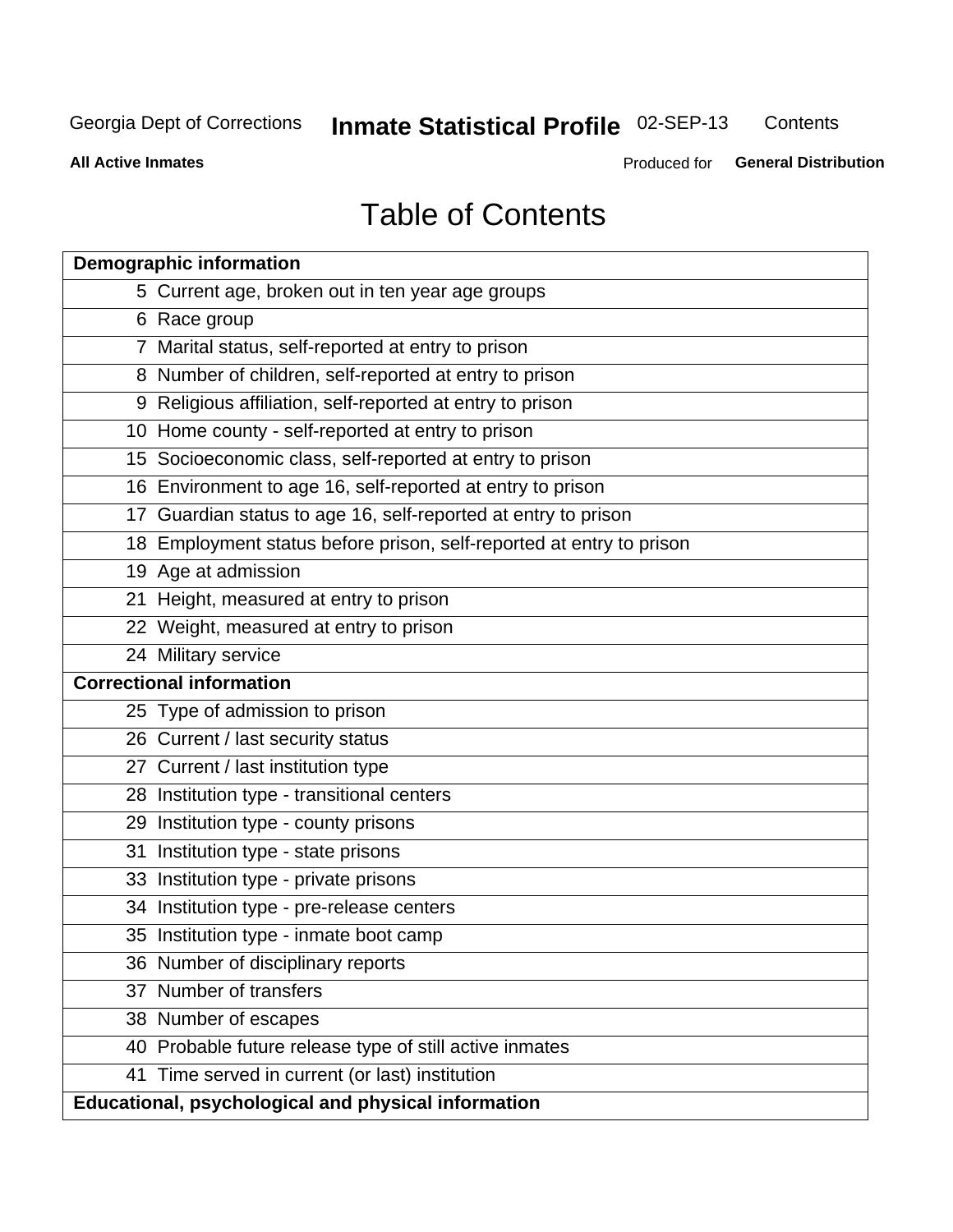# Inmate Statistical Profile 02-SEP-13

Contents

**All Active Inmates** 

Produced for General Distribution

# **Table of Contents**

| <b>Educational, psychological and physical information</b>       |
|------------------------------------------------------------------|
| 39 Culture fair IQ scores                                        |
| 42 Highest grade level attained                                  |
| 43 Culture fair IQ scores                                        |
| 44 Wide Range Achievement Test (WRAT) reading score              |
| 45 Wide Range Achievement Test (WRAT) math score                 |
| 46 Wide Range Achievement Test (WRAT) spelling score             |
| 47 Scope of substance abuse - summary                            |
| 48 Scope of substance abuse - detail                             |
| 49 Current / last mental health treatment level                  |
| 50 PULHESDWIT medical scale - 'P' overall condition ('P'hysical) |
| 51 PULHESDWIT medical scale - 'U' upper body                     |
| 52 PULHESDWIT medical scale - 'L' lower body                     |
| 53 PULHESDWIT medical scale - 'H' hearing                        |
| 54 PULHESDWIT medical scale - 'E' vision                         |
| 55 PULHESDWIT medical scale -'S' psychiatric                     |
| 56 PULHESDWIT medical scale - 'D' dental                         |
| 57 PULHESDWIT medical scale - 'W' work ability                   |
| 58 PULHESDWIT medical scale - 'I' impairment                     |
| 59 PULHESDWIT medical scale - 'T' transportability               |
| 60 Criminality in family, self-reported                          |
| 61 Alcoholism in family, self-reported                           |
| 62 Drug abuse in family, self-reported                           |
| 63 Subjected to frequent beatings, self-reported                 |
| 64 Father absent during inmate's childhood                       |
| 65 Mother absent during inmate's childhood                       |
| 66 Inmate diagnosed as manipulative                              |
| 67 Inmate diagnosed as assaultive                                |
| <b>Crimes and criminal history information</b>                   |
| 68 Number of prior Georgia incarcerations                        |
| 69 Prison sentence in years                                      |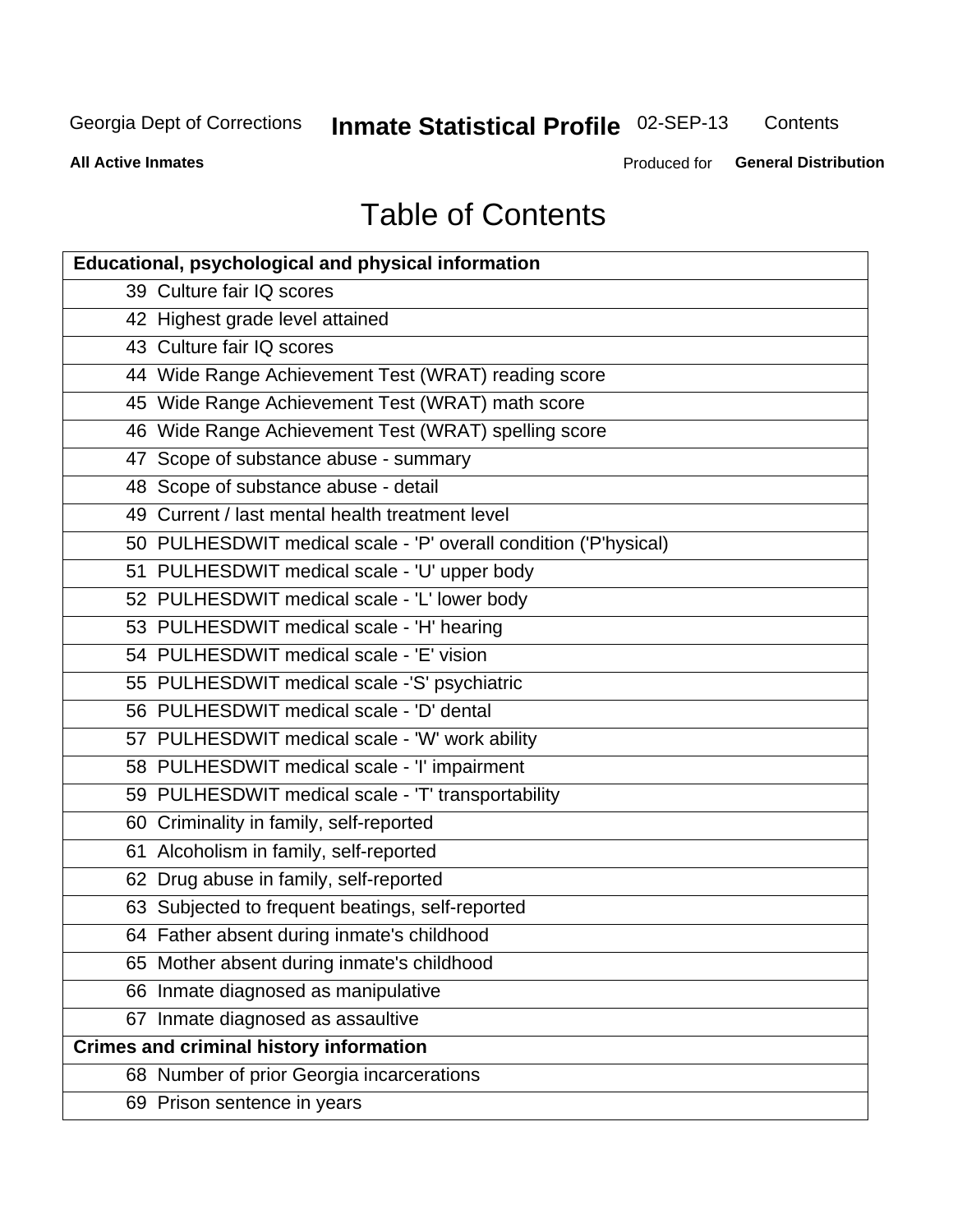### Inmate Statistical Profile 02-SEP-13 Contents

**All Active Inmates** 

Produced for General Distribution

# **Table of Contents**

| <b>Crimes and criminal history information</b>                 |
|----------------------------------------------------------------|
| 70 Primary offense, broken out into felonies vs misdemeanors   |
| 71 Primary offense, broken out into six broad crime categories |
| 72 Primary offense, detailed offense code                      |
| 81 County of conviction of primary offense                     |
| 86 Circuit of conviction of primary offense                    |
| 88 Years served (jail + prison) in this incarceration          |
| <b>Medical information</b>                                     |
| 89 Results of most recent HIV test                             |
| 90 Results of most recent tuberculosis test                    |
| 91 Results of most recent syphilis test                        |
| 92 Results of most recent Hepatitis-C test                     |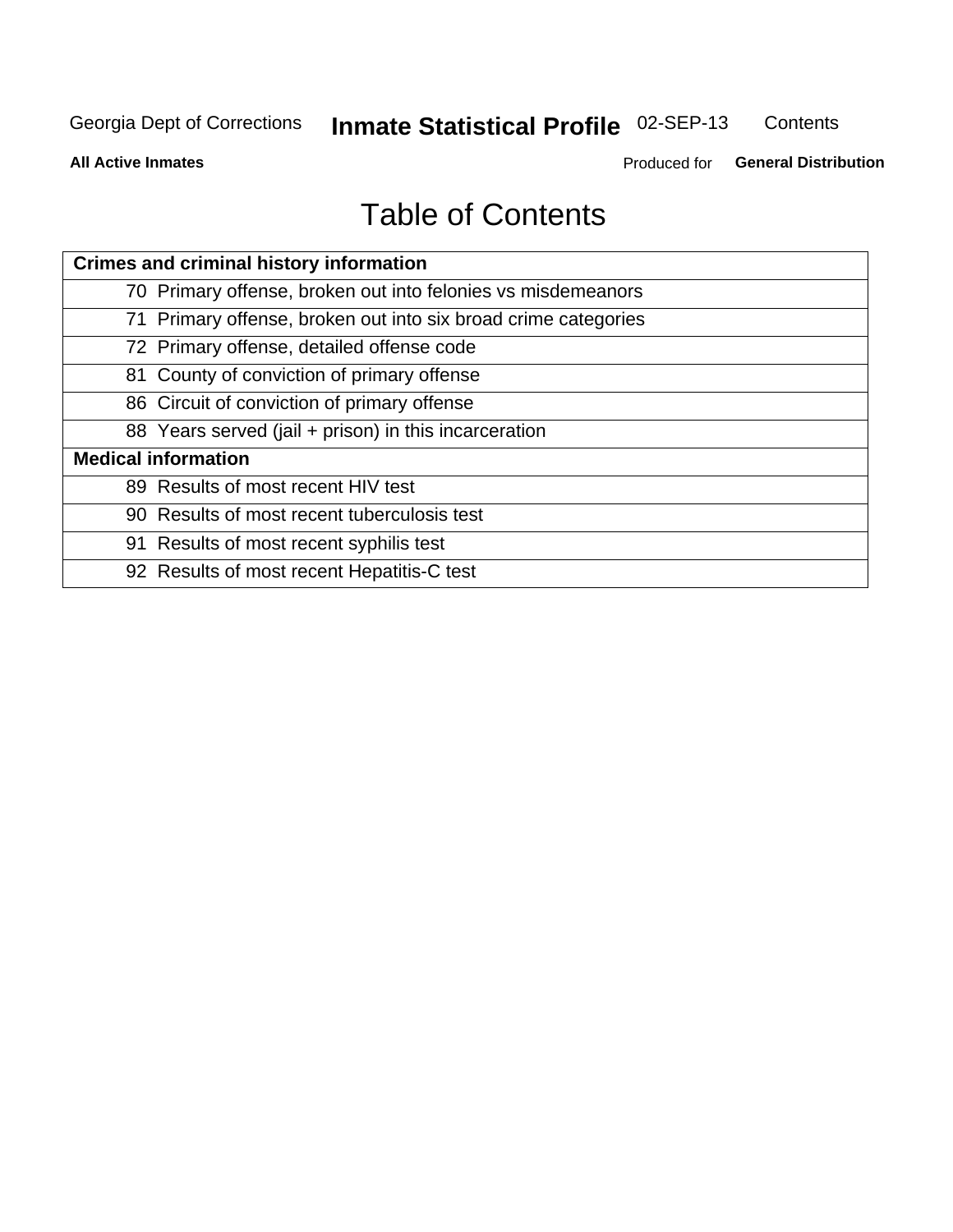### **All Active Inmates**

### Produced for General Distribution

### Current age, broken out in ten-year age groups

COL % - percent each COUNT is of its particular column

|                          |              | <b>Male</b> |        |                 | <b>Female</b> |          |              | <b>Total</b>  |
|--------------------------|--------------|-------------|--------|-----------------|---------------|----------|--------------|---------------|
| <b>Current Age</b>       | <b>Count</b> | Col %       | Row %  | <b>Count</b>    | Col %         | Row %    | <b>Total</b> | Col %         |
| <b>Teens (1-19)</b>      | 838          | 1.64%       | 96.77% | 28 <sub>1</sub> | 0.77%         | 3.23%    | 866          | 1.59%         |
| <b>Twenties (20-29)</b>  | 15,741       | 30.87%      | 94.03% | 999             | 27.49%        | 5.97%    | 16,740       | 30.64%        |
| <b>Thirties (30-39)</b>  | 14,835       | 29.09%      | 92.45% | 1,212           | 33.35%        | 7.55%    | 16.047       | 29.37%        |
| <b>Forties (40-49)</b>   | 10,724       | 21.03%      | 92.14% | 915             | 25.18%        | 7.86%    |              | 11,639 21.30% |
| <b>Fifties (50-59)</b>   | 6,505        | 12.76%      | 94.37% | 388             | 10.68%        | 5.63%    | 6,893        | 12.62%        |
| <b>Sixties (60-69)</b>   | 1,790        | 3.51%       | 95.82% | 78              | 2.15%         | 4.18%    | 1,868        | 3.42%         |
| Seventy + (70 and above) | 565          | 1.11%       | 97.58% | 14              | 0.39%         | $2.42\%$ | 579          | 1.06%         |
| <b>Total Reported</b>    | 50,998       | 100%        | 93.35% | 3,634           | 100%          | 6.65%    | 54,632       | 100%          |

| <b>Not Reported</b> | .    |       | o۹<br>0Z      |
|---------------------|------|-------|---------------|
| Total               | .27c | 3,635 | $\rightarrow$ |

| <b>Mean</b><br>(average)       | 37.15    | 36.99 | 37.14 |
|--------------------------------|----------|-------|-------|
| Median (middle)                | つん<br>vu | 36    | 35    |
| <b>Mode</b><br>(most frequent) | 24       |       |       |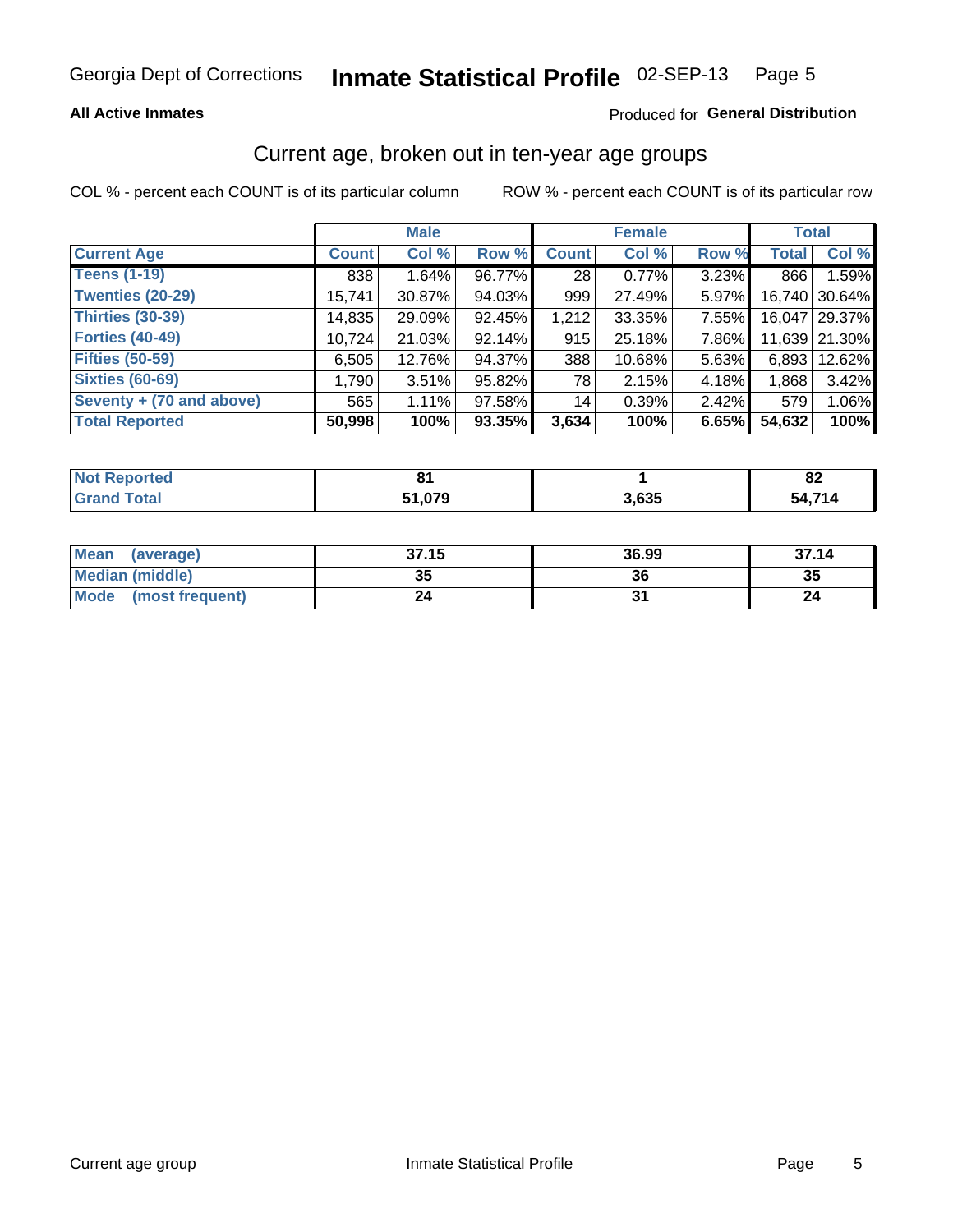### Inmate Statistical Profile 02-SEP-13 Page 6

### **All Active Inmates**

### **Produced for General Distribution**

### Race group

COL % - percent each COUNT is of its particular column

|                       |                        |              | <b>Male</b> |             |       | <b>Female</b> |        |              | <b>Total</b> |
|-----------------------|------------------------|--------------|-------------|-------------|-------|---------------|--------|--------------|--------------|
| <b>Race Group</b>     |                        | <b>Count</b> | Col %       | Row % Count |       | Col %         | Row %  | <b>Total</b> | Col %        |
|                       | <b>White</b>           | 16,427       | 32.16%      | 89.27%      | .974  | 54.31%        | 10.73% | 18,401       | 33.63%       |
| $\mathbf{2}$          | <b>Black</b>           | 32,114       | 62.87%      | 95.34%      | .570  | 43.19%        | 4.66%  | 33,684       | 61.56%       |
| 5                     | <b>Other</b>           | 38           | .07%        | 80.85%      | 9     | .25%          | 19.15% | 47           | .09%         |
| 6                     | <b>Asian</b>           | 147          | .29%        | 92.45%      | 12    | .33%          | 7.55%  | 159          | .29%         |
| 9                     | <b>Unknown</b>         | 2            | .01%        | 100.00%     |       |               |        | 2            | .01%         |
| 10                    | <b>Hispanic</b>        | 2,325        | 4.55%       | 97.28%      | 65    | 1.79%         | 2.72%  | 2,390        | 4.37%        |
| 12 <sub>2</sub>       | <b>Native American</b> | 26           | .05%        | 83.87%      | 5     | .14%          | 16.13% | 31           | .06%         |
| <b>Total Reported</b> |                        | 51,079       | 100%        | 93.36%      | 3,635 | 100%          | 6.64%  | 54,714       | 100%         |

| <b>Not</b><br><b>Reported</b> |        |       |        |
|-------------------------------|--------|-------|--------|
| <b>Total</b>                  | 51,079 | 3,635 | 54,714 |

| M.<br>____ | . | ------- |
|------------|---|---------|
|            |   |         |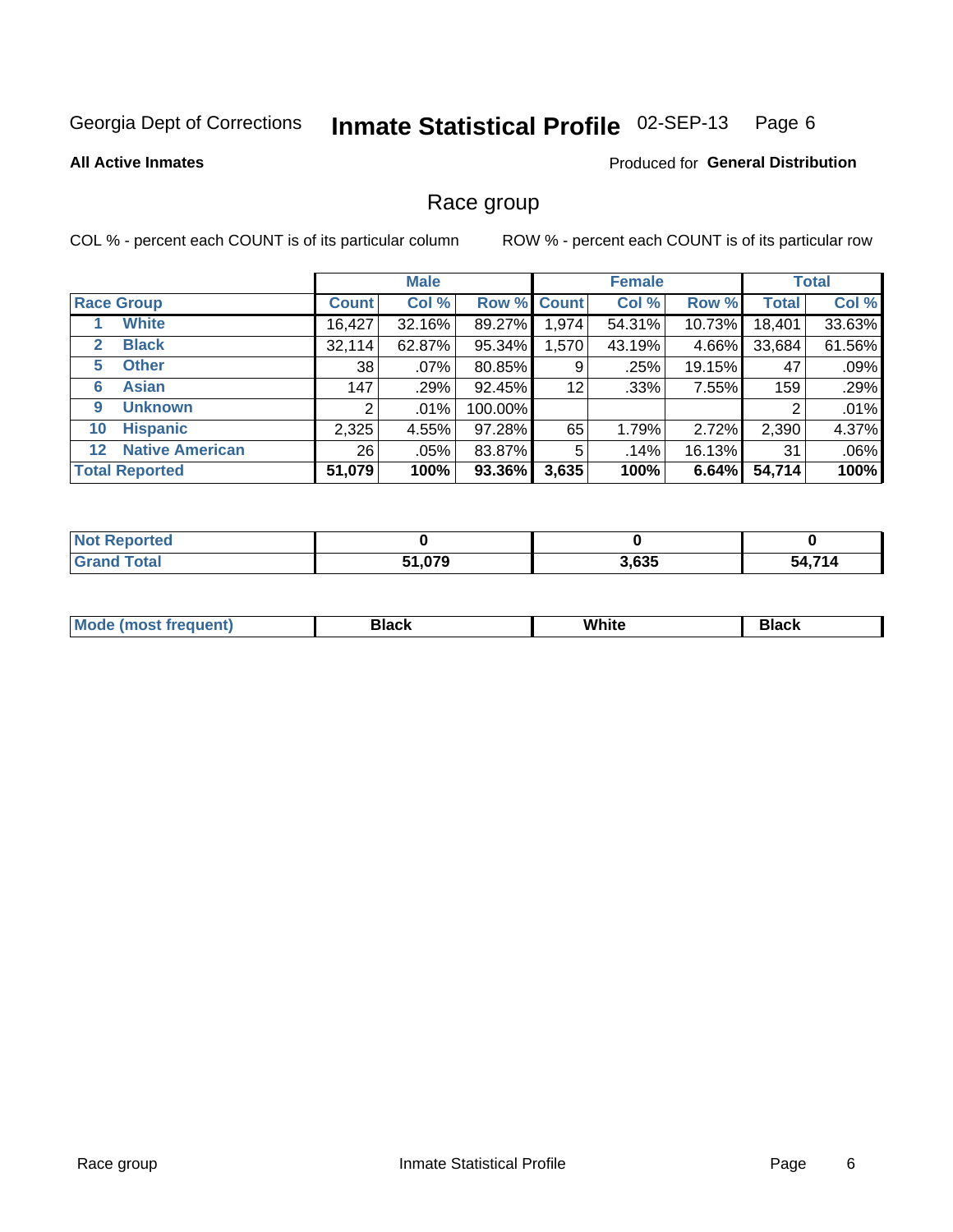### Inmate Statistical Profile 02-SEP-13 Page 7

**All Active Inmates** 

### Produced for General Distribution

# Marital status, self-reported at entry to prison

COL % - percent each COUNT is of its particular column

|                       |              | <b>Male</b> |        |              | <b>Female</b> |        |              | <b>Total</b> |
|-----------------------|--------------|-------------|--------|--------------|---------------|--------|--------------|--------------|
| <b>Marital Status</b> | <b>Count</b> | Col %       | Row %  | <b>Count</b> | Col %         | Row %  | <b>Total</b> | Col %        |
| <b>Unknown</b><br>0   | 389          | .76%        | 90.68% | 40           | 1.10%         | 9.32%  | 429          | .78%         |
| <b>Divorced</b><br>D  | 4,669        | 9.14%       | 88.18% | 626          | 17.22%        | 11.82% | 5,295        | 9.68%        |
| <b>Married</b><br>М   | 6,962        | 13.63%      | 91.48% | 648          | 17.83%        | 8.52%  | 7,610        | 13.91%       |
| <b>Separated</b><br>S | 1,737        | 3.40%       | 84.08% | 329          | 9.05%         | 15.92% | 2,066        | 3.78%        |
| <b>Unmarried</b><br>U | 36,875       | 72.19%      | 95.27% | 1,829        | 50.32%        | 4.73%  | 38,704       | 70.74%       |
| <b>Widow</b><br>W     | 447          | .88%        | 73.28% | 163          | 4.48%         | 26.72% | 610          | 1.11%        |
| <b>Total Reported</b> | 51,079       | 100%        | 93.36% | 3,635        | 100%          | 6.64%  | 54,714       | 100%         |

| N <sub>of</sub><br>ੋ"∩rted |                    |        |      |
|----------------------------|--------------------|--------|------|
| <b>Total</b>               | $\sim$ 0.70 $\sim$ | $\sim$ | 74.4 |

|--|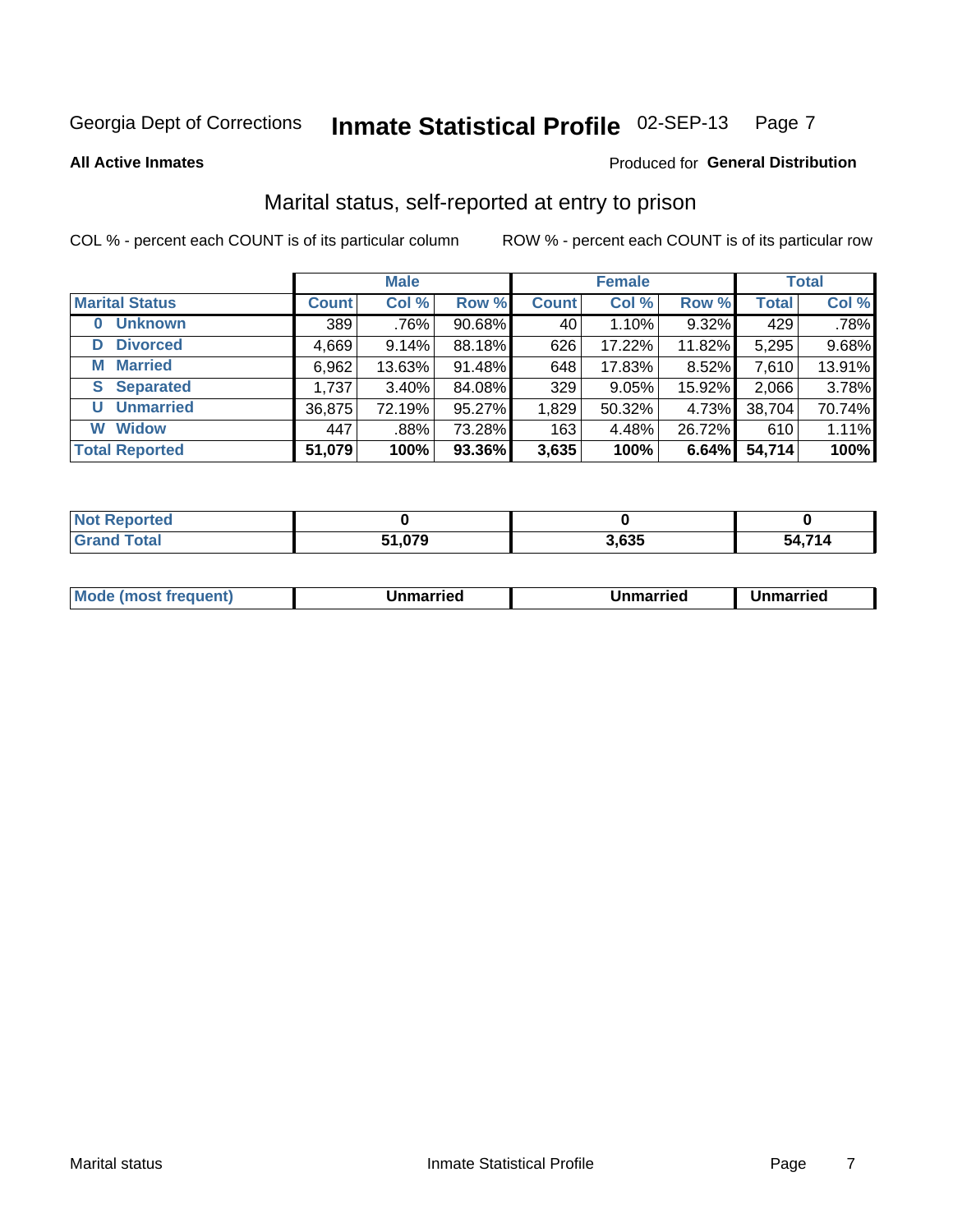### Inmate Statistical Profile 02-SEP-13 Page 8

**All Active Inmates** 

### **Produced for General Distribution**

# Number of children, self reported at entry to prison

COL % - percent each COUNT is of its particular column

|                           |              | <b>Male</b> |        | <b>Female</b>  |        |        | <b>Total</b> |        |
|---------------------------|--------------|-------------|--------|----------------|--------|--------|--------------|--------|
| <b>Number of Children</b> | <b>Count</b> | Col %       | Row %  | <b>Count</b>   | Col %  | Row %  | <b>Total</b> | Col %  |
| $\bf{0}$                  | 20,800       | 41.15%      | 95.05% | 1,084          | 29.86% | 4.95%  | 21,884       | 40.39% |
|                           | 11,362       | 22.48%      | 94.22% | 697            | 19.20% | 5.78%  | 12,059       | 22.26% |
| $\overline{2}$            | 8,325        | 16.47%      | 91.11% | 812            | 22.37% | 8.89%  | 9,137        | 16.87% |
| 3                         | 4,933        | 9.76%       | 89.76% | 563            | 15.51% | 10.24% | 5,496        | 10.14% |
| 4                         | 2,542        | 5.03%       | 90.79% | 258            | 7.11%  | 9.21%  | 2,800        | 5.17%  |
| 5                         | 1,243        | 2.46%       | 91.20% | 120            | 3.31%  | 8.80%  | 1,363        | 2.52%  |
| $6\phantom{1}6$           | 663          | 1.31%       | 91.32% | 63             | 1.74%  | 8.68%  | 726          | 1.34%  |
| 7                         | 283          | 0.56%       | 93.71% | 19             | 0.52%  | 6.29%  | 302          | 0.56%  |
| 8                         | 154          | $0.30\%$    | 95.06% | 8              | 0.22%  | 4.94%  | 162          | 0.30%  |
| $\boldsymbol{9}$          | 99           | 0.20%       | 98.02% | 2              | 0.06%  | 1.98%  | 101          | 0.19%  |
| 10                        | 63           | 0.12%       | 96.92% | $\overline{2}$ | 0.06%  | 3.08%  | 65           | 0.12%  |
| Over 10                   | 80           | 0.16%       | 97.56% | 2              | 0.06%  | 2.44%  | 82           | 0.15%  |
| <b>Total Reported</b>     | 50,547       | 100%        | 93.30% | 3,630          | 100%   | 6.70%  | 54,177       | 100.0% |

| ттес | につつ          |       | F27    |
|------|--------------|-------|--------|
| NG   | ວວ∠          |       | ວວກ    |
|      | 51 07Q<br>.м | 3,635 | 54,714 |

| <b>Mean</b><br>(average)       | 1.36 | 1.73 | 1.39 |
|--------------------------------|------|------|------|
| Median (middle)                |      |      |      |
| <b>Mode</b><br>(most frequent) |      |      |      |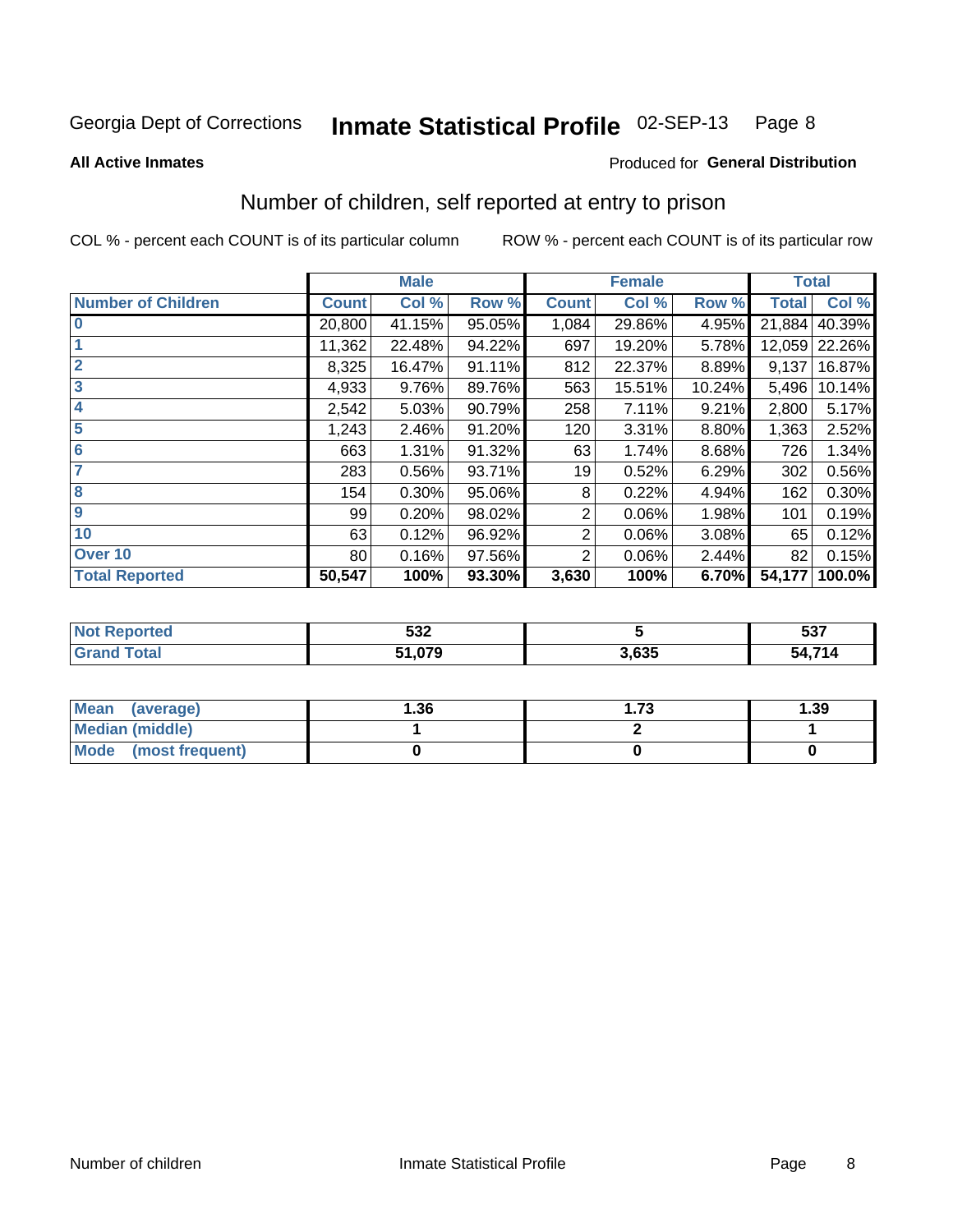#### Inmate Statistical Profile 02-SEP-13 Page 9

### **All Active Inmates**

### Produced for General Distribution

### Religious affiliation, self-reported at entry to prison

COL % - percent each COUNT is of its particular column

|                         |                              |              | <b>Male</b> |         |              | <b>Female</b> |        |              | <b>Total</b> |
|-------------------------|------------------------------|--------------|-------------|---------|--------------|---------------|--------|--------------|--------------|
|                         | <b>Religious Affiliation</b> | <b>Count</b> | Col %       | Row %   | <b>Count</b> | Col %         | Row %  | <b>Total</b> | Col %        |
| 1                       | <b>Islam</b>                 | 942          | 4.31%       | 96.71%  | 32           | 1.19%         | 3.29%  | 974          | 3.97%        |
| $\mathbf{2}$            | <b>Catholic</b>              | 1,137        | 5.20%       | 88.14%  | 153          | 5.70%         | 11.86% | 1,290        | 5.26%        |
| $\overline{\mathbf{3}}$ | <b>Baptist</b>               | 10,919       | 49.96%      | 85.61%  | 1,836        | 68.46%        | 14.39% | 12,755       | 51.98%       |
| $\overline{\mathbf{4}}$ | <b>Methodist</b>             | 472          | 2.16%       | 86.29%  | 75           | 2.80%         | 13.71% | 547          | 2.23%        |
| $\overline{\mathbf{5}}$ | <b>EpiscopIn</b>             | 37           | .17%        | 84.09%  | 7            | .26%          | 15.91% | 44           | .18%         |
| $6\overline{6}$         | <b>Presbytrn</b>             | 68           | .31%        | 90.67%  | 7            | .26%          | 9.33%  | 75           | .31%         |
| 7                       | <b>Chc Of God</b>            | 387          | 1.77%       | 82.87%  | 80           | 2.98%         | 17.13% | 467          | 1.90%        |
| 8                       | <b>Holiness</b>              | 750          | 3.43%       | 80.82%  | 178          | 6.64%         | 19.18% | 928          | 3.78%        |
| 9                       | <b>Jewish</b>                | 31           | .14%        | 93.94%  | 2            | .07%          | 6.06%  | 33           | .13%         |
| 10                      | <b>Anglican</b>              | 17           | .08%        | 89.47%  | 2            | .07%          | 10.53% | 19           | .08%         |
| 11                      | <b>Grk Orthdx</b>            | 4            | .02%        | 80.00%  |              | .04%          | 20.00% | 5            | .02%         |
| 12                      | <b>Hindu</b>                 | 6            | .03%        | 100.00% |              |               |        | 6            | .02%         |
| 13                      | <b>Buddhist</b>              | 33           | .15%        | 75.00%  | 11           | .41%          | 25.00% | 44           | .18%         |
| 14                      | <b>Taoist</b>                | 6            | .03%        | 85.71%  | 1            | .04%          | 14.29% | 7            | .03%         |
| 15                      | <b>Shintoist</b>             | 3            | .01%        | 100.00% |              |               |        | 3            | .01%         |
| 16                      | <b>Seven D Ad</b>            | 75           | .34%        | 92.59%  | 6            | .22%          | 7.41%  | 81           | .33%         |
| $\overline{17}$         | <b>Jehovah Wt</b>            | 269          | 1.23%       | 88.78%  | 34           | 1.27%         | 11.22% | 303          | 1.23%        |
| 18                      | <b>Latr Day S</b>            | 32           | .15%        | 91.43%  | 3            | .11%          | 8.57%  | 35           | .14%         |
| 20                      | <b>Other Prot</b>            | 3,420        | 15.65%      | 93.88%  | 223          | 8.31%         | 6.12%  | 3,643        | 14.85%       |
| 96                      | <b>None</b>                  | 3,247        | 14.86%      | 99.05%  | 31           | 1.16%         | .95%   | 3,278        | 13.36%       |
|                         | <b>Total Reported</b>        | 21,855       | 100%        | 89.07%  | 2,682        | 100%          | 10.93% | 24,537       | 100%         |

| 29,224     | 953   | 477<br>30 |
|------------|-------|-----------|
| በ70<br>E4. | 3,635 | 54 714    |

| Mode (most frequent) | Baptist | Baptist | <b>Baptist</b> |
|----------------------|---------|---------|----------------|
|                      |         |         |                |
|                      |         |         |                |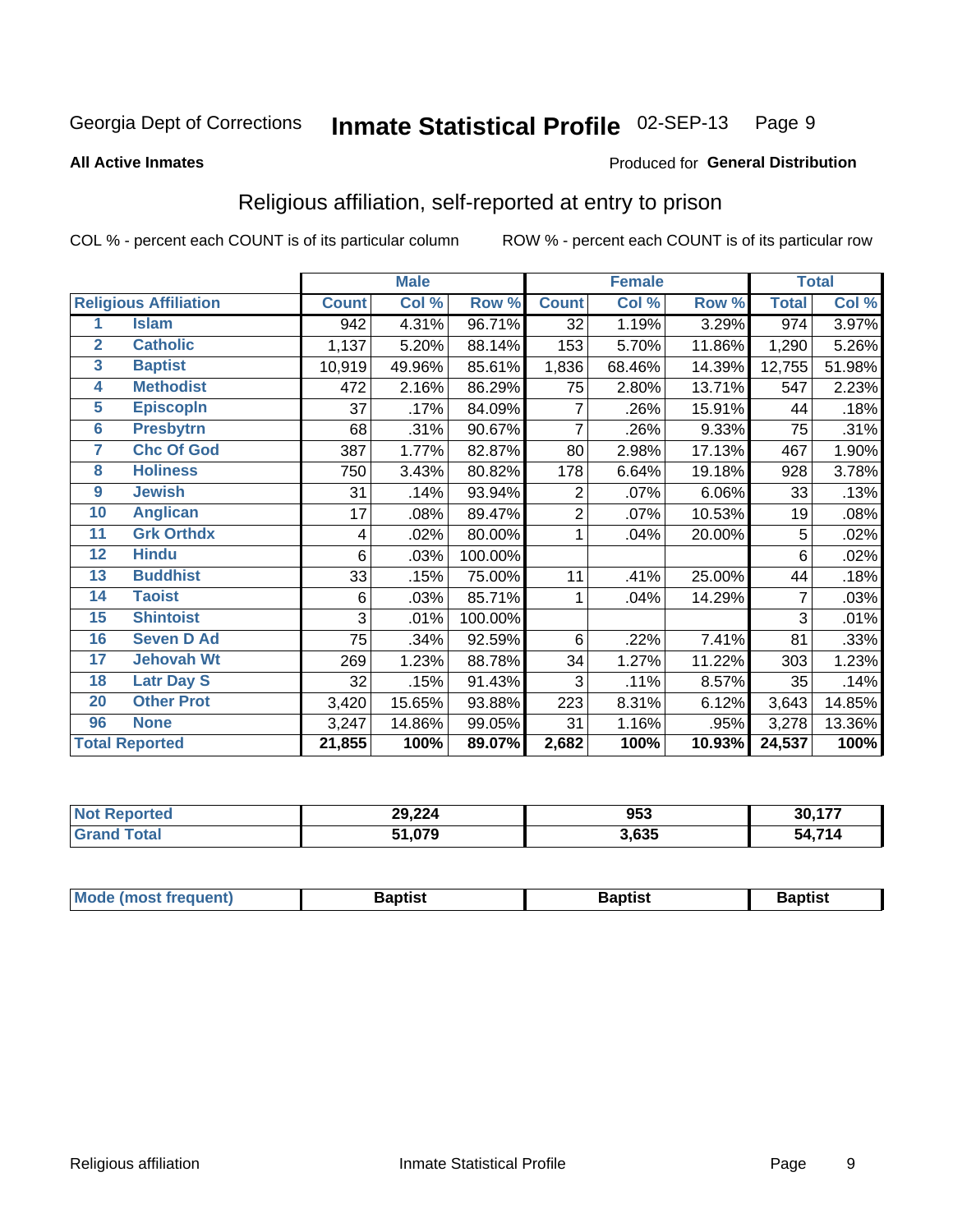#### Inmate Statistical Profile 02-SEP-13 Page 10

**All Active Inmates** 

### Produced for General Distribution

### Home county, self-reported at entry to prison

COL % - percent each COUNT is of its particular column

|     |                             |              | <b>Male</b> |                  |                         | <b>Female</b> |        | <b>Total</b> |        |
|-----|-----------------------------|--------------|-------------|------------------|-------------------------|---------------|--------|--------------|--------|
|     | <b>Home County</b>          | <b>Count</b> | Col %       | Row <sup>%</sup> | <b>Count</b>            | Col %         | Row %  | <b>Total</b> | Col %  |
| 000 | <b>Unknown</b>              | 5,506        | 10.78%      | 93.81%           | 363                     | 9.99%         | 6.19%  | 5,869        | 10.73% |
| 001 | <b>Appling County</b>       | 116          | .23%        | 93.55%           | 8                       | .22%          | 6.45%  | 124          | .23%   |
| 002 | <b>Atkinson County</b>      | 40           | .08%        | 97.56%           | 1                       | .03%          | 2.44%  | 41           | .07%   |
| 003 | <b>Bacon County</b>         | 65           | .13%        | 95.59%           | 3                       | .08%          | 4.41%  | 68           | .12%   |
| 004 | <b>Baker County</b>         | 22           | .04%        | 100.00%          |                         |               |        | 22           | .04%   |
| 005 | <b>Baldwin County</b>       | 271          | .53%        | 93.77%           | 18                      | .50%          | 6.23%  | 289          | .53%   |
| 006 | <b>Banks County</b>         | 54           | .11%        | 94.74%           | $\mathbf{3}$            | .08%          | 5.26%  | 57           | .10%   |
| 007 | <b>Barrow County</b>        | 256          | .50%        | 90.14%           | 28                      | .77%          | 9.86%  | 284          | .52%   |
| 008 | <b>Bartow County</b>        | 544          | 1.07%       | 89.03%           | 67                      | 1.84%         | 10.97% | 611          | 1.12%  |
| 009 | <b>Ben Hill County</b>      | 198          | .39%        | 93.84%           | 13                      | .36%          | 6.16%  | 211          | .39%   |
| 010 | <b>Berrien County</b>       | 90           | .18%        | 94.74%           | 5                       | .14%          | 5.26%  | 95           | .17%   |
| 011 | <b>Bibb County</b>          | 1,162        | 2.27%       | 95.64%           | 53                      | 1.46%         | 4.36%  | 1,215        | 2.22%  |
| 012 | <b>Bleckley County</b>      | 64           | .13%        | 92.75%           | 5                       | .14%          | 7.25%  | 69           | .13%   |
| 013 | <b>Brantley County</b>      | 50           | .10%        | 87.72%           | $\overline{7}$          | .19%          | 12.28% | 57           | .10%   |
| 014 | <b>Brooks County</b>        | 148          | .29%        | 98.01%           | $\overline{3}$          | .08%          | 1.99%  | 151          | .28%   |
| 015 | <b>Bryan County</b>         | 131          | .26%        | 93.57%           | $\boldsymbol{9}$        | .25%          | 6.43%  | 140          | .26%   |
| 016 | <b>Bulloch County</b>       | 359          | .70%        | 92.53%           | 29                      | .80%          | 7.47%  | 388          | .71%   |
| 017 | <b>Burke County</b>         | 203          | .40%        | 96.67%           | 7                       | .19%          | 3.33%  | 210          | .38%   |
| 018 | <b>Butts County</b>         | 138          | .27%        | 93.88%           | $\boldsymbol{9}$        | .25%          | 6.12%  | 147          | .27%   |
| 019 | <b>Calhoun County</b>       | 80           | .16%        | 98.77%           | $\mathbf{1}$            | .03%          | 1.23%  | 81           | .15%   |
| 020 | <b>Camden County</b>        | 136          | .27%        | 91.89%           | 12                      | .33%          | 8.11%  | 148          | .27%   |
| 021 | <b>Candler County</b>       | 105          | .21%        | 92.11%           | $\boldsymbol{9}$        | .25%          | 7.89%  | 114          | .21%   |
| 022 | <b>Carroll County</b>       | 551          | 1.08%       | 90.63%           | 57                      | 1.57%         | 9.38%  | 608          | 1.11%  |
| 023 | <b>Catoosa County</b>       | 234          | .46%        | 91.05%           | 23                      | .63%          | 8.95%  | 257          | .47%   |
| 024 | <b>Charlton County</b>      | 48           | .09%        | 97.96%           | 1                       | .03%          | 2.04%  | 49           | .09%   |
| 025 | <b>Chatham County</b>       | 1,980        | 3.88%       | 96.49%           | 72                      | 1.98%         | 3.51%  | 2,052        | 3.75%  |
| 026 | <b>Chattahoochee County</b> | 24           | .05%        | 100.00%          |                         |               |        | 24           | .04%   |
| 027 | <b>Chattooga County</b>     | 245          | .48%        | 86.88%           | 37                      | 1.02%         | 13.12% | 282          | .52%   |
| 028 | <b>Cherokee County</b>      | 387          | .76%        | 90.85%           | 39                      | 1.07%         | 9.15%  | 426          | .78%   |
| 029 | <b>Clarke County</b>        | 447          | .88%        | 92.55%           | 36                      | .99%          | 7.45%  | 483          | .88%   |
| 030 | <b>Clay County</b>          | 44           | .09%        | 95.65%           | $\overline{2}$          | .06%          | 4.35%  | 46           | .08%   |
| 031 | <b>Clayton County</b>       | 1,488        | 2.91%       | 93.88%           | 97                      | 2.67%         | 6.12%  | 1,585        | 2.90%  |
| 032 | <b>Clinch County</b>        | 41           | .08%        | 93.18%           | 3                       | .08%          | 6.82%  | 44           | .08%   |
| 033 | <b>Cobb County</b>          | 2,030        | 3.97%       | 91.44%           | 190                     | 5.23%         | 8.56%  | 2,220        | 4.06%  |
| 034 | <b>Coffee County</b>        | 269          | .53%        | 93.40%           | 19                      | .52%          | 6.60%  | 288          | .53%   |
| 035 | <b>Colquitt County</b>      | 247          | .48%        | 95.00%           | 13                      | .36%          | 5.00%  | 260          | .48%   |
| 036 | <b>Columbia County</b>      | 264          | .52%        | 90.72%           | 27                      | .74%          | 9.28%  | 291          | .53%   |
| 037 | <b>Cook County</b>          | 132          | .26%        | 97.06%           | $\overline{\mathbf{4}}$ | .11%          | 2.94%  | 136          | .25%   |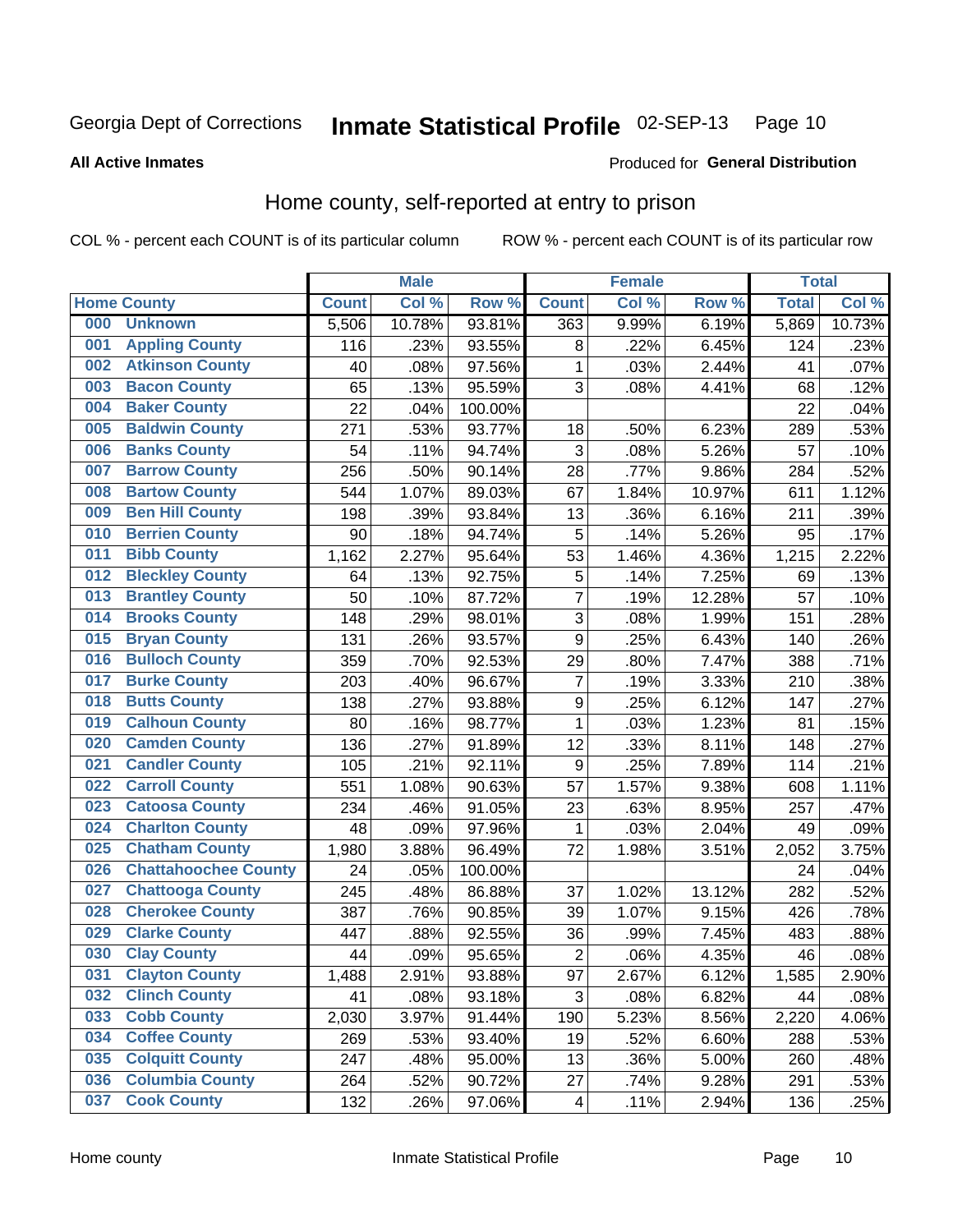### Inmate Statistical Profile 02-SEP-13 Page 11

### **All Active Inmates**

# Produced for General Distribution

### Home county, self-reported at entry to prison

COL % - percent each COUNT is of its particular column

|     |                         |              | <b>Male</b> |                  |                         | <b>Female</b> |        | <b>Total</b> |        |
|-----|-------------------------|--------------|-------------|------------------|-------------------------|---------------|--------|--------------|--------|
|     | <b>Home County</b>      | <b>Count</b> | Col %       | Row <sup>%</sup> | <b>Count</b>            | Col %         | Row %  | <b>Total</b> | Col %  |
| 038 | <b>Coweta County</b>    | 434          | .85%        | 94.97%           | 23                      | .63%          | 5.03%  | 457          | .84%   |
| 039 | <b>Crawford County</b>  | 41           | .08%        | 93.18%           | $\mathbf{3}$            | .08%          | 6.82%  | 44           | .08%   |
| 040 | <b>Crisp County</b>     | 199          | .39%        | 96.14%           | 8                       | .22%          | 3.86%  | 207          | .38%   |
| 041 | <b>Dade County</b>      | 58           | .11%        | 87.88%           | 8                       | .22%          | 12.12% | 66           | .12%   |
| 042 | <b>Dawson County</b>    | 87           | .17%        | 89.69%           | 10                      | .28%          | 10.31% | 97           | .18%   |
| 043 | <b>Decatur County</b>   | 283          | .55%        | 94.02%           | 18                      | .50%          | 5.98%  | 301          | .55%   |
| 044 | <b>Dekalb County</b>    | 3,108        | 6.08%       | 94.12%           | 194                     | 5.34%         | 5.88%  | 3,302        | 6.04%  |
| 045 | <b>Dodge County</b>     | 134          | .26%        | 87.58%           | 19                      | .52%          | 12.42% | 153          | .28%   |
| 046 | <b>Dooly County</b>     | 88           | .17%        | 92.63%           | 7                       | .19%          | 7.37%  | 95           | .17%   |
| 047 | <b>Dougherty County</b> | 911          | 1.78%       | 94.60%           | 52                      | 1.43%         | 5.40%  | 963          | 1.76%  |
| 048 | <b>Douglas County</b>   | 655          | 1.28%       | 92.78%           | 51                      | 1.40%         | 7.22%  | 706          | 1.29%  |
| 049 | <b>Early County</b>     | 79           | .15%        | 95.18%           | 4                       | .11%          | 4.82%  | 83           | .15%   |
| 050 | <b>Echols County</b>    | 13           | .03%        | 100.00%          |                         |               |        | 13           | .02%   |
| 051 | <b>Effingham County</b> | 203          | .40%        | 93.12%           | 15                      | .41%          | 6.88%  | 218          | .40%   |
| 052 | <b>Elbert County</b>    | 137          | .27%        | 93.84%           | $\boldsymbol{9}$        | .25%          | 6.16%  | 146          | .27%   |
| 053 | <b>Emanuel County</b>   | 165          | .32%        | 94.29%           | 10                      | .28%          | 5.71%  | 175          | .32%   |
| 054 | <b>Evans County</b>     | 78           | .15%        | 91.76%           | 7                       | .19%          | 8.24%  | 85           | .16%   |
| 055 | <b>Fannin County</b>    | 84           | .16%        | 87.50%           | 12                      | .33%          | 12.50% | 96           | .18%   |
| 056 | <b>Fayette County</b>   | 172          | .34%        | 87.31%           | 25                      | .69%          | 12.69% | 197          | .36%   |
| 057 | <b>Floyd County</b>     | 680          | 1.33%       | 89.59%           | 79                      | 2.17%         | 10.41% | 759          | 1.39%  |
| 058 | <b>Forsyth County</b>   | 193          | .38%        | 87.33%           | 28                      | .77%          | 12.67% | 221          | .40%   |
| 059 | <b>Franklin County</b>  | 122          | .24%        | 91.04%           | 12                      | .33%          | 8.96%  | 134          | .24%   |
| 060 | <b>Fulton County</b>    | 5,298        | 10.37%      | 95.03%           | 277                     | 7.62%         | 4.97%  | 5,575        | 10.19% |
| 061 | <b>Gilmer County</b>    | 113          | .22%        | 94.96%           | 6                       | .17%          | 5.04%  | 119          | .22%   |
| 062 | <b>Glascock County</b>  | 8            | .02%        | 100.00%          |                         |               |        | 8            | .01%   |
| 063 | <b>Glynn County</b>     | 391          | .77%        | 94.90%           | 21                      | .58%          | 5.10%  | 412          | .75%   |
| 064 | <b>Gordon County</b>    | 281          | .55%        | 86.46%           | 44                      | 1.21%         | 13.54% | 325          | .59%   |
| 065 | <b>Grady County</b>     | 173          | .34%        | 95.58%           | 8                       | .22%          | 4.42%  | 181          | .33%   |
| 066 | <b>Greene County</b>    | 100          | .20%        | 90.91%           | 10                      | .28%          | 9.09%  | 110          | .20%   |
| 067 | <b>Gwinnett County</b>  | 1,717        | 3.36%       | 92.36%           | 142                     | 3.91%         | 7.64%  | 1,859        | 3.40%  |
| 068 | <b>Habersham County</b> | 100          | .20%        | 96.15%           | $\overline{\mathbf{4}}$ | .11%          | 3.85%  | 104          | .19%   |
| 069 | <b>Hall County</b>      | 616          | 1.21%       | 90.06%           | 68                      | 1.87%         | 9.94%  | 684          | 1.25%  |
| 070 | <b>Hancock County</b>   | 53           | .10%        | 96.36%           | $\overline{2}$          | .06%          | 3.64%  | 55           | .10%   |
| 071 | <b>Haralson County</b>  | 137          | .27%        | 92.57%           | 11                      | .30%          | 7.43%  | 148          | .27%   |
| 072 | <b>Harris County</b>    | 97           | .19%        | 91.51%           | 9                       | .25%          | 8.49%  | 106          | .19%   |
| 073 | <b>Hart County</b>      | 127          | .25%        | 94.07%           | 8                       | .22%          | 5.93%  | 135          | .25%   |
| 074 | <b>Heard County</b>     | 59           | .12%        | 93.65%           | $\overline{\mathbf{4}}$ | .11%          | 6.35%  | 63           | .12%   |
| 075 | <b>Henry County</b>     | 563          | 1.10%       | 93.37%           | 40                      | 1.10%         | 6.63%  | 603          | 1.10%  |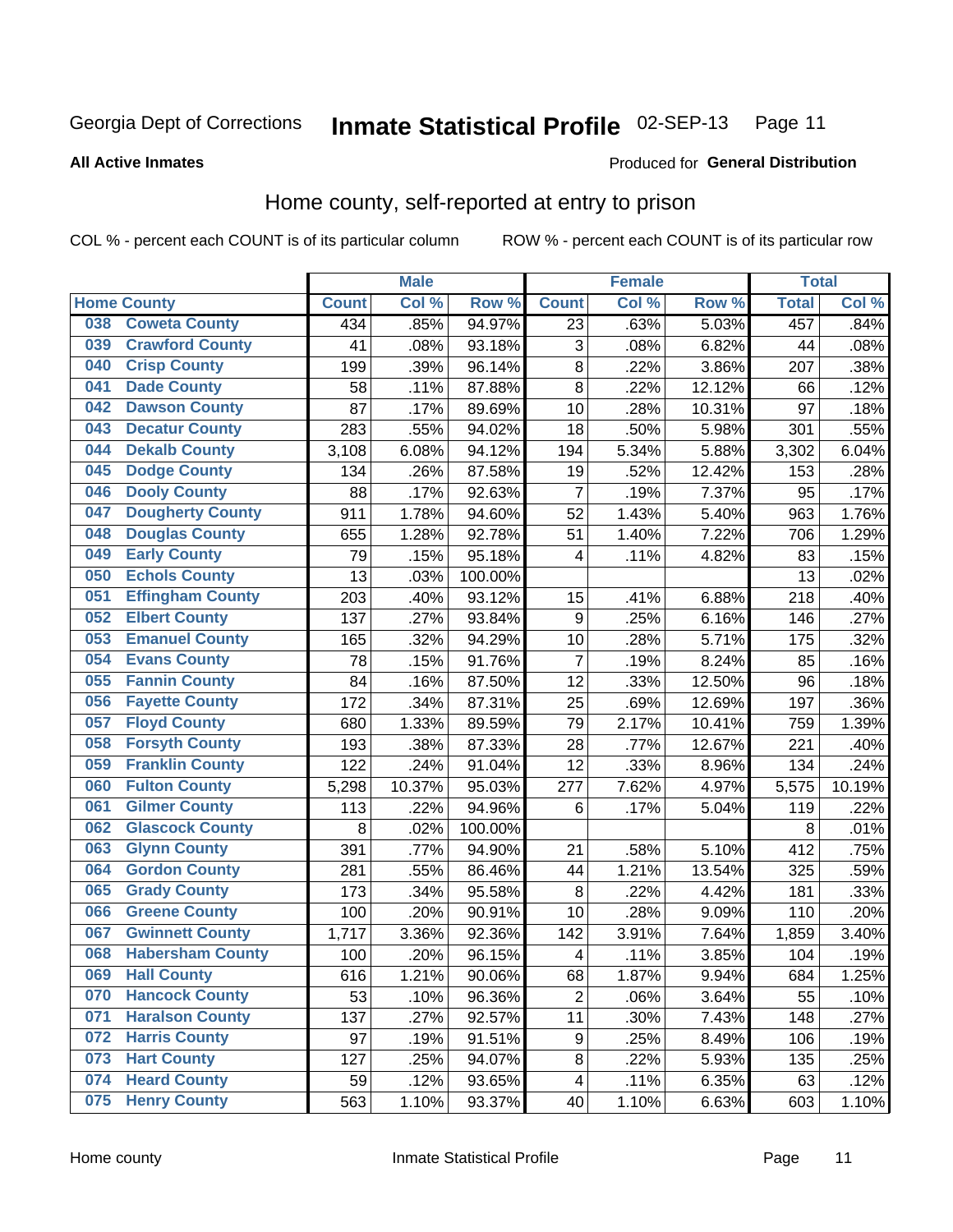### Inmate Statistical Profile 02-SEP-13 Page 12

Produced for General Distribution

### **All Active Inmates**

### Home county, self-reported at entry to prison

COL % - percent each COUNT is of its particular column

|     |                          |              | <b>Male</b> |                  |                  | <b>Female</b> |        | <b>Total</b> |       |
|-----|--------------------------|--------------|-------------|------------------|------------------|---------------|--------|--------------|-------|
|     | <b>Home County</b>       | <b>Count</b> | Col %       | Row <sup>%</sup> | <b>Count</b>     | Col %         | Row %  | <b>Total</b> | Col % |
|     | 076 Houston County       | 543          | 1.06%       | 92.35%           | 45               | 1.24%         | 7.65%  | 588          | 1.07% |
| 077 | <b>Irwin County</b>      | 75           | .15%        | 93.75%           | 5                | .14%          | 6.25%  | 80           | .15%  |
| 078 | <b>Jackson County</b>    | 228          | .45%        | 89.06%           | 28               | .77%          | 10.94% | 256          | .47%  |
| 079 | <b>Jasper County</b>     | 66           | .13%        | 90.41%           | $\overline{7}$   | .19%          | 9.59%  | 73           | .13%  |
| 080 | <b>Jeff Davis County</b> | 86           | .17%        | 93.48%           | $\,6$            | .17%          | 6.52%  | 92           | .17%  |
| 081 | <b>Jefferson County</b>  | 202          | .40%        | 93.95%           | 13               | .36%          | 6.05%  | 215          | .39%  |
| 082 | <b>Jenkins County</b>    | 63           | .12%        | 95.45%           | $\mathbf{3}$     | .08%          | 4.55%  | 66           | .12%  |
| 083 | <b>Johnson County</b>    | 43           | .08%        | 93.48%           | 3                | .08%          | 6.52%  | 46           | .08%  |
| 084 | <b>Jones County</b>      | 116          | .23%        | 91.34%           | 11               | .30%          | 8.66%  | 127          | .23%  |
| 085 | <b>Lamar County</b>      | 61           | .12%        | 92.42%           | 5                | .14%          | 7.58%  | 66           | .12%  |
| 086 | <b>Lanier County</b>     | 42           | .08%        | 100.00%          |                  |               |        | 42           | .08%  |
| 087 | <b>Laurens County</b>    | 278          | .54%        | 93.92%           | 18               | .50%          | 6.08%  | 296          | .54%  |
| 088 | <b>Lee County</b>        | 92           | .18%        | 90.20%           | 10               | .28%          | 9.80%  | 102          | .19%  |
| 089 | <b>Liberty County</b>    | 261          | .51%        | 95.60%           | 12               | .33%          | 4.40%  | 273          | .50%  |
| 090 | <b>Lincoln County</b>    | 27           | .05%        | 87.10%           | 4                | .11%          | 12.90% | 31           | .06%  |
| 091 | <b>Long County</b>       | 54           | .11%        | 90.00%           | $\,6$            | .17%          | 10.00% | 60           | .11%  |
| 092 | <b>Lowndes County</b>    | 495          | .97%        | 94.65%           | 28               | .77%          | 5.35%  | 523          | .96%  |
| 093 | <b>Lumpkin County</b>    | 80           | .16%        | 91.95%           | $\overline{7}$   | .19%          | 8.05%  | 87           | .16%  |
| 094 | <b>Macon County</b>      | 82           | .16%        | 96.47%           | 3                | .08%          | 3.53%  | 85           | .16%  |
| 095 | <b>Madison County</b>    | 133          | .26%        | 93.01%           | 10               | .28%          | 6.99%  | 143          | .26%  |
| 096 | <b>Marion County</b>     | 44           | .09%        | 91.67%           | 4                | .11%          | 8.33%  | 48           | .09%  |
| 097 | <b>Mcduffie County</b>   | 161          | .32%        | 95.83%           | $\overline{7}$   | .19%          | 4.17%  | 168          | .31%  |
| 098 | <b>Mcintosh County</b>   | 81           | .16%        | 95.29%           | 4                | .11%          | 4.71%  | 85           | .16%  |
| 099 | <b>Meriwether County</b> | 166          | .32%        | 94.32%           | 10               | .28%          | 5.68%  | 176          | .32%  |
| 100 | <b>Miller County</b>     | 42           | .08%        | 97.67%           | 1                | .03%          | 2.33%  | 43           | .08%  |
| 101 | <b>Mitchell County</b>   | 206          | .40%        | 93.64%           | 14               | .39%          | 6.36%  | 220          | .40%  |
| 102 | <b>Monroe County</b>     | 150          | .29%        | 95.54%           | $\overline{7}$   | .19%          | 4.46%  | 157          | .29%  |
| 103 | <b>Montgomery County</b> | 65           | .13%        | 92.86%           | 5                | .14%          | 7.14%  | 70           | .13%  |
| 104 | <b>Morgan County</b>     | 102          | .20%        | 92.73%           | 8                | .22%          | 7.27%  | 110          | .20%  |
| 105 | <b>Murray County</b>     | 164          | .32%        | 89.13%           | 20               | .55%          | 10.87% | 184          | .34%  |
| 106 | <b>Muscogee County</b>   | 1,135        | 2.22%       | 95.06%           | 59               | 1.62%         | 4.94%  | 1,194        | 2.18% |
| 107 | <b>Newton County</b>     | 567          | 1.11%       | 92.05%           | 49               | 1.35%         | 7.95%  | 616          | 1.13% |
| 108 | <b>Oconee County</b>     | 41           | .08%        | 91.11%           | 4                | .11%          | 8.89%  | 45           | .08%  |
| 109 | <b>Oglethorpe County</b> | 54           | .11%        | 88.52%           | $\overline{7}$   | .19%          | 11.48% | 61           | .11%  |
| 110 | <b>Paulding County</b>   | 313          | .61%        | 92.33%           | 26               | .72%          | 7.67%  | 339          | .62%  |
| 111 | <b>Peach County</b>      | 107          | .21%        | 92.24%           | $\boldsymbol{9}$ | .25%          | 7.76%  | 116          | .21%  |
| 112 | <b>Pickens County</b>    | 103          | .20%        | 90.35%           | 11               | .30%          | 9.65%  | 114          | .21%  |
| 113 | <b>Pierce County</b>     | 80           | .16%        | 93.02%           | $\,6$            | .17%          | 6.98%  | 86           | .16%  |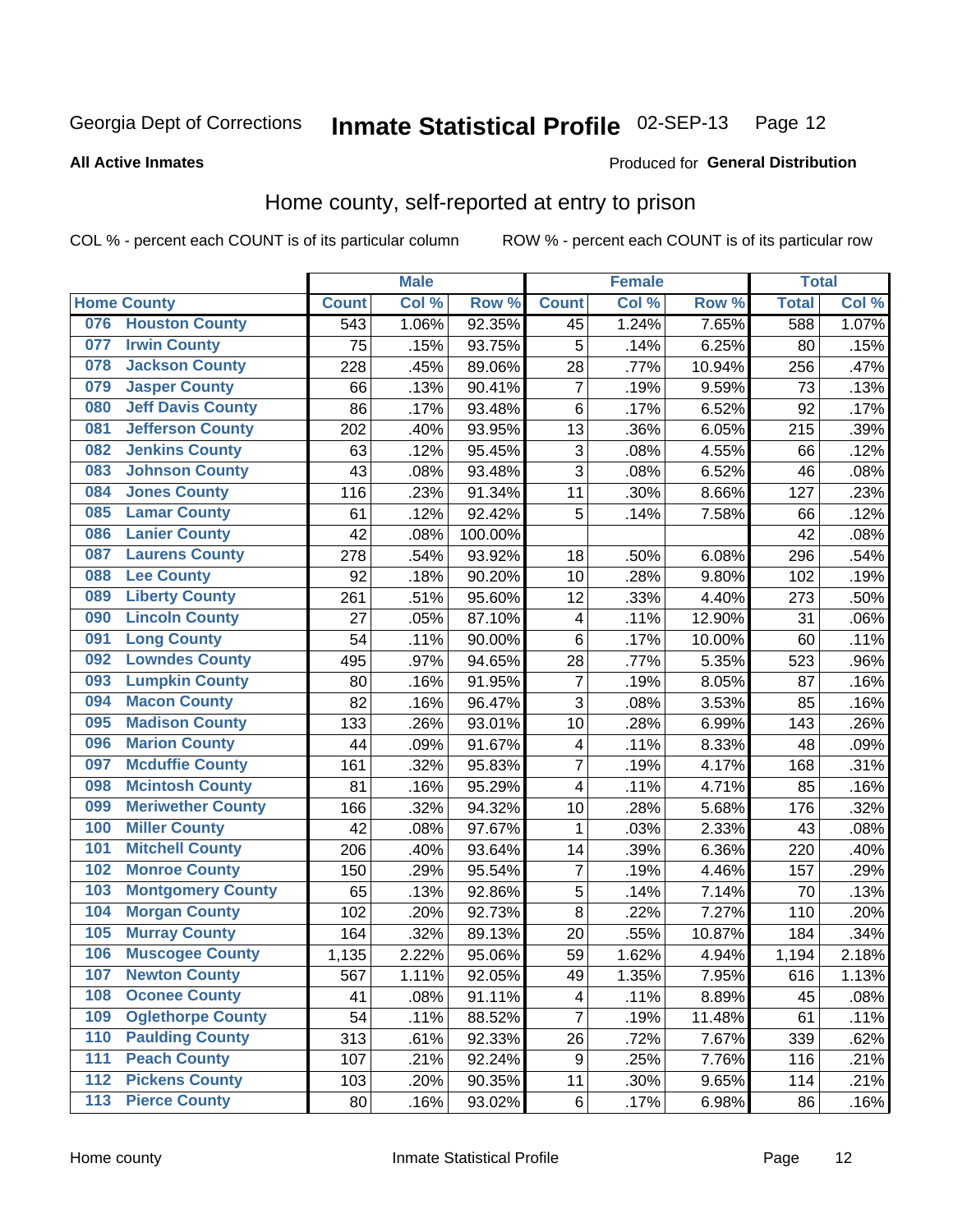#### Inmate Statistical Profile 02-SEP-13 Page 13

### **All Active Inmates**

### Produced for General Distribution

### Home county, self-reported at entry to prison

COL % - percent each COUNT is of its particular column

|                                          |              | <b>Male</b> |         |                  | <b>Female</b> |        | <b>Total</b>    |       |
|------------------------------------------|--------------|-------------|---------|------------------|---------------|--------|-----------------|-------|
| <b>Home County</b>                       | <b>Count</b> | Col %       | Row %   | <b>Count</b>     | Col %         | Row %  | <b>Total</b>    | Col % |
| 114<br><b>Pike County</b>                | 50           | .10%        | 92.59%  | 4                | .11%          | 7.41%  | $\overline{54}$ | .10%  |
| <b>Polk County</b><br>115                | 248          | .49%        | 91.85%  | 22               | .61%          | 8.15%  | 270             | .49%  |
| <b>Pulaski County</b><br>116             | 68           | .13%        | 88.31%  | 9                | .25%          | 11.69% | 77              | .14%  |
| <b>Putnam County</b><br>117              | 174          | .34%        | 92.06%  | 15               | .41%          | 7.94%  | 189             | .35%  |
| 118<br><b>Quitman County</b>             | 21           | .04%        | 95.45%  | 1                | .03%          | 4.55%  | 22              | .04%  |
| <b>Rabun County</b><br>119               | 51           | .10%        | 86.44%  | 8                | .22%          | 13.56% | 59              | .11%  |
| <b>Randolph County</b><br>120            | 81           | .16%        | 96.43%  | $\overline{3}$   | .08%          | 3.57%  | 84              | .15%  |
| <b>Richmond County</b><br>121            | 1,698        | 3.32%       | 95.34%  | 83               | 2.28%         | 4.66%  | 1,781           | 3.26% |
| <b>Rockdale County</b><br>122            | 342          | .67%        | 93.70%  | 23               | .63%          | 6.30%  | 365             | .67%  |
| <b>Schley County</b><br>123              | 19           | .04%        | 100.00% |                  |               |        | 19              | .03%  |
| <b>Screven County</b><br>124             | 134          | .26%        | 95.04%  | 7                | .19%          | 4.96%  | 141             | .26%  |
| <b>Seminole County</b><br>125            | 54           | .11%        | 85.71%  | 9                | .25%          | 14.29% | 63              | .12%  |
| <b>Spalding County</b><br>126            | 468          | .92%        | 93.41%  | 33               | .91%          | 6.59%  | 501             | .92%  |
| <b>Stephens County</b><br>127            | 138          | .27%        | 91.39%  | 13               | .36%          | 8.61%  | 151             | .28%  |
| <b>Stewart County</b><br>128             | 35           | .07%        | 97.22%  | 1                | .03%          | 2.78%  | 36              | .07%  |
| <b>Sumter County</b><br>129              | 216          | .42%        | 93.51%  | 15               | .41%          | 6.49%  | 231             | .42%  |
| <b>Talbot County</b><br>130              | 54           | .11%        | 94.74%  | 3                | .08%          | 5.26%  | 57              | .10%  |
| <b>Taliaferro County</b><br>131          | 13           | .03%        | 92.86%  | 1                | .03%          | 7.14%  | 14              | .03%  |
| <b>Tattnall County</b><br>132            | 159          | .31%        | 94.64%  | $\boldsymbol{9}$ | .25%          | 5.36%  | 168             | .31%  |
| <b>Taylor County</b><br>133              | 69           | .14%        | 92.00%  | 6                | .17%          | 8.00%  | 75              | .14%  |
| <b>Telfair County</b><br>134             | 99           | .19%        | 95.19%  | 5                | .14%          | 4.81%  | 104             | .19%  |
| <b>Terrell County</b><br>135             | 80           | .16%        | 95.24%  | 4                | .11%          | 4.76%  | 84              | .15%  |
| <b>Thomas County</b><br>136              | 217          | .42%        | 91.56%  | 20               | .55%          | 8.44%  | 237             | .43%  |
| <b>Tift County</b><br>137                | 283          | .55%        | 96.59%  | 10               | .28%          | 3.41%  | 293             | .54%  |
| <b>Toombs County</b><br>138              | 312          | .61%        | 92.58%  | 25               | .69%          | 7.42%  | 337             | .62%  |
| <b>Towns County</b><br>139               | 25           | .05%        | 83.33%  | 5                | .14%          | 16.67% | 30              | .05%  |
| <b>Treutlen County</b><br>140            | 70           | .14%        | 89.74%  | 8                | .22%          | 10.26% | 78              | .14%  |
| <b>Troup County</b><br>141               | 500          | .98%        | 93.63%  | 34               | .94%          | 6.37%  | 534             | .98%  |
| <b>Turner County</b><br>$\overline{142}$ | 67           | .13%        | 95.71%  | $\sqrt{3}$       | .08%          | 4.29%  | 70              | .13%  |
| <b>Twiggs County</b><br>143              | 70           | .14%        | 89.74%  | 8                | .22%          | 10.26% | 78              | .14%  |
| <b>Union County</b><br>144               | 51           | .10%        | 86.44%  | $\overline{8}$   | .22%          | 13.56% | 59              | .11%  |
| 145<br><b>Upson County</b>               | 158          | .31%        | 95.18%  | 8                | .22%          | 4.82%  | 166             | .30%  |
| <b>Walker County</b><br>146              | 339          | .66%        | 90.40%  | 36               | .99%          | 9.60%  | 375             | .69%  |
| <b>Walton County</b><br>147              | 413          | .81%        | 90.97%  | 41               | 1.13%         | 9.03%  | 454             | .83%  |
| <b>Ware County</b><br>148                | 293          | .57%        | 95.44%  | 14               | .39%          | 4.56%  | 307             | .56%  |
| <b>Warren County</b><br>149              | 36           | .07%        | 92.31%  | 3                | .08%          | 7.69%  | 39              | .07%  |
| <b>Washington County</b><br>150          | 189          | .37%        | 90.00%  | 21               | .58%          | 10.00% | 210             | .38%  |
| <b>Wayne County</b><br>151               | 160          | .31%        | 90.40%  | 17               | .47%          | 9.60%  | 177             | .32%  |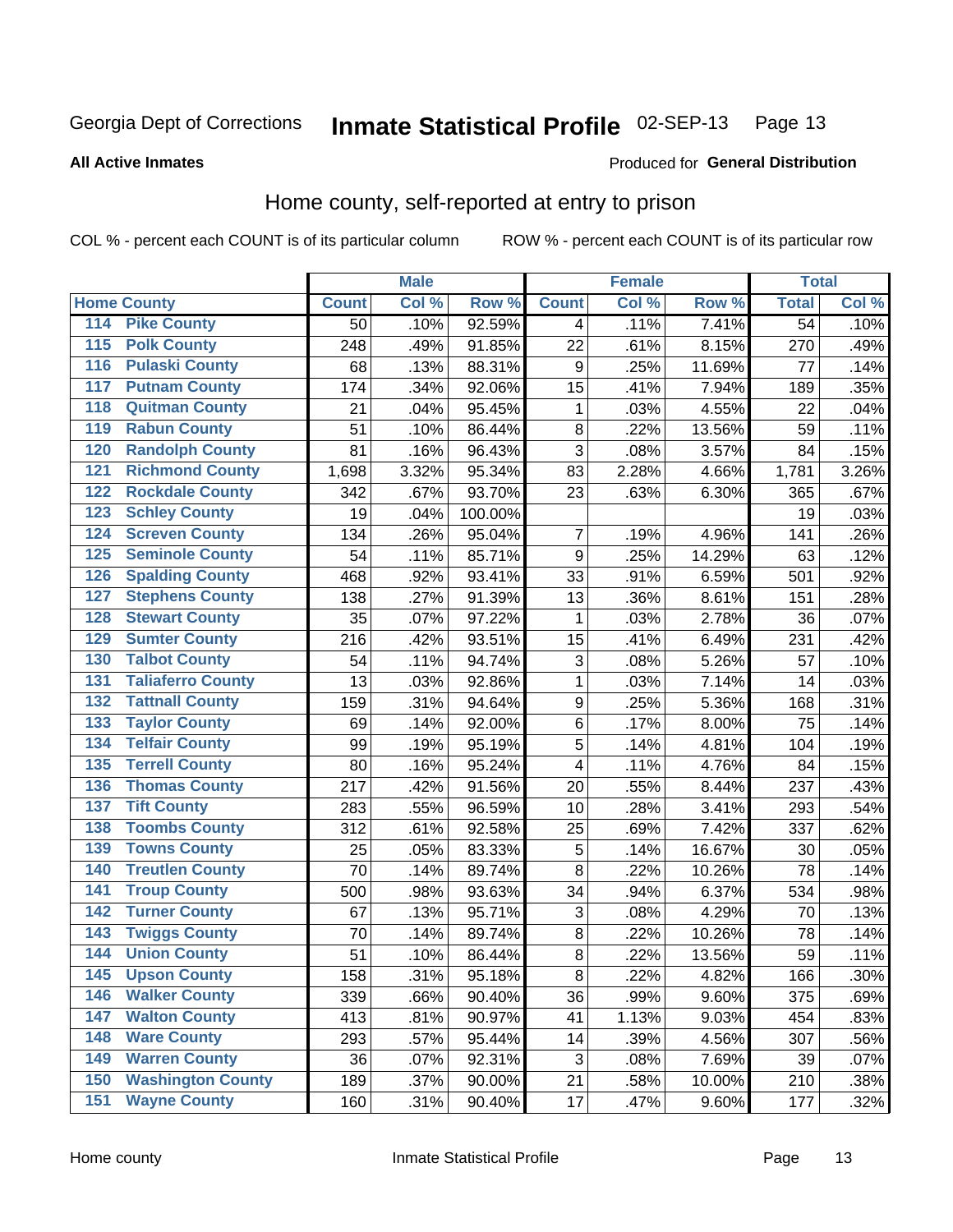### Inmate Statistical Profile 02-SEP-13 Page 14

**All Active Inmates** 

### Produced for General Distribution

# Home county, self-reported at entry to prison

COL % - percent each COUNT is of its particular column

|     |                             |              | <b>Male</b> |        |              | <b>Female</b> |        | <b>Total</b> |         |
|-----|-----------------------------|--------------|-------------|--------|--------------|---------------|--------|--------------|---------|
|     | <b>Home County</b>          | <b>Count</b> | Col %       | Row %  | <b>Count</b> | Col %         | Row %  | <b>Total</b> | Col %   |
| 152 | <b>Webster County</b>       | 11           | .02%        | 91.67% |              | .03%          | 8.33%  | 12           | .02%    |
| 153 | <b>Wheeler County</b>       | 27           | .05%        | 84.38% | 5            | .14%          | 15.63% | 32           | .06%    |
| 154 | <b>White County</b>         | 77           | .15%        | 88.51% | 10           | .28%          | 11.49% | 87           | .16%    |
| 155 | <b>Whitfield County</b>     | 480          | .94%        | 90.74% | 49           | 1.35%         | 9.26%  | 529          | $.97\%$ |
| 156 | <b>Wilcox County</b>        | 49           | .10%        | 89.09% | 6            | .17%          | 10.91% | 55           | .10%    |
| 157 | <b>Wilkes County</b>        | 57           | .11%        | 91.94% | 5            | .14%          | 8.06%  | 62           | .11%    |
| 158 | <b>Wilkinson County</b>     | 48           | .09%        | 94.12% | 3            | .08%          | 5.88%  | 51           | .09%    |
| 159 | <b>Worth County</b>         | 103          | .20%        | 93.64% | 7            | .19%          | 6.36%  | 110          | .20%    |
| 999 | <b>Other Custody/Out Of</b> | 239          | .47%        | 93.00% | 18           | .50%          | 7.00%  | 257          | .47%    |
|     | <b>State</b>                |              |             |        |              |               |        |              |         |
|     | <b>Total Rported</b>        | 51,079       | 100%        | 93.36% | 3,635        | 100%          | 6.64%  | 54,714       | 100%    |

| 'Not<br>Reported |        |       |             |
|------------------|--------|-------|-------------|
| <b>Total</b>     | 51,079 | 3,635 | 4,714<br>54 |

| Mode<br><b>Tequent)</b><br>ns | nown | mown | เทown |
|-------------------------------|------|------|-------|
|                               |      |      |       |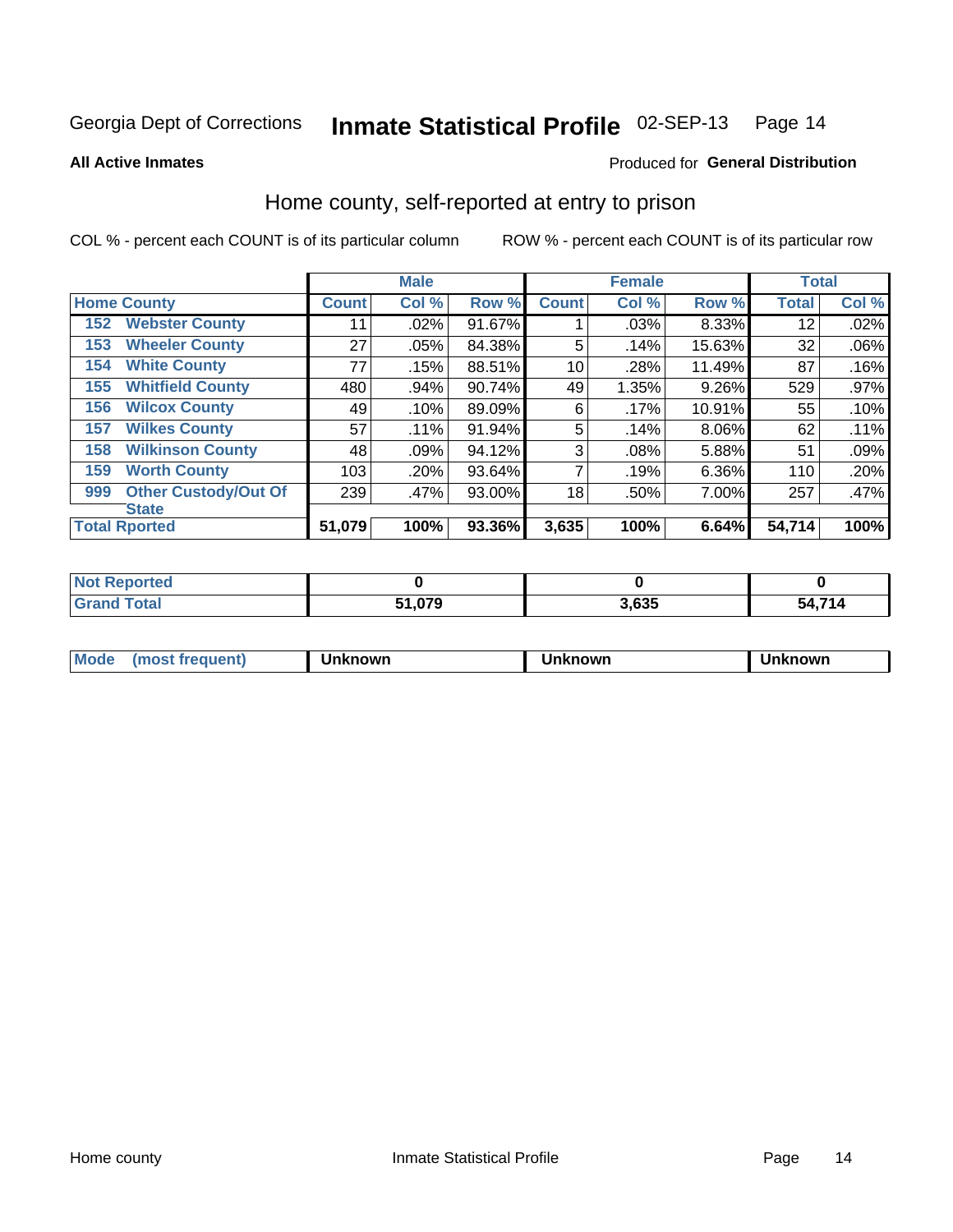# Inmate Statistical Profile 02-SEP-13 Page 15

**All Active Inmates** 

### **Produced for General Distribution**

### Socioeconomic class, self-reported at entry to prison

COL % - percent each COUNT is of its particular column

|                         |              | <b>Male</b> |           |              | <b>Female</b> |       |        | <b>Total</b> |
|-------------------------|--------------|-------------|-----------|--------------|---------------|-------|--------|--------------|
| Socioeconomic Class     | <b>Count</b> | Col %       | Row %     | <b>Count</b> | Col %         | Row % | Total, | Col %        |
| <b>Welfare</b>          | 1,774        | 9.75%       | 96.00%    | 74           | $10.39\%$     | 4.00% | 1,848  | 9.78%        |
| <b>Occ Employ</b>       | 747          | 4.11%       | $99.34\%$ | 5.           | $.70\%$       | .66%  | 752    | 3.98%        |
| <b>Minimum Std</b><br>3 | 7,617        | 41.88%      | $97.08\%$ | 229          | $32.16\%$     | 2.92% | 7,846  | 41.52%       |
| <b>Middle</b><br>4      | 8,049        | 44.26%      | 95.22%    | 404          | 56.74%        | 4.78% | 8,453  | 44.73%       |
| <b>Total Reported</b>   | 18,187       | 100%        | 96.23%    | 712          | 100%          | 3.77% | 18,899 | 100%         |

| <b>Not Reported</b> | 32,892 | 2,923 | 35,815 |
|---------------------|--------|-------|--------|
| Total               | 51,079 | 3,635 | 54,714 |

| ____<br>____ |
|--------------|
|--------------|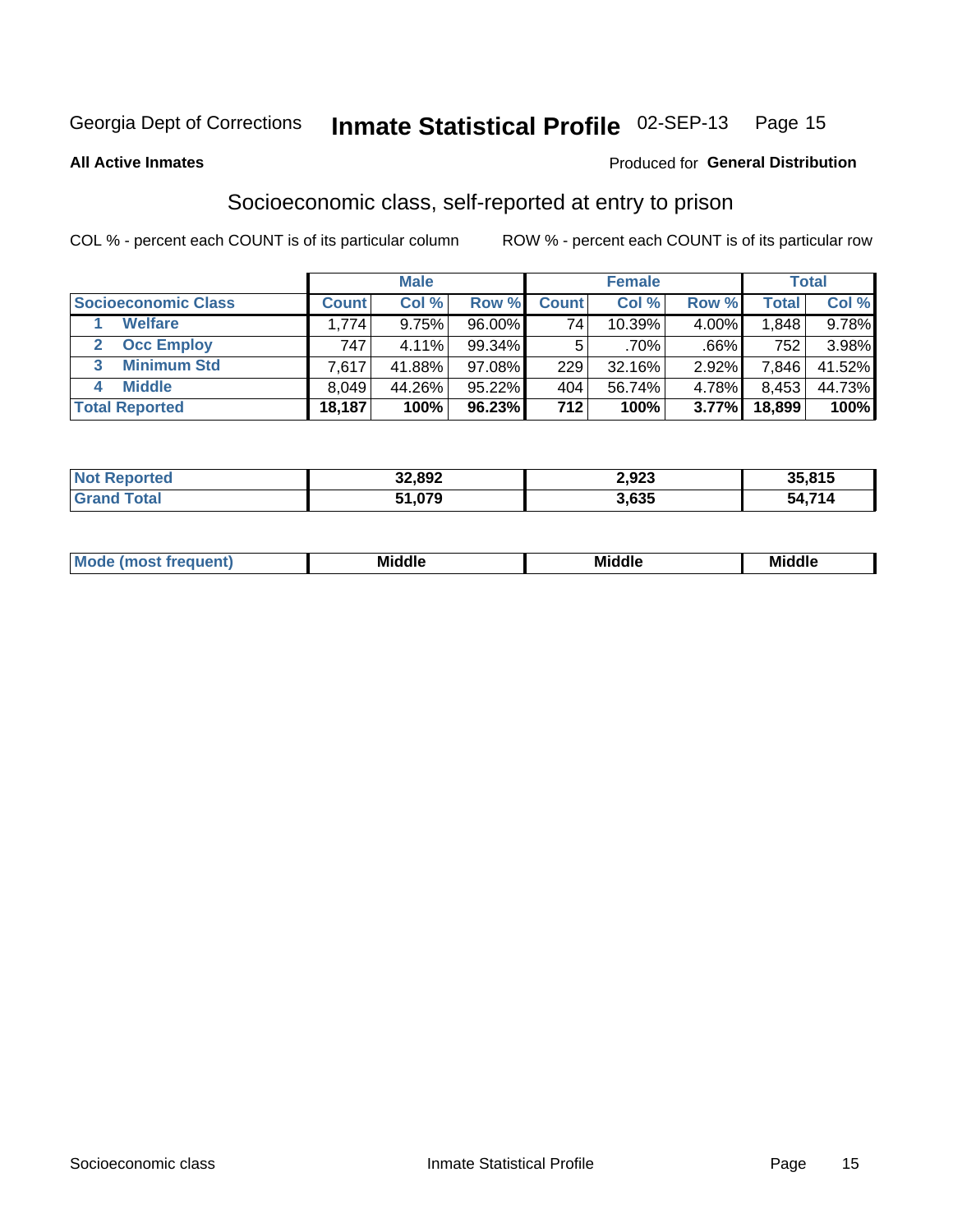# Inmate Statistical Profile 02-SEP-13 Page 16

Produced for General Distribution

### **All Active Inmates**

### Environment to age 16, self-reported at entry to prison

COL % - percent each COUNT is of its particular column

|                                    |              | <b>Male</b> |        |              | <b>Female</b> |       |              | <b>Total</b> |
|------------------------------------|--------------|-------------|--------|--------------|---------------|-------|--------------|--------------|
| <b>Environment to age 16</b>       | <b>Count</b> | Col %       | Row %  | <b>Count</b> | Col %         | Row % | <b>Total</b> | Col %        |
| <b>Rural/Farm</b>                  | 666          | 3.63%       | 96.80% | 22           | 3.07%         | 3.20% | 688          | 3.61%        |
| <b>Rural/Nfarm</b><br>$\mathbf{2}$ | 967          | 5.27%       | 92.01% | 84           | 11.73%        | 7.99% | 1,051        | 5.51%        |
| <b>S.M.S.A</b><br>3                | 6,713        | 36.57%      | 97.97% | 139          | 19.41%        | 2.03% | 6,852        | 35.92%       |
| <b>Urban</b><br>4                  | 4,072        | 22.18%      | 94.02% | 259          | 36.17%        | 5.98% | 4,331        | 22.71%       |
| <b>Small Town</b><br>5.            | 5.940        | 32.36%      | 96.55% | 212          | 29.61%        | 3.45% | 6,152        | 32.25%       |
| <b>Total Reported</b>              | 18,358       | 100%        | 96.25% | 716          | 100%          | 3.75% | 19,074       | 100%         |

| <b>Not Reported</b>         | 32,721 | 2,919 | 35,640 |
|-----------------------------|--------|-------|--------|
| $\tau$ otal<br><b>Grand</b> | 51,079 | 3,635 | 54,714 |

| Mo | M | Irhan<br>rva<br>______ | M<br>______ |
|----|---|------------------------|-------------|
|    |   |                        |             |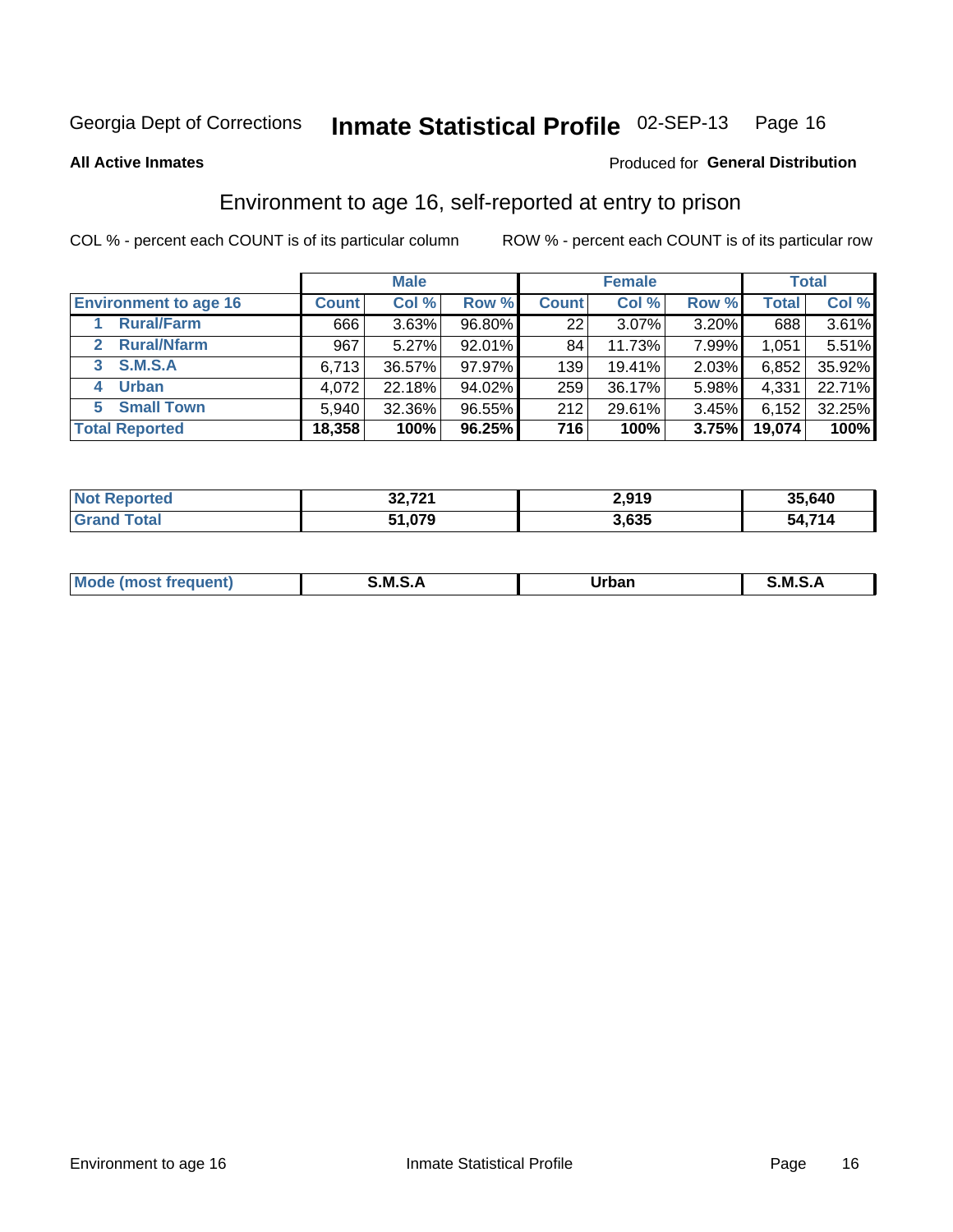# Inmate Statistical Profile 02-SEP-13 Page 17

### **All Active Inmates**

### Produced for General Distribution

# Guardian status to age 16, self-reported at entry to prison

COL % - percent each COUNT is of its particular column

|                                  |               | <b>Male</b> |         |              | <b>Female</b> |       |        | <b>Total</b> |
|----------------------------------|---------------|-------------|---------|--------------|---------------|-------|--------|--------------|
| <b>Guardian Status To Age 16</b> | <b>Count!</b> | Col %       | Row %   | <b>Count</b> | Col %         | Row % | Total  | Col %        |
| 1 Orphanage                      | 11            | $.07\%$     | 100.00% |              |               |       | 11     | $.06\%$      |
| 2 Father Only                    | 541           | 3.23%       | 98.01%  | 11           | 2.95%         | 1.99% | 552    | 3.23%        |
| <b>3 Both Parents</b>            | 6,428         | 38.42%      | 97.56%  | 161          | 43.16%        | 2.44% | 6,589  | 38.53%       |
| <b>4 Mother Only</b>             | 7,307         | 43.68%      | 98.27%  | 129          | 34.58%        | 1.73% | 7,436  | 43.48%       |
| <b>6 Oth Female</b>              | 445           | 2.66%       | 98.23%  | 8            | 2.14%         | 1.77% | 453    | 2.65%        |
| <b>7 Oth Male</b>                | 81            | .48%        | 98.78%  |              | .27%          | 1.22% | 82     | .48%         |
| 8 Step-Parents                   | 165           | .99%        | 99.40%  |              | .27%          | .60%  | 166    | $.97\%$      |
| 9 Foster Home                    | 280           | 1.67%       | 97.22%  | 8            | 2.14%         | 2.78% | 288    | 1.68%        |
| <b>10 Grand Parents</b>          | 1,472         | 8.80%       | 96.46%  | 54           | 14.48%        | 3.54% | 1,526  | 8.92%        |
| <b>Total Reported</b>            | 16,730        | 100%        | 97.82%  | 373          | 100%          | 2.18% | 17,103 | 100%         |

| <b>Not</b><br><b>Reported</b>  | 34,349 | 3,262 | 27.011       |
|--------------------------------|--------|-------|--------------|
| Total<br>. Gr $\mathfrak{p}$ : | 51,079 | 3,635 | A 714:<br>54 |

| <b>Mode (most frequent)</b> | วทIv<br>- -<br>MΩ | <b>Roth</b><br>ີ <sup>ລ</sup> າrents | l Mc<br>Only<br>- - |
|-----------------------------|-------------------|--------------------------------------|---------------------|
|                             |                   |                                      |                     |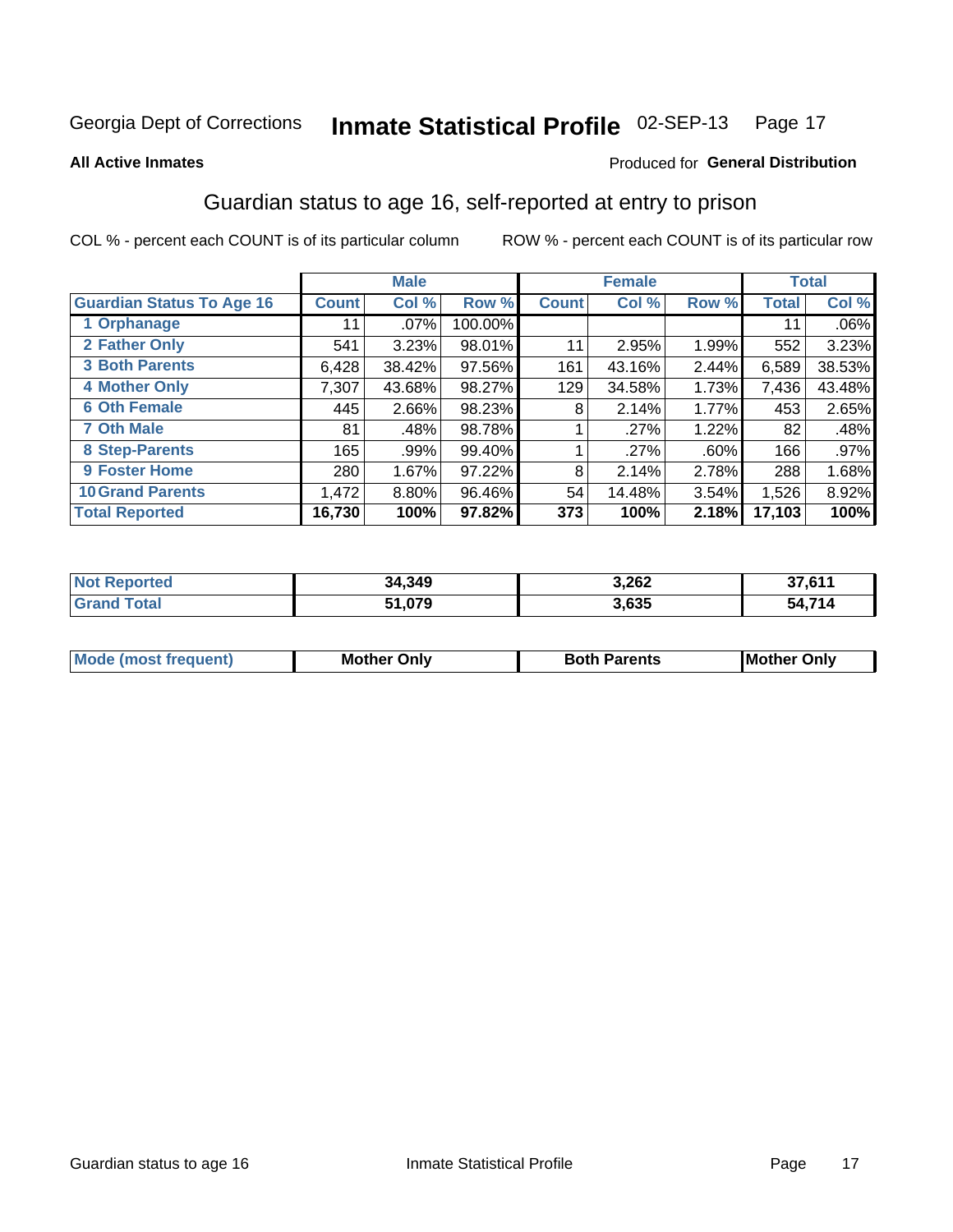#### Inmate Statistical Profile 02-SEP-13 Page 18

### **All Active Inmates**

### Produced for General Distribution

### Employment status before prison, self-reported at entry to prison

COL % - percent each COUNT is of its particular column

|                                  |              | <b>Male</b> |        |              | <b>Female</b> |        |        | <b>Total</b> |
|----------------------------------|--------------|-------------|--------|--------------|---------------|--------|--------|--------------|
| <b>Employment Status</b>         | <b>Count</b> | Col %       | Row %  | <b>Count</b> | Col %         | Row %  | Total  | Col %        |
| <b>Full Time</b>                 | 20,048       | 47.56%      | 97.12% | 594          | 19.09%        | 2.88%  | 20,642 | 45.61%       |
| <b>Part Time</b><br>$\mathbf{2}$ | 4,102        | 9.73%       | 96.63% | 143          | 4.60%         | 3.37%  | 4,245  | 9.38%        |
| Unempl $<$ 6m<br>3               | 3,055        | 7.25%       | 97.42% | 81           | 2.60%         | 2.58%  | 3,136  | 6.93%        |
| Unempl > 6m<br>4                 | 7,649        | 18.15%      | 81.74% | 1,709        | 54.93%        | 18.26% | 9,358  | 20.68%       |
| <b>Never Workd</b><br>5          | 4,291        | 10.18%      | 96.49% | 156          | 5.01%         | 3.51%  | 4,447  | 9.83%        |
| <b>Student</b><br>6              | 1,087        | 2.58%       | 94.19% | 67           | 2.15%         | 5.81%  | 1,154  | 2.55%        |
| <b>Incapable</b>                 | 1,919        | 4.55%       | 84.17% | 361          | 11.60%        | 15.83% | 2,280  | 5.04%        |
| <b>Total Reported</b>            | 42,151       | 100%        | 93.13% | 3,111        | 100%          | 6.87%  | 45,262 | 100%         |

| тес.<br>NO | 8,928  | 524            | ,452         |
|------------|--------|----------------|--------------|
| $\sim$     | 51,079 | המה מ<br>კ.ხკუ | 54 714<br>٠д |

| <b>Mode (most frequent)</b> | full "<br>the contract of the contract of the contract of the contract of the contract of the contract of the contract of | 6m | ïme<br>้นเ<br>the contract of the contract of the contract of the contract of the contract of the contract of the contract of |
|-----------------------------|---------------------------------------------------------------------------------------------------------------------------|----|-------------------------------------------------------------------------------------------------------------------------------|
|                             |                                                                                                                           |    |                                                                                                                               |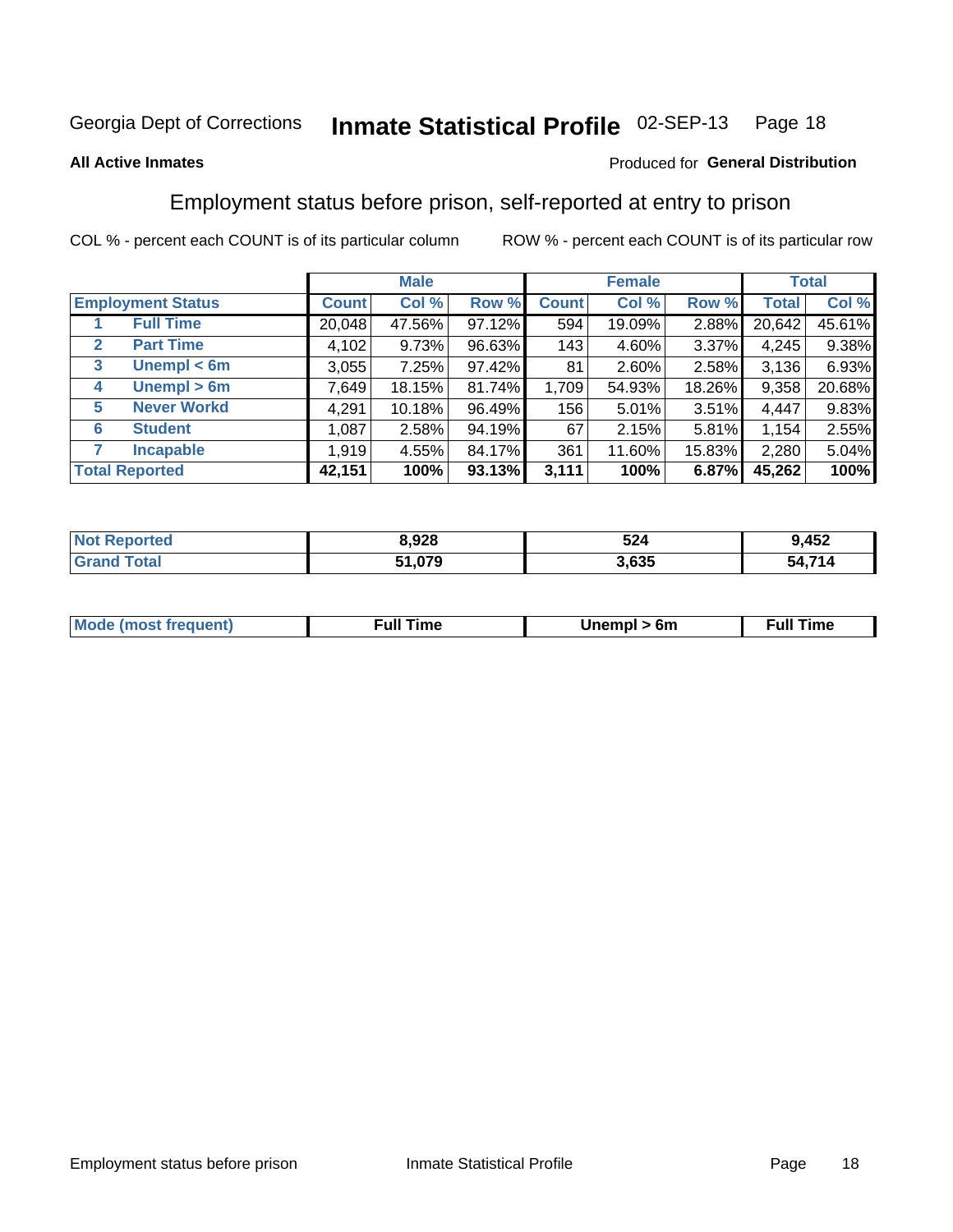### **All Active Inmates**

Produced for General Distribution

### Age at admission

COL % - percent each COUNT is of its particular column

|                         |              | <b>Male</b> |        |              | <b>Female</b> |       |              | <b>Total</b> |
|-------------------------|--------------|-------------|--------|--------------|---------------|-------|--------------|--------------|
| <b>Age At Admission</b> | <b>Count</b> | Col %       | Row %  | <b>Count</b> | Col %         | Row % | <b>Total</b> | Col %        |
| 14                      | 19           | 0.04%       | 95.00% | 1            | 0.03%         | 5.00% | 20           | 0.04%        |
| $\overline{15}$         | 59           | 0.12%       | 98.33% | $\mathbf 1$  | 0.03%         | 1.67% | 60           | 0.11%        |
| 16                      | 185          | 0.36%       | 94.87% | 10           | 0.28%         | 5.13% | 195          | 0.36%        |
| $\overline{17}$         | 709          | 1.39%       | 97.39% | 19           | 0.52%         | 2.61% | 728          | 1.33%        |
| $\overline{18}$         | 1,483        | 2.90%       | 97.12% | 44           | 1.21%         | 2.88% | 1,527        | 2.79%        |
| 19                      | 2,105        | 4.12%       | 96.96% | 66           | 1.82%         | 3.04% | 2,171        | 3.97%        |
| $\overline{20}$         | 2,365        | 4.63%       | 95.67% | 107          | 2.94%         | 4.33% | 2,472        | 4.52%        |
| $\overline{21}$         | 2,293        | 4.49%       | 95.03% | 120          | 3.30%         | 4.97% | 2,413        | 4.41%        |
| $\overline{22}$         | 2,355        | 4.61%       | 95.23% | 118          | 3.25%         | 4.77% | 2,473        | 4.52%        |
| 23                      | 2,131        | 4.17%       | 93.55% | 147          | 4.05%         | 6.45% | 2,278        | 4.16%        |
| $\overline{24}$         | 2,058        | 4.03%       | 94.14% | 128          | 3.52%         | 5.86% | 2,186        | 4.00%        |
| 25                      | 1,940        | 3.80%       | 94.31% | 117          | 3.22%         | 5.69% | 2,057        | 3.76%        |
| $\overline{26}$         | 1,823        | 3.57%       | 94.21% | 112          | 3.08%         | 5.79% | 1,935        | 3.54%        |
| $\overline{27}$         | 1,840        | 3.60%       | 92.74% | 144          | 3.96%         | 7.26% | 1,984        | 3.63%        |
| 28                      | 1,775        | 3.48%       | 93.22% | 129          | 3.55%         | 6.78% | 1,904        | 3.48%        |
| 29                      | 1,697        | 3.32%       | 92.43% | 139          | 3.82%         | 7.57% | 1,836        | 3.36%        |
| 30                      | 1,654        | 3.24%       | 93.66% | 112          | 3.08%         | 6.34% | 1,766        | 3.23%        |
| $\overline{31}$         | 1,600        | 3.13%       | 92.86% | 123          | 3.38%         | 7.14% | 1,723        | 3.15%        |
| 32                      | 1,525        | 2.99%       | 92.37% | 126          | 3.47%         | 7.63% | 1,651        | 3.02%        |
| 33                      | 1,436        | 2.81%       | 92.17% | 122          | 3.36%         | 7.83% | 1,558        | 2.85%        |
| 34                      | 1,396        | 2.73%       | 91.12% | 136          | 3.74%         | 8.88% | 1,532        | 2.80%        |
| 35                      | 1,305        | 2.55%       | 92.49% | 106          | 2.92%         | 7.51% | 1,411        | 2.58%        |
| 36                      | 1,254        | 2.46%       | 92.14% | 107          | 2.94%         | 7.86% | 1,361        | 2.49%        |
| $\overline{37}$         | 1,166        | 2.28%       | 92.61% | 93           | 2.56%         | 7.39% | 1,259        | 2.30%        |
| 38                      | 1,135        | 2.22%       | 92.43% | 93           | 2.56%         | 7.57% | 1,228        | 2.24%        |
| 39                      | 1,042        | 2.04%       | 91.56% | 96           | 2.64%         | 8.44% | 1,138        | 2.08%        |
| 40                      | 1,051        | 2.06%       | 91.31% | 100          | 2.75%         | 8.69% | 1,151        | 2.10%        |
| 41                      | 1,004        | 1.97%       | 92.03% | 87           | 2.39%         | 7.97% | 1,091        | 1.99%        |
| 42                      | 965          | 1.89%       | 91.12% | 94           | 2.59%         | 8.88% | 1,059        | 1.94%        |
| 43                      | 886          | 1.73%       | 90.59% | 92           | 2.53%         | 9.41% | 978          | 1.79%        |
| 44                      | 836          | 1.64%       | 91.97% | 73           | 2.01%         | 8.03% | 909          | 1.66%        |
| 45                      | 795          | 1.56%       | 90.34% | 85           | 2.34%         | 9.66% | 880          | 1.61%        |
| 46                      | 795          | 1.56%       | 91.48% | 74           | 2.04%         | 8.52% | 869          | 1.59%        |
| 47                      | 747          | 1.46%       | 90.55% | 78           | 2.15%         | 9.45% | 825          | 1.51%        |
| 48                      | 719          | 1.41%       | 91.24% | 69           | 1.90%         | 8.76% | 788          | 1.44%        |
| 49                      | 634          | 1.24%       | 92.02% | 55           | 1.51%         | 7.98% | 689          | 1.26%        |
| 50                      | 586          | 1.15%       | 92.43% | 48           | 1.32%         | 7.57% | 634          | 1.16%        |
| 51                      | 503          | 0.98%       | 92.12% | 43           | 1.18%         | 7.88% | 546          | 1.00%        |
| 52                      | 501          | 0.98%       | 91.09% | 49           | 1.35%         | 8.91% | 550          | 1.01%        |
| 53                      | 435          | 0.85%       | 92.36% | 36           | 0.99%         | 7.64% | 471          | 0.86%        |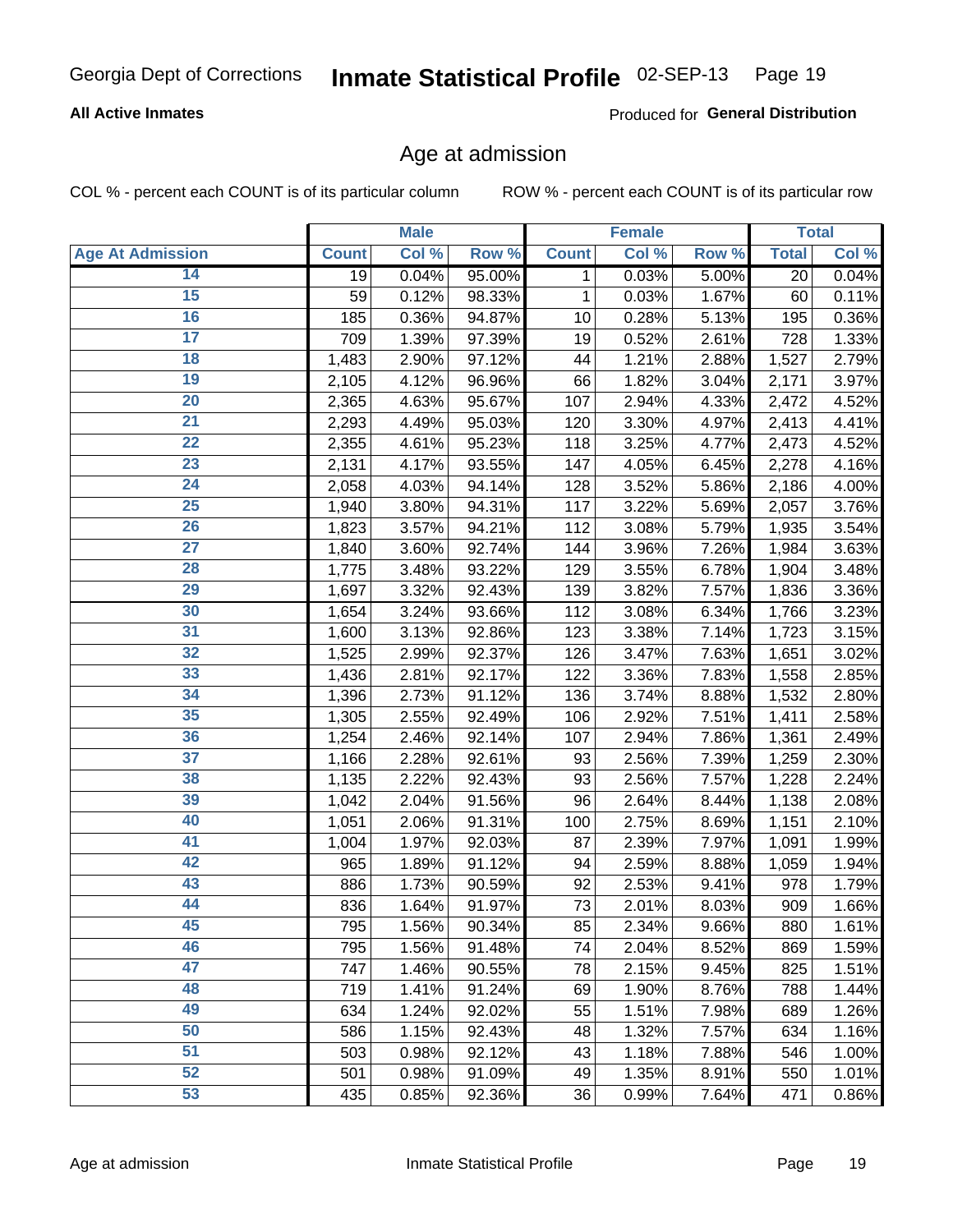### **All Active Inmates**

Produced for General Distribution

# Age at admission

COL % - percent each COUNT is of its particular column

|                         |                  | <b>Male</b> |         |                  | <b>Female</b> |        |                  | <b>Total</b> |
|-------------------------|------------------|-------------|---------|------------------|---------------|--------|------------------|--------------|
| <b>Age At Admission</b> | <b>Count</b>     | Col %       | Row %   | <b>Count</b>     | Col %         | Row %  | <b>Total</b>     | Col %        |
| 54                      | 350              | 0.69%       | 92.84%  | 27               | 0.74%         | 7.16%  | $\overline{377}$ | 0.69%        |
| 55                      | 309              | 0.60%       | 93.92%  | 20               | 0.55%         | 6.08%  | 329              | 0.60%        |
| 56                      | 264              | 0.52%       | 93.29%  | 19               | 0.52%         | 6.71%  | 283              | 0.52%        |
| $\overline{57}$         | 231              | 0.45%       | 95.85%  | 10               | 0.28%         | 4.15%  | 241              | 0.44%        |
| 58                      | 183              | 0.36%       | 95.31%  | $\boldsymbol{9}$ | 0.25%         | 4.69%  | 192              | 0.35%        |
| 59                      | 160              | 0.31%       | 95.24%  | 8                | 0.22%         | 4.76%  | 168              | 0.31%        |
| 60                      | 122              | 0.24%       | 96.06%  | 5                | 0.14%         | 3.94%  | 127              | 0.23%        |
| 61                      | 120              | 0.23%       | 92.31%  | 10               | 0.28%         | 7.69%  | 130              | 0.24%        |
| 62                      | 100              | 0.20%       | 96.15%  | 4                | 0.11%         | 3.85%  | 104              | 0.19%        |
| 63                      | 78               | 0.15%       | 96.30%  | 3                | 0.08%         | 3.70%  | 81               | 0.15%        |
| 64                      | 74               | 0.14%       | 91.36%  | 7                | 0.19%         | 8.64%  | 81               | 0.15%        |
| 65                      | 47               | 0.09%       | 94.00%  | $\overline{3}$   | 0.08%         | 6.00%  | 50               | 0.09%        |
| 66                      | 39               | 0.08%       | 95.12%  | $\overline{2}$   | 0.06%         | 4.88%  | 41               | 0.07%        |
| 67                      | 35               | 0.07%       | 97.22%  | 1                | 0.03%         | 2.78%  | 36               | 0.07%        |
| 68                      | 27               | 0.05%       | 93.10%  | $\overline{2}$   | 0.06%         | 6.90%  | 29               | 0.05%        |
| 69                      | 31               | 0.06%       | 100.00% |                  |               |        | 31               | 0.06%        |
| 70                      | 21               | 0.04%       | 87.50%  | $\overline{3}$   | 0.08%         | 12.50% | 24               | 0.04%        |
| $\overline{71}$         | 14               | 0.03%       | 100.00% |                  |               |        | 14               | 0.03%        |
| $\overline{72}$         | 18               | 0.04%       | 94.74%  | 1                | 0.03%         | 5.26%  | 19               | 0.03%        |
| $\overline{73}$         | $\boldsymbol{9}$ | 0.02%       | 100.00% |                  |               |        | 9                | 0.02%        |
| $\overline{74}$         | $\boldsymbol{9}$ | 0.02%       | 100.00% |                  |               |        | 9                | 0.02%        |
| $\overline{75}$         | 8                | 0.02%       | 100.00% |                  |               |        | 8                | 0.01%        |
| 76                      | 7                | 0.01%       | 100.00% |                  |               |        | $\overline{7}$   | 0.01%        |
| $\overline{77}$         | 6                | 0.01%       | 100.00% |                  |               |        | $6\phantom{1}$   | 0.01%        |
| 78                      | 4                | 0.01%       | 100.00% |                  |               |        | 4                | 0.01%        |
| 79                      | $\overline{2}$   | 0.01%       | 66.67%  | 1                | 0.03%         | 33.33% | 3                | 0.01%        |
| 82                      | $\overline{2}$   | 0.01%       | 100.00% |                  |               |        | $\overline{2}$   | 0.01%        |
| 84                      | $\mathbf{1}$     | 0.01%       | 100.00% |                  |               |        | $\mathbf{1}$     | 0.01%        |
| <b>Total Reported</b>   | 51,078           | 100%        | 93.36%  | 3,634            | 100%          | 6.64%  | 54,712           | 100%         |

| тео<br>N    |        |       |              |
|-------------|--------|-------|--------------|
| <b>otal</b> | 51 070 | 3,635 | 54 714<br>74 |

| <b>Mean</b><br>(average) | 22.47<br>34. LI | 34.20    | 32.30     |
|--------------------------|-----------------|----------|-----------|
| Median (middle)          | 30              | ົ<br>აა  | 30        |
| Mode<br>(most frequent)  | 20              | ^^<br>23 | ne.<br>LL |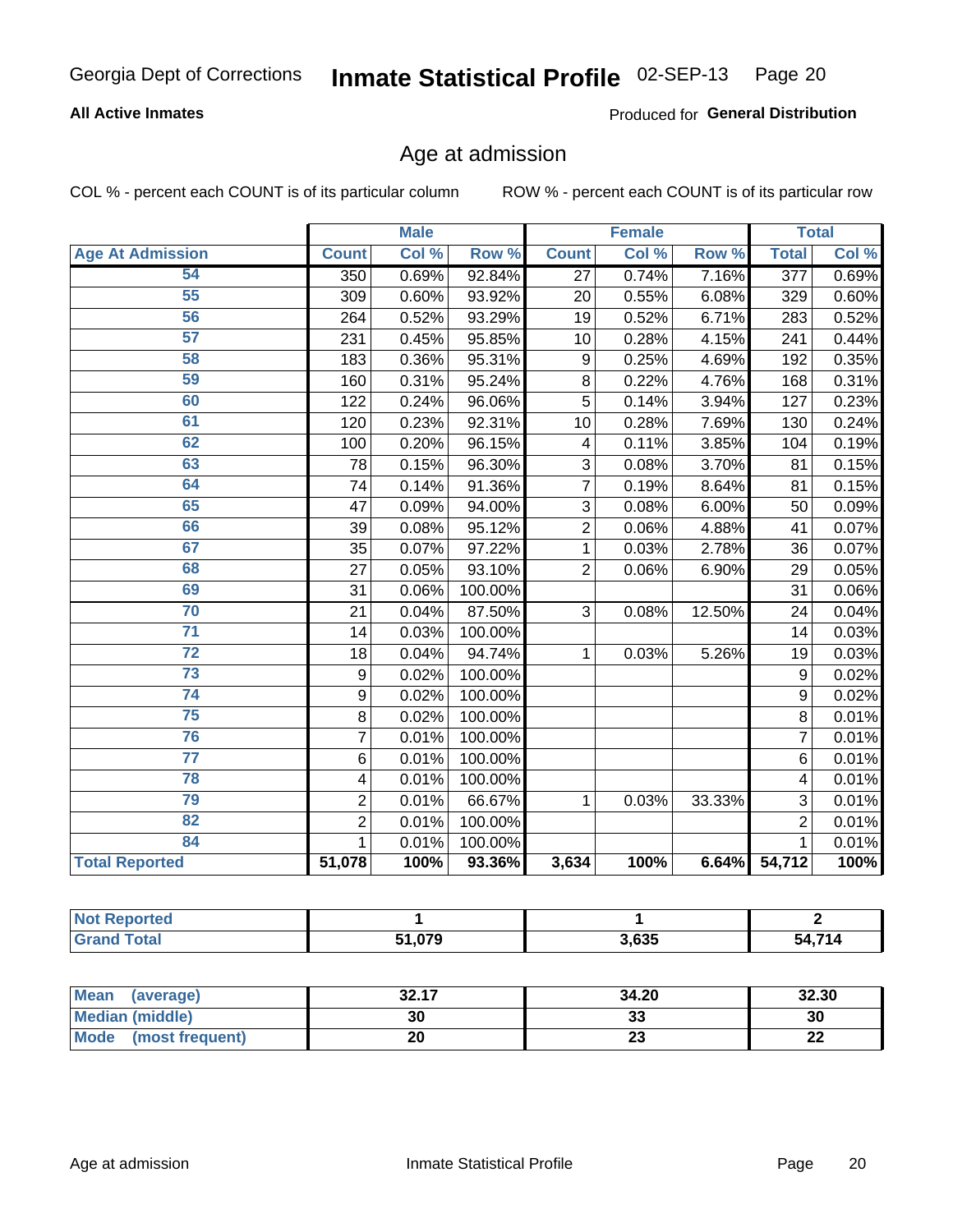### **All Active Inmates**

### Produced for General Distribution

### Height, measured at entry to prison

COL % - percent each COUNT is of its particular column

|                       |                         | <b>Male</b>               |         |              | <b>Female</b> |        | <b>Total</b>   |        |
|-----------------------|-------------------------|---------------------------|---------|--------------|---------------|--------|----------------|--------|
| <b>Height</b>         | <b>Count</b>            | $\overline{\text{Col}}$ % | Row %   | <b>Count</b> | Col %         | Row %  | <b>Total</b>   | Col %  |
| 4'10''                | 3                       | 0.03%                     | 16.67%  | 15           | 7.54%         | 83.33% | 18             | 0.15%  |
| 4'11''                | 10                      | 0.08%                     | 12.82%  | 68           | 34.17%        | 87.18% | 78             | 0.64%  |
| 5'02''                | 2                       | 0.02%                     | 66.67%  | 1            | 0.50%         | 33.33% | 3              | 0.02%  |
| 5'03"                 | 1                       | 0.01%                     | 100.00% |              |               |        | 1              | 0.01%  |
| 5'05''                | 6                       | 0.05%                     | 100.00% |              |               |        | 6              | 0.05%  |
| 5'06''                | 9                       | 0.08%                     | 100.00% |              |               |        | 9              | 0.07%  |
| 5'07''                | 11                      | 0.09%                     | 100.00% |              |               |        | 11             | 0.09%  |
| 5'08''                | 10                      | 0.08%                     | 100.00% |              |               |        | 10             | 0.08%  |
| 5'09''                | 14                      | 0.12%                     | 100.00% |              |               |        | 14             | 0.12%  |
| 5'10''                | 5,720                   | 48.08%                    | 98.83%  | 68           | 34.17%        | 1.17%  | 5,788          | 47.85% |
| 5'11''                | 6,063                   | 50.96%                    | 99.23%  | 47           | 23.62%        | 0.77%  | 6,110          | 50.51% |
| 6'00''                | 13                      | 0.11%                     | 100.00% |              |               |        | 13             | 0.11%  |
| 6'01''                | 7                       | 0.06%                     | 100.00% |              |               |        |                | 0.06%  |
| 6'02"                 | 6                       | 0.05%                     | 100.00% |              |               |        | 6              | 0.05%  |
| 6'03''                | 1                       | 0.01%                     | 100.00% |              |               |        | 1              | 0.01%  |
| 6'04''                | $\overline{\mathbf{c}}$ | 0.02%                     | 100.00% |              |               |        | $\overline{c}$ | 0.02%  |
| 6'05''                | $\overline{2}$          | 0.02%                     | 100.00% |              |               |        | $\overline{2}$ | 0.02%  |
| 6'10''                | 6                       | 0.05%                     | 100.00% |              |               |        | 6              | 0.05%  |
| 6'11''                | 11                      | 0.09%                     | 100.00% |              |               |        | 11             | 0.09%  |
| <b>Total Reported</b> | 11,897                  | 100%                      | 98.35%  | 199          | 100%          | 1.65%  | 12,096         | 100%   |

| <b>Not</b><br><b>Reported</b> | 39,182   | 3.436 | 42,618    |
|-------------------------------|----------|-------|-----------|
| Total                         | 979, ו ∕ | 3,635 | 74/<br>54 |

| <b>Mean</b><br>(average)       | 544"<br>JII | 5'06" | 5'10"        |
|--------------------------------|-------------|-------|--------------|
| <b>Median (middle)</b>         | 544"        | 5'10" | 5'11"        |
| <b>Mode</b><br>(most frequent) | 544"        | 5'10" | <b>5'44"</b> |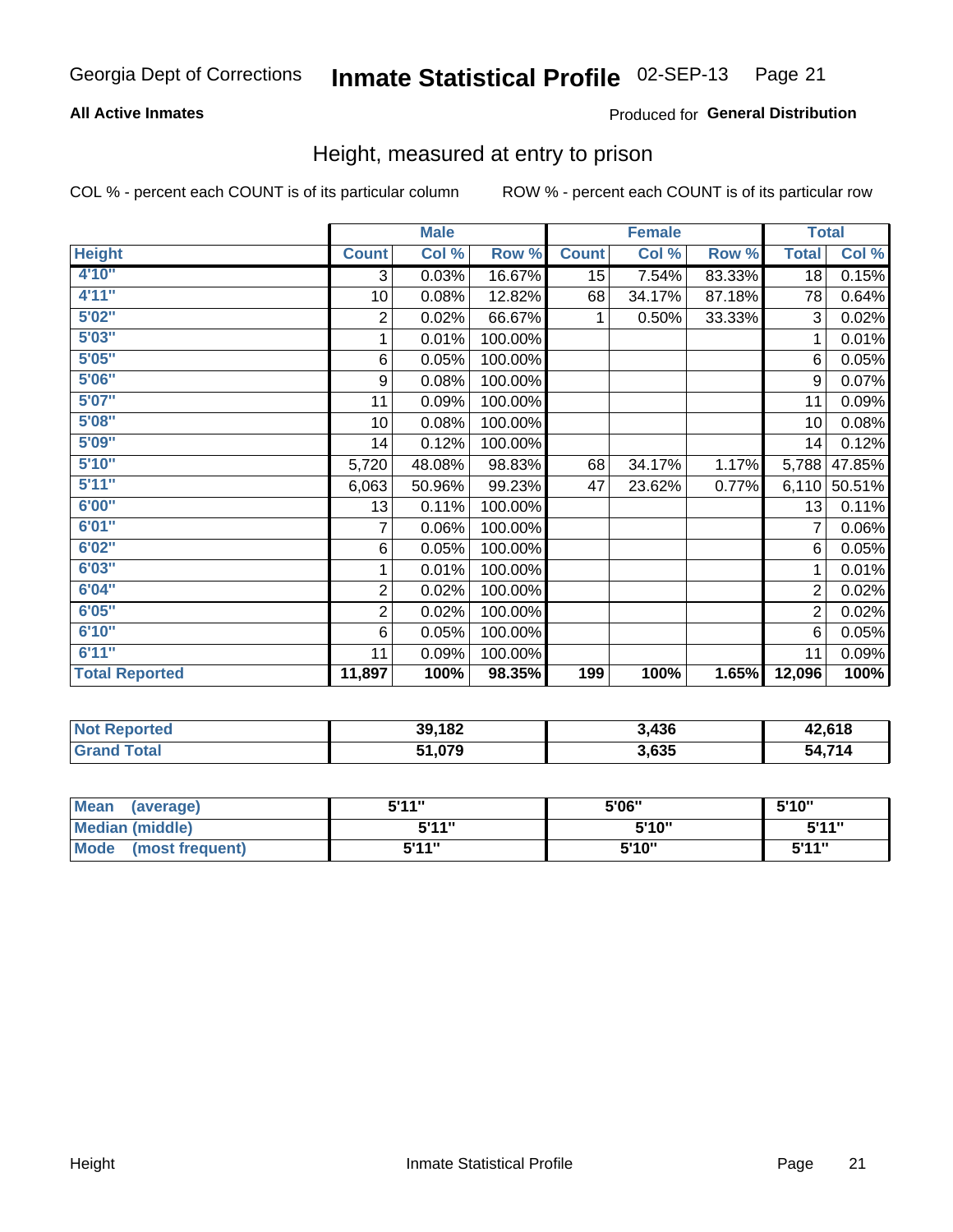### **All Active Inmates**

### Produced for General Distribution

# Weight, measured at entry to prison

COL % - percent each COUNT is of its particular column

|                        |                         | <b>Male</b> |         |                         | <b>Female</b> |        | <b>Total</b>            |                     |
|------------------------|-------------------------|-------------|---------|-------------------------|---------------|--------|-------------------------|---------------------|
| <b>Weight</b>          | <b>Count</b>            | Col %       | Row %   | <b>Count</b>            | Col %         | Row %  | <b>Total</b>            | Col %               |
| <b>Under 80 pounds</b> | $\overline{14}$         | 0.03%       | 93.33%  | $\mathbf{1}$            | 0.03%         | 6.67%  | $\overline{15}$         | 0.03%               |
| 80 - 89 pounds         | 4                       | 0.01%       | 100.00% |                         |               |        | $\overline{\mathbf{4}}$ | 0.01%               |
| 90 - 99 pounds         | $\overline{2}$          | 0.01%       | 18.18%  | $\boldsymbol{9}$        | 0.25%         | 81.82% | 11                      | 0.02%               |
| 100 - 109 pounds       | 22                      | 0.04%       | 41.51%  | 31                      | 0.86%         | 58.49% | 53                      | 0.10%               |
| 110 - 119 pounds       | 87                      | 0.17%       | 44.62%  | 108                     | 2.98%         | 55.38% | 195                     | 0.36%               |
| 120 - 129 pounds       | 425                     | 0.84%       | 66.30%  | 216                     | 5.97%         | 33.70% | 641                     | 1.18%               |
| 130 - 139 pounds       | 1,400                   | 2.77%       | 80.23%  | 345                     | 9.53%         | 19.77% | 1,745                   | 3.23%               |
| 140 - 149 pounds       | 3,142                   | 6.22%       | 88.83%  | 395                     | 10.91%        | 11.17% | 3,537                   | 6.54%               |
| 150 - 159 pounds       | 4,970                   | 9.84%       | 92.34%  | 412                     | 11.38%        | 7.66%  | 5,382                   | 9.95%               |
| 160 - 169 pounds       | 6,680                   | 13.23%      | 93.97%  | 429                     | 11.85%        | 6.03%  | 7,109                   | 13.14%              |
| 170 - 179 pounds       | 6,471                   | 12.82%      | 95.01%  | 340                     | 9.39%         | 4.99%  | 6,811                   | 12.59%              |
| 180 - 189 pounds       | 6,721                   | 13.31%      | 95.25%  | 335                     | 9.25%         | 4.75%  | 7,056                   | 13.04%              |
| 190 - 199 pounds       | 4,737                   | 9.38%       | 95.29%  | 234                     | 6.46%         | 4.71%  | 4,971                   | 9.19%               |
| 200 - 209 pounds       | 4,085                   | 8.09%       | 95.76%  | 181                     | 5.00%         | 4.24%  | 4,266                   | 7.88%               |
| 210 - 219 pounds       | 3,098                   | 6.14%       | 96.12%  | 125                     | 3.45%         | 3.88%  | 3,223                   | 5.96%               |
| 220 - 229 pounds       | 2,551                   | 5.05%       | 96.01%  | 106                     | 2.93%         | 3.99%  | 2,657                   | 4.91%               |
| 230 - 239 pounds       | 1,753                   | 3.47%       | 95.01%  | 92                      | 2.54%         | 4.99%  | 1,845                   | 3.41%               |
| 240 - 249 pounds       | 1,313                   | 2.60%       | 93.79%  | 87                      | 2.40%         | 6.21%  | 1,400                   | 2.59%               |
| 250 - 259 pounds       | 903                     | 1.79%       | 94.95%  | 48                      | 1.33%         | 5.05%  | 951                     | 1.76%               |
| 260 - 269 pounds       | 644                     | 1.28%       | 95.27%  | 32                      | 0.88%         | 4.73%  | 676                     | 1.25%               |
| 270 - 279 pounds       | 433                     | 0.86%       | 94.34%  | 26                      | 0.72%         | 5.66%  | 459                     | 0.85%               |
| 280 - 289 pounds       | 333                     | 0.66%       | 94.87%  | 18                      | 0.50%         | 5.13%  | 351                     | 0.65%               |
| 290 - 299 pounds       | 177                     | 0.35%       | 93.65%  | 12                      | 0.33%         | 6.35%  | 189                     | 0.35%               |
| 300 - 309 pounds       | 167                     | 0.33%       | 88.83%  | 21                      | 0.58%         | 11.17% | 188                     | 0.35%               |
| 310 - 319 pounds       | 88                      | 0.17%       | 97.78%  | 2                       | 0.06%         | 2.22%  | 90                      | $\overline{0.17\%}$ |
| 320 - 329 pounds       | 92                      | 0.18%       | 94.85%  | 5                       | 0.14%         | 5.15%  | 97                      | 0.18%               |
| 330 - 339 pounds       | 48                      | 0.10%       | 94.12%  | 3                       | 0.08%         | 5.88%  | 51                      | 0.09%               |
| 340 - 349 pounds       | 36                      | 0.07%       | 97.30%  | $\mathbf{1}$            | 0.03%         | 2.70%  | 37                      | 0.07%               |
| 350 - 359 pounds       | 30                      | 0.06%       | 100.00% |                         |               |        | 30                      | 0.06%               |
| 360 - 369 pounds       | 15                      | 0.03%       | 78.95%  | $\overline{\mathbf{4}}$ | 0.11%         | 21.05% | 19                      | 0.04%               |
| 370 - 379 pounds       | 11                      | 0.02%       | 100.00% |                         |               |        | 11                      | 0.02%               |
| 380 - 389 pounds       | $\overline{\mathbf{4}}$ | 0.01%       | 100.00% |                         |               |        | $\overline{4}$          | 0.01%               |
| 390 - 399 pounds       | 6                       | 0.01%       | 100.00% |                         |               |        | $\,6$                   | 0.01%               |
| 400 pounds and over    | 25                      | 0.05%       | 89.29%  | 3                       | 0.08%         | 10.71% | 28                      | 0.05%               |
| <b>Total Reported</b>  | 50,487                  | 100%        | 93.31%  | 3,621                   | 100%          | 6.69%  | 54,108                  | 100.0%              |

| NOT<br>meo | 592 |       | 606                |
|------------|-----|-------|--------------------|
|            | ሰ70 | 3.635 | ,714<br>57<br>v-11 |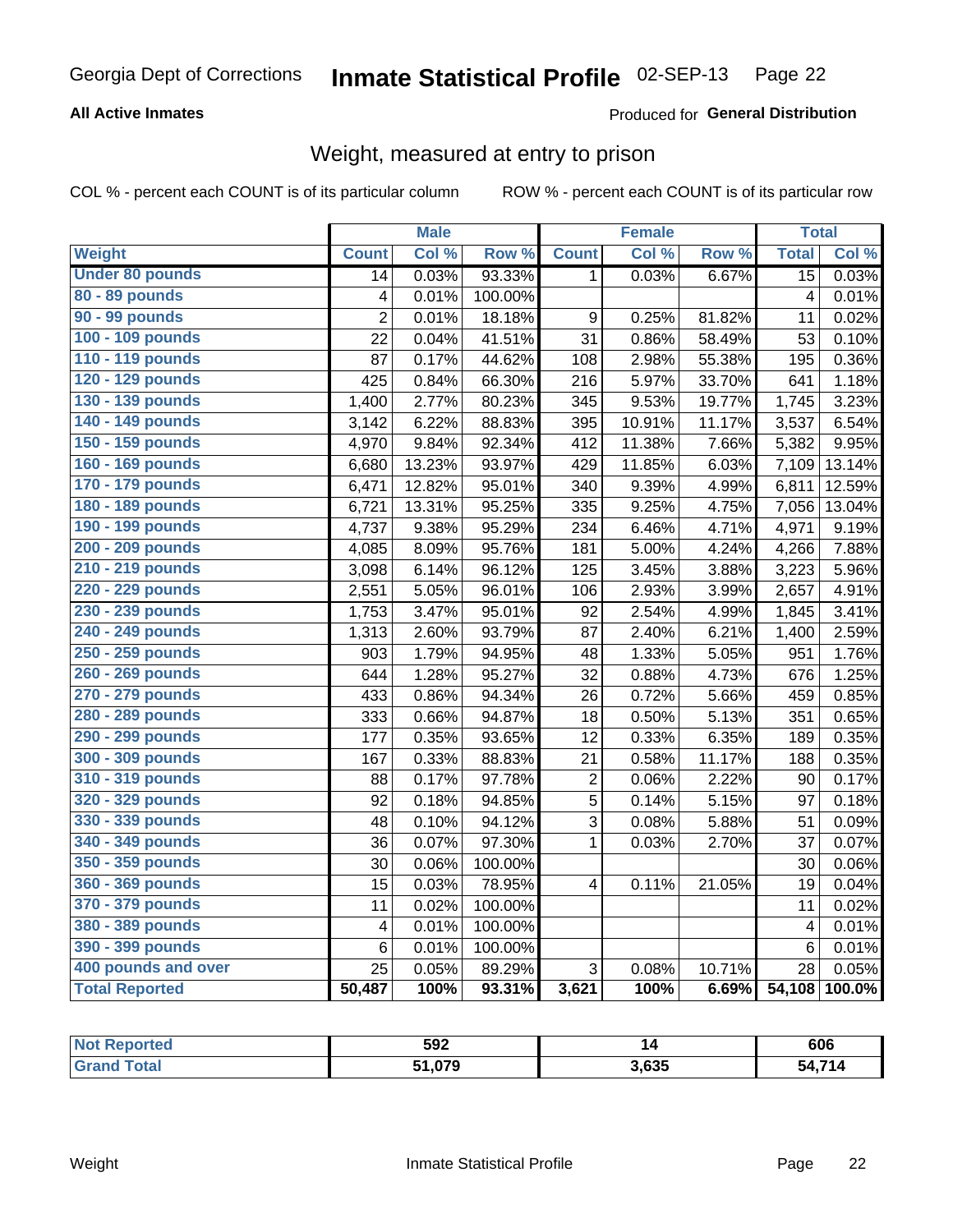### **All Active Inmates**

### Produced for General Distribution

# Weight, measured at entry to prison

COL % - percent each COUNT is of its particular column

|                          | <b>Male</b> | <b>Female</b> | Total |
|--------------------------|-------------|---------------|-------|
| <b>Mean</b><br>(average) | 186         | 172           | 185   |
| <b>Median (middle)</b>   | 180         | 165           | 180   |
| Mode<br>(most frequent)  | 180         | 150           | 180   |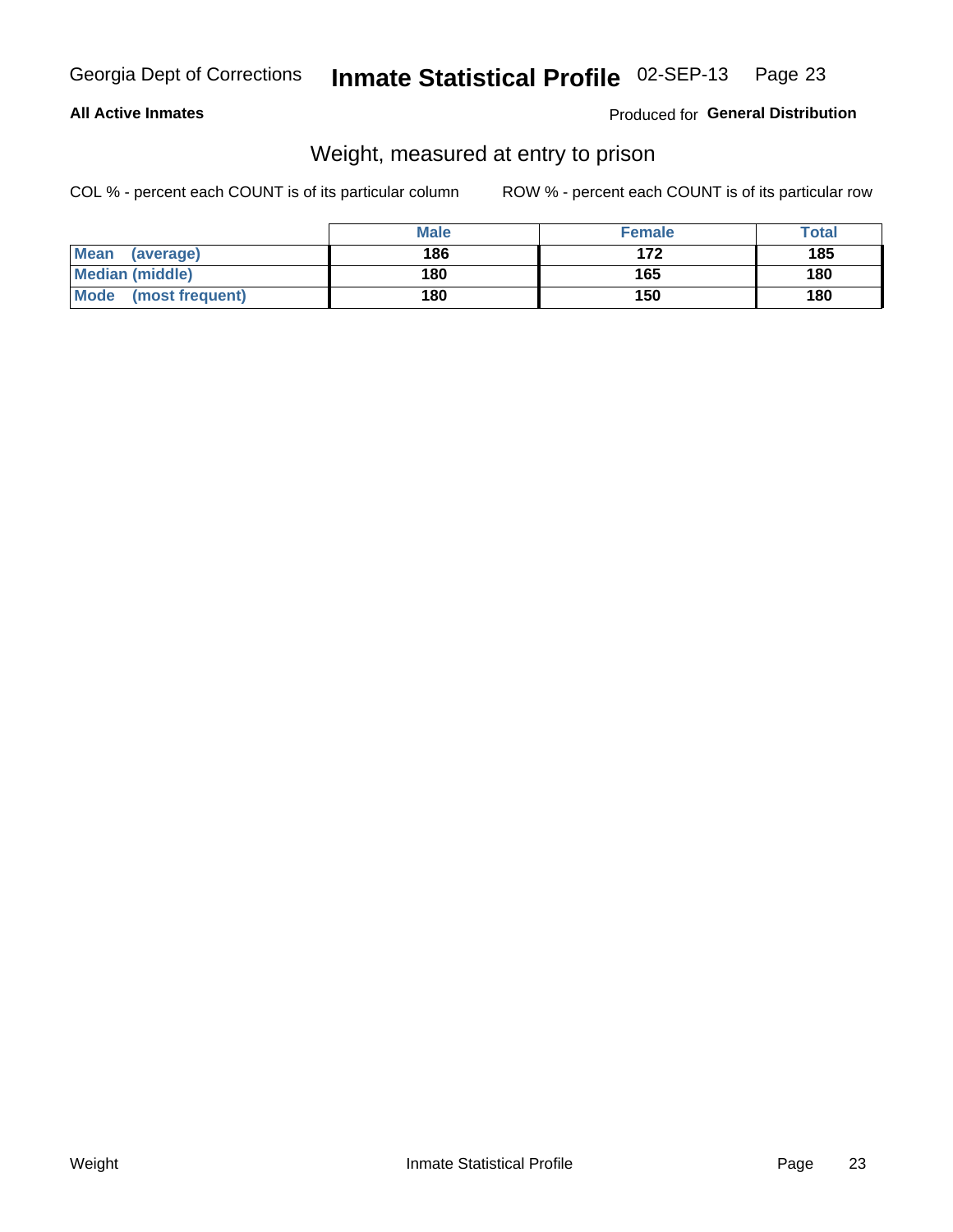### Inmate Statistical Profile 02-SEP-13 Page 24

**All Active Inmates** 

**Produced for General Distribution** 

### Military service

COL % - percent each COUNT is of its particular column

|                               | <b>Male</b>  |         |                    | <b>Female</b>   |        |       | <b>Total</b> |        |
|-------------------------------|--------------|---------|--------------------|-----------------|--------|-------|--------------|--------|
| <b>Military service</b>       | <b>Count</b> | Col %   | <b>Row % Count</b> |                 | Col %  | Row % | <b>Total</b> | Col %  |
| <b>Air Force</b>              | 1,550        | 59.75%  | 98.23%             | 28 <sub>1</sub> | 73.68% | 1.77% | 1,578        | 59.95% |
| $\mathbf{2}^-$<br><b>Army</b> | 207          | 7.98%   | 99.04%             |                 | 5.26%  | .96%  | 209          | 7.94%  |
| <b>Navy</b><br>3              | 468          | 18.04%  | 98.53%             |                 | 18.42% | 1.47% | 475          | 18.05% |
| <b>Marines</b><br>4           | 23           | $.89\%$ | 100.00%            |                 |        |       | 23           | .87%   |
| <b>Coast Guard</b><br>5.      | 346          | 13.34%  | 99.71%             |                 | 2.63%  | .29%  | 347          | 13.18% |
| <b>Total Reported</b>         | 2,594        | 100%    | 98.56%             | 38              | 100%   | 1.44% | 2,632        | 100%   |

| <b>Not Reported</b> | 48,485 | 3,597 | 52,082 |
|---------------------|--------|-------|--------|
| ™∩tal               | 51,079 | 3,635 | 54 71A |

| Mo | <br>ъc | . |
|----|--------|---|
|    |        |   |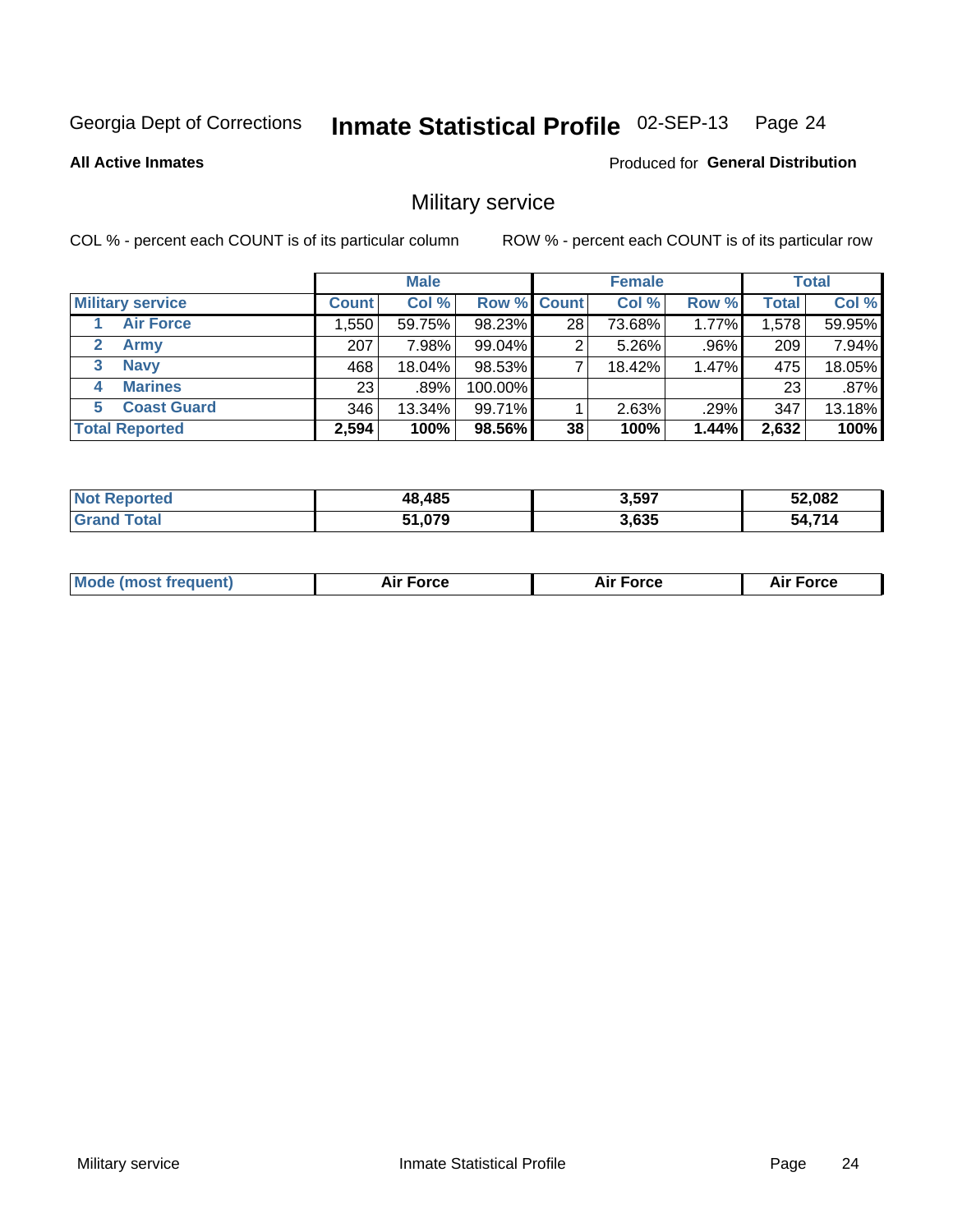### Inmate Statistical Profile 02-SEP-13 Page 25

**All Active Inmates** 

### **Produced for General Distribution**

### Type of admission to prison

COL % - percent each COUNT is of its particular column

|    |                                |                | <b>Male</b> |                    |     | <b>Female</b> |        |        | <b>Total</b> |  |
|----|--------------------------------|----------------|-------------|--------------------|-----|---------------|--------|--------|--------------|--|
|    | <b>Type of Admission</b>       | <b>Count</b>   | Col %       | <b>Row % Count</b> |     | Col %         | Row %  | Total  | Col %        |  |
| 52 | <b>New Sentence</b>            | 41,568         | 81.44%      | 93.65% 2,818       |     | 77.59%        | 6.35%  | 44,386 | 81.18%       |  |
| 53 | <b>Probation Rev Partial</b>   | 2,117          | 4.15%       | 88.54%             | 274 | 7.54%         | 11.46% | 2,391  | 4.37%        |  |
| 54 | <b>Probation Rev Remainder</b> | 3,088          | 6.05%       | 89.33%             | 369 | 10.16%        | 10.67% | 3,457  | 6.32%        |  |
| 55 | <b>Parole Rev New Sentence</b> | 2,842          | 5.57%       | 96.11%             | 115 | 3.17%         | 3.89%  | 2,957  | 5.41%        |  |
| 56 | <b>Parole Rev No New</b>       | 1,345          | 2.64%       | 96.00%             | 56  | 1.54%         | 4.00%  | 1,401  | 2.56%        |  |
|    | <b>Sentence</b>                |                |             |                    |     |               |        |        |              |  |
| 57 | <b>Released In Error</b>       | 14             | .03%        | 100.00%            |     |               |        | 14     | .03%         |  |
| 65 | <b>Return Appeal/Bond</b>      | 2              | .01%        | 100.00%            |     |               |        | 2      | .01%         |  |
| 66 | <b>Prob Viol/Total Rev</b>     |                | .01%        | 100.00%            |     |               |        |        | .01%         |  |
| 67 | <b>Admit Fm Other Cust</b>     | 7              | .01%        | 100.00%            |     |               |        | 7      | .01%         |  |
| 69 | <b>New Sent/Par Rev Pnd</b>    | 7              | .01%        | 100.00%            |     |               |        | 7      | .01%         |  |
| 70 | <b>Life W/O Parole</b>         | 15             | .03%        | 100.00%            |     |               |        | 15     | .03%         |  |
| 72 | <b>Par Rev/Rsn Unknown</b>     | 32             | .06%        | 100.00%            |     |               |        | 32     | .06%         |  |
| 74 | <b>Pb Parole Rescinded</b>     | 2              | .01%        | 100.00%            |     |               |        | 2      | .01%         |  |
| 76 | <b>Par Rev/Revoc Center</b>    | $\overline{2}$ | .01%        | 100.00%            |     |               |        | 2      | .01%         |  |
|    | <b>Total Reported</b>          | 51,042         | 100%        | 93.36% 3,632       |     | 100%          | 6.64%  | 54,674 | 100%         |  |

| neo<br>NO. | . .           |       | ı<br>40  |
|------------|---------------|-------|----------|
|            | 51 079<br>- 7 | 3,635 | E A 74 A |

| <b>Mode (most frequent)</b> | <b>New Sentence</b> | <b>New Sentence</b> | <b>New Sentence</b> |
|-----------------------------|---------------------|---------------------|---------------------|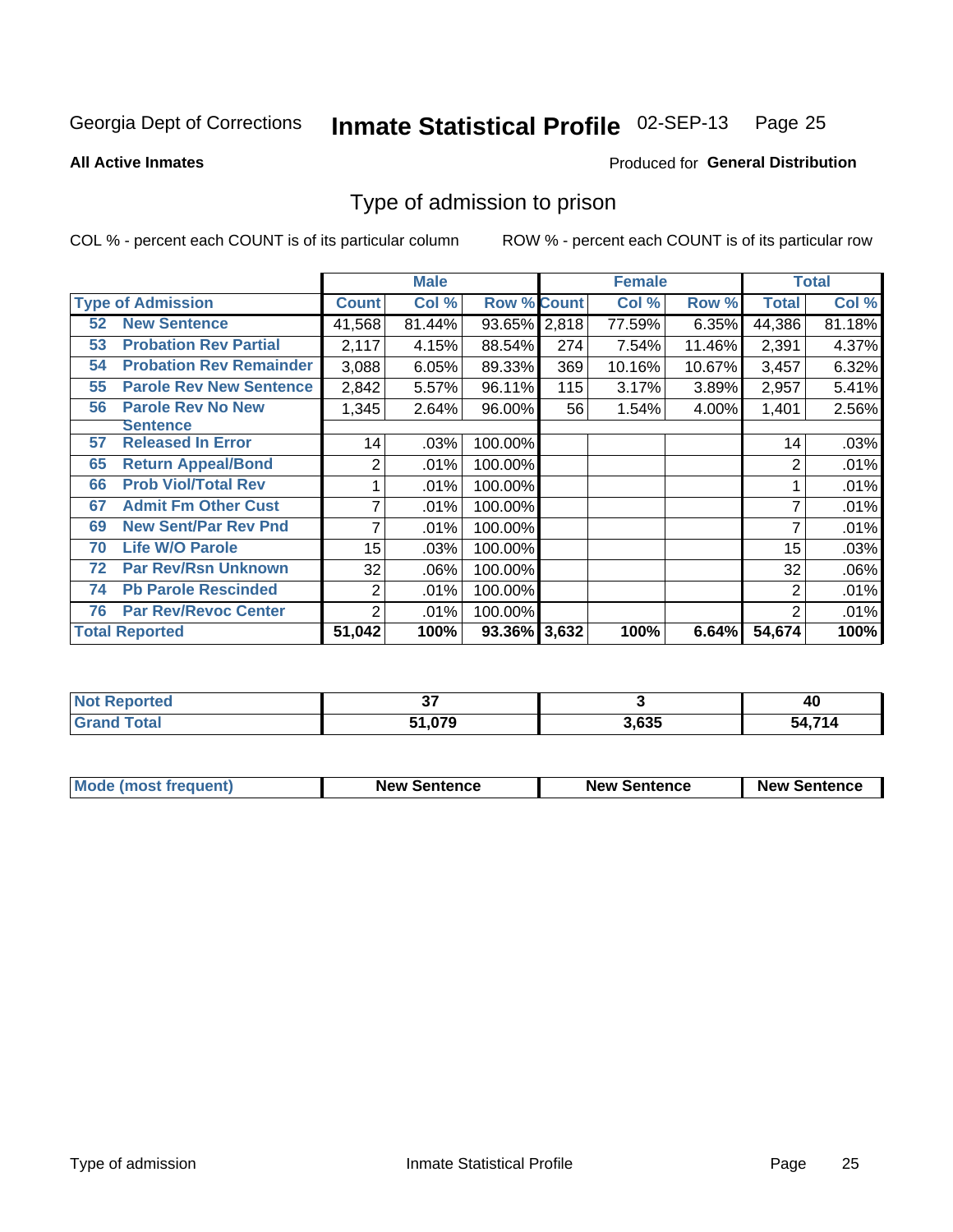### Inmate Statistical Profile 02-SEP-13 Page 26

**All Active Inmates** 

### **Produced for General Distribution**

### Current / last security status

COL % - percent each COUNT is of its particular column

|                        |              | <b>Male</b> |                    |       | <b>Female</b> |          |              | <b>Total</b> |
|------------------------|--------------|-------------|--------------------|-------|---------------|----------|--------------|--------------|
| <b>Security Status</b> | <b>Count</b> | Col %       | <b>Row % Count</b> |       | Col %         | Row %    | <b>Total</b> | Col %        |
| 1 Wrk Releas           | 2            | $.01\%$     | 66.67%             |       | .03%          | 33.33%   | 3            | .01%         |
| 2 Trusty               |              | $.01\%$     | 100.00%            |       | .00%          |          |              | .01%         |
| 3 Minimum              | 9,692        | 19.55%      | 85.88%             | 1,594 | 45.96%        | 14.12%   | 11,286       | 21.27%       |
| 4 Medium               | 30,794       | 62.10%      | 94.84%             | 1,676 | 48.33%        | $5.16\%$ | 32,470       | 61.20%       |
| 5 Close                | 9,008        | 18.17%      | 97.86%             | 197   | 5.68%         | $2.14\%$ | 9,205        | 17.35%       |
| <b>6 Maximum</b>       | 85           | $.17\%$     | 100.00%            |       | $.00\%$       |          | 85           | .16%         |
| <b>Total Reported</b>  | 49,585       | 100%        | 93.46%             | 3,468 | 100%          | 6.54%    | 53,053       | 100%         |

| <b>Still being diagnosed</b> |        |       |        |
|------------------------------|--------|-------|--------|
| <b>Not Reported</b>          | 1,494  | 167   | 1,661  |
| <b>Grand Total</b>           | 51,079 | 3,635 | 54,714 |

| <b>Mo</b><br>ети | M<br>. .<br>dium | M٢<br>. | <br><b>Medium</b> |
|------------------|------------------|---------|-------------------|
|                  |                  |         |                   |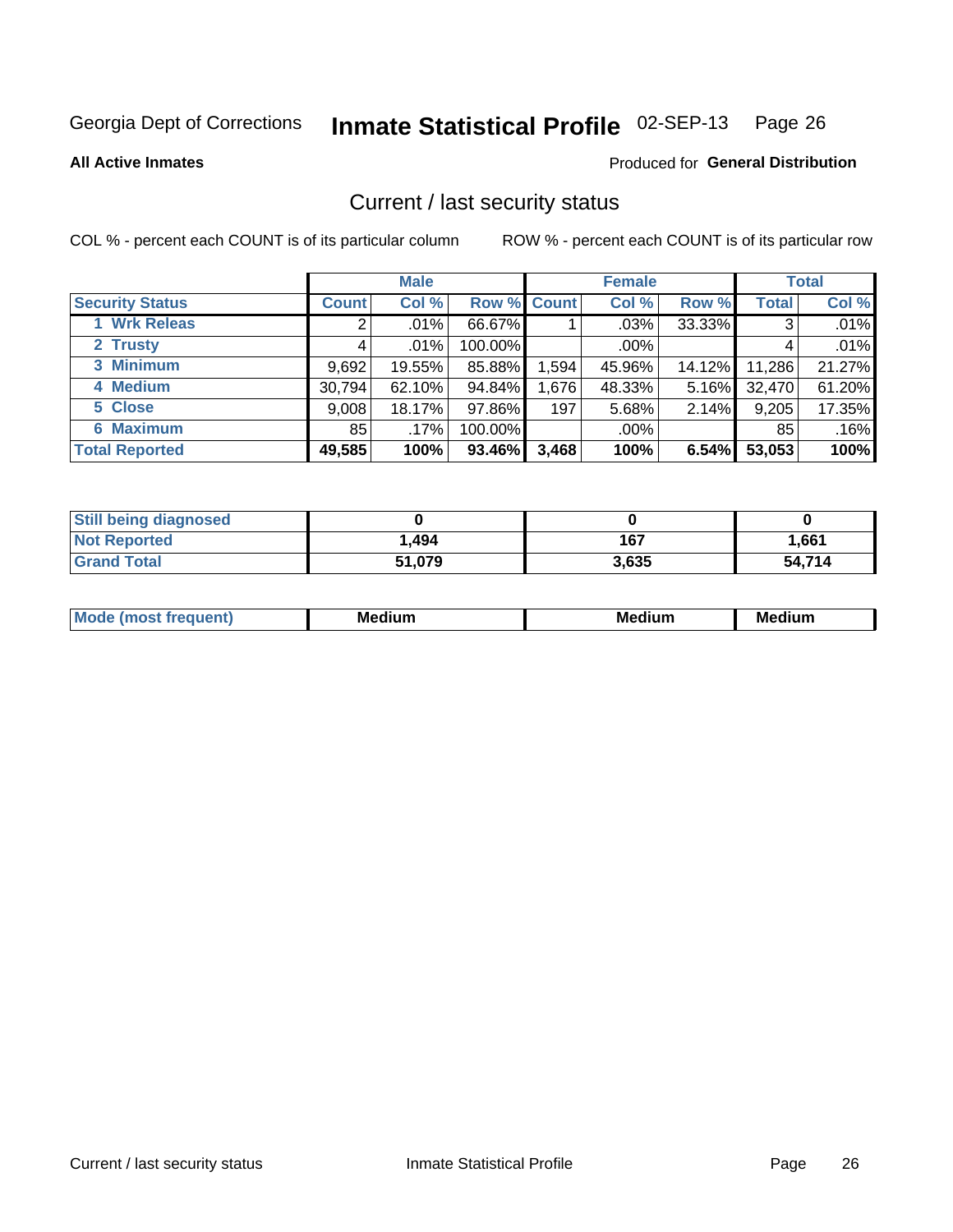### Inmate Statistical Profile 02-SEP-13 Page 27

**All Active Inmates** 

### **Produced for General Distribution**

# Current / last type of institution

COL % - percent each COUNT is of its particular column

|                                   |                | <b>Male</b> |         |                | <b>Female</b> |          |              | <b>Total</b> |
|-----------------------------------|----------------|-------------|---------|----------------|---------------|----------|--------------|--------------|
| <b>Type of Institution</b>        | <b>Count</b>   | Col %       |         | Row % Count    | Col %         | Row %    | <b>Total</b> | Col %        |
| <b>County Ci</b>                  | 5,059          | $9.94\%$    | 99.98%  |                | $.03\%$       | .02%     | 5,060        | 9.28%        |
| <b>Probation Detention Center</b> |                | .01%        | 100.00% |                |               |          | 4            | .01%         |
| <b>State Prison</b>               | 35,768         | 70.29%      | 91.35%  | 3,388          | 93.20%        | $8.65\%$ | 39,156       | 71.82%       |
| <b>Transitional Center</b>        | 2,004          | $3.94\%$    | 89.78%  | 228            | 6.27%         | 10.22%   | 2,232        | 4.09%        |
| <b>Private Prison</b>             | 8,018          | 15.76%      | 100.00% |                |               |          | 8,018        | 14.71%       |
| <b>County Jail</b>                | 25             | .05%        | 92.59%  | $\overline{2}$ | $.06\%$       | $7.41\%$ | 27           | .05%         |
| <b>Rsat - Center</b>              | 2              | .01%        | 11.76%  | 15             | .41%          | 88.24%   | 17           | .03%         |
| <b>State Hospital</b>             | 3 <sub>l</sub> | .01%        | 75.00%  |                | .03%          | 25.00%   | 4            | .01%         |
| <b>Total Reported</b>             | 50,883         | 100%        | 93.33%  | 3,635          | 100%          | 6.67%    | 54,518       | 100%         |

| Reported     |        |       |        |
|--------------|--------|-------|--------|
| <b>Total</b> | 50,883 | 3,635 | 54,518 |

| Mode (most frequent) | <b>State Prison</b> | <b>State Prison</b> | <b>State Prison</b> |
|----------------------|---------------------|---------------------|---------------------|
|                      |                     |                     |                     |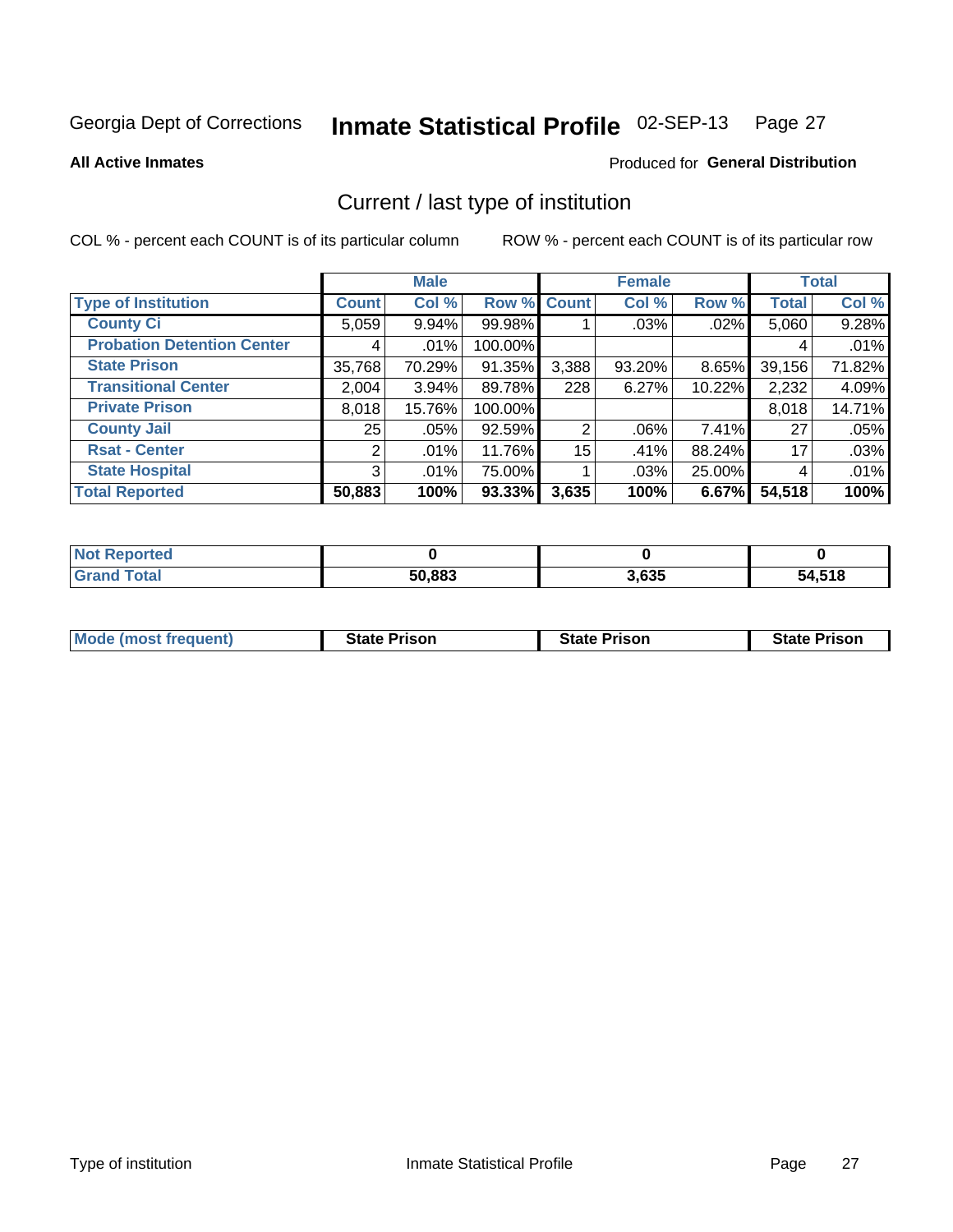### Inmate Statistical Profile 02-SEP-13 Page 28

Produced for General Distribution

### **All Active Inmates**

# Institution type - transitional centers

COL % - percent each COUNT is of its particular column

|                                          | <b>Male</b>  |        | <b>Female</b> |              |        | <b>Total</b> |              |          |
|------------------------------------------|--------------|--------|---------------|--------------|--------|--------------|--------------|----------|
| <b>Institution Type - Trans. Centers</b> | <b>Count</b> | Col %  | Row %         | <b>Count</b> | Col %  | Row %        | <b>Total</b> | Col %    |
| <b>Albany Transitional Ct</b>            | 148          | 6.45%  | 100.00%       |              |        |              | 148          | 5.63%    |
| <b>Arrendale State Prison</b>            |              |        |               | 105          | 31.53% | 100.00%      | 105          | 4.00%    |
| <b>Atl. Transitional Ctr (M)</b>         | 246          | 10.72% | 100.00%       |              |        |              | 246          | $9.36\%$ |
| <b>Augusta Tc</b>                        | 199          | 8.67%  | 100.00%       |              |        |              | 199          | 7.57%    |
| <b>Clayton Tc</b>                        | 345          | 15.03% | 100.00%       |              |        |              | 345          | 13.13%   |
| <b>Coastal Tc</b>                        | 256          | 11.15% | 100.00%       |              |        |              | 256          | 9.74%    |
| <b>Columbus Tc</b>                       | 141          | 6.14%  | 100.00%       |              |        |              | 141          | 5.37%    |
| <b>Lagrange Tc</b>                       | 149          | 6.49%  | 100.00%       |              |        |              | 149          | 5.67%    |
| <b>Macon Transitional Ctr (M)</b>        | 156          | 6.80%  | 100.00%       |              |        |              | 156          | 5.94%    |
| <b>Macon Womens Transit Ctr</b>          |              |        |               | 3            | .90%   | 100.00%      | 3            | .11%     |
| <b>Metro Transitional Ctr</b>            |              |        |               | 225          | 67.57% | 100.00%      | 225          | 8.56%    |
| <b>Phillips State Prison</b>             | 291          | 12.68% | 100.00%       |              |        |              | 291          | 11.07%   |
| Smith T.C                                | 208          | 9.06%  | 100.00%       |              |        |              | 208          | 7.91%    |
| <b>Valdosta Tc</b>                       | 156          | 6.80%  | 100.00%       |              |        |              | 156          | 5.94%    |
| <b>Total Reported</b>                    | 2,295        | 100%   | 87.33%        | 333          | 100%   | 12.67%       | 2,628        | 100%     |

| <b>orted</b><br>. |       |              |       |
|-------------------|-------|--------------|-------|
| <b>ota</b>        | 2,295 | nne<br>- ാാക | 2,628 |

| Mode (most frequent) | <b>Phillips State Prison</b> | Arrendale State Prison | <b>Phillips State</b><br><b>Prison</b> |
|----------------------|------------------------------|------------------------|----------------------------------------|
|                      |                              |                        |                                        |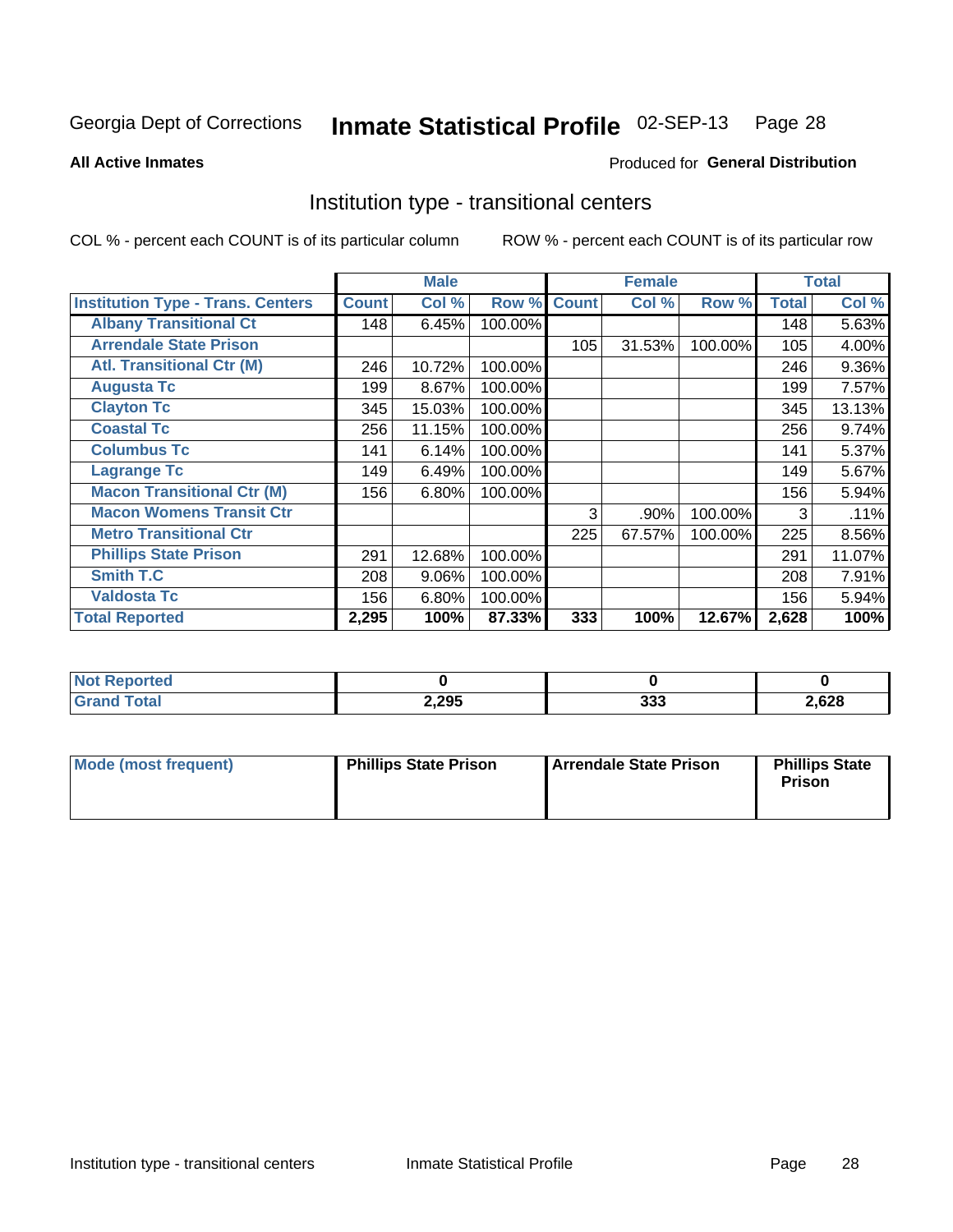# Inmate Statistical Profile 02-SEP-13 Page 29

### **All Active Inmates**

### Produced for General Distribution

### Institution type - county prisons

COL % - percent each COUNT is of its particular column

|                                          |                | <b>Male</b> |         |              | <b>Female</b> |       |                | <b>Total</b> |
|------------------------------------------|----------------|-------------|---------|--------------|---------------|-------|----------------|--------------|
| <b>Institution Type - County Prisons</b> | <b>Count</b>   | Col %       | Row %   | <b>Count</b> | Col %         | Row % | <b>Total</b>   | Col %        |
| <b>Baldwin County Ci</b>                 | $\overline{2}$ | .04%        | 100.00% |              |               |       | $\overline{2}$ | .04%         |
| <b>Bulloch County Ci</b>                 | 136            | 2.69%       | 100.00% |              |               |       | 136            | 2.69%        |
| <b>Carroll County Ci</b>                 | 241            | 4.76%       | 100.00% |              |               |       | 241            | 4.76%        |
| <b>Clarke County Ci</b>                  | 105            | 2.08%       | 100.00% |              |               |       | 105            | 2.08%        |
| <b>Clayton County Ci</b>                 | 240            | 4.74%       | 100.00% |              |               |       | 240            | 4.74%        |
| <b>Colquitt County Ci</b>                | 186            | 3.68%       | 100.00% |              |               |       | 186            | 3.68%        |
| <b>Cook County Ci</b>                    | 1              | .02%        | 100.00% |              |               |       | 1              | .02%         |
| <b>Coweta County Ci</b>                  | 203            | 4.01%       | 100.00% |              |               |       | 203            | 4.01%        |
| <b>Decatur County Ci</b>                 | 221            | 4.37%       | 100.00% |              |               |       | 221            | 4.37%        |
| <b>Dougherty County Ci</b>               | 1              | .02%        | 100.00% |              |               |       | 1              | .02%         |
| <b>Effingham County Ci</b>               | 186            | 3.68%       | 100.00% |              |               |       | 186            | 3.68%        |
| <b>Fayette County Ci</b>                 | 1              | .02%        | 100.00% |              |               |       | 1              | .02%         |
| <b>Floyd County Ci</b>                   | 422            | 8.34%       | 100.00% |              |               |       | 422            | 8.34%        |
| <b>Fulton County Ci</b>                  | 9              | .18%        | 100.00% |              |               |       | 9              | .18%         |
| <b>Gilmer County Ci</b>                  | 5              | .10%        | 100.00% |              |               |       | 5              | .10%         |
| <b>Grady County Ci</b>                   | $\overline{2}$ | .04%        | 100.00% |              |               |       | $\overline{2}$ | .04%         |
| <b>Gwinnett County Ci</b>                | 117            | 2.31%       | 100.00% |              |               |       | 117            | 2.31%        |
| <b>Hall County Ci</b>                    | 208            | 4.11%       | 100.00% |              |               |       | 208            | 4.11%        |
| <b>Hancock County Ci</b>                 | 1              | .02%        | 100.00% |              |               |       | 1              | .02%         |
| <b>Harris County Ci</b>                  | 118            | 2.33%       | 100.00% |              |               |       | 118            | 2.33%        |
| <b>Hart County Ci</b>                    | 5              | .10%        | 100.00% |              |               |       | 5              | .10%         |
| <b>Henry County Ci</b>                   | 1              | .02%        | 100.00% |              |               |       | 1              | .02%         |
| <b>Jackson County Ci</b>                 | 146            | 2.89%       | 100.00% |              |               |       | 146            | 2.89%        |
| <b>Jefferson County Ci</b>               | 194            | 3.83%       | 100.00% |              |               |       | 194            | 3.83%        |
| <b>Meriwether County Ci</b>              | 3              | .06%        | 100.00% |              |               |       | 3              | .06%         |
| <b>Miller County Ci</b>                  | $\overline{2}$ | .04%        | 100.00% |              |               |       | $\overline{2}$ | .04%         |
| <b>Mitchell County Ci</b>                | 95             | 1.88%       | 100.00% |              |               |       | 95             | 1.88%        |
| <b>Morgan County Ci</b>                  | 1              | .02%        | 100.00% |              |               |       | 1              | .02%         |
| <b>Muscogee County Ci</b>                | 521            | 10.30%      | 100.00% |              |               |       | 521            | 10.30%       |
| <b>Richmond County Ci</b>                | 219            | 4.33%       | 100.00% |              |               |       | 219            | 4.33%        |
| <b>Screven County Ci</b>                 | 141            | 2.79%       | 100.00% |              |               |       | 141            | 2.79%        |
| <b>Spalding County Ci</b>                | 383            | 7.57%       | 100.00% |              |               |       | 383            | 7.57%        |
| <b>Stewart County Ci</b>                 | $\overline{2}$ | .04%        | 100.00% |              |               |       | $\overline{2}$ | .04%         |
| <b>Sumter County Ci</b>                  | 350            | 6.92%       | 100.00% |              |               |       | 350            | 6.92%        |
| <b>Terrell County Ci</b>                 | 134            | 2.65%       | 100.00% |              |               |       | 134            | 2.65%        |
| <b>Thomas County Ci</b>                  | 180            | 3.56%       | 100.00% |              |               |       | 180            | 3.56%        |
| <b>Tift County Ci</b>                    | 1              | .02%        | 100.00% |              |               |       | 1              | .02%         |
| <b>Troup County Ci</b>                   | 265            | 5.24%       | 100.00% |              |               |       | 265            | 5.24%        |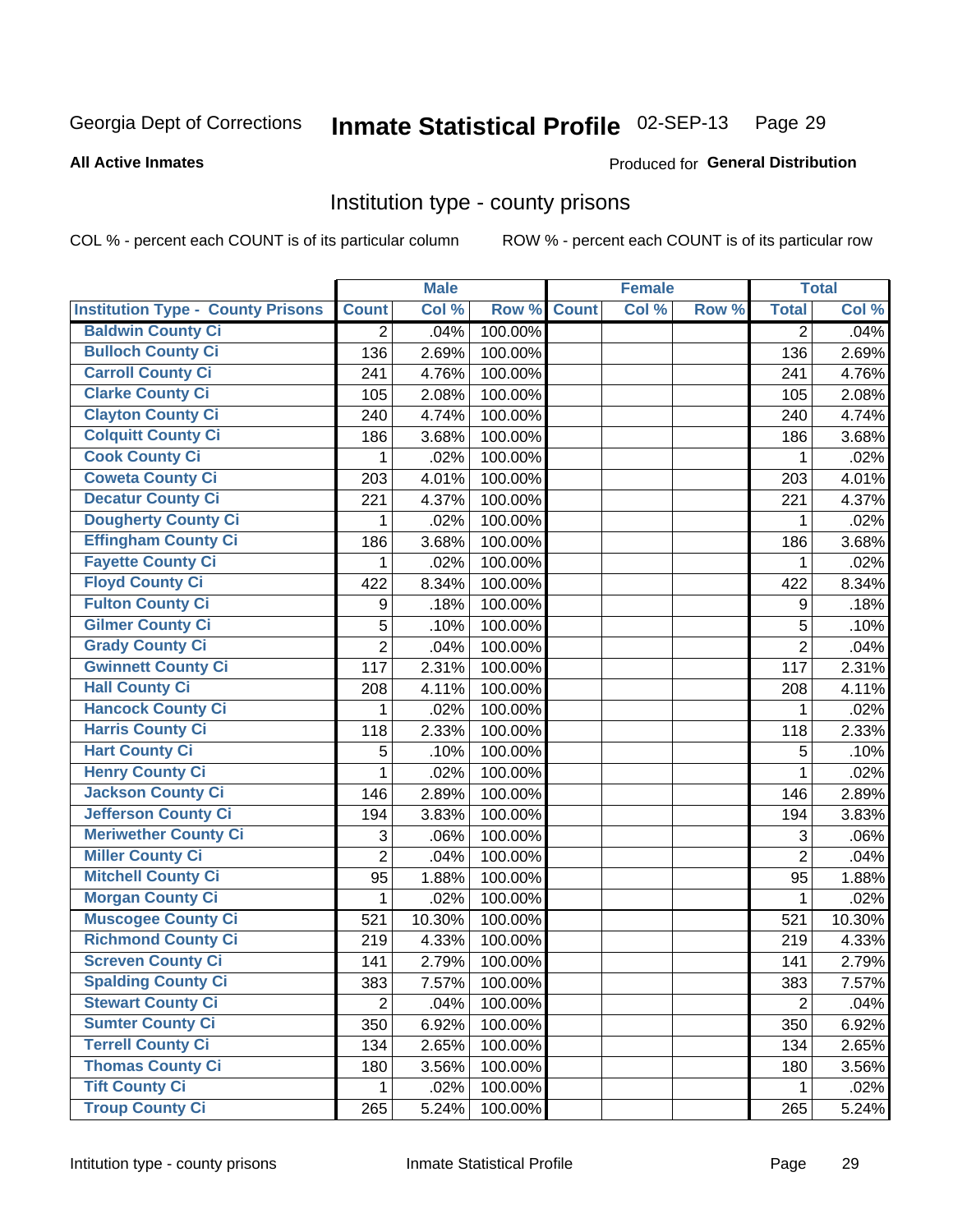# Inmate Statistical Profile 02-SEP-13 Page 30

**All Active Inmates** 

### Produced for General Distribution

### Institution type - county prisons

COL % - percent each COUNT is of its particular column

|                                          |              | <b>Male</b> |             | <b>Female</b> |         |              | <b>Total</b> |
|------------------------------------------|--------------|-------------|-------------|---------------|---------|--------------|--------------|
| <b>Institution Type - County Prisons</b> | <b>Count</b> | Col %       | Row % Count | Col %         | Row %   | <b>Total</b> | Col %        |
| <b>Turner County Ci</b>                  |              | $.02\%$     | 100.00%     |               |         |              | .02%         |
| <b>Upson County Ci</b>                   | 2            | .04%        | 100.00%     |               |         | റ            | .04%         |
| <b>Walker County Ci</b>                  | 3            | $.06\%$     | 100.00%     |               |         | 3            | .06%         |
| <b>Walton County Ci</b>                  | 3            | $.06\%$     | 100.00%     |               |         |              | .06%         |
| <b>Wilkes County Ci</b>                  |              | $.02\%$     | 100.00%     |               |         |              | .02%         |
| <b>Womens Ci</b>                         |              |             |             | 100.00%       | 100.00% |              | .02%         |
| <b>Worth County Ci</b>                   |              | $.02\%$     | 100.00%     |               |         |              | .02%         |
| <b>Total Reported</b>                    | 5,059        | 100%        | 99.98%      | 100%          | $.02\%$ | 5,060        | 100%         |

| <b>Not Reported</b> |       |       |
|---------------------|-------|-------|
| <b>Grand Total</b>  | 5,059 | 5,060 |

| <b>Mode (most frequent)</b> | Muscogee County Ci | Womens Ci | Muscogee County |
|-----------------------------|--------------------|-----------|-----------------|
|-----------------------------|--------------------|-----------|-----------------|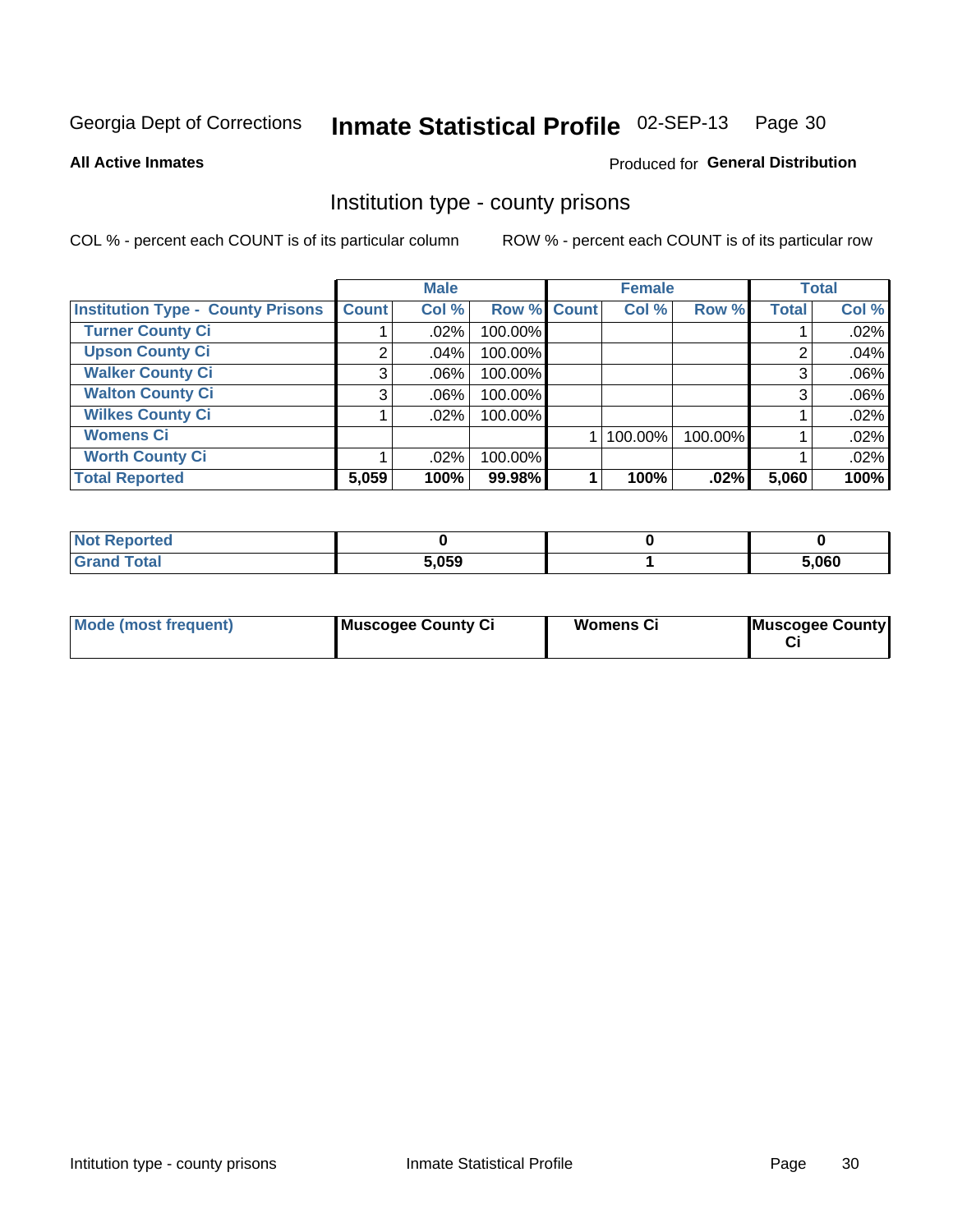### Inmate Statistical Profile 02-SEP-13 Page 31

### **All Active Inmates**

### Produced for General Distribution

### Institution type - state prisons

COL % - percent each COUNT is of its particular column

|                                         |              | <b>Male</b> |         |              | <b>Female</b> |         | <b>Total</b>   |       |
|-----------------------------------------|--------------|-------------|---------|--------------|---------------|---------|----------------|-------|
| <b>Institution Type - State Prisons</b> | <b>Count</b> | Col %       | Row %   | <b>Count</b> | Col %         | Row %   | <b>Total</b>   | Col % |
| <b>Arrendale State Prison</b>           |              |             |         | 1,442        | 42.56%        | 100.00% | 1,442          | 3.68% |
| <b>Augusta State Med. Prison</b>        | 1,309        | 3.66%       | 99.62%  | 5            | .15%          | .38%    | 1,314          | 3.36% |
| <b>Autry State Prison</b>               | 1,675        | 4.68%       | 100.00% |              |               |         | 1,675          | 4.28% |
| <b>Baldwin State Prison</b>             | 924          | 2.58%       | 100.00% |              |               |         | 924            | 2.36% |
| <b>Burrus Corr Trn Cntr</b>             | 673          | 1.88%       | 100.00% |              |               |         | 673            | 1.72% |
| <b>Calhoun State Prison</b>             | 1,670        | 4.67%       | 100.00% |              |               |         | 1,670          | 4.26% |
| <b>Central State Prison</b>             | 1,106        | 3.09%       | 100.00% |              |               |         | 1,106          | 2.82% |
| <b>Chatham State Prison</b>             | 7            | .02%        | 100.00% |              |               |         | $\overline{7}$ | .02%  |
| <b>Coastal State Prison</b>             | 1,609        | 4.50%       | 100.00% |              |               |         | 1,609          | 4.11% |
| <b>Dodge State Prison</b>               | 1,230        | 3.44%       | 100.00% |              |               |         | 1,230          | 3.14% |
| <b>Dooly State Prison</b>               | 1,703        | 4.76%       | 100.00% |              |               |         | 1,703          | 4.35% |
| <b>Emanuel - Swainsboro</b>             |              |             |         | 307          | 9.06%         | 100.00% | 307            | .78%  |
| <b>Ga Diag Class Prison</b>             | 2,715        | 7.59%       | 100.00% |              |               |         | 2,715          | 6.93% |
| <b>Ga State Prison</b>                  | 1,495        | 4.18%       | 100.00% |              |               |         | 1,495          | 3.82% |
| <b>Hancock State Prison</b>             | 1,151        | 3.22%       | 100.00% |              |               |         | 1,151          | 2.94% |
| <b>Hays State Prison</b>                | 1,319        | 3.69%       | 100.00% |              |               |         | 1,319          | 3.37% |
| <b>Helms Facility</b>                   | 16           | .04%        | 51.61%  | 15           | .44%          | 48.39%  | 31             | .08%  |
| <b>Johnson State Prison</b>             | 1,555        | 4.35%       | 100.00% |              |               |         | 1,555          | 3.97% |
| <b>Lee State Prison</b>                 | 756          | 2.11%       | 100.00% |              |               |         | 756            | 1.93% |
| Long                                    | 210          | .59%        | 100.00% |              |               |         | 210            | .54%  |
| <b>Lowndes Unit</b>                     | $\,6$        | .02%        | 100.00% |              |               |         | 6              | .02%  |
| <b>Macon State Prison</b>               | 1,634        | 4.57%       | 100.00% |              |               |         | 1,634          | 4.17% |
| <b>Metro State Prison (W)</b>           |              |             |         | 1            | .03%          | 100.00% | 1              | .01%  |
| <b>Montgomery State Prison</b>          | 407          | 1.14%       | 100.00% |              |               |         | 407            | 1.04% |
| <b>Phillips State Prison</b>            | 1,146        | 3.20%       | 100.00% |              |               |         | 1,146          | 2.93% |
| <b>Pulaski State Prison</b>             |              |             |         | 1,183        | 34.92%        | 100.00% | 1,183          | 3.02% |
| <b>Putnam State Prison</b>              | $\sqrt{3}$   | .01%        | 100.00% |              |               |         | 3              | .01%  |
| <b>Rivers State Prison</b>              | 1            | .01%        | 100.00% |              |               |         | 1              | .01%  |
| <b>Rogers State Prison</b>              | 1,464        | 4.09%       | 100.00% |              |               |         | 1,464          | 3.74% |
| <b>Rutledge State Prison</b>            | 622          | 1.74%       | 100.00% |              |               |         | 622            | 1.59% |
| <b>Smith State Prison</b>               | 1,593        | 4.45%       | 100.00% |              |               |         | 1,593          | 4.07% |
| <b>Telfair State Prison</b>             | 1,356        | 3.79%       | 100.00% |              |               |         | 1,356          | 3.46% |
| <b>Valdosta Sp</b>                      | 1,264        | 3.53%       | 100.00% |              |               |         | 1,264          | 3.23% |
| <b>Walker State Prison</b>              | 399          | 1.12%       | 100.00% |              |               |         | 399            | 1.02% |
| <b>Ware State Prison</b>                | 1,528        | 4.27%       | 100.00% |              |               |         | 1,528          | 3.90% |
| <b>Washington State Prison</b>          | 1,341        | 3.75%       | 100.00% |              |               |         | 1,341          | 3.42% |
| <b>Wayne State Prison</b>               | 2            | .01%        | 100.00% |              |               |         | 2              | .01%  |
| <b>Whitworth Facility</b>               |              |             |         | 435          | 12.84%        | 100.00% | 435            | 1.11% |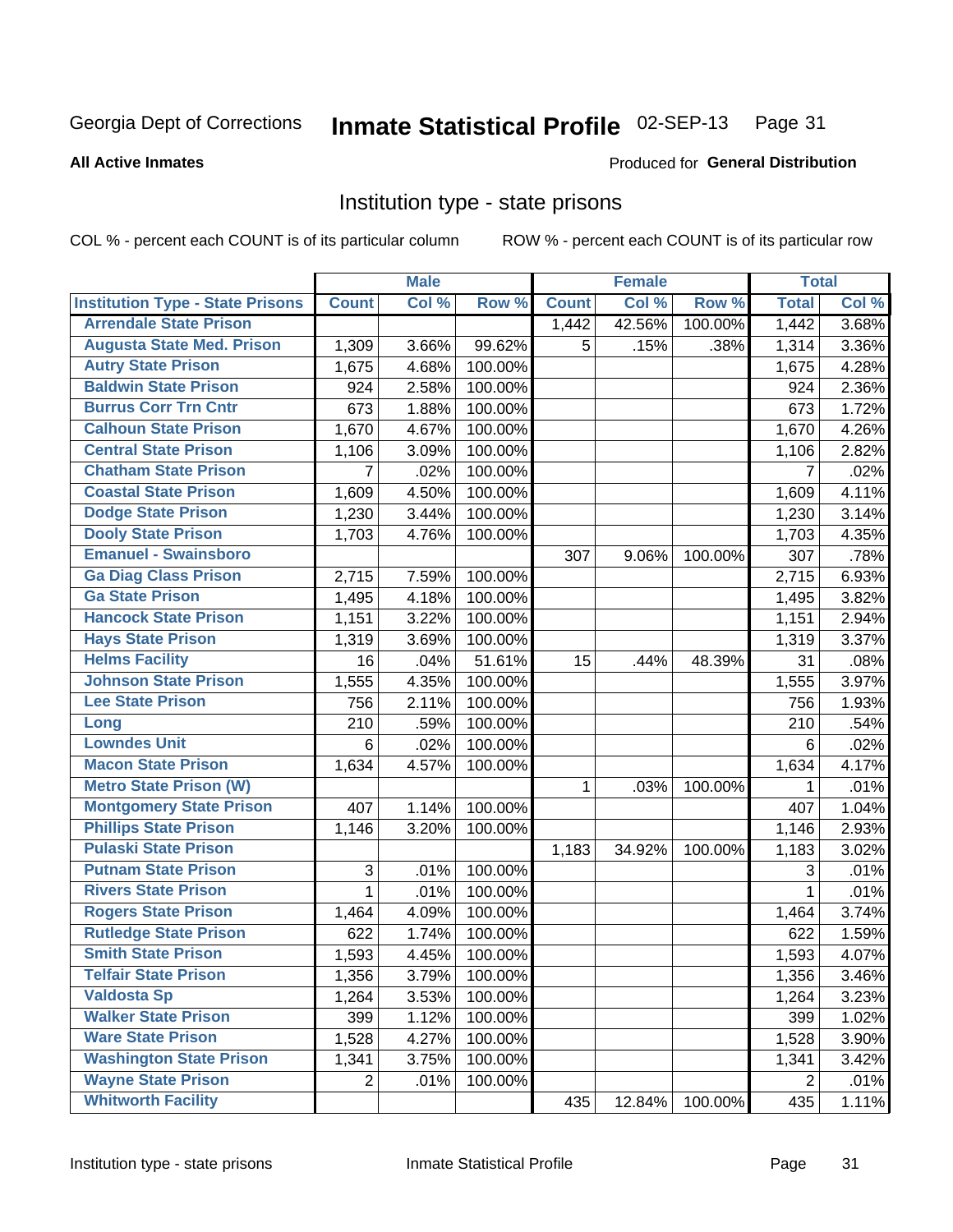# Inmate Statistical Profile 02-SEP-13 Page 32

**All Active Inmates** 

Produced for General Distribution

# Institution type - state prisons

COL % - percent each COUNT is of its particular column

|                                         |                             | <b>Male</b> |                               |              | <b>Female</b> |                                       |        | <b>Total</b> |  |  |
|-----------------------------------------|-----------------------------|-------------|-------------------------------|--------------|---------------|---------------------------------------|--------|--------------|--|--|
| <b>Institution Type - State Prisons</b> | <b>Count</b>                | Col %       | Row %                         | <b>Count</b> | Col %         | Row %                                 | Total  | Col %        |  |  |
| <b>Wilcox State Prison</b>              | .879                        | 5.25%       | $100.00\%$                    |              |               |                                       | 1,879  | 4.80%        |  |  |
| <b>Total Reported</b>                   | 35,768                      | 100%        | $91.35\%$                     | 3,388        | 100%          | 8.65%                                 | 39,156 | 100%         |  |  |
|                                         |                             |             |                               |              |               |                                       |        |              |  |  |
| <b>Not Reported</b>                     |                             |             |                               |              | 0             |                                       |        |              |  |  |
| <b>Grand Total</b>                      |                             | 35,768      |                               |              | 3,388         |                                       |        | 39,156       |  |  |
| <b>Mode (most frequent)</b>             | <b>Ga Diag Class Prison</b> |             | <b>Arrendale State Prison</b> |              |               | <b>Ga Diag Class</b><br><b>Prison</b> |        |              |  |  |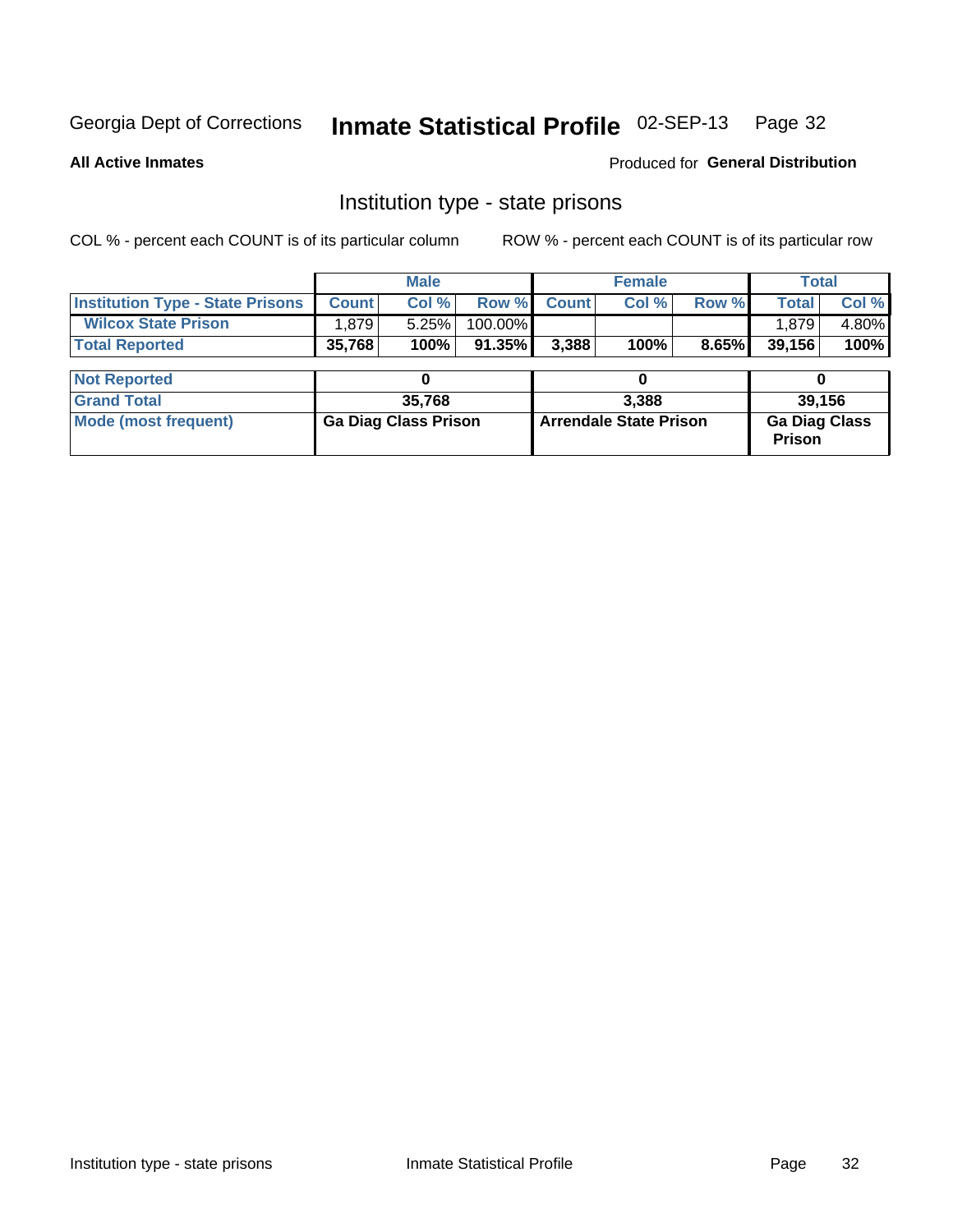# Inmate Statistical Profile 02-SEP-13 Page 33

**All Active Inmates** 

### Produced for General Distribution

### Institution type - private prisons

COL % - percent each COUNT is of its particular column

|                                           | <b>Male</b>       |        |                    | <b>Female</b> |       |       | <b>Total</b> |  |
|-------------------------------------------|-------------------|--------|--------------------|---------------|-------|-------|--------------|--|
| <b>Institution Type - Private Prisons</b> | <b>Count</b>      | Col %  | <b>Row % Count</b> | Col %         | Row % | Total | Col %        |  |
| <b>Coffee Corr Facility</b>               | 2,638             | 32.90% | 100.00%            |               |       | 2,638 | 32.90%       |  |
| <b>Jenkins Corr Facility</b>              | .163 <sup>1</sup> | 14.50% | 100.00%            |               |       | 1,163 | 14.50%       |  |
| <b>Riverbend Corr Facility</b>            | .490              | 18.58% | 100.00%            |               |       | 1,490 | 18.58%       |  |
| <b>Wheeler Corr Facility</b>              | 2.727             | 34.01% | 100.00%            |               |       | 2.727 | 34.01%       |  |
| <b>Total Reported</b>                     | 8,018             | 100%   | $100\%$            |               | %∣    | 8,018 | 100%         |  |

| 'Not<br><b>Reported</b> |       |       |
|-------------------------|-------|-------|
| <b>Total</b>            | 8,018 | 8,018 |

| Mode (most frequent) | <b>Wheeler Corr Facility</b> | <b>Null</b> | <b>Wheeler Corr</b><br><b>Facility</b> |
|----------------------|------------------------------|-------------|----------------------------------------|
|----------------------|------------------------------|-------------|----------------------------------------|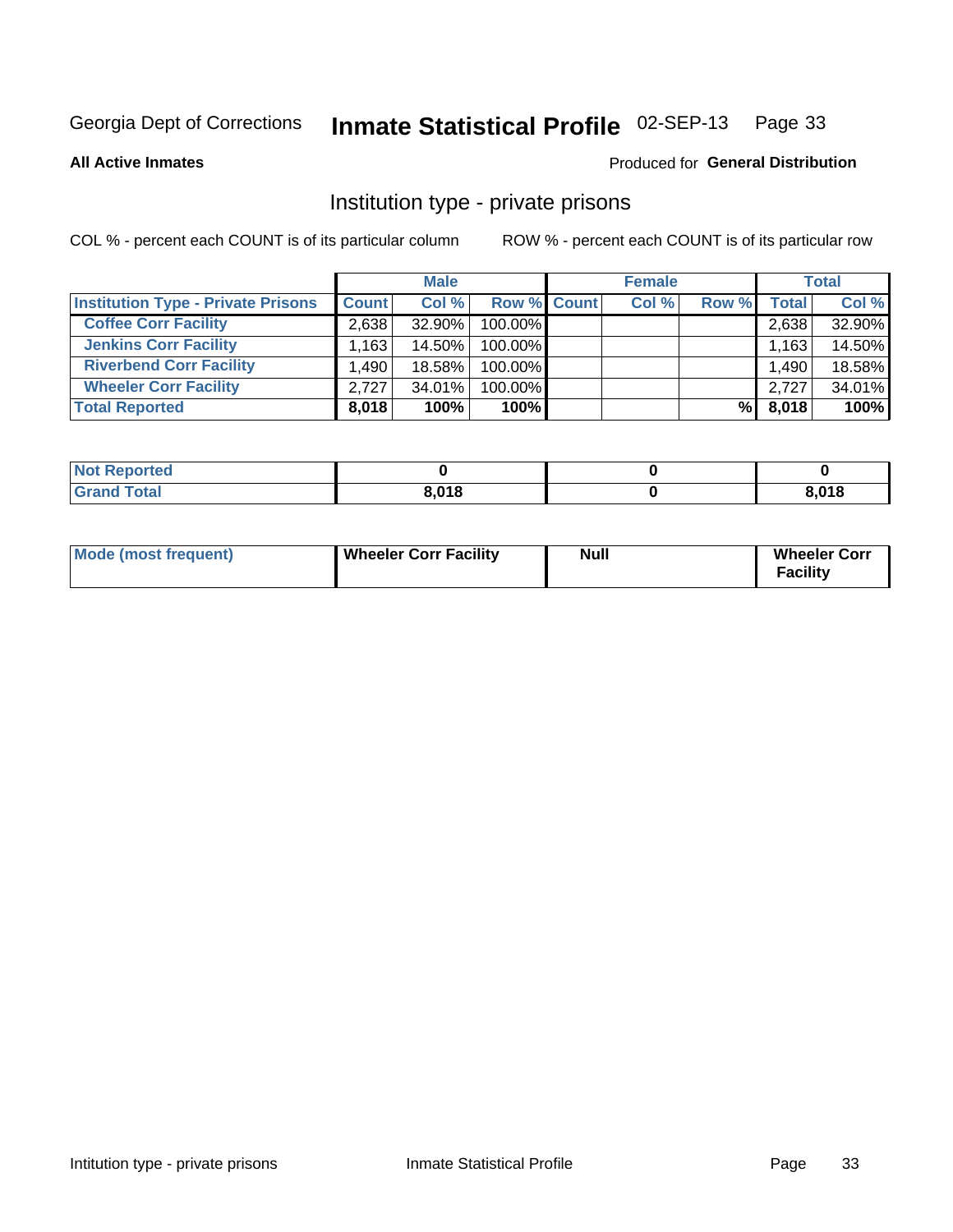# Inmate Statistical Profile 02-SEP-13 Page 34

**All Active Inmates** 

Produced for General Distribution

# Institution type - pre-release centers

COL % - percent each COUNT is of its particular column

|                                                   | <b>Male</b> |             | <b>Female</b> |             | <b>Total</b> |
|---------------------------------------------------|-------------|-------------|---------------|-------------|--------------|
| <b>Institution Type - Prison Annexe   Count  </b> | Col%        | Row % Count | Col%          | Row % Total | Col %        |
| <b>Total Reported</b>                             |             |             |               |             |              |

| <b>Reported</b><br>I NOT |  |  |
|--------------------------|--|--|
| <b>Total</b><br>$C$ ren  |  |  |

| Mor<br><b>ruent</b> )<br>rea<br>nos | <b>Null</b> | <b>Moll</b><br>_____ | . .<br><b>Null</b> |
|-------------------------------------|-------------|----------------------|--------------------|
|                                     |             |                      |                    |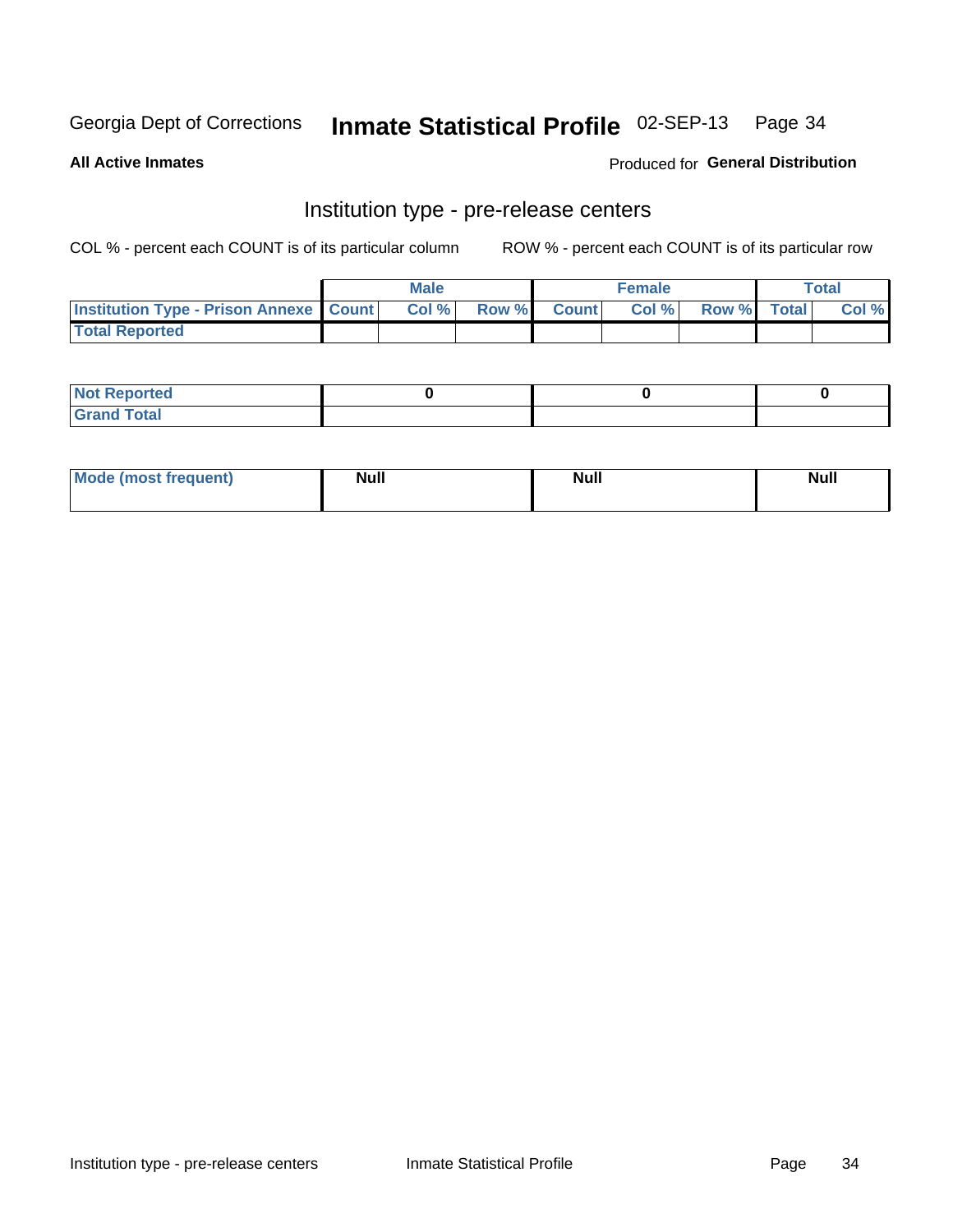#### Inmate Statistical Profile 02-SEP-13 Page 35

**All Active Inmates** 

### Produced for General Distribution

# Institution type - inmate boot camp

COL % - percent each COUNT is of its particular column

|                                      |              | <b>Male</b> |             | <b>Female</b> |             | Total |
|--------------------------------------|--------------|-------------|-------------|---------------|-------------|-------|
| <b>Institution Type - Boot Camps</b> | <b>Count</b> | Col %       | Row % Count | Col%          | Row % Total | Col % |
| <b>Total Rported</b>                 |              |             |             |               |             |       |

| <b>Not Reported</b>                   |  |  |
|---------------------------------------|--|--|
| <b>Total</b><br><b>C HAM</b><br>_____ |  |  |

| <b>I Mode (most frequent)</b> | <b>Null</b> | <b>Null</b> | <b>Null</b> |
|-------------------------------|-------------|-------------|-------------|
|                               |             |             |             |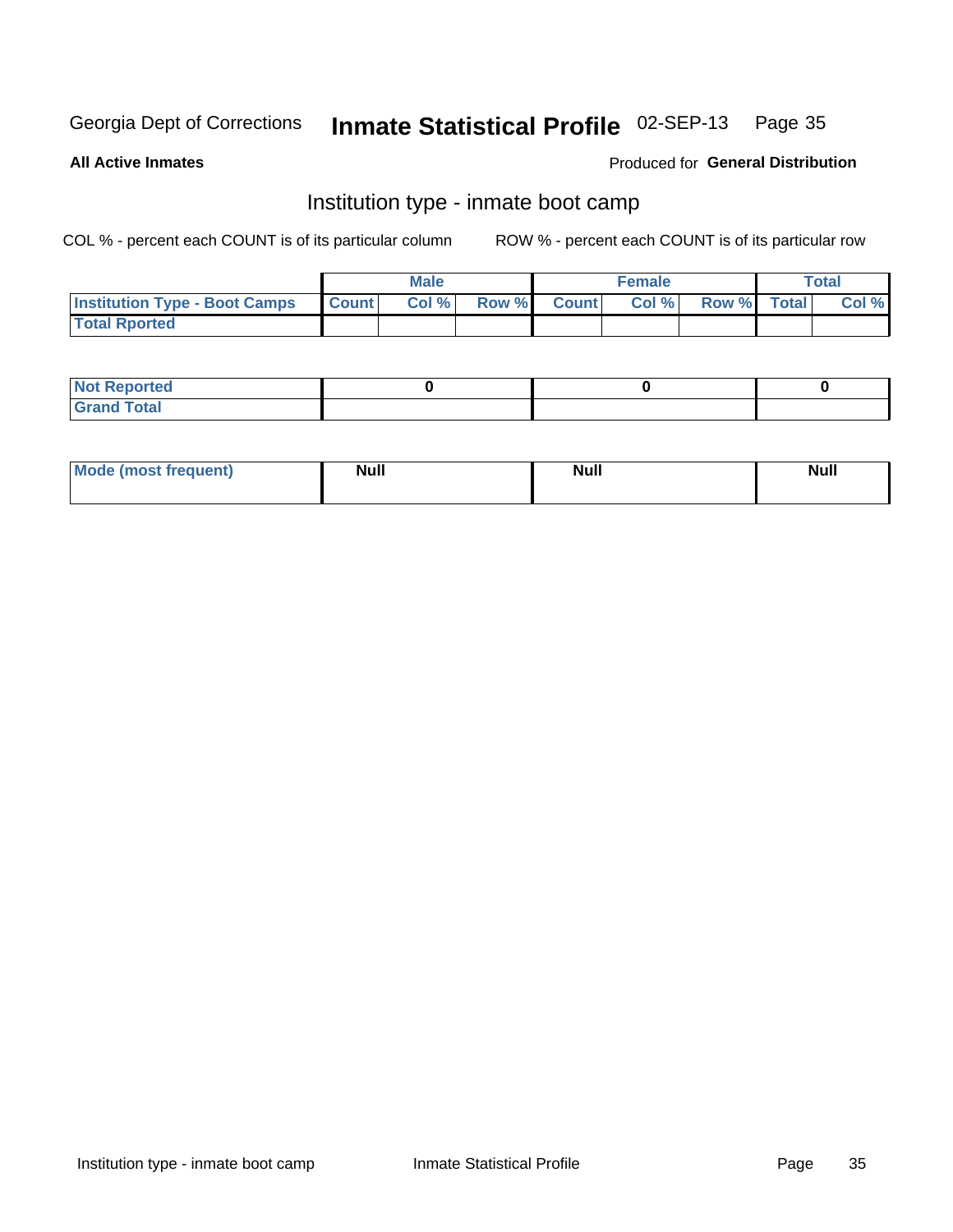### Inmate Statistical Profile 02-SEP-13 Page 36

**All Active Inmates** 

### **Produced for General Distribution**

### Number of disciplinary reports

COL % - percent each COUNT is of its particular column

|                                       |              | <b>Male</b> |             |       | <b>Female</b> |       |        | <b>Total</b> |
|---------------------------------------|--------------|-------------|-------------|-------|---------------|-------|--------|--------------|
| <b>Number of Disciplinary Reports</b> | <b>Count</b> | Col %       | Row % Count |       | Col %         | Row % | Total  | Col %        |
| $\bf{0}$                              | 22,328       | 43.71%      | 91.37%      | 2,110 | 58.05%        | 8.63% | 24,438 | 44.66%       |
|                                       | 6,472        | 12.67%      | 92.54%      | 522   | 14.36%        | 7.46% | 6,994  | 12.78%       |
| $\mathbf{2}$                          | 4,077        | 7.98%       | 94.66%      | 230   | 6.33%         | 5.34% | 4,307  | 7.87%        |
| 3                                     | 2,639        | 5.17%       | 94.45%      | 155   | 4.26%         | 5.55% | 2,794  | 5.11%        |
|                                       | .968         | 3.85%       | 94.93%      | 105   | 2.89%         | 5.07% | 2,073  | 3.79%        |
| 5                                     | 1,633        | 3.20%       | 95.55%      | 76    | 2.09%         | 4.45% | 1,709  | 3.12%        |
| <b>More Than 5</b>                    | 11,962       | 23.42%      | 96.48%      | 437   | 12.02%        | 3.52% | 12,399 | 22.66%       |
| <b>Total Reported</b>                 | 51,079       | 100%        | 93.36%      | 3,635 | 100%          | 6.64% | 54,714 | 100%         |

| Reported<br><b>NOT</b> |        |       |      |
|------------------------|--------|-------|------|
| Total                  | 079. ا | 3,635 | 74.4 |

| Mean (average)         | 5.38 | 2.82 | E 94<br>. J.Z. |
|------------------------|------|------|----------------|
| <b>Median (middle)</b> |      |      |                |
| Mode (most frequent)   |      |      |                |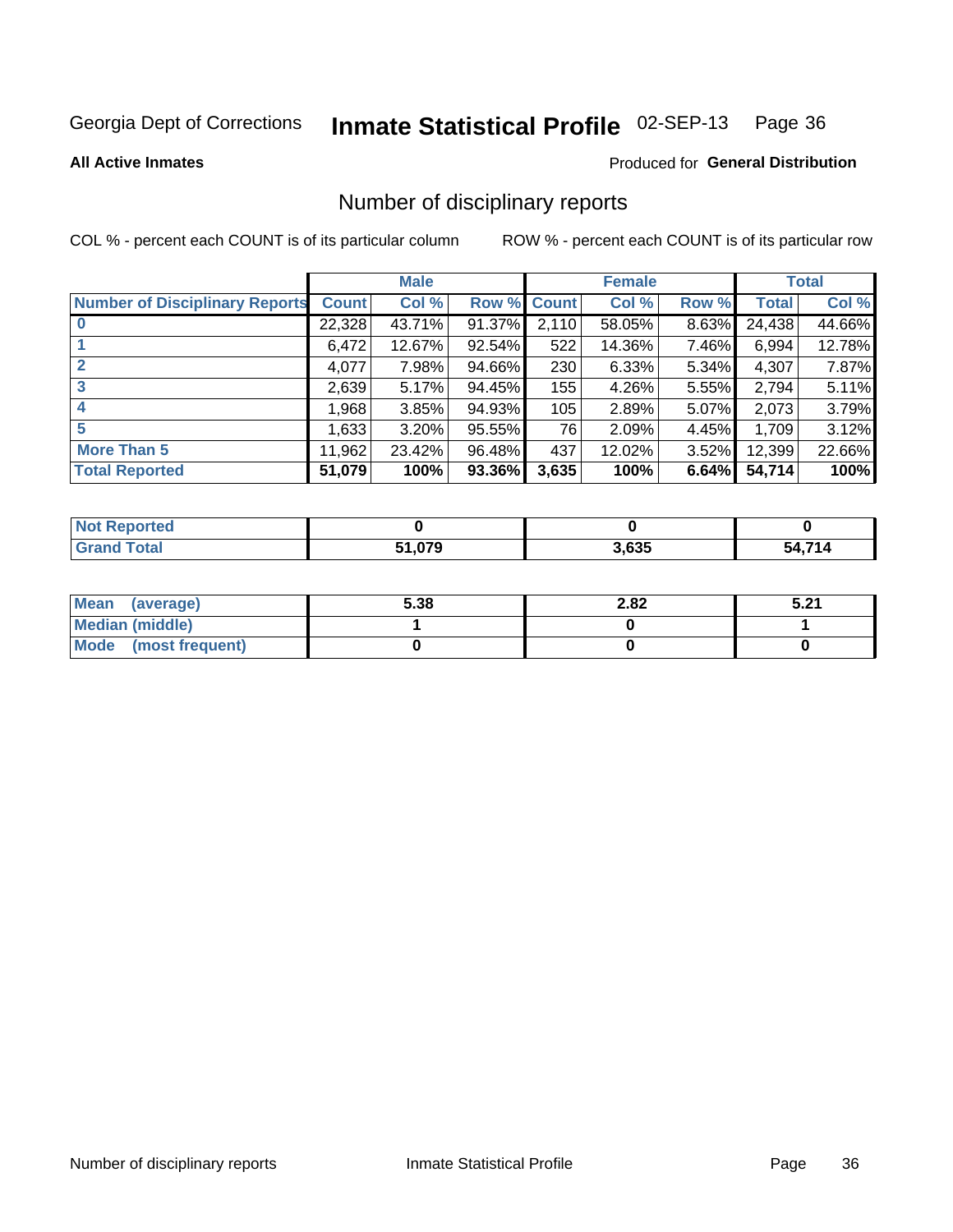# Inmate Statistical Profile 02-SEP-13 Page 37

#### **All Active Inmates**

## **Produced for General Distribution**

# Number of transfers

COL % - percent each COUNT is of its particular column

|                            |         | <b>Male</b> |        |              | <b>Female</b> |          |              | <b>Total</b> |
|----------------------------|---------|-------------|--------|--------------|---------------|----------|--------------|--------------|
| <b>Number of Transfers</b> | Count l | Col %       | Row %  | <b>Count</b> | Col %         | Row %    | <b>Total</b> | Col %        |
|                            | 3,829   | $7.50\%$    | 82.93% | 788          | 21.68%        | 17.07%   | 4,617        | 8.44%        |
|                            | 419     | 0.82%       | 85.51% | 71           | 1.95%         | 14.49%   | 490          | 0.90%        |
| $\mathbf{2}$               | 16, 154 | 31.63%      | 91.96% | 1,413        | 38.87%        | $8.04\%$ | 17,567       | 32.11%       |
| 3                          | 2,062   | 4.04%       | 91.77% | 185          | 5.09%         | 8.23%    | 2,247        | 4.11%        |
| 4                          | 6,853   | 13.42%      | 94.02% | 436          | 11.99%        | 5.98%    | 7,289        | 13.32%       |
| 5                          | 2,443   | 4.78%       | 94.87% | 132          | 3.63%         | 5.13%    | 2,575        | 4.71%        |
| <b>More Than 5</b>         | 19,319  | 37.82%      | 96.94% | 610          | 16.78%        | $3.06\%$ | 19,929       | 36.42%       |
| <b>Total Reported</b>      | 51,079  | 100%        | 93.36% | 3,635        | 100%          | 6.64%    | 54,714       | 100.0%       |

| <b>Not Reported</b> |        |       |             |
|---------------------|--------|-------|-------------|
| <b>Total</b>        | 61,079 | 3,635 | 4,714<br>54 |

| Mean (average)       | 6.00 | 3.03 | 5.81 |
|----------------------|------|------|------|
| Median (middle)      |      |      |      |
| Mode (most frequent) |      |      |      |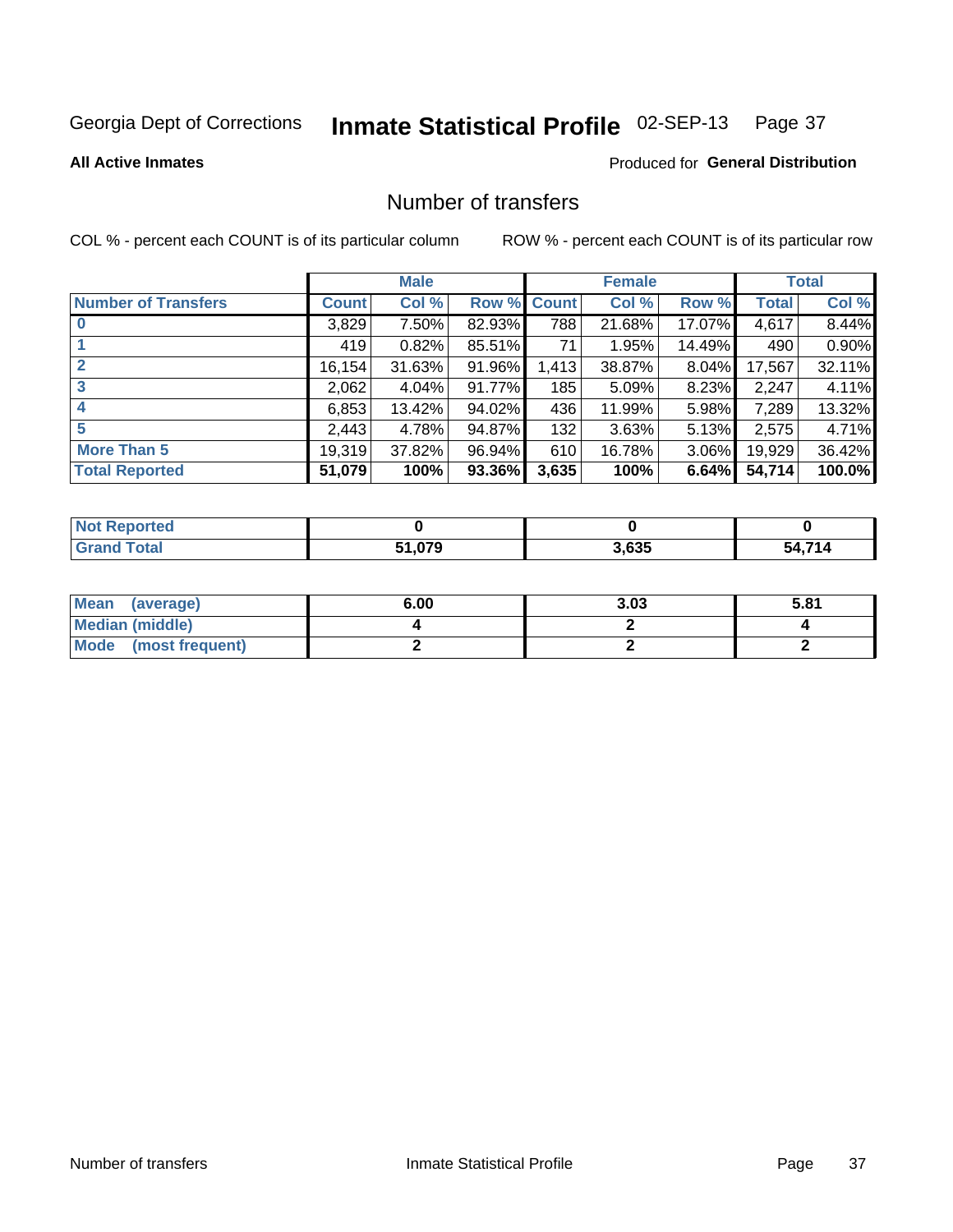# Inmate Statistical Profile 02-SEP-13 Page 38

**All Active Inmates** 

Produced for General Distribution

# Number of escapes

COL % - percent each COUNT is of its particular column

|                          |              | <b>Male</b> |                    |       | <b>Female</b> |       |        | <b>Total</b> |
|--------------------------|--------------|-------------|--------------------|-------|---------------|-------|--------|--------------|
| <b>Number of Escapes</b> | <b>Count</b> | Col %       | <b>Row % Count</b> |       | Col %         | Row % | Total  | Col %        |
|                          | 50,473       | 98.81%      | 93.30%             | 3,623 | 99.67%        | 6.70% | 54,096 | 98.87%       |
|                          | 546          | 1.07%       | 97.85%             | 12    | 0.33%         | 2.15% | 558    | 1.02%        |
|                          | 53           | 0.10%       | 100.00%            |       |               |       | 53     | 0.10%        |
|                          | 6            | 0.01%       | 100.00%            |       |               |       | 6      | 0.01%        |
|                          |              | 0.01%       | 100.00%            |       |               |       |        | 0.01%        |
| <b>Total Reported</b>    | 51,079       | 100%        | 93.36%             | 3,635 | 100%          | 6.64% | 54,714 | 100.0%       |

| rted |        |       |          |
|------|--------|-------|----------|
|      | 51,079 | 3,635 | 74A<br>״ |

| Mean (average)       |  | ו ש. |
|----------------------|--|------|
| Median (middle)      |  |      |
| Mode (most frequent) |  |      |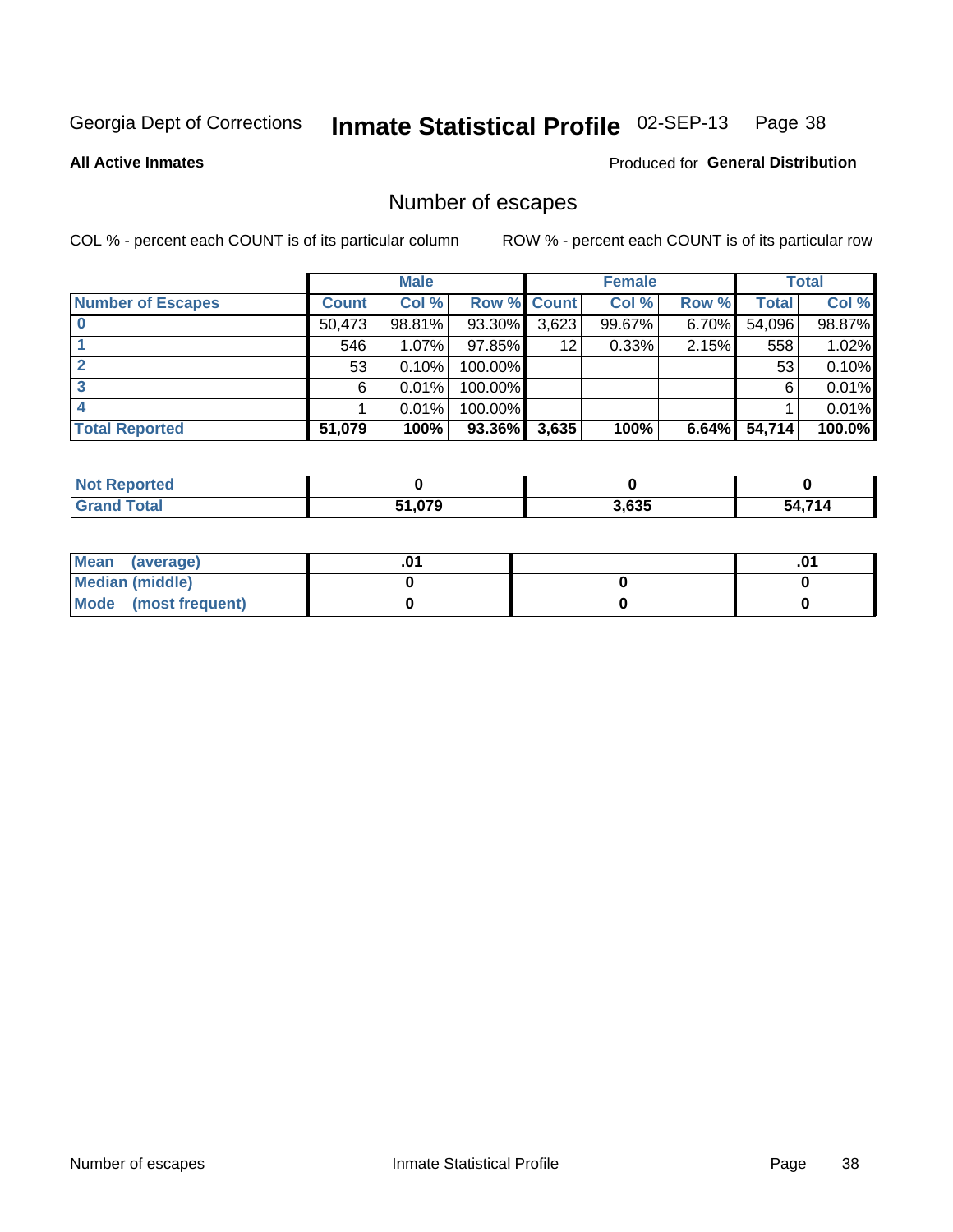#### Inmate Statistical Profile 02-SEP-13 Page 39

**All Active Inmates** 

#### Produced for General Distribution

# Split sentences - Probation to follow

COL % - percent each COUNT is of its particular column

|                            |              | <b>Male</b> |                    |     | <b>Female</b> |          |                 | <b>Total</b> |
|----------------------------|--------------|-------------|--------------------|-----|---------------|----------|-----------------|--------------|
| <b>Probation to follow</b> | <b>Count</b> | Col%        | <b>Row % Count</b> |     | Col %         | Row %    | Total           | Col %        |
| <b>Yes</b>                 | 33.782       | 66.14%      | 92.68% 2.667       |     | 73.37%        | $7.32\%$ | 36,449          | 66.62%       |
| <b>No</b>                  | 17,297       | 33.86%      | 94.70%             | 968 | 26.63%        | $5.30\%$ | 18,265          | 33.38%       |
| <b>Total Reported</b>      | 51,079       | 100%        | $93.36\%$ 3,635    |     | 100%          |          | $6.64\%$ 54,714 | 100%         |

| . | 3 635<br>. மக | 74A<br>מי<br>$\sim$ |
|---|---------------|---------------------|
|   |               |                     |

| Mode<br>res<br>Yes<br><b>YAC</b><br>. |
|---------------------------------------|
|---------------------------------------|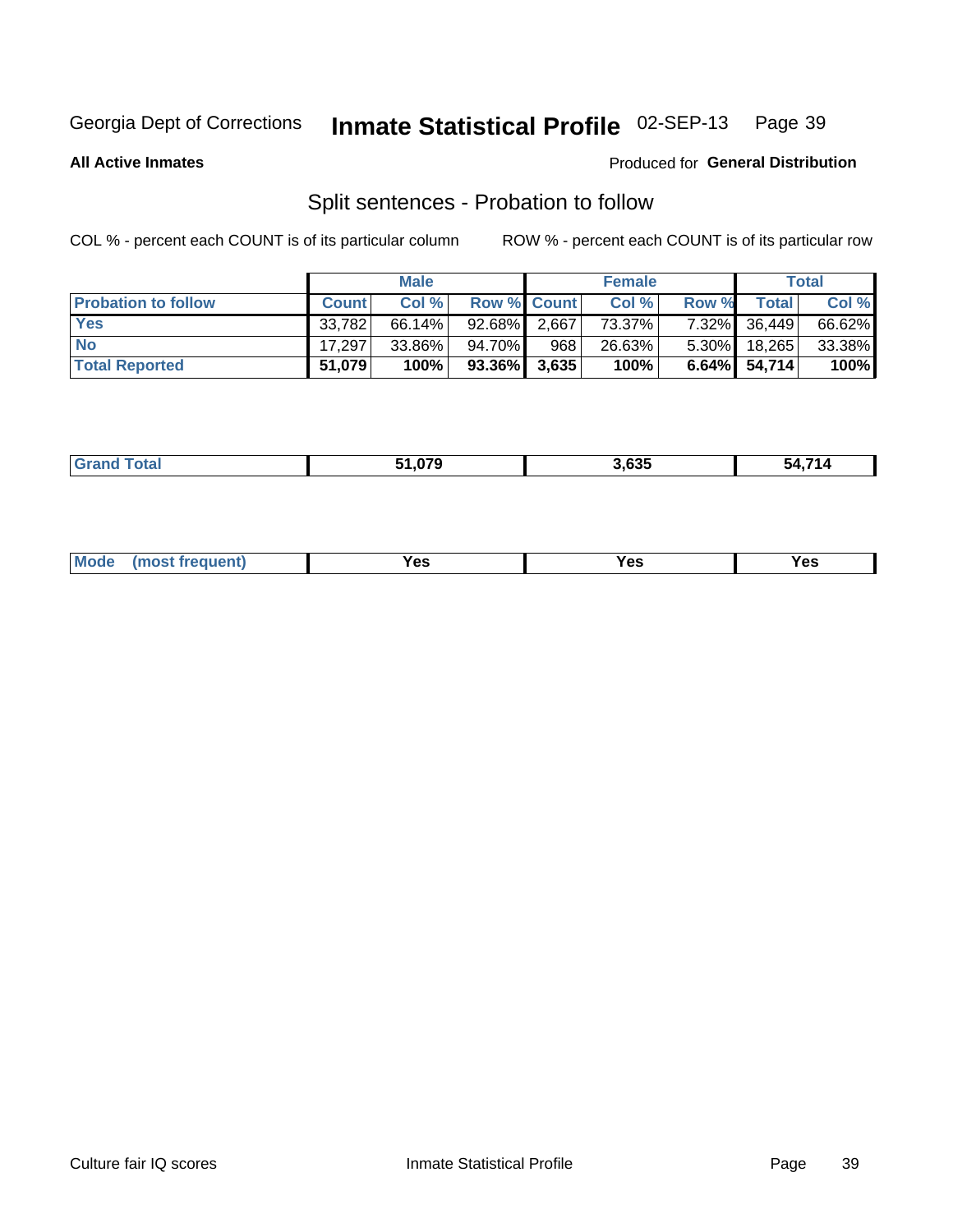#### Inmate Statistical Profile 02-SEP-13 Page 40

**All Active Inmates** 

#### Produced for General Distribution

# Probable future release type of still active inmates

COL % - percent each COUNT is of its particular column

|                                         |              | <b>Male</b> |                 |     | <b>Female</b> |          | <b>Total</b> |        |
|-----------------------------------------|--------------|-------------|-----------------|-----|---------------|----------|--------------|--------|
| <b>Probable Future Release Type</b>     | <b>Count</b> | Col%        | Row % Count     |     | Col%          | Row %    | <b>Total</b> | Col %  |
| <b>Paroled with probation to follow</b> | 9,935        | 19.84%      | 91.99%          | 865 | 24.30%        | $8.01\%$ | 10,800       | 20.13% |
| Paroled w/o probation to follow         | 2,980        | 5.95%       | $94.10\%$       | 187 | 5.25%         | 5.90%    | 3,167        | 5.90%  |
| <b>Maxout with probation to follow</b>  | 22,266       | 44.46%      | 92.81% 1,725    |     | 48.47%        | 7.19%    | 23,991       | 44.73% |
| <b>Maxout w/o probation to follow</b>   | 7,057        | 14.09%      | 94.28%          | 428 | 12.03%        | $5.72\%$ | 7,485        | 13.95% |
| Life, LWOP or death sentence            | 7.841        | 15.66%      | 95.68%          | 354 | 9.95%         | $4.32\%$ | 8,195        | 15.28% |
| <b>Total Reported</b>                   | 50,079       | 100%        | $93.36\%$ 3,559 |     | 100%          | 6.64%    | 53,638       | 100%   |

| eleased     |        |       |        |
|-------------|--------|-------|--------|
| <b>otal</b> | 50 079 | 3.559 | 53,638 |

| <b>Mode (most frequent)</b> | Maxout with PROB follow   Maxout with PROB follow   Maxout with PROB |        |
|-----------------------------|----------------------------------------------------------------------|--------|
|                             |                                                                      | follow |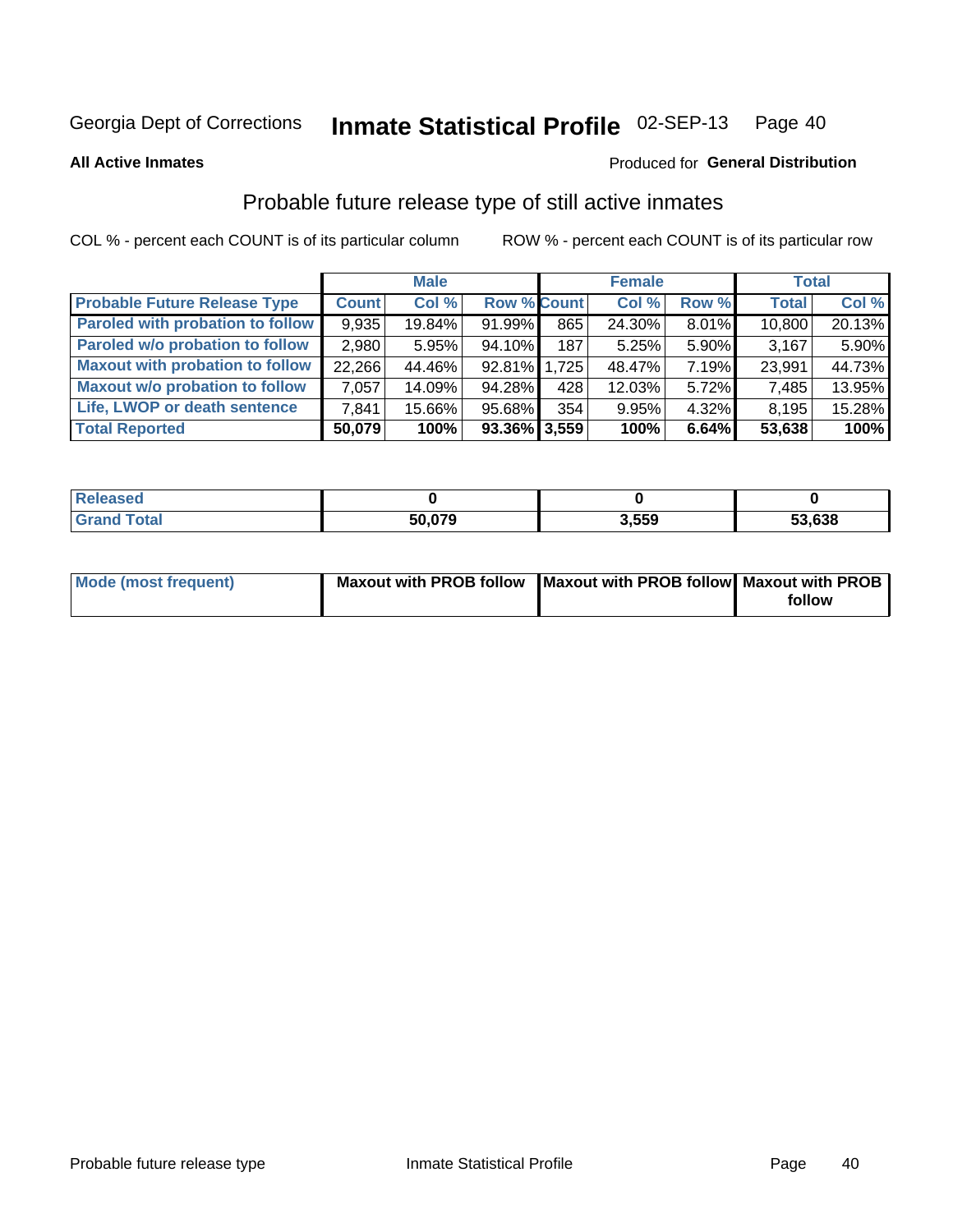### **All Active Inmates**

## **Produced for General Distribution**

# Time served in current (or last) institution

COL % - percent each COUNT is of its particular column

|                            |              | <b>Male</b> |        |                | <b>Female</b> |        |              | <b>Total</b> |
|----------------------------|--------------|-------------|--------|----------------|---------------|--------|--------------|--------------|
| <b>Time In Institution</b> | <b>Count</b> | Col %       | Row %  | <b>Count</b>   | Col %         | Row %  | <b>Total</b> | Col %        |
| 0 to 3 months              | 12,417       | 24.31%      | 93.38% | 880            | 24.21%        | 6.62%  | 13,297       | 24.30%       |
| 3.01 to 6 months           | 7,747        | 15.17%      | 91.10% | 757            | 20.83%        | 8.90%  | 8,504        | 15.54%       |
| 6.01 to 9 months           | 5,606        | 10.98%      | 91.07% | 550            | 15.13%        | 8.93%  | 6,156        | 11.25%       |
| 9.01 to 12 months          | 4,120        | 8.07%       | 95.61% | 189            | 5.20%         | 4.39%  | 4,309        | 7.88%        |
| 12.01 to 18 months         | 6,717        | 13.15%      | 94.94% | 358            | 9.85%         | 5.06%  | 7,075        | 12.93%       |
| <b>18.01 to 24 months</b>  | 3,932        | 7.70%       | 95.90% | 168            | 4.62%         | 4.10%  | 4,100        | 7.49%        |
| 2.01 to 3 years            | 4,239        | 8.30%       | 91.56% | 391            | 10.76%        | 8.44%  | 4,630        | 8.46%        |
| $3.01$ to 4 years          | 2,323        | 4.55%       | 95.01% | 122            | 3.36%         | 4.99%  | 2,445        | 4.47%        |
| 4.01 to 5 years            | 1,418        | 2.78%       | 95.30% | 70             | 1.93%         | 4.70%  | 1,488        | 2.72%        |
| 5.01 to 6 years            | 756          | 1.48%       | 95.70% | 34             | 0.94%         | 4.30%  | 790          | 1.44%        |
| 6.01 to 7 years            | 370          | 0.72%       | 93.67% | 25             | 0.69%         | 6.33%  | 395          | 0.72%        |
| 7.01 to 8 years            | 303          | 0.59%       | 93.52% | 21             | 0.58%         | 6.48%  | 324          | 0.59%        |
| $8.01$ to 9 years          | 199          | 0.39%       | 85.41% | 34             | 0.94%         | 14.59% | 233          | 0.43%        |
| 9.01 to 10 years           | 146          | 0.29%       | 95.42% | $\overline{7}$ | 0.19%         | 4.58%  | 153          | 0.28%        |
| Over 10 years              | 786          | 1.54%       | 96.44% | 29             | 0.80%         | 3.56%  | 815          | 1.49%        |
| <b>Total Reported</b>      | 51,079       | 100%        | 93.36% | 3,635          | 100%          | 6.64%  | 54,714       | 100%         |

| <b>Reported</b><br><b>Not</b> |        |       |        |
|-------------------------------|--------|-------|--------|
| <b>otal</b>                   | 51,079 | 3,635 | 54 71A |

| <b>Mean</b><br>(average) | 21 months | 15 months | 21 months |  |
|--------------------------|-----------|-----------|-----------|--|
| Median (middle)          | 9 months  | 6 months  | 9 months  |  |
| Mode<br>(most frequent)  | 0 months  | months    | months    |  |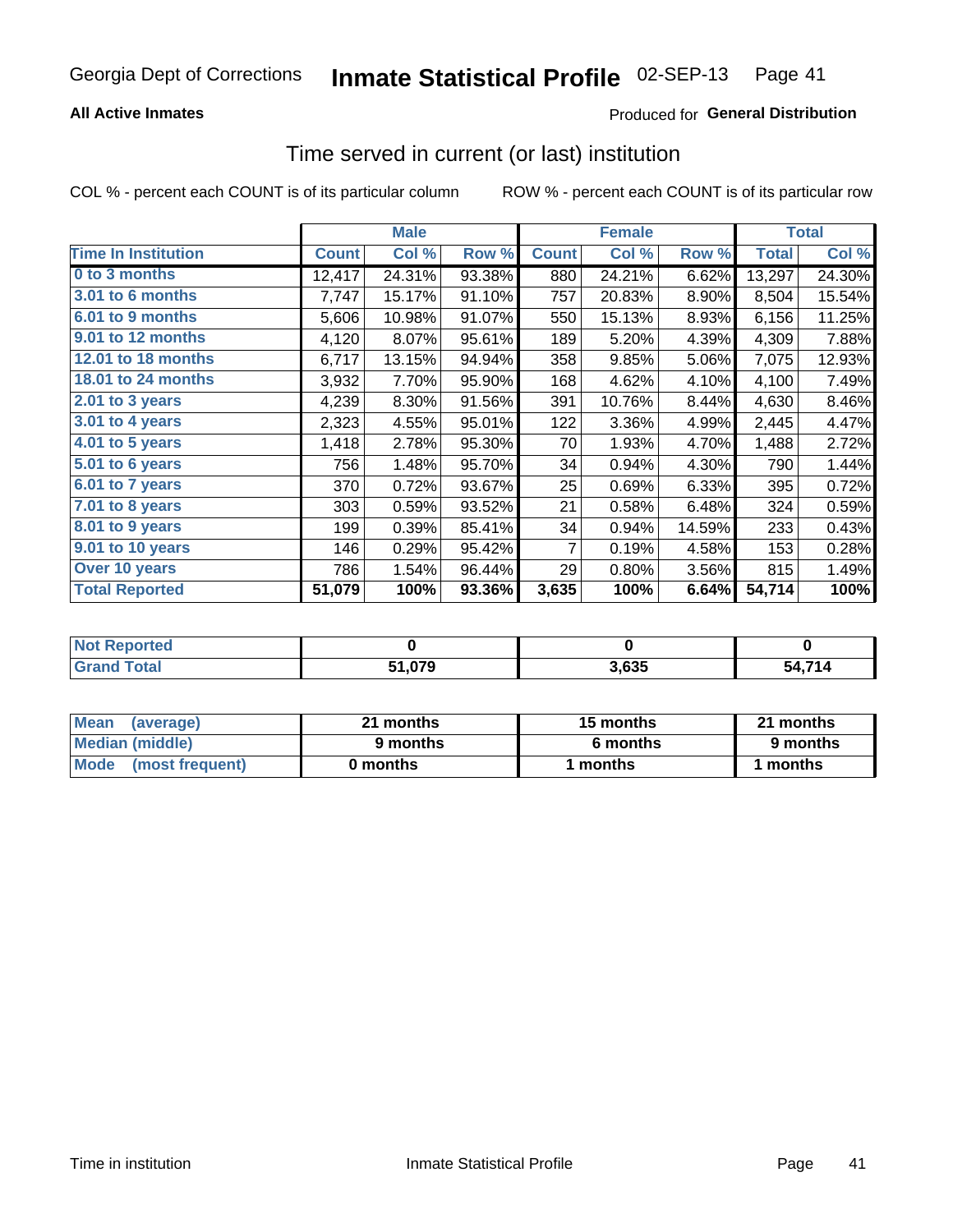#### Inmate Statistical Profile 02-SEP-13 Page 42

#### **All Active Inmates**

### Produced for General Distribution

# Highest grade level attained

COL % - percent each COUNT is of its particular column

|                              |                 | <b>Male</b> |         |                  | <b>Female</b> |        |              | <b>Total</b> |
|------------------------------|-----------------|-------------|---------|------------------|---------------|--------|--------------|--------------|
| <b>Grade Level</b>           | <b>Count</b>    | Col %       | Row %   | <b>Count</b>     | Col %         | Row %  | <b>Total</b> | Col %        |
| No school at all             | $\overline{18}$ | 0.04%       | 94.74%  | 1                | 0.03%         | 5.26%  | 19           | 0.04%        |
| Grade 1                      | 39              | 0.08%       | 97.50%  | 1                | 0.03%         | 2.50%  | 40           | 0.08%        |
| <b>Grade 2</b>               | 83              | 0.17%       | 96.51%  | 3                | 0.08%         | 3.49%  | 86           | 0.17%        |
| <b>Grade 3</b>               | 120             | 0.25%       | 94.49%  | 7                | 0.20%         | 5.51%  | 127          | 0.24%        |
| Grade 4                      | 137             | 0.28%       | 97.16%  | 4                | 0.11%         | 2.84%  | 141          | 0.27%        |
| Grade 5                      | 172             | 0.35%       | 95.03%  | $\boldsymbol{9}$ | 0.25%         | 4.97%  | 181          | 0.35%        |
| Grade 6                      | 657             | 1.36%       | 94.94%  | 35               | 0.98%         | 5.06%  | 692          | 1.33%        |
| Grade 7                      | 874             | 1.80%       | 92.68%  | 69               | 1.94%         | 7.32%  | 943          | 1.81%        |
| Grade 8                      | 3,257           | 6.72%       | 92.21%  | 275              | 7.74%         | 7.79%  | 3,532        | 6.79%        |
| Grade 9                      | 5,901           | 12.17%      | 94.40%  | 350              | 9.85%         | 5.60%  | 6,251        | 12.01%       |
| Grade 10                     | 7,818           | 16.12%      | 95.34%  | 382              | 10.75%        | 4.66%  | 8,200        | 15.76%       |
| Grade 11                     | 7,879           | 16.25%      | 95.50%  | 371              | 10.44%        | 4.50%  | 8,250        | 15.85%       |
| <b>Grade 12 or GED</b>       | 16,360          | 33.74%      | 93.59%  | 1,120            | 31.51%        | 6.41%  | 17,480       | 33.59%       |
| Some tech school             | 276             | 0.57%       | 69.35%  | 122              | 3.43%         | 30.65% | 398          | 0.76%        |
| <b>Completed tech school</b> | 295             | 0.61%       | 64.84%  | 160              | 4.50%         | 35.16% | 455          | 0.87%        |
| College, 1 year              | 1,437           | 2.96%       | 88.00%  | 196              | 5.51%         | 12.00% | 1,633        | 3.14%        |
| College, 2 year              | 1,892           | 3.90%       | 88.00%  | 258              | 7.26%         | 12.00% | 2,150        | 4.13%        |
| College, 3 year              | 477             | 0.98%       | 87.85%  | 66               | 1.86%         | 12.15% | 543          | 1.04%        |
| <b>Bachelor's degree</b>     | 622             | 1.28%       | 86.15%  | 100              | 2.81%         | 13.85% | 722          | 1.39%        |
| <b>Master's degree</b>       | 122             | 0.25%       | 85.92%  | 20               | 0.56%         | 14.08% | 142          | 0.27%        |
| Ph.D. degree                 | 19              | 0.04%       | 100.00% |                  |               |        | 19           | 0.04%        |
| Law degree                   | 20              | 0.04%       | 86.96%  | 3                | 0.08%         | 13.04% | 23           | 0.04%        |
| <b>Some medical school</b>   | 1               | 0.01%       | 100.00% |                  |               |        | 1            | 0.01%        |
| <b>Medical degree</b>        | 10              | 0.02%       | 83.33%  | $\overline{2}$   | 0.06%         | 16.67% | 12           | 0.02%        |
| <b>Total Reported</b>        | 48,486          | 100%        | 93.17%  | 3,554            | 100%          | 6.83%  | 52,040       | 100%         |

| 2,593  | $\bullet$<br>$\mathbf{o}$ . | $\sim$ C $74$ |
|--------|-----------------------------|---------------|
| 51.079 | 3.635                       | 74.4          |

| <b>Mean</b><br>(average) | 10.84           | 11.40           | 10.88           |
|--------------------------|-----------------|-----------------|-----------------|
| Median (middle)          | Grade 11        | Grade 12 or GED | Grade 11        |
| Mode<br>(most frequent)  | Grade 12 or GED | Grade 12 or GED | Grade 12 or GED |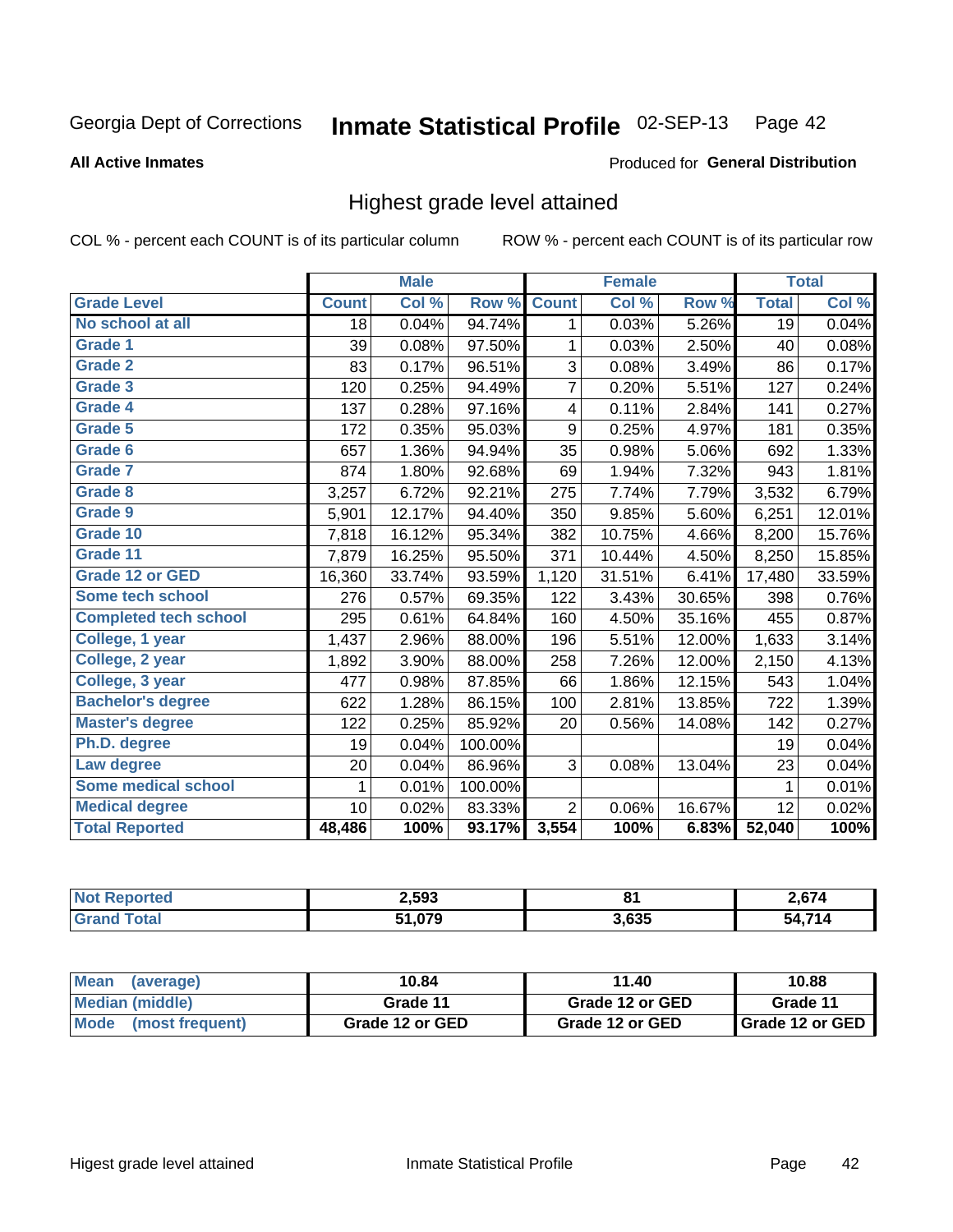# Inmate Statistical Profile 02-SEP-13 Page 43

#### **All Active Inmates**

## **Produced for General Distribution**

# Culture fair IQ scores

COL % - percent each COUNT is of its particular column

|                       |              | <b>Male</b> |        |                 | <b>Female</b> |           |              | <b>Total</b> |
|-----------------------|--------------|-------------|--------|-----------------|---------------|-----------|--------------|--------------|
| <b>IQ Scores</b>      | <b>Count</b> | Col %       | Row %  | <b>Count</b>    | Col %         | Row %     | <b>Total</b> | Col %        |
| $60 - 69$             | 1,213        | 2.64%       | 94.54% | 70              | 2.17%         | 5.46%     | 1,283        | 2.61%        |
| $70 - 79$             | 3,394        | 7.38%       | 92.50% | 275             | 8.52%         | 7.50%     | 3,669        | 7.45%        |
| $80 - 89$             | 6,979        | 15.17%      | 89.61% | 809             | 25.08%        | $10.39\%$ | 7,788        | 15.82%       |
| $90 - 99$             | 12,859       | 27.95%      | 91.67% | 1,168           | 36.21%        | 8.33%     | 14,027       | 28.49%       |
| $100 - 109$           | 12,249       | 26.63%      | 96.19% | 485             | 15.03%        | 3.81%     | 12,734       | 25.87%       |
| $110 - 119$           | 7,865        | 17.10%      | 97.23% | 224             | 6.94%         | 2.77%     | 8,089        | 16.43%       |
| $120 - 129$           | 1,378        | $3.00\%$    | 91.81% | 123             | 3.81%         | 8.19%     | 1,501        | 3.05%        |
| $130 - 139$           | 56           | 0.12%       | 51.85% | 52              | 1.61%         | 48.15%    | 108          | 0.22%        |
| 140 & Up              | 11           | 0.02%       | 35.48% | 20 <sub>1</sub> | 0.62%         | 64.52%    | 31           | 0.06%        |
| <b>Total Reported</b> | 46,004       | 100%        | 93.45% | 3,226           | 100%          | 6.55%     | 49,230       | 100%         |

| <b>Not Reported</b>         | 4,211  | 218   | 4,429  |
|-----------------------------|--------|-------|--------|
| <b>Not Valid (under 60)</b> | 864    | 191   | 1,055  |
| <b>Grand Total</b>          | 51,079 | 3,635 | 54,714 |

| <b>Mean</b><br>(average) | 98 | 95 | 98 |
|--------------------------|----|----|----|
| <b>Median (middle)</b>   | 99 | 94 | 99 |
| Mode<br>(most frequent)  | 99 | 99 | 99 |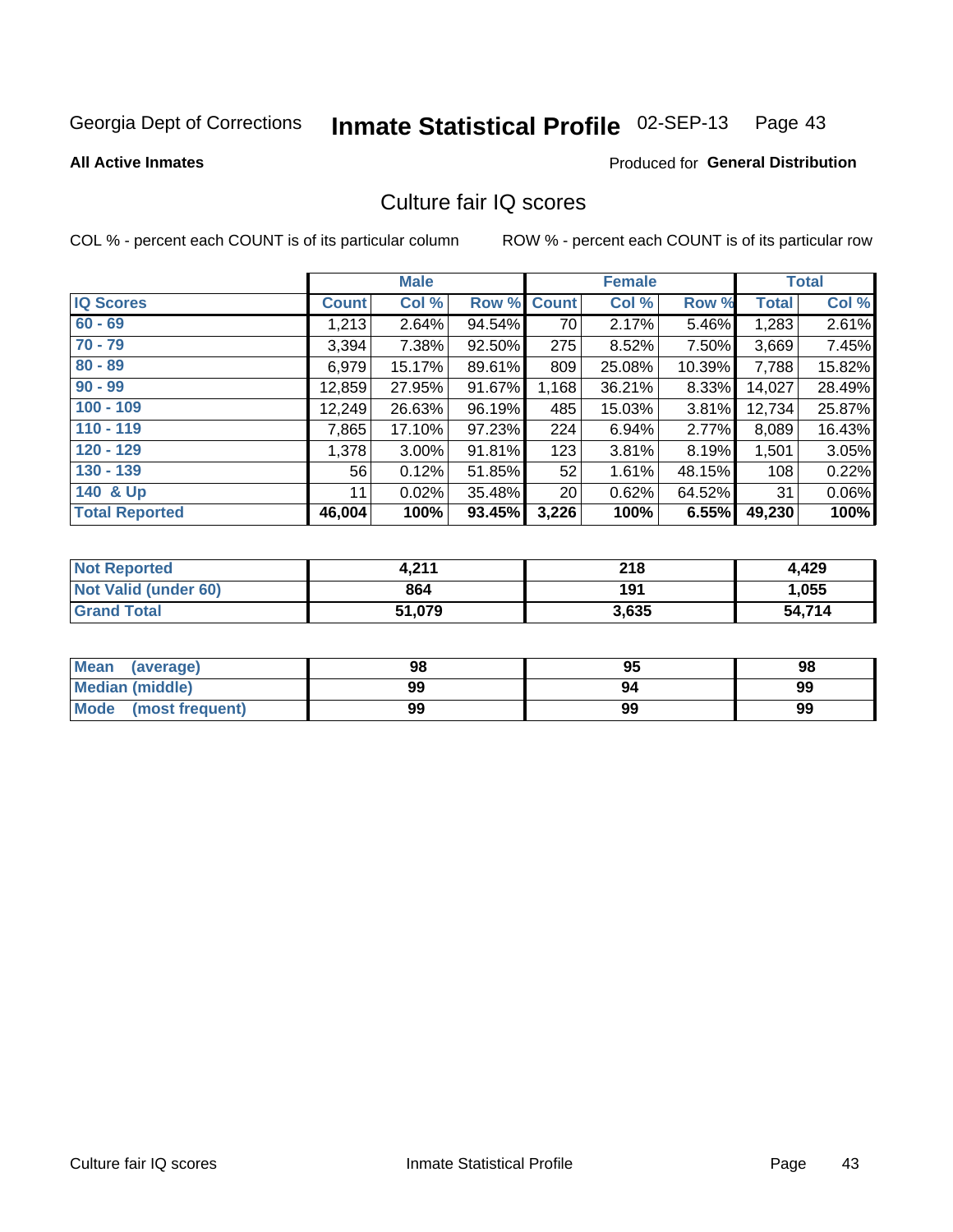#### Inmate Statistical Profile 02-SEP-13 Page 44

**All Active Inmates** 

#### Produced for General Distribution

# Wide Range Achievement Test (WRAT) reading score

COL % - percent each COUNT is of its particular column

|                           |              | <b>Male</b> |        |              | <b>Female</b> |        |              | <b>Total</b> |
|---------------------------|--------------|-------------|--------|--------------|---------------|--------|--------------|--------------|
| <b>WRAT Reading Score</b> | <b>Count</b> | Col %       | Row %  | <b>Count</b> | Col %         | Row %  | <b>Total</b> | Col %        |
| $0.1$ to $0.9$            | 479          | 2.05%       | 98.76% | 6            | 0.63%         | 1.24%  | 485          | 1.99%        |
| 1.0 to 1.9                | 549          | 2.35%       | 98.39% | 9            | 0.95%         | 1.61%  | 558          | 2.29%        |
| 2.0 to 2.9                | 1,055        | 4.51%       | 97.59% | 26           | 2.75%         | 2.41%  | 1,081        | 4.44%        |
| 3.0 to 3.9                | 1,955        | 8.36%       | 97.80% | 44           | 4.66%         | 2.20%  | 1,999        | 8.21%        |
| 4.0 to 4.9                | 2,269        | 9.70%       | 96.88% | 73           | 7.72%         | 3.12%  | 2,342        | 9.62%        |
| 5.0 to 5.9                | 1,974        | 8.44%       | 97.53% | 50           | 5.29%         | 2.47%  | 2,024        | 8.32%        |
| 6.0 to 6.9                | 1,975        | 8.44%       | 96.62% | 69           | 7.30%         | 3.38%  | 2,044        | 8.40%        |
| 7.0 to 7.9                | 973          | 4.16%       | 95.67% | 44           | 4.66%         | 4.33%  | 1,017        | 4.18%        |
| 8.0 to 8.9                | 1,932        | 8.26%       | 96.50% | 70           | 7.41%         | 3.50%  | 2,002        | 8.23%        |
| 9.0 to 9.9                | 1,556        | 6.65%       | 97.19% | 45           | 4.76%         | 2.81%  | 1,601        | 6.58%        |
| 10.0 to 10.9              | 1,257        | 5.37%       | 95.81% | 55           | 5.82%         | 4.19%  | 1,312        | 5.39%        |
| 11.0 to 11.9              | 1,591        | 6.80%       | 95.44% | 76           | 8.04%         | 4.56%  | 1,667        | 6.85%        |
| 12.0 to 12.9              | 4,685        | 20.03%      | 94.95% | 249          | 26.35%        | 5.05%  | 4,934        | 20.27%       |
| 13                        | 1,144        | 4.89%       | 89.87% | 129          | 13.65%        | 10.13% | 1,273        | 5.23%        |
| <b>Total Reported</b>     | 23,394       | 100%        | 96.12% | 945          | 100%          | 3.88%  | 24,339       | 100%         |

| <b>TEG</b><br>NO | 27,685 | 2,690 | 30.375                   |
|------------------|--------|-------|--------------------------|
|                  | 51,079 | 3,635 | 74.4<br>וש<br>$\sqrt{ }$ |

| Mean<br>(average)       | 8.04       | 9.43 | 8.09 |
|-------------------------|------------|------|------|
| <b>Median (middle)</b>  | ר ס<br>0.4 | 10.5 | O.A  |
| Mode<br>(most frequent) | 12.8       | 12.9 | 12.8 |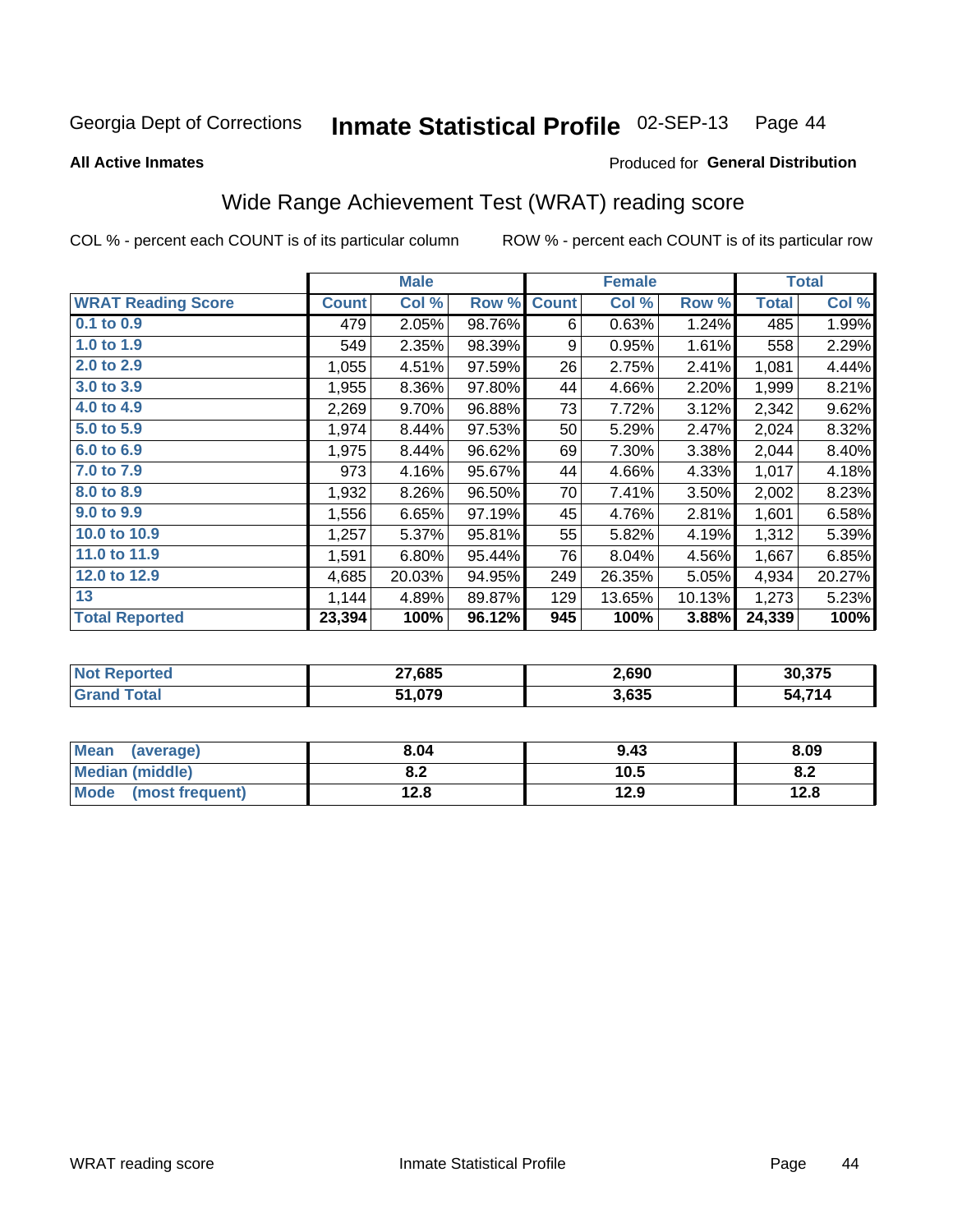#### Inmate Statistical Profile 02-SEP-13 Page 45

Produced for General Distribution

#### **All Active Inmates**

# Wide Range Achievement Test (WRAT) math score

COL % - percent each COUNT is of its particular column

|                              |              | <b>Male</b> |        |              | <b>Female</b> |        |              | <b>Total</b> |
|------------------------------|--------------|-------------|--------|--------------|---------------|--------|--------------|--------------|
| <b>WRAT Mathematic Score</b> | <b>Count</b> | Col %       | Row %  | <b>Count</b> | Col %         | Row %  | <b>Total</b> | Col %        |
| $0.1$ to $0.9$               | 72           | 0.31%       | 98.63% | 1            | 0.11%         | 1.37%  | 73           | 0.30%        |
| 1.0 to 1.9                   | 158          | 0.68%       | 98.14% | 3            | 0.32%         | 1.86%  | 161          | 0.66%        |
| 2.0 to 2.9                   | 559          | 2.39%       | 96.88% | 18           | 1.92%         | 3.12%  | 577          | 2.38%        |
| 3.0 to 3.9                   | 1,409        | 6.03%       | 97.44% | 37           | 3.94%         | 2.56%  | 1,446        | 5.95%        |
| 4.0 to 4.9                   | 2,735        | 11.71%      | 97.16% | 80           | 8.53%         | 2.84%  | 2,815        | 11.59%       |
| 5.0 to 5.9                   | 3,380        | 14.48%      | 96.99% | 105          | 11.19%        | 3.01%  | 3,485        | 14.35%       |
| 6.0 to 6.9                   | 5,319        | 22.78%      | 96.69% | 182          | 19.40%        | 3.31%  | 5,501        | 22.65%       |
| 7.0 to 7.9                   | 2,738        | 11.73%      | 96.41% | 102          | 10.87%        | 3.59%  | 2,840        | 11.69%       |
| 8.0 to 8.9                   | 1,959        | 8.39%       | 95.10% | 101          | 10.77%        | 4.90%  | 2,060        | 8.48%        |
| 9.0 to 9.9                   | 1,615        | 6.92%       | 95.73% | 72           | 7.68%         | 4.27%  | 1,687        | 6.95%        |
| 10.0 to 10.9                 | 792          | 3.39%       | 96.70% | 27           | 2.88%         | 3.30%  | 819          | 3.37%        |
| 11.0 to 11.9                 | 820          | 3.51%       | 93.71% | 55           | 5.86%         | 6.29%  | 875          | 3.60%        |
| 12.0 to 12.9                 | 1,653        | 7.08%       | 92.55% | 133          | 14.18%        | 7.45%  | 1,786        | 7.35%        |
| 13                           | 141          | 0.60%       | 86.50% | 22           | 2.35%         | 13.50% | 163          | 0.67%        |
| <b>Total Reported</b>        | 23,350       | 100%        | 96.14% | 938          | 100%          | 3.86%  | 24,288       | 100%         |

| <b>Not Reported</b> | 27,729 | 2,697 | 30,426          |
|---------------------|--------|-------|-----------------|
| <b>Grand Total</b>  | 51,079 | 3,635 | 54.714<br>4.714 |

| <b>Mean</b><br>(average) | 7.07 | 7.99 | 7.11<br>. |
|--------------------------|------|------|-----------|
| Median (middle)          | כ.ס  | ۰.,  | υ.ο       |
| Mode<br>(most frequent)  | υ.υ  | 12.9 | ხ.ე       |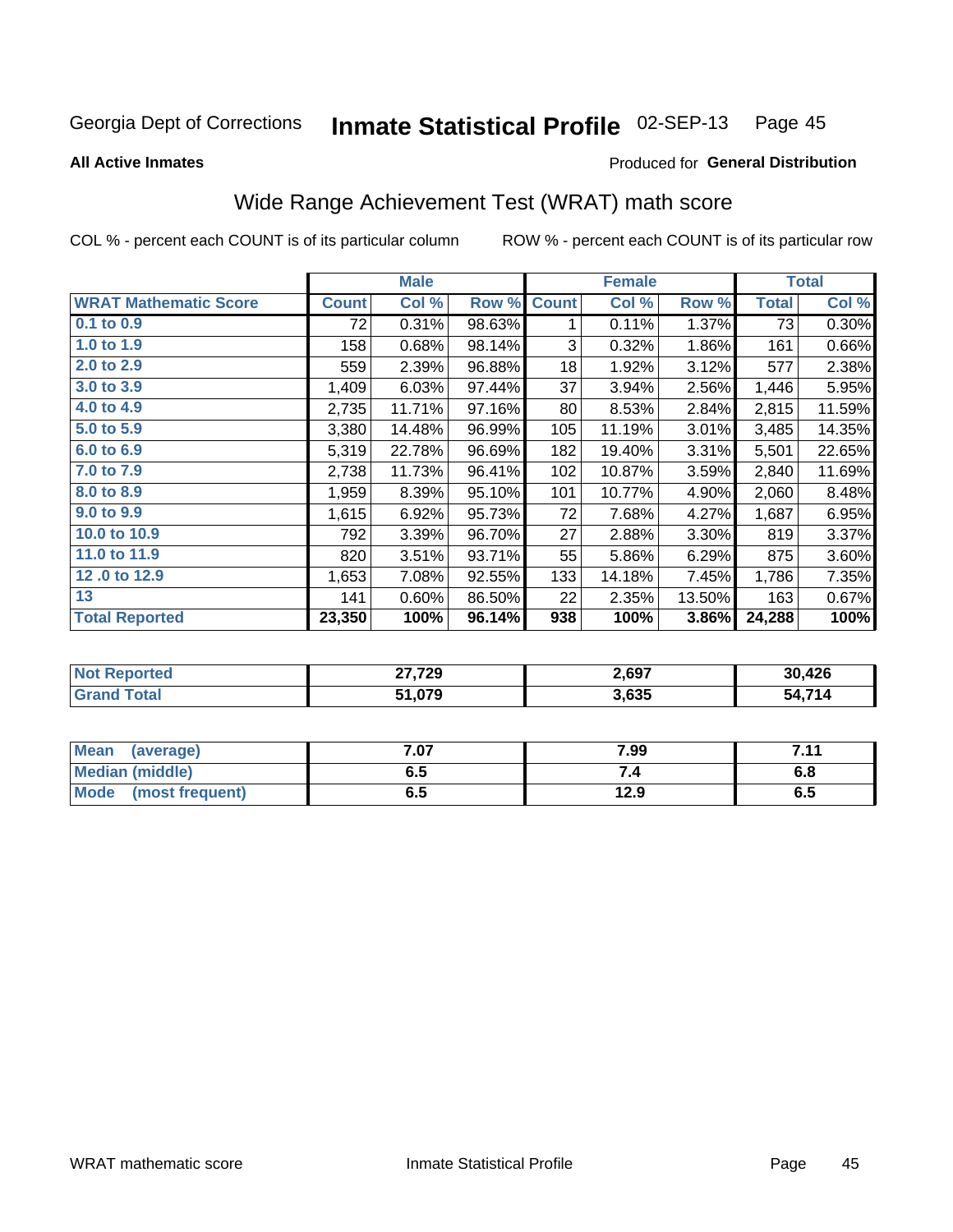#### Inmate Statistical Profile 02-SEP-13 Page 46

#### **All Active Inmates**

### Produced for General Distribution

# Wide Range Achievement Test (WRAT) spelling score

COL % - percent each COUNT is of its particular column

|                            |              | <b>Male</b> |        |              | <b>Female</b> |        |              | <b>Total</b> |
|----------------------------|--------------|-------------|--------|--------------|---------------|--------|--------------|--------------|
| <b>WRAT Spelling Score</b> | <b>Count</b> | Col %       | Row %  | <b>Count</b> | Col %         | Row %  | <b>Total</b> | Col %        |
| 0.1 to 0.9                 | 497          | 2.12%       | 99.40% | 3            | 0.32%         | 0.60%  | 500          | 2.05%        |
| 1.0 to 1.9                 | 879          | 3.75%       | 98.76% | 11           | 1.16%         | 1.24%  | 890          | 3.65%        |
| 2.0 to 2.9                 | 1,511        | 6.45%       | 98.56% | 22           | 2.32%         | 1.44%  | 1,533        | 6.29%        |
| 3.0 to 3.9                 | 1,968        | 8.40%       | 98.45% | 31           | 3.27%         | 1.55%  | 1,999        | 8.20%        |
| 4.0 to 4.9                 | 1,999        | 8.53%       | 97.75% | 46           | 4.85%         | 2.25%  | 2,045        | 8.39%        |
| 5.0 to 5.9                 | 2,770        | 11.82%      | 97.23% | 79           | 8.32%         | 2.77%  | 2,849        | 11.69%       |
| 6.0 to 6.9                 | 2,533        | 10.81%      | 96.94% | 80           | 8.43%         | 3.06%  | 2,613        | 10.72%       |
| 7.0 to 7.9                 | 1,955        | 8.35%       | 96.02% | 81           | 8.54%         | 3.98%  | 2,036        | 8.35%        |
| 8.0 to 8.9                 | 1,814        | 7.74%       | 95.62% | 83           | 8.75%         | 4.38%  | 1,897        | 7.78%        |
| 9.0 to 9.9                 | 1,467        | 6.26%       | 96.01% | 61           | 6.43%         | 3.99%  | 1,528        | 6.27%        |
| 10.0 to 10.9               | 1,326        | 5.66%       | 95.60% | 61           | 6.43%         | 4.40%  | 1,387        | 5.69%        |
| 11.0 to 11.9               | 1,235        | 5.27%       | 95.07% | 64           | 6.74%         | 4.93%  | 1,299        | 5.33%        |
| 12.0 to 12.9               | 2,945        | 12.57%      | 92.12% | 252          | 26.55%        | 7.88%  | 3,197        | 13.12%       |
| 13                         | 527          | 2.25%       | 87.54% | 75           | 7.90%         | 12.46% | 602          | 2.47%        |
| <b>Total Reported</b>      | 23,426       | 100%        | 96.11% | 949          | 100.0%        | 3.89%  | 24,375       | 100%         |

| Teu.<br>NO | 27,653 | 2,686 | 30.339                   |
|------------|--------|-------|--------------------------|
|            | 51,079 | 3,635 | 74.4<br>$\sqrt{ }$<br>וש |

| <b>Mean</b><br>(average) | 7.20 | 9.25 | 7.28 |
|--------------------------|------|------|------|
| Median (middle)          |      | ຩ.   | ν.,  |
| Mode<br>(most frequent)  | 12.9 | 12.9 | 12.9 |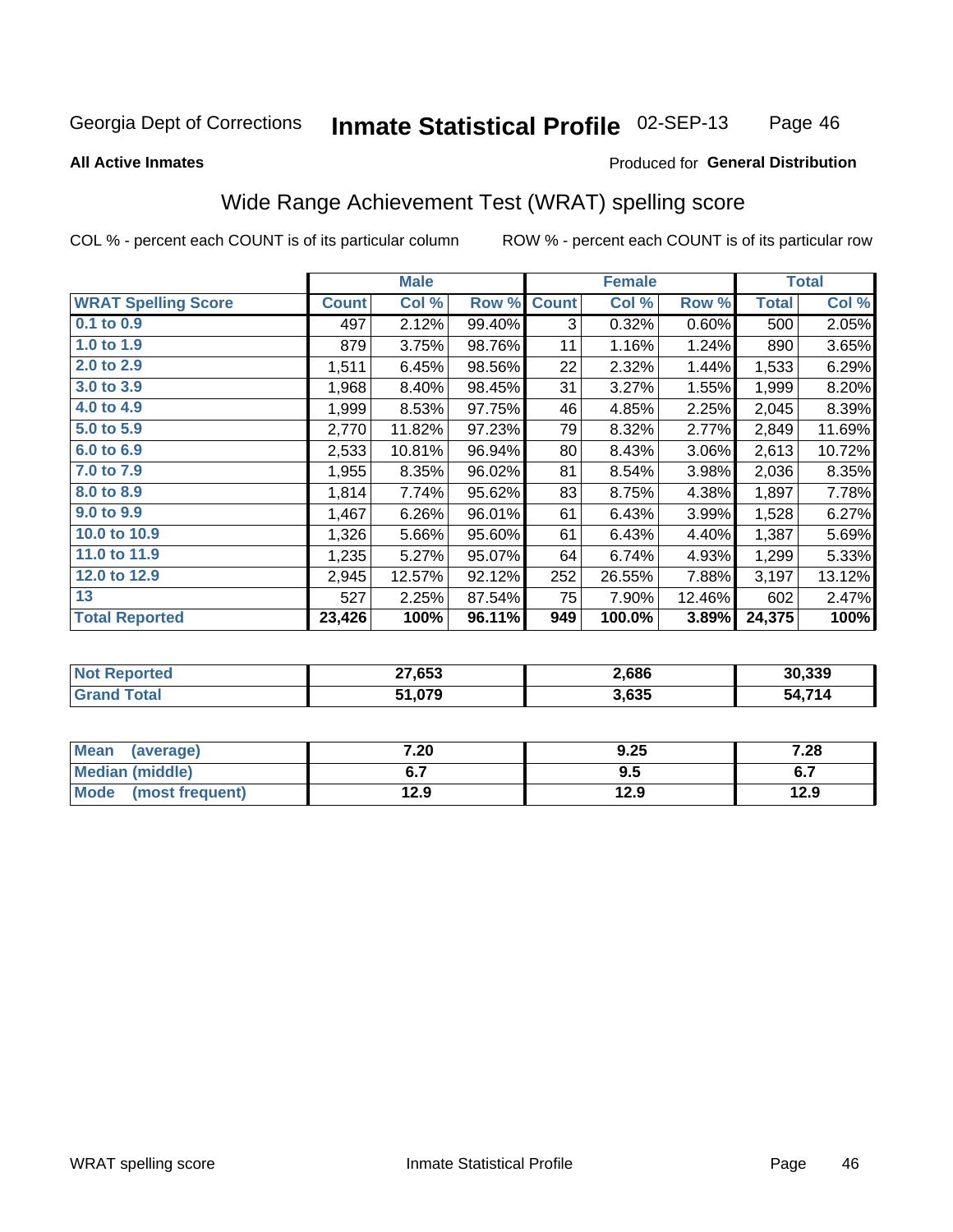### **All Active Inmates**

### Produced for General Distribution

# Scope of substance abuse - summary

COL % - percent each COUNT is of its particular column

|                        |              | <b>Male</b> |           |              | <b>Female</b> |       |              | <b>Total</b> |
|------------------------|--------------|-------------|-----------|--------------|---------------|-------|--------------|--------------|
| <b>Substance Abuse</b> | <b>Count</b> | Col %       | Row %     | <b>Count</b> | Col %         | Row % | <b>Total</b> | Col %        |
| <b>None</b>            | 38,981       | 76.32%      | 92.39%    | 3,212        | 88.36%        | 7.61% | 42,193       | 77.12%       |
| <b>Drugs only</b>      | 6,477        | 12.68%      | 95.45%    | 309          | $8.50\%$      | 4.55% | 6,786        | 12.40%       |
| <b>Alcohol only</b>    | .413         | $2.77\%$    | $97.99\%$ | 29           | $0.80\%$      | 2.01% | 1,442        | 2.64%        |
| Drugs and alcohol      | 4,208        | $8.24\%$    | 98.02%    | 85           | $2.34\%$      | 1.98% | 4,293        | 7.85%        |
| <b>Total Reported</b>  | 51,079       | 100%        | $93.36\%$ | 3,635        | 100%          | 6.64% | 54,714       | 100.0%       |

| <b>Not</b><br>Reported |        |       |        |
|------------------------|--------|-------|--------|
| <b>ind Total</b>       | 51,079 | 3,635 | 54,714 |

| Mode<br>None<br>None<br>None<br>quenu |
|---------------------------------------|
|---------------------------------------|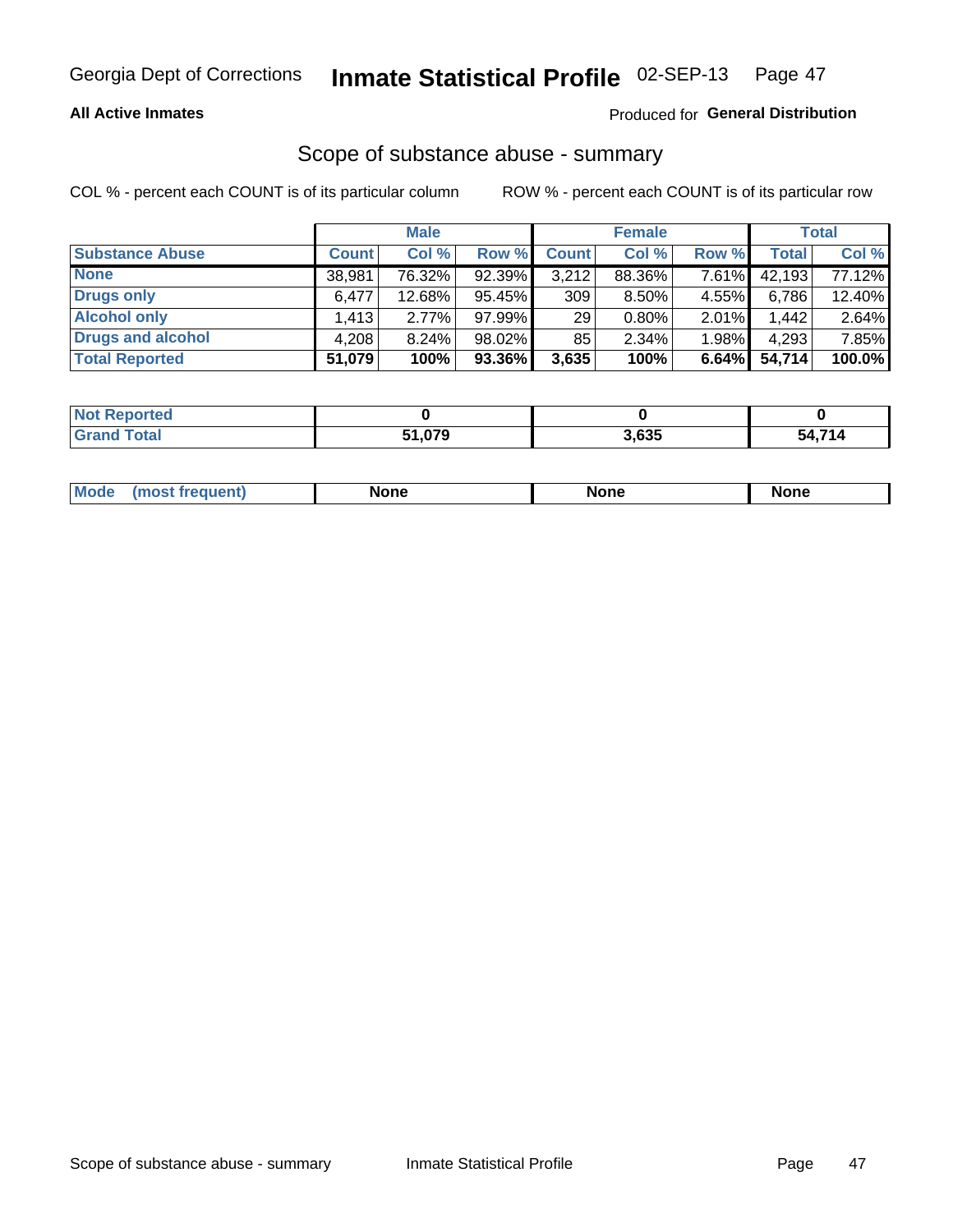### **All Active Inmates**

## **Produced for General Distribution**

## Scope of substance abuse - detail

COL % - percent each COUNT is of its particular column

|                                      |              | <b>Male</b> |         |              | <b>Female</b> |       |              | <b>Total</b> |
|--------------------------------------|--------------|-------------|---------|--------------|---------------|-------|--------------|--------------|
| <b>Substance Abuse</b>               | <b>Count</b> | Col %       | Row %   | <b>Count</b> | Col %         | Row % | <b>Total</b> | Col %        |
| No drug or alcohol problems          | 38,981       | 76.32%      | 92.39%  | 3,212        | 88.36%        | 7.61% | 42,193       | 77.12%       |
| Drug addiction but no alcohol        | 122          | 0.24%       | 93.13%  | 9            | 0.25%         | 6.87% | 131          | 0.24%        |
| <b>Drug addiction and alcohol</b>    | 66           | 0.13%       | 98.51%  |              | 0.03%         | 1.49% | 67           | 0.12%        |
| <b>labuse</b>                        |              |             |         |              |               |       |              |              |
| <b>Drug addiction and alcoholism</b> | 45           | 0.09%       | 100.00% |              |               |       | 45           | 0.08%        |
| No drug problem but alcohol          | 1,170        | 2.29%       | 98.98%  | 12           | 0.33%         | 1.02% | 1,182        | 2.16%        |
| <b>labuse</b>                        |              |             |         |              |               |       |              |              |
| No drug problem but alcoholism       | 243          | 0.48%       | 93.46%  | 17           | 0.47%         | 6.54% | 260          | 0.48%        |
| Drug experiment but no alcohol       | 3,351        | 6.56%       | 97.47%  | 87           | 2.39%         | 2.53% | 3,438        | 6.28%        |
| <b>Drug experiment &amp; alcohol</b> | 681          | 1.33%       | 98.70%  | 9            | 0.25%         | 1.30% | 690          | 1.26%        |
| <b>labuse</b>                        |              |             |         |              |               |       |              |              |
| Drug experiment & alcoholism         | 223          | 0.44%       | 95.71%  | 10           | 0.28%         | 4.29% | 233          | 0.43%        |
| Drug abuse but no alcohol            | 3,004        | 5.88%       | 93.38%  | 213          | 5.86%         | 6.62% | 3,217        | 5.88%        |
| Drug abuse and alcohol abuse         | 2,688        | 5.26%       | 98.82%  | 32           | 0.88%         | 1.18% | 2,720        | 4.97%        |
| <b>Drug abuse and alcoholism</b>     | 505          | 0.99%       | 93.87%  | 33           | 0.91%         | 6.13% | 538          | 0.98%        |
| <b>Total Reported</b>                | 51,079       | 100%        | 93.36%  | 3,635        | 100%          | 6.64% | 54,714       | 100%         |

| ported<br><b>NOT</b> |        |       |        |
|----------------------|--------|-------|--------|
| <b>otal</b>          | 51,079 | 3,635 | 54,714 |

| Mode (most frequent) | No drug or alcohol problems No drug or alcohol problems No drug or alcohol |          |
|----------------------|----------------------------------------------------------------------------|----------|
|                      |                                                                            | problems |
|                      |                                                                            |          |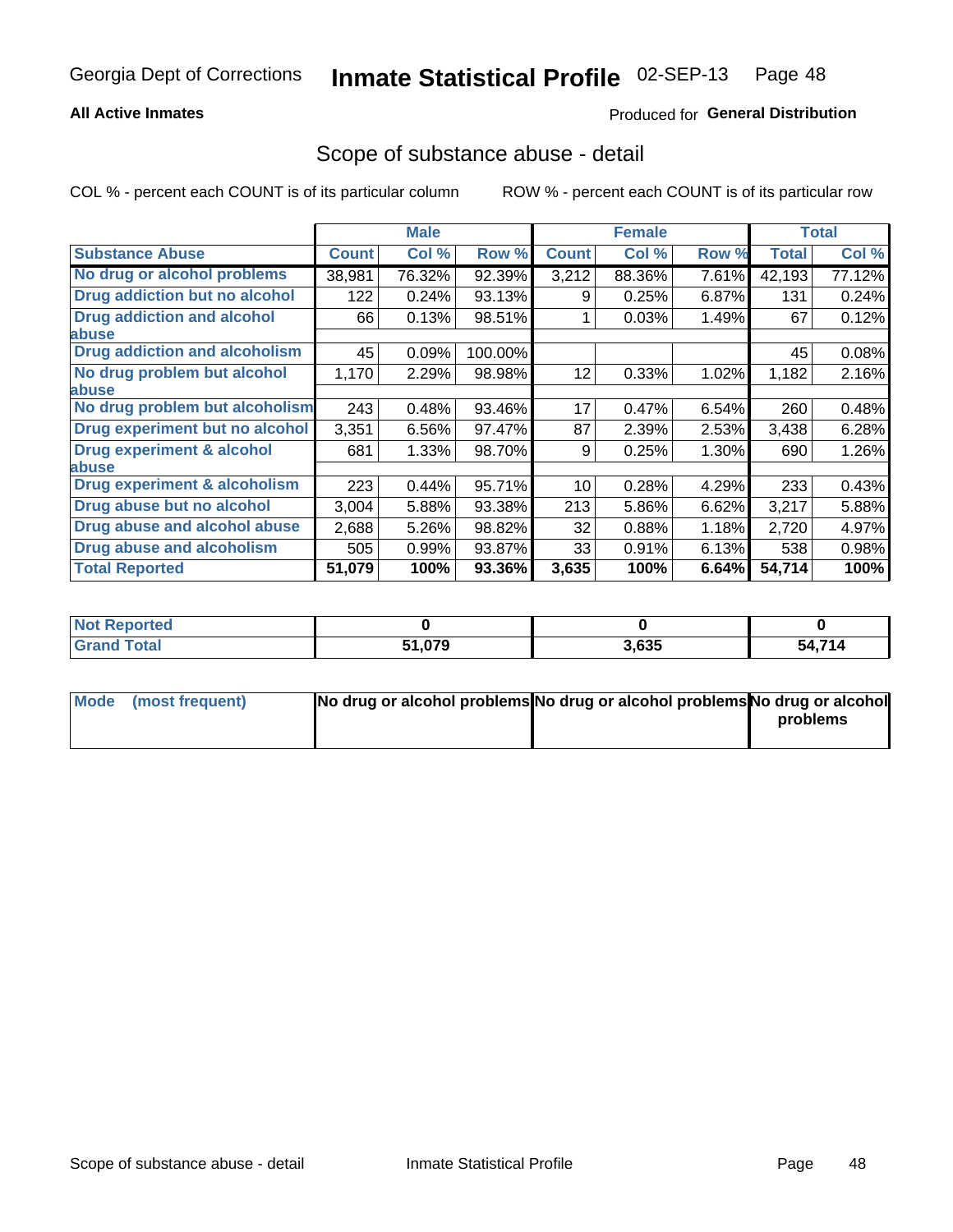#### Inmate Statistical Profile 02-SEP-13 Page 49

**All Active Inmates** 

### **Produced for General Distribution**

# Current / last mental health treatment level

COL % - percent each COUNT is of its particular column

|                                    |              | <b>Male</b> |         |              | <b>Female</b> |        |              | <b>Total</b> |
|------------------------------------|--------------|-------------|---------|--------------|---------------|--------|--------------|--------------|
| <b>Mental Health Treatment Lev</b> | <b>Count</b> | Col %       | Row %   | <b>Count</b> | Col %         | Row %  | <b>Total</b> | Col %        |
| 1 No problem at current time       | 7,862        | 51.62%      | 92.06%  | 678          | 27.76%        | 7.94%  | 8,540        | 48.32%       |
| 2 Receiving outpatient             | 5,377        | 35.30%      | 75.83%  | 1,714        | 70.19%        | 24.17% | 7,091        | 40.12%       |
| <b>Treatment</b>                   |              |             |         |              |               |        |              |              |
| 3 Inpatient, moderate              | 1,611        | 10.58%      | 97.75%  | 37           | 1.52%         | 2.25%  | 1,648        | 9.32%        |
| <b>Treatment</b>                   |              |             |         |              |               |        |              |              |
| 4 Inpatient, intensive             | 360          | 2.36%       | 96.51%  | 13           | 0.53%         | 3.49%  | 373          | 2.11%        |
| <b>Treatment</b>                   |              |             |         |              |               |        |              |              |
| <b>5 Undergoing crisis</b>         | 17           | 0.11%       | 100.00% |              |               |        | 17           | 0.10%        |
| <b>stabilization</b>               |              |             |         |              |               |        |              |              |
| <b>6 Hospital for criminally</b>   | 4            | 0.03%       | 100.00% |              |               |        | 4            | 0.02%        |
| <b>Tinsane</b>                     |              |             |         |              |               |        |              |              |
| <b>Total Evaluated</b>             | 15,231       | 100%        | 86.18%  | 2,442        | 100%          | 13.82% | 17,673       | 100%         |

| Never had MH evaluation | 35,848 | 193. ا | 37,041 |
|-------------------------|--------|--------|--------|
| <b>Grand Total</b>      | 51,079 | 3,635  | 54,714 |

| Median (middle) | No problem at current time | <b>Receiving outpatient</b><br>treatment | <b>Receiving</b><br>outpatient<br>treatment |
|-----------------|----------------------------|------------------------------------------|---------------------------------------------|
| <b>Mode</b>     | No problem at current time | <b>Receiving outpatient</b>              | No problem at                               |
| (most frequent) |                            | treatment                                | current time                                |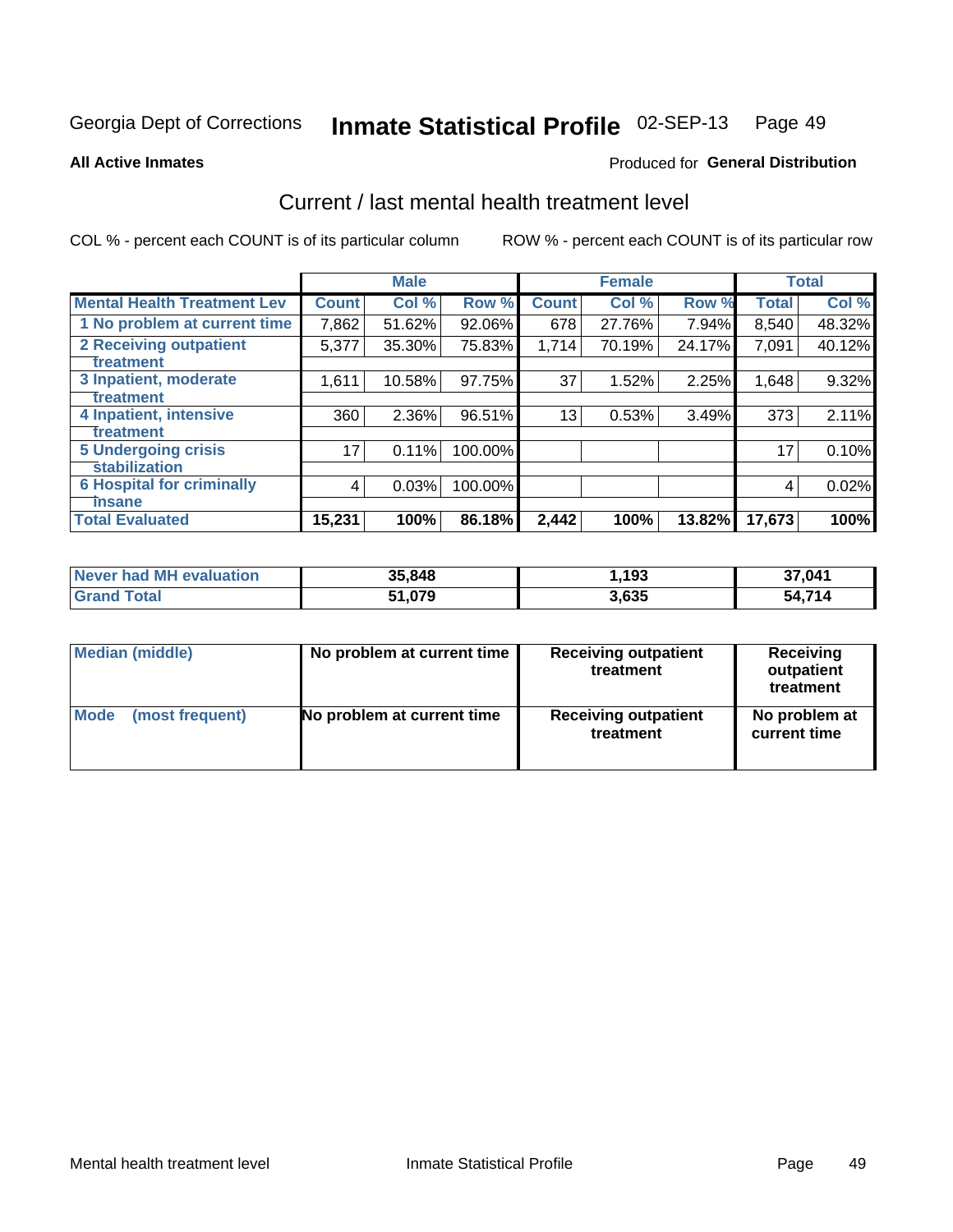### **All Active Inmates**

### Produced for General Distribution

# PULHESDWIT medical scale - 'P' overall condition ('P'hysical)

COL % - percent each COUNT is of its particular column

|                                  |              | <b>Male</b> |         |              | <b>Female</b> |         |              | <b>Total</b> |
|----------------------------------|--------------|-------------|---------|--------------|---------------|---------|--------------|--------------|
| 'P' Overall Condition            | <b>Count</b> | Col %       | Row %   | <b>Count</b> | Col %         | Row %   | <b>Total</b> | Col %        |
| 1 No medical illness             | 34,537       | 73.72%      | 94.25%  | 2,106        | 61.06%        | 5.75%   | 36,643       | 72.85%       |
| 2 Well-controlled chronic        | 11,116       | 23.73%      | 90.06%  | 1,227        | 35.58%        | 9.94%   | 12,343       | 24.54%       |
| <b>illness</b>                   |              |             |         |              |               |         |              |              |
| 3 Poorly-controlled chronic      | 1,097        | $2.34\%$    | 94.98%  | 58           | 1.68%         | 5.02%   | 1,155        | 2.30%        |
| <b>illness</b>                   |              |             |         |              |               |         |              |              |
| 4 Significant problems requiring | 83           | 0.18%       | 88.30%  | 11           | 0.32%         | 11.70%  | 94           | 0.19%        |
| special housing                  |              |             |         |              |               |         |              |              |
| 5 Terminal illness, < 6 months   | 16           | 0.03%       | 100.00% |              |               |         | 16           | 0.03%        |
| to live                          |              |             |         |              |               |         |              |              |
| 6 Inmate is pregnant             |              |             |         | 47           | 1.36%         | 100.00% | 47           | 0.09%        |
| <b>Total Reported</b>            | 46,849       | 100%        | 93.14%  | 3,449        | 100%          | 6.86%   | 50,298       | 100%         |

| orted | ົດລດ<br>שכ∡,ו | 186  | 11C |
|-------|---------------|------|-----|
|       | 0.70          | .635 | 714 |

| Mode | (most frequent) | 1 No medical illness | 1 No medical illness | 1 No medical<br>illness |
|------|-----------------|----------------------|----------------------|-------------------------|
|------|-----------------|----------------------|----------------------|-------------------------|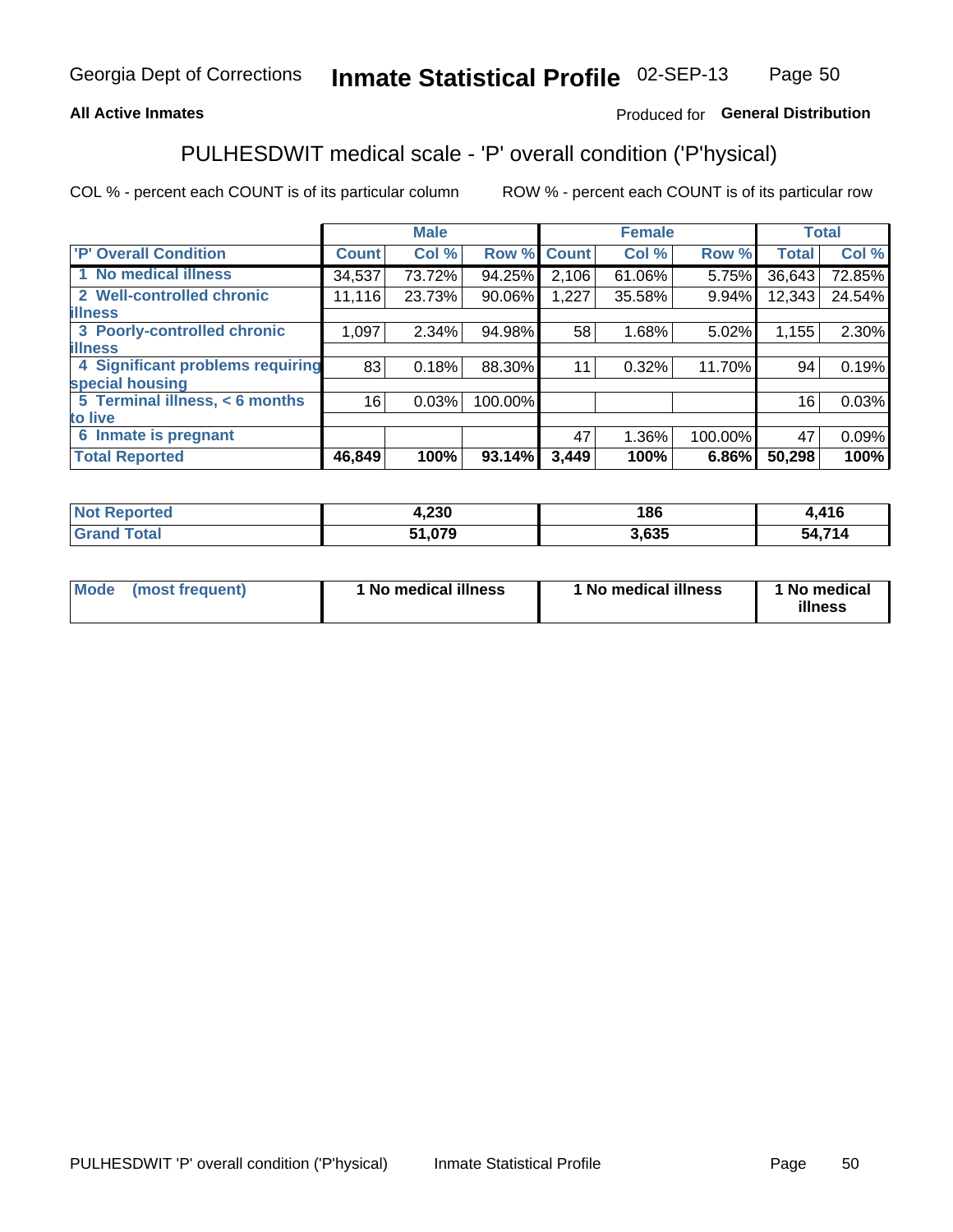#### **All Active Inmates**

### Produced for General Distribution

# PULHESDWIT medical scale - 'U' upper body

COL % - percent each COUNT is of its particular column

|                              |              | <b>Male</b> |         |                | <b>Female</b> |       |              | <b>Total</b> |
|------------------------------|--------------|-------------|---------|----------------|---------------|-------|--------------|--------------|
| <b>U' Upper Body</b>         | <b>Count</b> | Col %       | Row %   | <b>Count</b>   | Col %         | Row % | <b>Total</b> | Col %        |
| 1 Upper bones, joints,       | 44,592       | 95.33%      | 93.12%  | 3,294          | 95.45%        | 6.88% | 47,886       | 95.34%       |
| muscles all OK               |              |             |         |                |               |       |              |              |
| 2 One or both arms minimally | 1,860        | 3.98%       | 92.95%  | 141            | 4.09%         | 7.05% | 2,001        | 3.98%        |
| limited                      |              |             |         |                |               |       |              |              |
| 3 One or both arms           | 277          | 0.59%       | 95.19%  | 14             | 0.41%         | 4.81% | 291          | 0.58%        |
| <b>moderately limited</b>    |              |             |         |                |               |       |              |              |
| 4 One arm disabled,          | 43           | 0.09%       | 95.56%  | $\overline{2}$ | 0.06%         | 4.44% | 45           | 0.09%        |
| paralyzed, or amputated      |              |             |         |                |               |       |              |              |
| 5 Both arms disabled,        | 3            | 0.01%       | 100.00% |                |               |       | 3            | 0.01%        |
| paralyzed, or amputated      |              |             |         |                |               |       |              |              |
| <b>Total Reported</b>        | 46,775       | 100%        | 93.13%  | 3,451          | 100%          | 6.87% | 50,226       | 100%         |

| <b>Not Reported</b>   | 4,304  | 184   | ,488   |
|-----------------------|--------|-------|--------|
| <b>Total</b><br>Grand | 51,079 | 3,635 | 54,714 |

| Mode<br>(most frequent) | 1 Upper bones, joints,<br>muscles all OK | 1 Upper bones, joints,<br>muscles all OK | 1 Upper bones,<br>joints, muscles all<br>ΟK |
|-------------------------|------------------------------------------|------------------------------------------|---------------------------------------------|
|-------------------------|------------------------------------------|------------------------------------------|---------------------------------------------|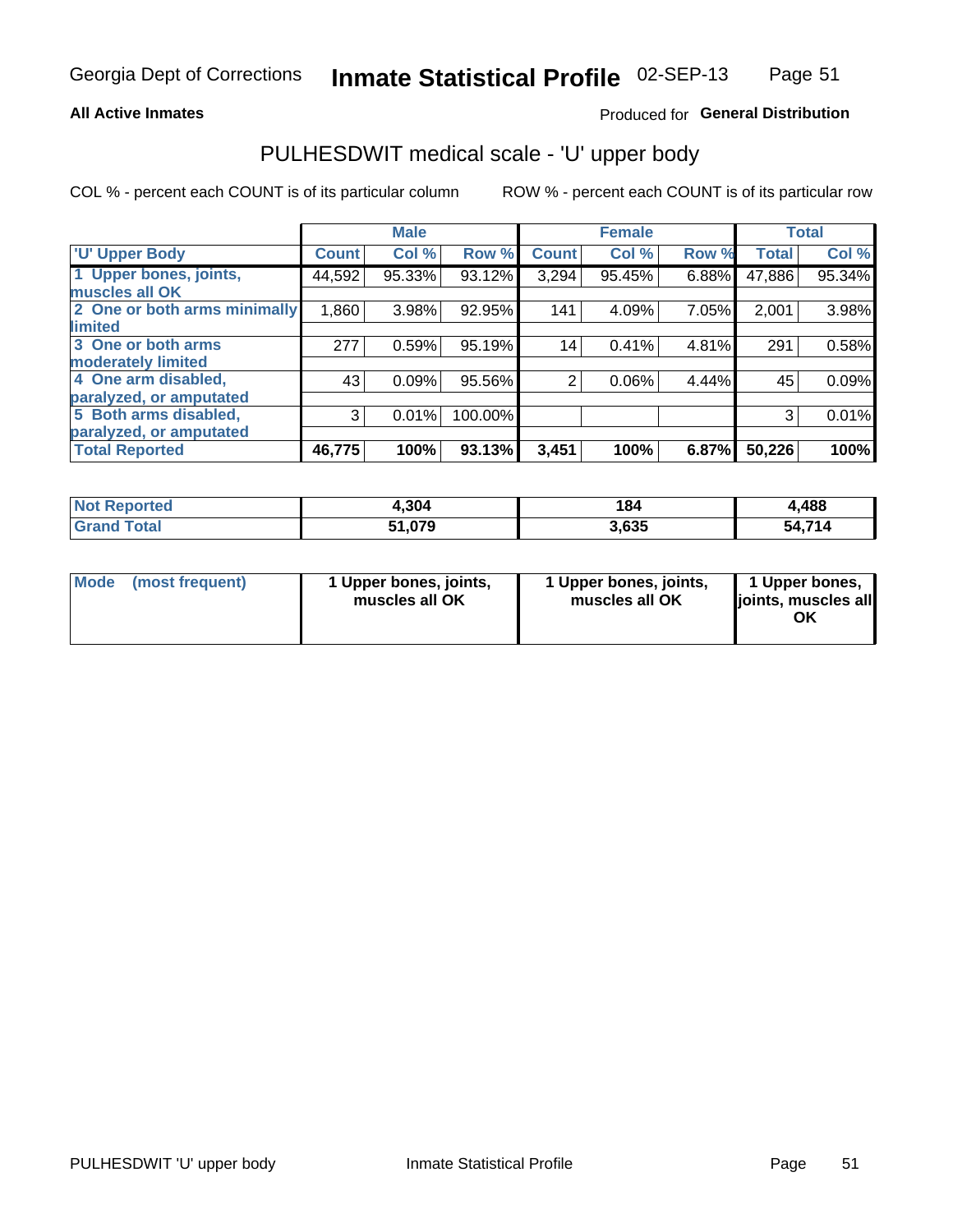#### **All Active Inmates**

## Produced for General Distribution

# PULHESDWIT medical scale - 'L' lower body

COL % - percent each COUNT is of its particular column

|                                |              | <b>Male</b> |         |              | <b>Female</b> |       |              | <b>Total</b> |
|--------------------------------|--------------|-------------|---------|--------------|---------------|-------|--------------|--------------|
| 'L' Lower Body                 | <b>Count</b> | Col %       | Row %   | <b>Count</b> | Col %         | Row % | <b>Total</b> | Col %        |
| 1 Lower bones, joints,         | 41,273       | 88.24%      | 93.06%  | 3,078        | 89.22%        | 6.94% | 44,351       | 88.30%       |
| muscles all OK                 |              |             |         |              |               |       |              |              |
| 2 One or both legs minimally   | 4,679        | 10.00%      | 93.10%  | 347          | 10.06%        | 6.90% | 5,026        | 10.01%       |
| limited                        |              |             |         |              |               |       |              |              |
| 3 One or both legs             | 703          | 1.50%       | 97.23%  | 20           | 0.58%         | 2.77% | 723          | 1.44%        |
| moderately limited             |              |             |         |              |               |       |              |              |
| 4 One leg disabled, paralyzed, | 115          | 0.25%       | 95.83%  | 5            | 0.14%         | 4.17% | 120          | 0.24%        |
| or amputated                   |              |             |         |              |               |       |              |              |
| 5 Both legs disabled,          | 6            | 0.01%       | 100.00% |              |               |       | 6            | 0.01%        |
| paralyzed, or amputated        |              |             |         |              |               |       |              |              |
| <b>Total Reported</b>          | 46,776       | 100%        | 93.13%  | 3,450        | 100%          | 6.87% | 50,226       | 100%         |

| <b>Not Reported</b>          | 1,303  | 185   | ,488   |
|------------------------------|--------|-------|--------|
| <b>Total</b><br><b>Grand</b> | 51,079 | 3,635 | 54,714 |

|  | Mode (most frequent) | 1 Lower bones, joints,<br>muscles all OK | 1 Lower bones, joints,<br>muscles all OK | 1 Lower bones,<br>joints, muscles all<br>ΟK |
|--|----------------------|------------------------------------------|------------------------------------------|---------------------------------------------|
|--|----------------------|------------------------------------------|------------------------------------------|---------------------------------------------|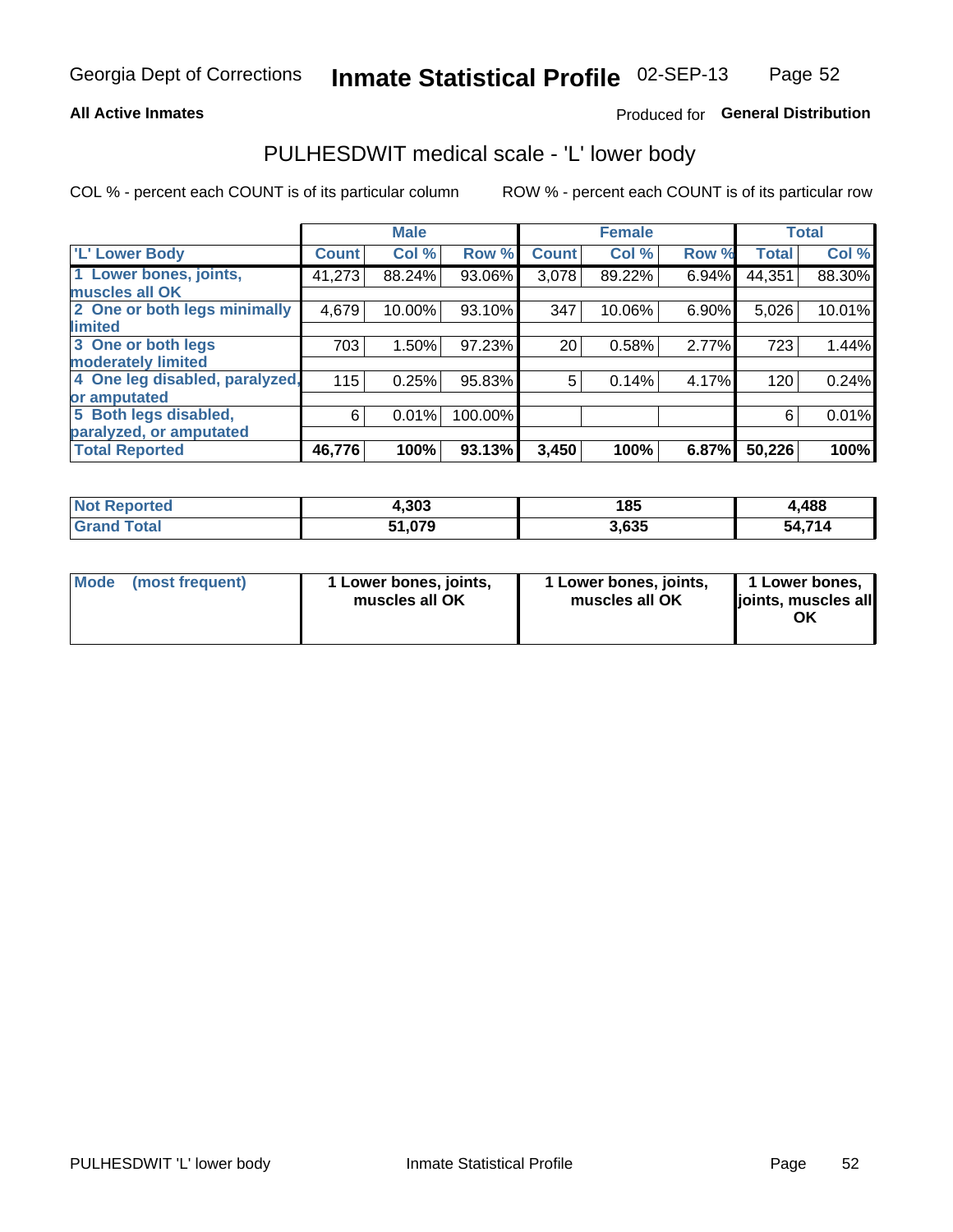#### **All Active Inmates**

## Produced for General Distribution

# PULHESDWIT medical scale - 'H' hearing

COL % - percent each COUNT is of its particular column

|                                |              | <b>Male</b> |             |       | <b>Female</b> |       | <b>Total</b> |        |
|--------------------------------|--------------|-------------|-------------|-------|---------------|-------|--------------|--------|
| <b>'H' Hearing</b>             | <b>Count</b> | Col %       | Row % Count |       | Col %         | Row % | <b>Total</b> | Col %  |
| 1 Normal hearing both ears     | 46,165       | 98.73%      | 93.12%      | 3,412 | 98.98%        | 6.88% | 49,577       | 98.75% |
| 2 Some loss in one ear with    | 455          | 0.97%       | 93.62%      | 31    | 0.90%         | 6.38% | 486          | 0.97%  |
| other OK, or mild loss in both |              |             |             |       |               |       |              |        |
| 3 Total loss in one ear with   | 103          | 0.22%       | 98.10%      | 2     | 0.06%         | 1.90% | 105          | 0.21%  |
| mild loss in other             |              |             |             |       |               |       |              |        |
| 4 Severe loss in both ears     | 25           | 0.05%       | 96.15%      |       | 0.03%         | 3.85% | 26           | 0.05%  |
| 5 Total loss in both ears,     | 12           | 0.03%       | 92.31%      |       | 0.03%         | 7.69% | 13           | 0.03%  |
| requiring special housing      |              |             |             |       |               |       |              |        |
| <b>Total Reported</b>          | 46,760       | 100%        | $93.13\%$   | 3,447 | 100%          | 6.87% | 50,207       | 100.0% |

| <b>Not Renc</b><br>™orted i | <b>240</b><br>4.J I J | 188   | .,507     |
|-----------------------------|-----------------------|-------|-----------|
| Total                       | 51,079                | 3,635 | 714<br>54 |

| Mode (most frequent) | 1 Normal hearing both ears 11 Normal hearing both ears 1 Normal hearing | both ears |
|----------------------|-------------------------------------------------------------------------|-----------|
|                      |                                                                         |           |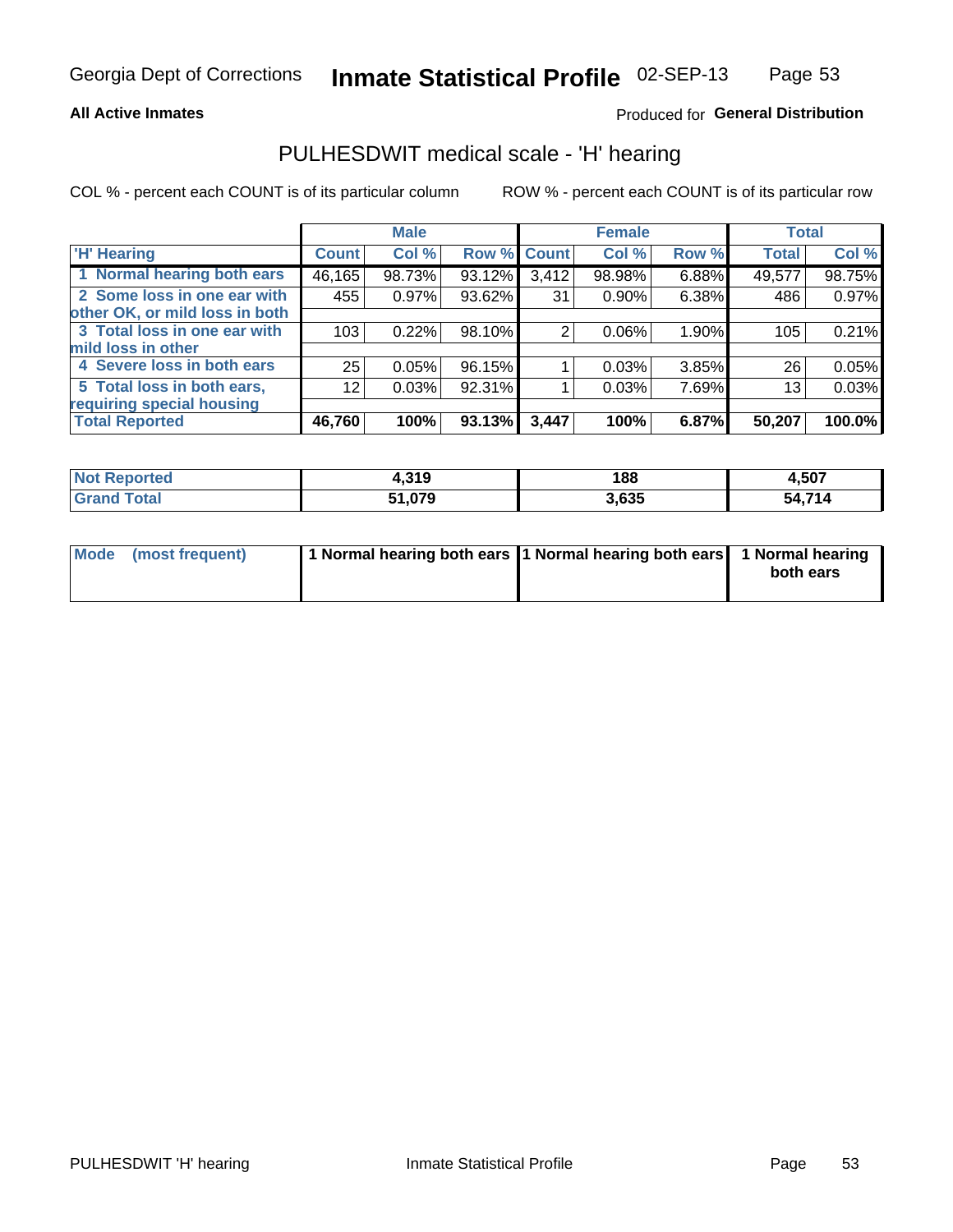#### **All Active Inmates**

### Produced for General Distribution

# PULHESDWIT medical scale - 'E' vision

COL % - percent each COUNT is of its particular column

|                                 |              | <b>Male</b> |        |              | <b>Female</b> |        |              | <b>Total</b> |
|---------------------------------|--------------|-------------|--------|--------------|---------------|--------|--------------|--------------|
| 'E' Vision                      | <b>Count</b> | Col %       | Row %  | <b>Count</b> | Col %         | Row %  | <b>Total</b> | Col %        |
| 1 Correctable to 20/40 in both  | 36,165       | 78.69%      | 95.83% | .572         | 45.78%        | 4.17%  | 37,737       | 76.41%       |
| eyes                            |              |             |        |              |               |        |              |              |
| 2 Correctable to 20/70 in one   | 8,850        | 19.26%      | 84.83% | 1,583        | 46.10%        | 15.17% | 10,433       | 21.12%       |
| eye, may be blind in other      |              |             |        |              |               |        |              |              |
| 3 Correctable to 20/200 in one  | 805          | 1.75%       | 78.08% | 226          | 6.58%         | 21.92% | 1,031        | 2.09%        |
| eye, may be blind in other      |              |             |        |              |               |        |              |              |
| 4 One eye not correctable to    | 121          | 0.26%       | 70.35% | 51           | 1.49%         | 29.65% | 172          | 0.35%        |
| 20/200, other may be blind      |              |             |        |              |               |        |              |              |
| 5 Blind in both eyes, requiring | 15           | 0.03%       | 88.24% | 2            | 0.06%         | 11.76% | 17           | 0.03%        |
| special housing                 |              |             |        |              |               |        |              |              |
| <b>Total Reported</b>           | 45,956       | 100%        | 93.05% | 3,434        | 100%          | 6.95%  | 49,390       | 100%         |

| <b>Not Reported</b>   | 5,123  | 201   | 5,324  |
|-----------------------|--------|-------|--------|
| Total<br><b>Grand</b> | 51,079 | 3,635 | 54,714 |

| Mode (most frequent) | 1 Correctable to 20/40 in both 2 Correctable to 20/70 in one 1 Correctable to |                                                |  |
|----------------------|-------------------------------------------------------------------------------|------------------------------------------------|--|
|                      | eves                                                                          | eye, may be blind in other 120/40 in both eyes |  |
|                      |                                                                               |                                                |  |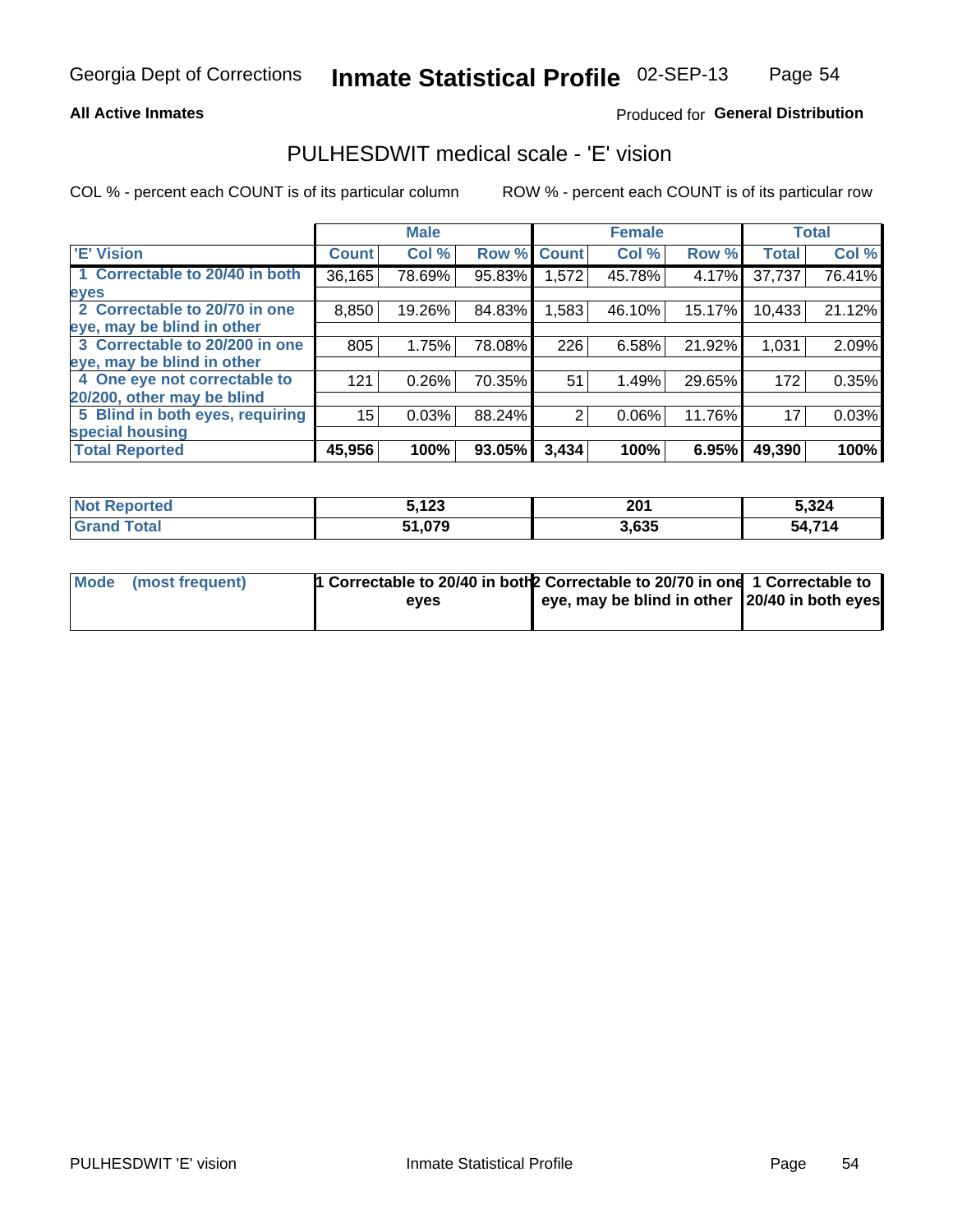### **All Active Inmates**

## Produced for General Distribution

# PULHESDWIT medical scale - 'S' pSychiatric

COL % - percent each COUNT is of its particular column

|                                        |              | <b>Male</b> |        |                 | <b>Female</b> |        |              | <b>Total</b> |
|----------------------------------------|--------------|-------------|--------|-----------------|---------------|--------|--------------|--------------|
| 'S' pSychiatric                        | <b>Count</b> | Col %       | Row %  | <b>Count</b>    | Col %         | Row %  | <b>Total</b> | Col %        |
| 1 No impairment or disorders           | 39,360       | 86.36%      | 95.74% | 1,752           | 54.41%        | 4.26%  | 41,112       | 84.25%       |
| 2 Stable, or in remission, or          | 4,885        | 10.72%      | 77.12% | .449            | 45.00%        | 22.88% | 6,334        | 12.98%       |
| mild impairment or retardation         |              |             |        |                 |               |        |              |              |
| 3 Requires moderate inpatient          | 1,123        | 2.46%       | 98.86% | 13 <sub>1</sub> | 0.40%         | 1.14%  | 1,136        | 2.33%        |
| <b>treatment</b>                       |              |             |        |                 |               |        |              |              |
| 4 Requires intensive inpatient         | 186          | 0.41%       | 97.38% | 5.              | 0.16%         | 2.62%  | 191          | 0.39%        |
| treatment                              |              |             |        |                 |               |        |              |              |
| <b>5 Requires Crisis Stabilization</b> | 22           | 0.05%       | 95.65% |                 | 0.03%         | 4.35%  | 23           | 0.05%        |
| Unit (CSU) inpatient care              |              |             |        |                 |               |        |              |              |
| <b>Total Reported</b>                  | 45,576       | 100%        | 93.40% | 3,220           | 100%          | 6.60%  | 48,796       | 100%         |

| <b>Not Reported</b>   | 5,503  | 415   | 5,918       |
|-----------------------|--------|-------|-------------|
| Total<br><b>Grand</b> | 51,079 | 3,635 | ,714<br>54. |

| Mode | (most frequent) | 1 No impairment or disorders | 1 No impairment or<br>disorders | 11 No impairment or<br>disorders |
|------|-----------------|------------------------------|---------------------------------|----------------------------------|
|------|-----------------|------------------------------|---------------------------------|----------------------------------|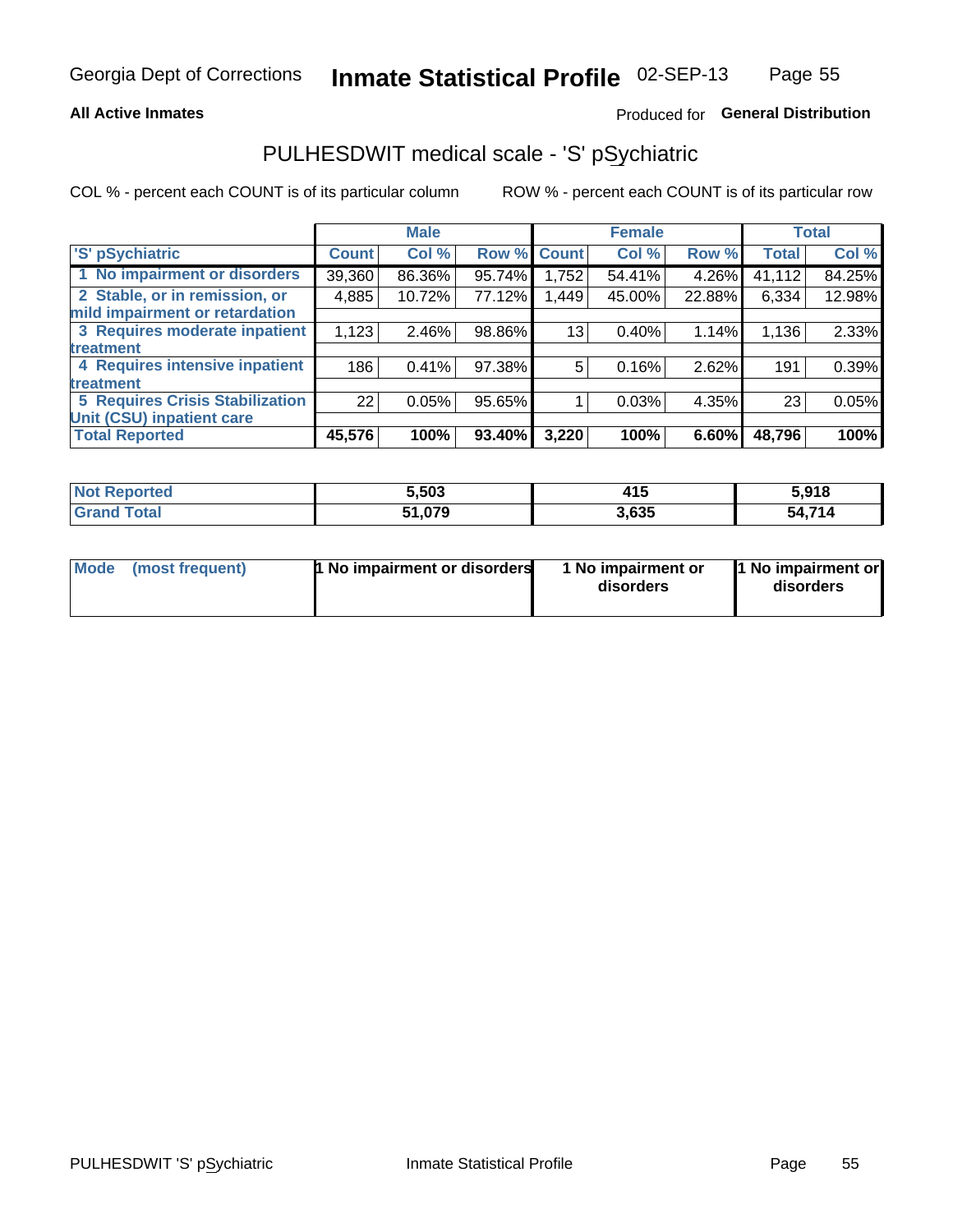#### **All Active Inmates**

### Produced for General Distribution

# PULHESDWIT medical scale - 'D' dental

COL % - percent each COUNT is of its particular column

|                                 |                 | <b>Male</b> |         |              | <b>Female</b> |       |              | <b>Total</b> |
|---------------------------------|-----------------|-------------|---------|--------------|---------------|-------|--------------|--------------|
| 'D' Dental                      | <b>Count</b>    | Col %       | Row %   | <b>Count</b> | Col %         | Row % | <b>Total</b> | Col %        |
| 1 Minimal routine dental health | 24,193          | 55.60%      | 92.40%  | <b>991</b> . | 61.00%        | 7.60% | 26,184       | 55.98%       |
| <b>needs</b>                    |                 |             |         |              |               |       |              |              |
| 2 Moderate cavities and/or gum  | 15,194          | 34.92%      | 93.52%  | 1,052        | 32.23%        | 6.48% | 16,246       | 34.73%       |
| disease                         |                 |             |         |              |               |       |              |              |
| 3 Extensive gum disease         | 4,108           | 9.44%       | 94.92%  | 220          | 6.74%         | 5.08% | 4,328        | 9.25%        |
| and/or widespread decay         |                 |             |         |              |               |       |              |              |
| 4 Urgent need for dental        | 16 <sub>1</sub> | 0.04%       | 94.12%  |              | 0.03%         | 5.88% | 17           | 0.04%        |
| <b>services</b>                 |                 |             |         |              |               |       |              |              |
| 5 Life-threatening disease or   |                 | 0.01%       | 100.00% |              |               |       |              | 0.01%        |
| extreme pain or infection       |                 |             |         |              |               |       |              |              |
| <b>Total Reported</b>           | 43,512          | 100%        | 93.02%  | 3,264        | 100%          | 6.98% | 46,776       | 100.0%       |

| <b>Not Reported</b>          | 7,567  | <b>074</b><br>J1 1 | 7,938  |
|------------------------------|--------|--------------------|--------|
| <b>Total</b><br><b>Grand</b> | 51,079 | 3,635              | 54,714 |

| 1 Minimal routine dental<br>Mode<br>(most frequent)<br>health needs | 1 Minimal routine dental 1 Minimal routine<br>health needs | dental health<br>needs |
|---------------------------------------------------------------------|------------------------------------------------------------|------------------------|
|---------------------------------------------------------------------|------------------------------------------------------------|------------------------|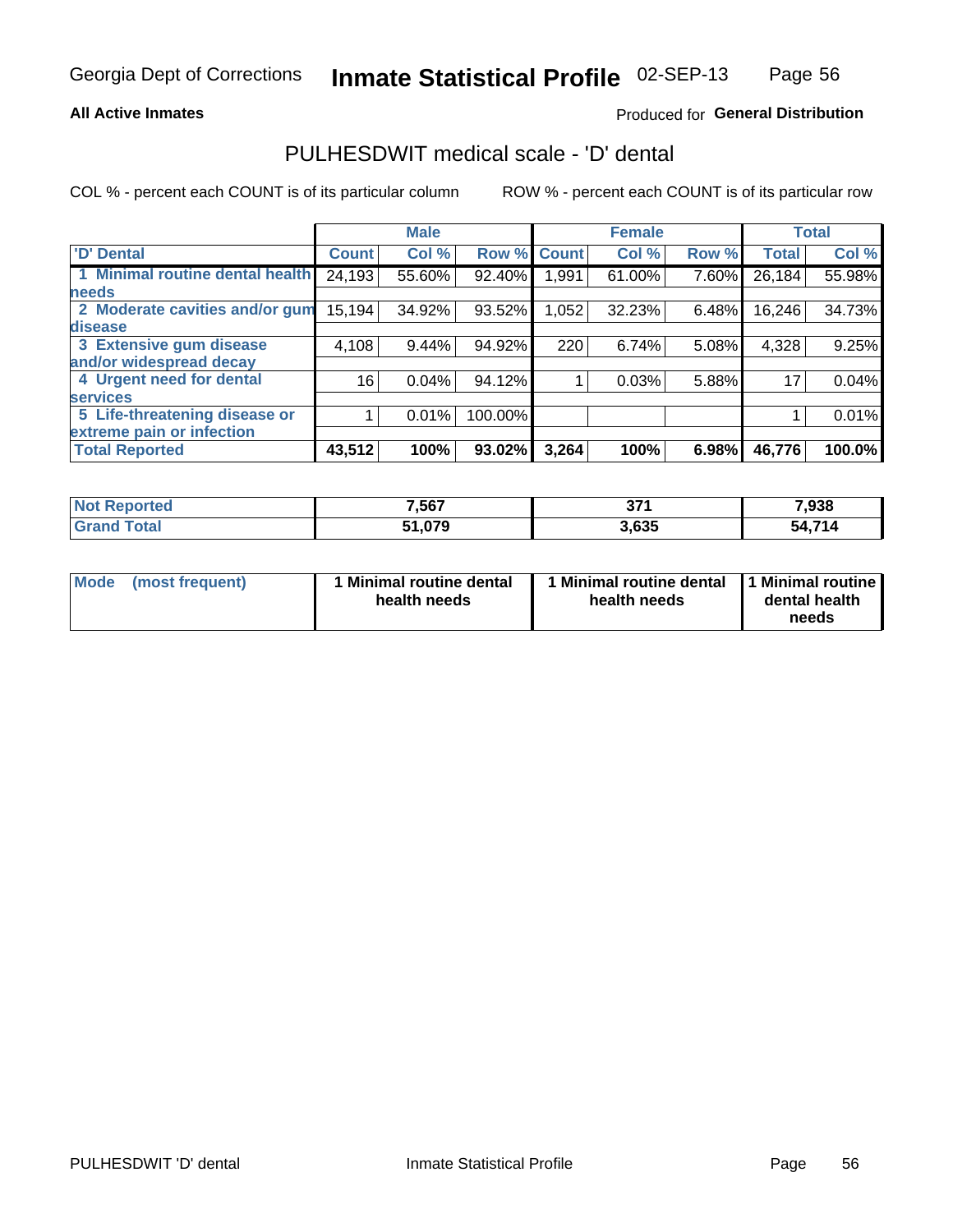### **All Active Inmates**

## Produced for General Distribution

# PULHESDWIT medical scale - 'W' work ability

COL % - percent each COUNT is of its particular column

|                                 |                    | <b>Male</b> |             |       | <b>Female</b> |        |              | <b>Total</b> |
|---------------------------------|--------------------|-------------|-------------|-------|---------------|--------|--------------|--------------|
| 'W' work ability                | Count <sup>1</sup> | Col %       | Row % Count |       | Col %         | Row %  | <b>Total</b> | Col %        |
| 1 Unrestricted work or activity | 38,808             | 82.96%      | 92.90%      | 2,968 | 86.00%        | 7.10%  | 41,776       | 83.17%       |
| 2 Minor restrictions on type of | 6,304              | 13.48%      | 94.85%      | 342   | 9.91%         | 5.15%  | 6,646        | 13.23%       |
| <b>work</b>                     |                    |             |             |       |               |        |              |              |
| 3 Moderate restrictions on type | 1,125              | 2.40%       | 94.54%      | 65    | 1.88%         | 5.46%  | 1,190        | 2.37%        |
| lof work                        |                    |             |             |       |               |        |              |              |
| 4 Major restrictions on type of | 392                | 0.84%       | 87.70%      | 55    | 1.59%         | 12.30% | 447          | 0.89%        |
| <b>work</b>                     |                    |             |             |       |               |        |              |              |
| 5 Cannot work under any         | 149                | 0.32%       | 87.65%      | 21    | 0.61%         | 12.35% | 170          | 0.34%        |
| <b>circumstances</b>            |                    |             |             |       |               |        |              |              |
| <b>Total Reported</b>           | 46,778             | 100%        | 93.13%      | 3,451 | 100%          | 6.87%  | 50,229       | 100%         |

| <b>Not Reported</b> | 4,301  | 184   | 1,485        |
|---------------------|--------|-------|--------------|
| Total<br>'Grand     | 979, ہ | 3,635 | 54,714<br>٠л |

| Mode            | 1 Unrestricted work or | 1 Unrestricted work or | 1 Unrestricted   |
|-----------------|------------------------|------------------------|------------------|
| (most frequent) | activity               | activity               | work or activity |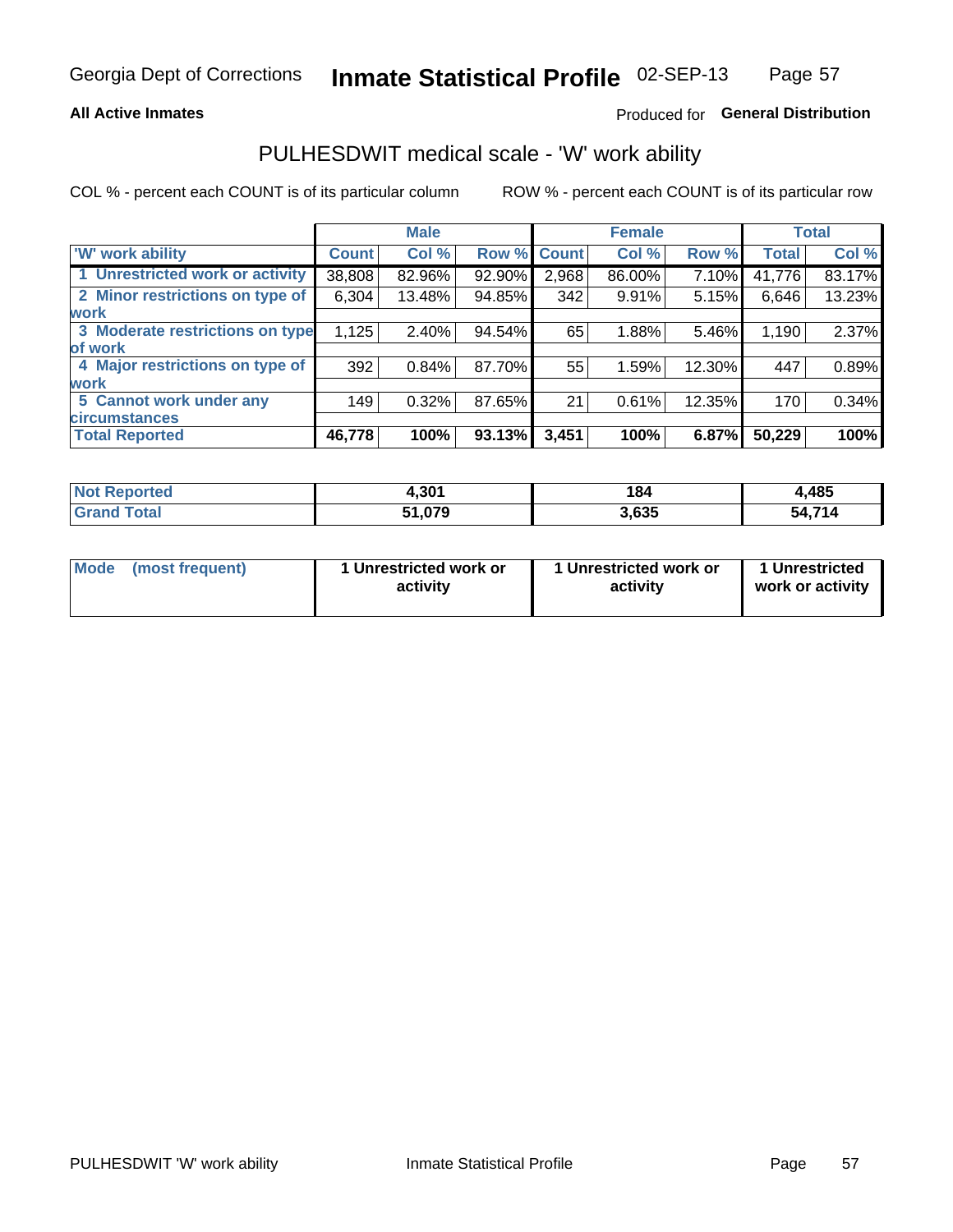#### **All Active Inmates**

### Produced for General Distribution

# PULHESDWIT medical scale - 'I' impairment

COL % - percent each COUNT is of its particular column ROW % - percent each COUNT is of its particular row

|                                   |                 | <b>Male</b> |             |                 | <b>Female</b> |       |              | <b>Total</b> |
|-----------------------------------|-----------------|-------------|-------------|-----------------|---------------|-------|--------------|--------------|
| 'l' Impairment                    | <b>Count</b>    | Col %       | Row % Count |                 | Col %         | Row % | <b>Total</b> | Col %        |
| 1 No impairments or               | 46,424          | 99.28%      | 93.13%      | 3,423           | 99.27%        | 6.87% | 49,847       | 99.28%       |
| disabilities                      |                 |             |             |                 |               |       |              |              |
| 2 Wheelchair-bound but            | 228             | 0.49%       | 91.94%      | 20 <sup>1</sup> | 0.58%         | 8.06% | 248          | 0.49%        |
| otherwise OK                      |                 |             |             |                 |               |       |              |              |
| <b>3 Needs low-level Assisted</b> | 33              | 0.07%       | 94.29%      | $\overline{2}$  | 0.06%         | 5.71% | 35           | 0.07%        |
| Living (level I)                  |                 |             |             |                 |               |       |              |              |
| 4 Needs moderate Assisted         | 14 <sub>1</sub> | 0.03%       | 93.33%      |                 | 0.03%         | 6.67% | 15           | 0.03%        |
| Living (level II)                 |                 |             |             |                 |               |       |              |              |
| <b>5 Needs maximal Assisted</b>   | 61              | 0.13%       | 96.83%      | 2               | 0.06%         | 3.17% | 63           | 0.13%        |
| <b>Living (level III)</b>         |                 |             |             |                 |               |       |              |              |
| <b>Total Reported</b>             | 46,760          | 100%        | 93.13%      | 3,448           | 100%          | 6.87% | 50,208       | 100%         |

| <b>Not</b><br><b>Reported</b> | +,319  | 187   | 4,506      |
|-------------------------------|--------|-------|------------|
| <b>Total</b>                  | 51,079 | 3,635 | .714<br>ь. |

| <b>Mode</b> | (most frequent) | <b>No impairments or</b><br>disabilities | 1 No impairments or<br>disabilities | 1 No impairments<br>or disabilities |
|-------------|-----------------|------------------------------------------|-------------------------------------|-------------------------------------|
|-------------|-----------------|------------------------------------------|-------------------------------------|-------------------------------------|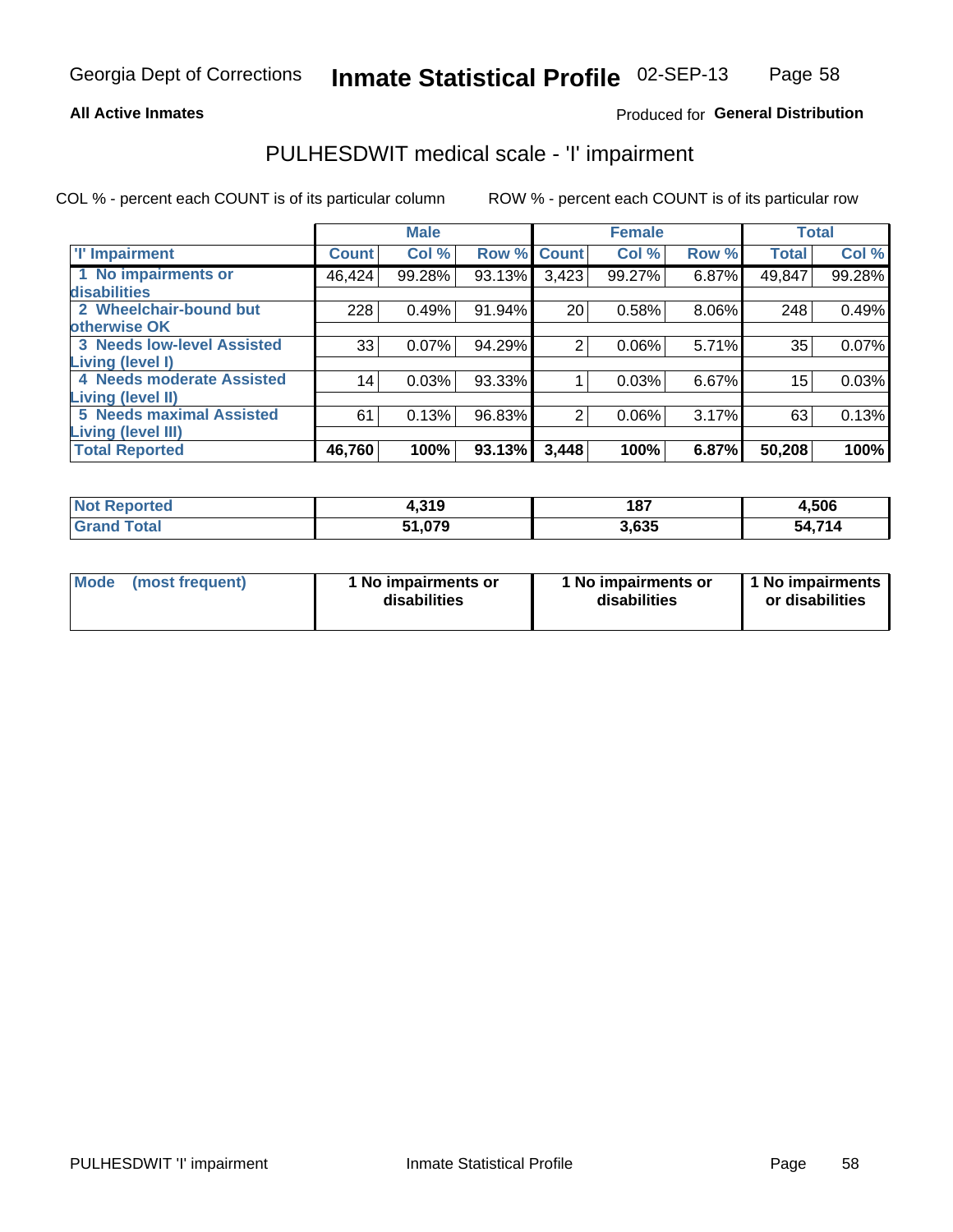#### **All Active Inmates**

### Produced fo General Distribution

# PULHESDWIT medical scale - 'T' transportability

COL % - percent each COUNT is of its particular column

|                              |              | <b>Male</b> |         |              | <b>Female</b> |       |              | <b>Total</b> |
|------------------------------|--------------|-------------|---------|--------------|---------------|-------|--------------|--------------|
| <b>T' Transportability</b>   | <b>Count</b> | Col %       | Row %   | <b>Count</b> | Col %         | Row % | <b>Total</b> | Col %        |
| 1 Can be transported in any  | 46,528       | 99.46%      | 93.15%  | 3,421        | 99.48%        | 6.85% | 49,949       | 99.46%       |
| ordinary approved vehicle    |              |             |         |              |               |       |              |              |
| 2 Wheelchair-bound, not      | 80           | 0.17%       | 90.91%  | 8            | 0.23%         | 9.09% | 88           | 0.18%        |
| needing special vehicle      |              |             |         |              |               |       |              |              |
| 3 Wheelchair-bound, requires | 15           | 0.03%       | 93.75%  |              | 0.03%         | 6.25% | 16           | 0.03%        |
| special vehicle              |              |             |         |              |               |       |              |              |
| 4 Needs specially-equipped   | 9            | 0.02%       | 100.00% |              |               |       | 9            | 0.02%        |
| medical vehicle              |              |             |         |              |               |       |              |              |
| <b>5 Requires ambulance</b>  | 147          | 0.31%       | 94.23%  | 9            | 0.26%         | 5.77% | 156          | 0.31%        |
| transport                    |              |             |         |              |               |       |              |              |
| <b>Total Reported</b>        | 46,779       | 100%        | 93.15%  | 3,439        | 100%          | 6.85% | 50,218       | 100%         |

| Not .<br>Reported | 4,300  | 196   | 4,496      |
|-------------------|--------|-------|------------|
| <b>Total</b>      | 51.079 | 3,635 | .714<br>50 |

|  | Mode (most frequent) | 1 Can be transported in any 1 Can be transported in any<br>ordinary approved vehicle   ordinary approved vehicle   transported in any |  | 1 Can be<br>  ordinary approved  <br>vehicle |
|--|----------------------|---------------------------------------------------------------------------------------------------------------------------------------|--|----------------------------------------------|
|--|----------------------|---------------------------------------------------------------------------------------------------------------------------------------|--|----------------------------------------------|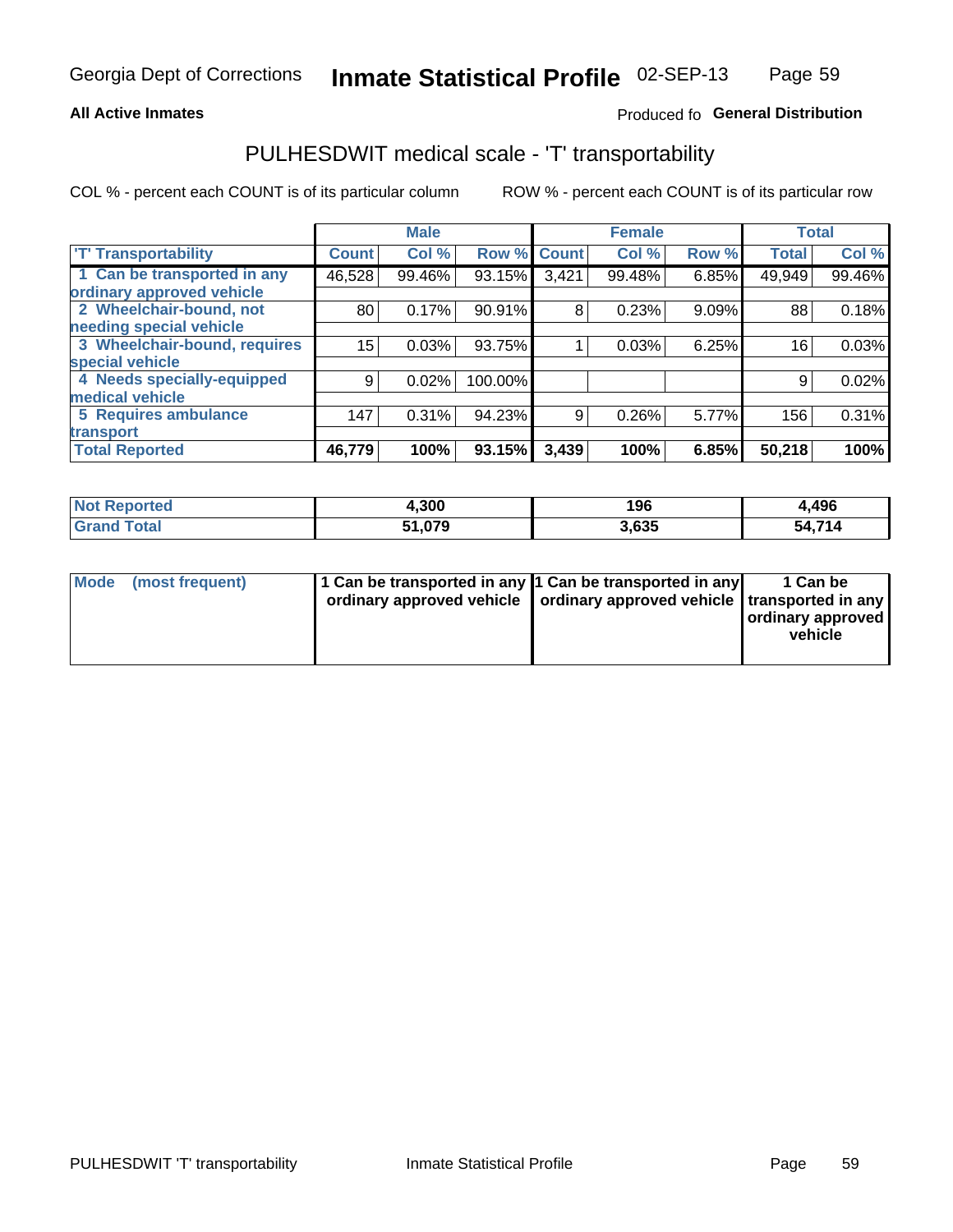### **All Active Inmates**

### Produced for General Distribution

## Criminality in family, self-reported

COL % - percent each COUNT is of its particular column

|                              |              | <b>Male</b> |        |              | <b>Female</b> |          |                 | Total  |
|------------------------------|--------------|-------------|--------|--------------|---------------|----------|-----------------|--------|
| <b>Criminality In Family</b> | <b>Count</b> | Col%        | Row %  | <b>Count</b> | Col %         | Row %    | <b>Total</b>    | Col %  |
| Yes, criminality in family   | 4.583        | $23.61\%$   | 94.26% | 279          | 38.27%        | $5.74\%$ | 4.862           | 24.14% |
| No criminality in family     | 14.831       | 76.39%      | 97.06% | 450          | 61.73%        | $2.94\%$ | 15.281          | 75.86% |
| <b>Total Reported</b>        | 19,414       | 100%        | 96.38% | 729          | 100%          |          | $3.62\%$ 20,143 | 100%   |

| <b>Not Reported</b> | 31,665 | 2,906 | 34,571         |
|---------------------|--------|-------|----------------|
| Total               | 51,079 | 3,635 | 74A<br>54<br>Ø |

|  | Mode (most frequent) | No criminality in family | No criminality in family | No criminality in<br>family |
|--|----------------------|--------------------------|--------------------------|-----------------------------|
|--|----------------------|--------------------------|--------------------------|-----------------------------|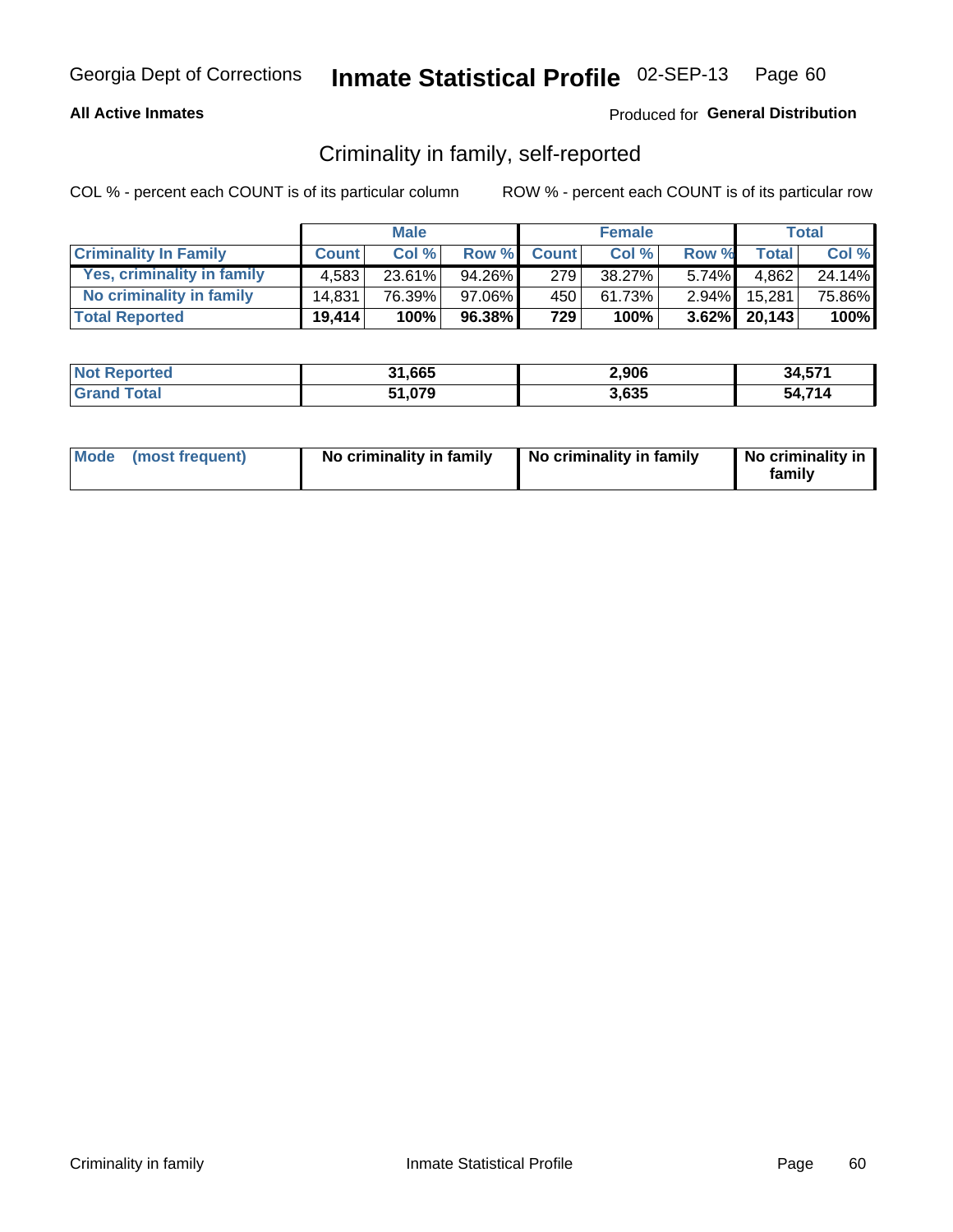### **All Active Inmates**

### Produced for General Distribution

## Alcoholism in family, self-reported

COL % - percent each COUNT is of its particular column

|                             |              | <b>Male</b> |        |              | <b>Female</b> |          |                 | Total  |
|-----------------------------|--------------|-------------|--------|--------------|---------------|----------|-----------------|--------|
| <b>Alcoholism In Family</b> | <b>Count</b> | Col %       | Row %  | <b>Count</b> | Col %         | Row %    | <b>Total</b>    | Col %  |
| Yes, alcoholism in family   | 2.856        | 14.71%      | 93.95% | 184          | 25.24%        | $6.05\%$ | 3.040           | 15.09% |
| No alcoholism in family     | 16.558       | $85.29\%$   | 96.81% | 545          | 74.76%        | $3.19\%$ | 17,103          | 84.91% |
| <b>Total Reported</b>       | 19,414       | 100%        | 96.38% | 729          | 100%          |          | $3.62\%$ 20,143 | 100%   |

| <b>Not Reported</b> | 31,665 | 2,906 | 34,571        |
|---------------------|--------|-------|---------------|
| <b>Srand Total</b>  | 51,079 | 3,635 | 74<br>54<br>4 |

|  | Mode (most frequent) | No alcoholism in family | No alcoholism in family | No alcoholism in<br>family |
|--|----------------------|-------------------------|-------------------------|----------------------------|
|--|----------------------|-------------------------|-------------------------|----------------------------|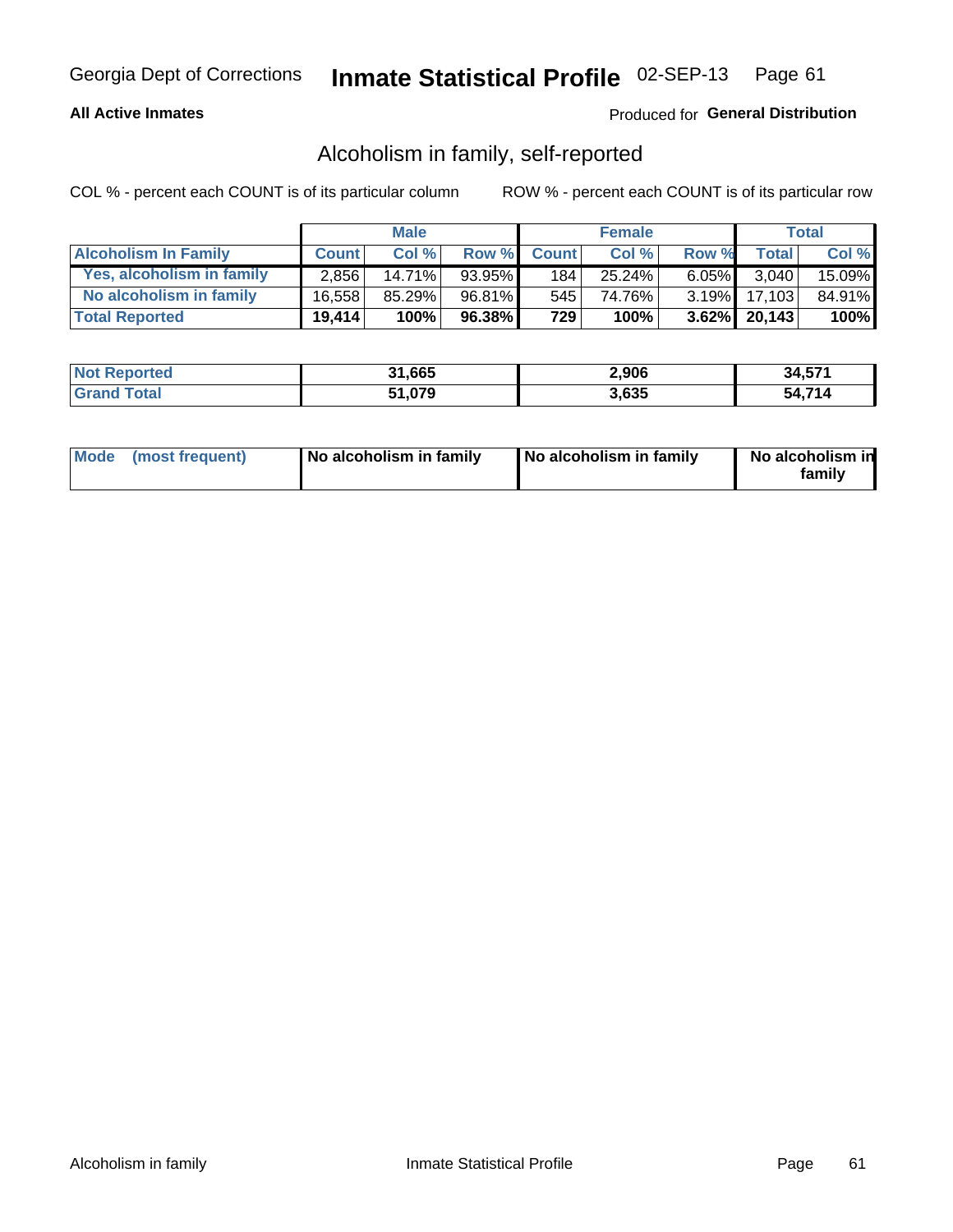### **All Active Inmates**

### Produced for General Distribution

## Drug abuse in family, self-reported

COL % - percent each COUNT is of its particular column

|                           |              | <b>Male</b> |           |              | <b>Female</b> |          |         | <b>Total</b> |
|---------------------------|--------------|-------------|-----------|--------------|---------------|----------|---------|--------------|
| Drug Abuse In Family      | <b>Count</b> | Col%        | Row %     | <b>Count</b> | Col %         | Row %    | Total I | Col %        |
| Yes, drug abuse in family | 1.615        | $8.32\%$    | $91.19\%$ | 156          | 21.40%        | $8.81\%$ | 1.771   | 8.79%        |
| No drug abuse in family   | 17.799       | 91.68%      | 96.88%    | 573          | 78.60%        | $3.12\%$ | 18,372  | 91.21%       |
| <b>Total Reported</b>     | 19,414       | 100%        | 96.38%    | 729          | 100%          | $3.62\%$ | 20,143  | 100%         |

| <b>Not Reported</b> | 31,665 | 2,906 | 34,571         |
|---------------------|--------|-------|----------------|
| Total               | 51,079 | 3,635 | 74A<br>54<br>4 |

|  | Mode (most frequent) | No drug abuse in family | No drug abuse in family | No drug abuse in<br>familv |
|--|----------------------|-------------------------|-------------------------|----------------------------|
|--|----------------------|-------------------------|-------------------------|----------------------------|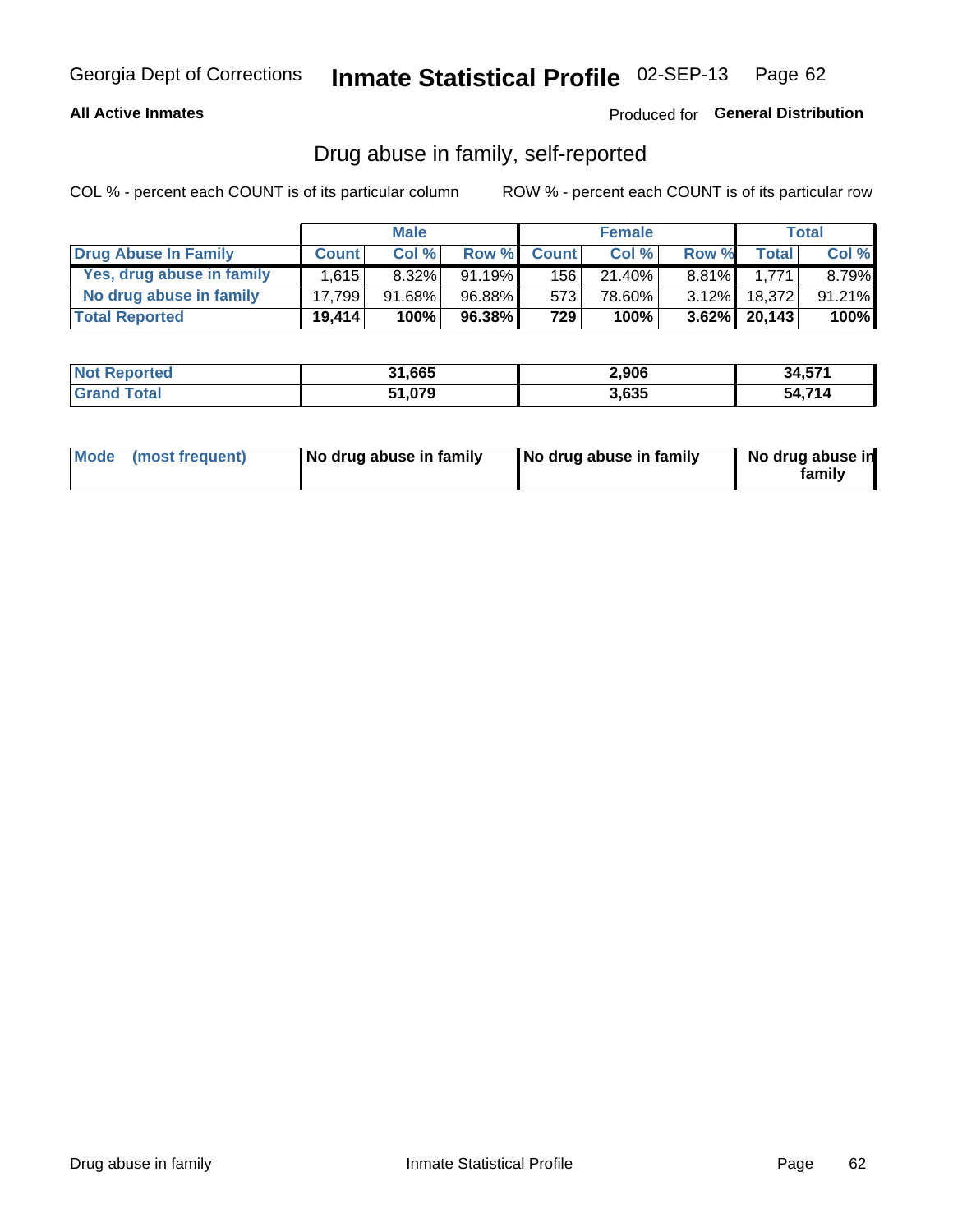### **All Active Inmates**

### Produced for General Distribution

## Subjected to frequent beatings, self-reported

COL % - percent each COUNT is of its particular column

|                            |              | <b>Male</b> |        |              | <b>Female</b> |          |              | Total  |
|----------------------------|--------------|-------------|--------|--------------|---------------|----------|--------------|--------|
| <b>Frequent beatings</b>   | <b>Count</b> | Col %       | Row %  | <b>Count</b> | Col %         | Row %    | <b>Total</b> | Col %  |
| Yes, subjected to frequent | 926          | 4.77%       | 87.77% | 129          | 17.70%        | 12.23%   | 1,055        | 5.24%  |
| <b>beatings</b>            |              |             |        |              |               |          |              |        |
| Not subjected to frequent  | 18.488       | 95.23%      | 96.86% | 600          | 82.30%        | $3.14\%$ | 19,088       | 94.76% |
| <b>beatings</b>            |              |             |        |              |               |          |              |        |
| <b>Total Reported</b>      | 19,414       | 100%        | 96.38% | 729          | 100%          | 3.62%    | 20,143       | 100%   |

| <b>Not Reported</b> | 31,665 | 2,906 | 34,571 |
|---------------------|--------|-------|--------|
| <b>Grand Total</b>  | 51,079 | 3,635 | 54,714 |

| Mode (most frequent) | Not subjected to frequent<br>beatings | Not subjected to frequent<br>beatings | Not subjected to<br><b>frequent beatings</b> |
|----------------------|---------------------------------------|---------------------------------------|----------------------------------------------|
|                      |                                       |                                       |                                              |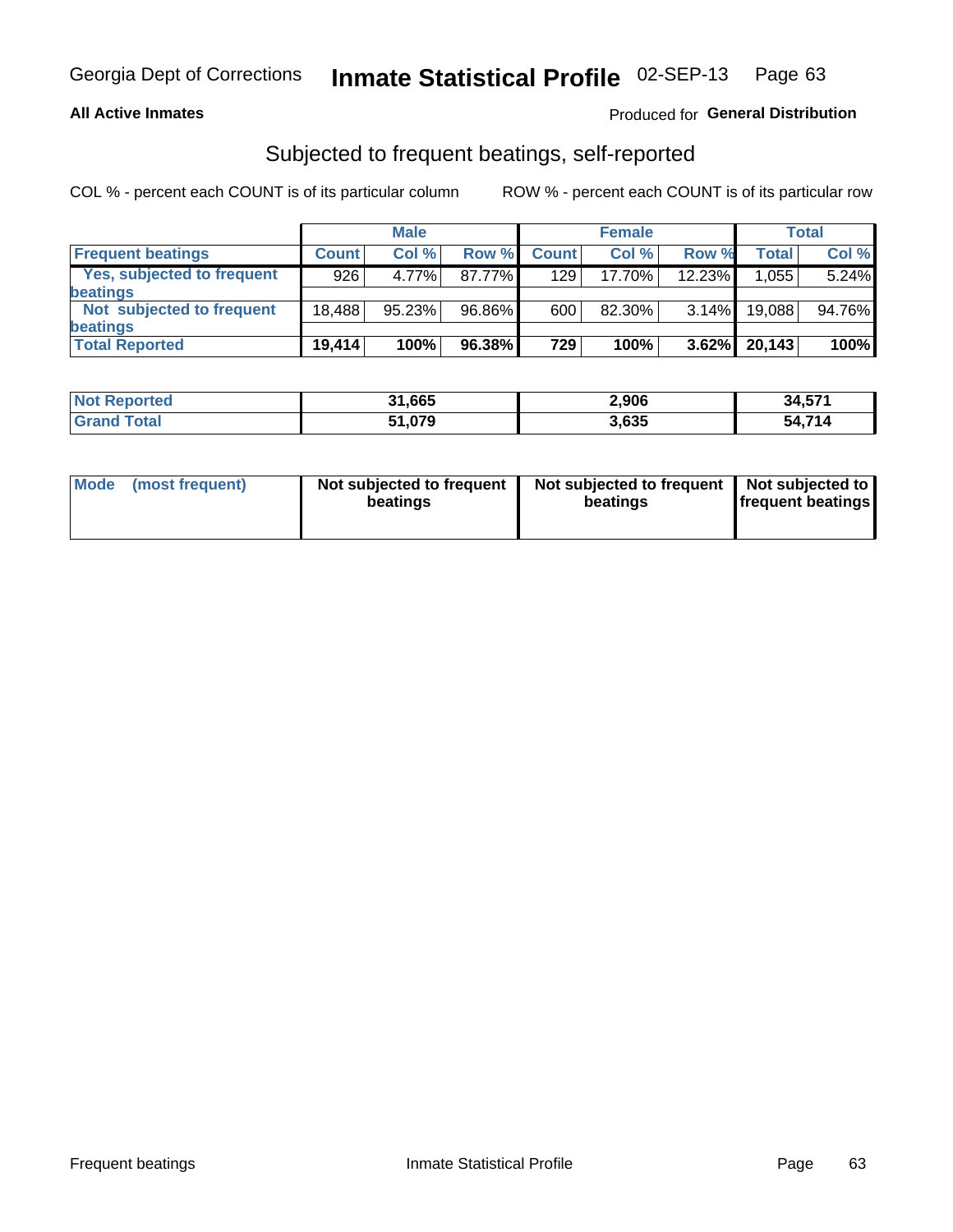### **All Active Inmates**

## **Produced for General Distribution**

## Father absent during inmate's childhood

COL % - percent each COUNT is of its particular column

|                           |              | <b>Male</b> |           |              | <b>Female</b> |          |                 | Total  |
|---------------------------|--------------|-------------|-----------|--------------|---------------|----------|-----------------|--------|
| <b>Father Absent</b>      | <b>Count</b> | Col%        | Row %     | <b>Count</b> | Col %         | Row %    | <b>Total</b>    | Col %  |
| Yes, father was absent    | 9.435        | 48.60%      | $97.23\%$ | 269          | 36.90%        | $2.77\%$ | 9.704           | 48.18% |
| No, father was not absent | 9.979        | 51.40%      | $95.59\%$ | 460          | 63.10%        | $4.41\%$ | 10.439          | 51.82% |
| <b>Total Reported</b>     | 19,414       | 100%        | $96.38\%$ | 729          | 100%          |          | $3.62\%$ 20,143 | 100%   |

| <b>Not Reported</b> | 31,665 | 2,906 | 34,571 |
|---------------------|--------|-------|--------|
| <b>Grand Total</b>  | 51,079 | 3,635 | 54.714 |

|  | Mode (most frequent) |  | No, father was not absent No, father was not absent No, father was not | absent |
|--|----------------------|--|------------------------------------------------------------------------|--------|
|--|----------------------|--|------------------------------------------------------------------------|--------|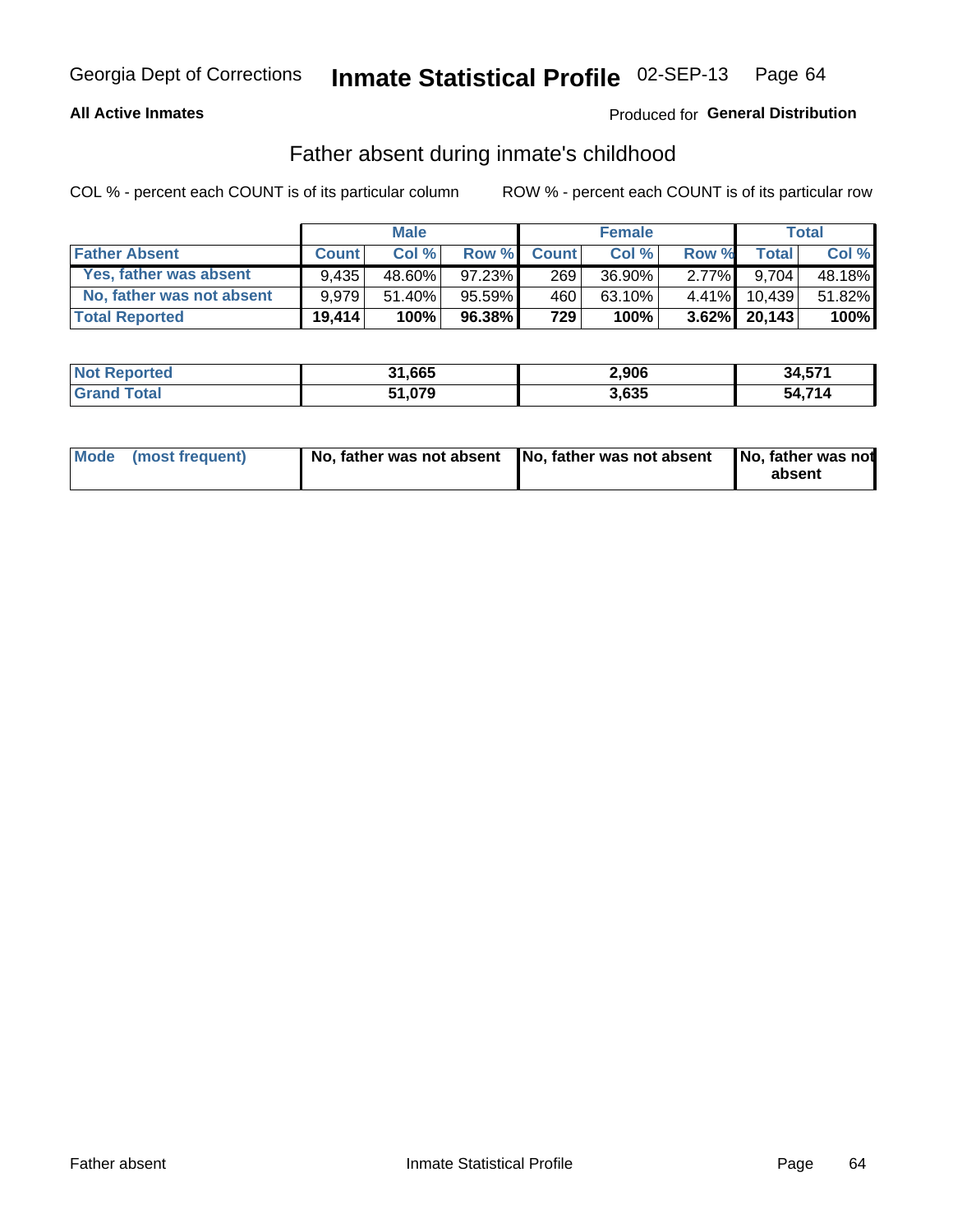### **All Active Inmates**

## Produced for General Distribution

## Mother absent during inmate's childhood

COL % - percent each COUNT is of its particular column

|                           |              | <b>Male</b> |           |              | <b>Female</b> |          |                 | Total  |
|---------------------------|--------------|-------------|-----------|--------------|---------------|----------|-----------------|--------|
| <b>Mother Absent</b>      | <b>Count</b> | Col%        | Row %     | <b>Count</b> | Col %         | Row %    | <b>Total</b>    | Col %  |
| Yes, mother was absent    | 2.494        | $12.85\%$   | 96.26%    | 97           | 13.31%        | $3.74\%$ | 2,591           | 12.86% |
| No, mother was not absent | 16.920       | 87.15%      | 96.40%    | 632          | 86.69%        | $3.60\%$ | 17,552          | 87.14% |
| <b>Total Reported</b>     | 19.414       | 100%        | $96.38\%$ | 729          | 100%          |          | $3.62\%$ 20.143 | 100%   |

| <b>Not Reported</b> | 31,665 | 2,906 | 34,571 |
|---------------------|--------|-------|--------|
| <b>Grand Total</b>  | 51,079 | 3,635 | 54.714 |

| Mode (most frequent) | No, mother was not absent   No, mother was not absent   No, mother was | not absent |
|----------------------|------------------------------------------------------------------------|------------|
|                      |                                                                        |            |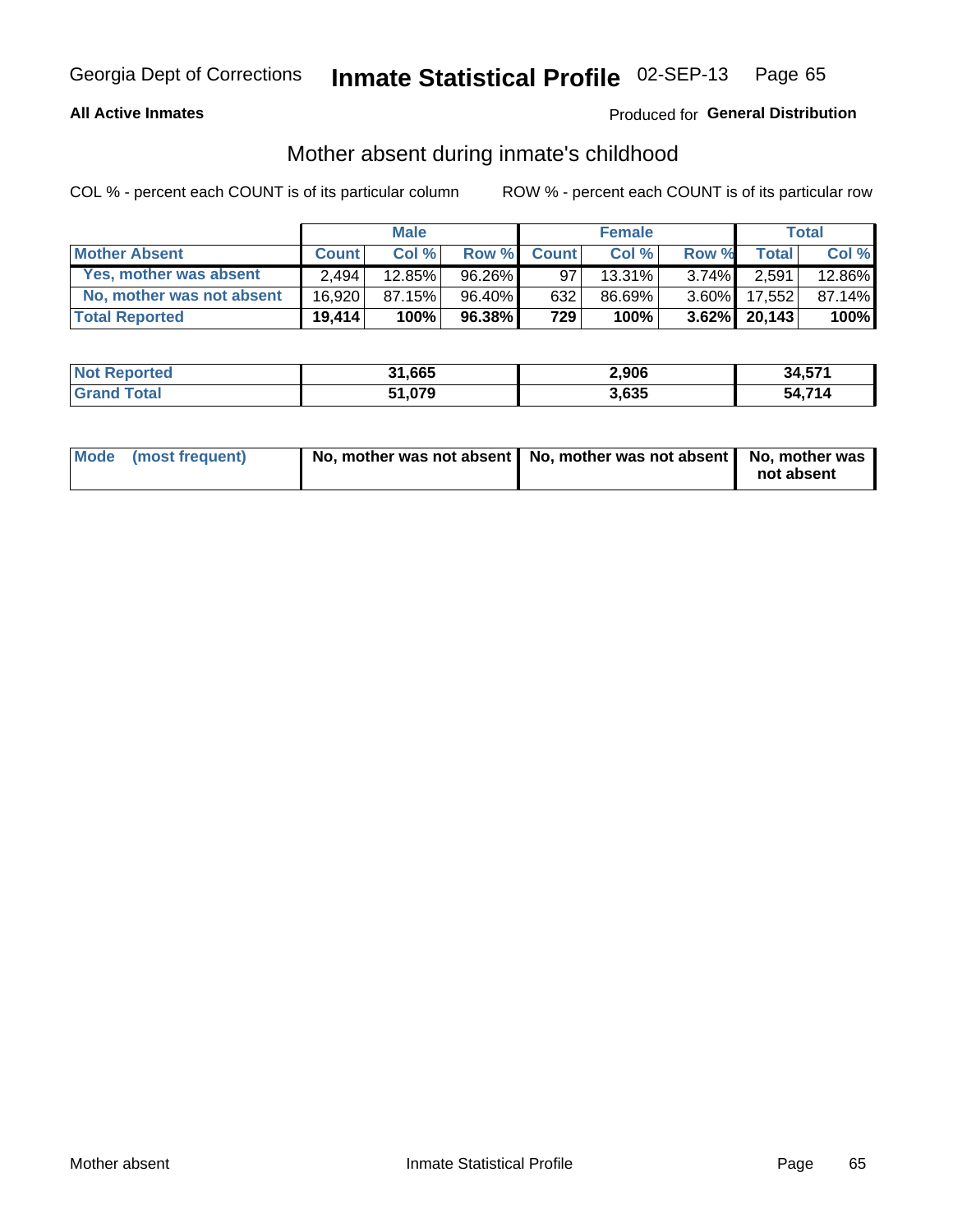### **All Active Inmates**

### Produced for General Distribution

## Inmate diagnosed as manipulative

COL % - percent each COUNT is of its particular column

|                       | <b>Male</b>  |        |           | <b>Female</b>   |          |          | Total        |        |
|-----------------------|--------------|--------|-----------|-----------------|----------|----------|--------------|--------|
| <b>Manipulative</b>   | <b>Count</b> | Col %  | Row %     | <b>Count</b>    | Col%     | Row %    | <b>Total</b> | Col %  |
| Yes, manipulative     | 3.804        | 20.39% | 99.61%I   | 15 <sup>1</sup> | $2.06\%$ | $0.39\%$ | 3.819        | 19.70% |
| No, not manipulative  | 14.850       | 79.61% | $95.42\%$ | 713             | 97.94%   | $4.58\%$ | 15.563       | 80.30% |
| <b>Total Reported</b> | 18,654       | 100%   | 96.24%    | 728             | 100%     | $3.76\%$ | 19.382       | 100%   |

| <b>Not Reported</b>     | 32,425 | 2,907 | 35,332     |
|-------------------------|--------|-------|------------|
| <b>Total</b><br>l Grand | 51,079 | 3,635 | .714<br>54 |

|  | Mode (most frequent) | No, not manipulative | No, not manipulative | No. not<br><b>I</b> manipulative |
|--|----------------------|----------------------|----------------------|----------------------------------|
|--|----------------------|----------------------|----------------------|----------------------------------|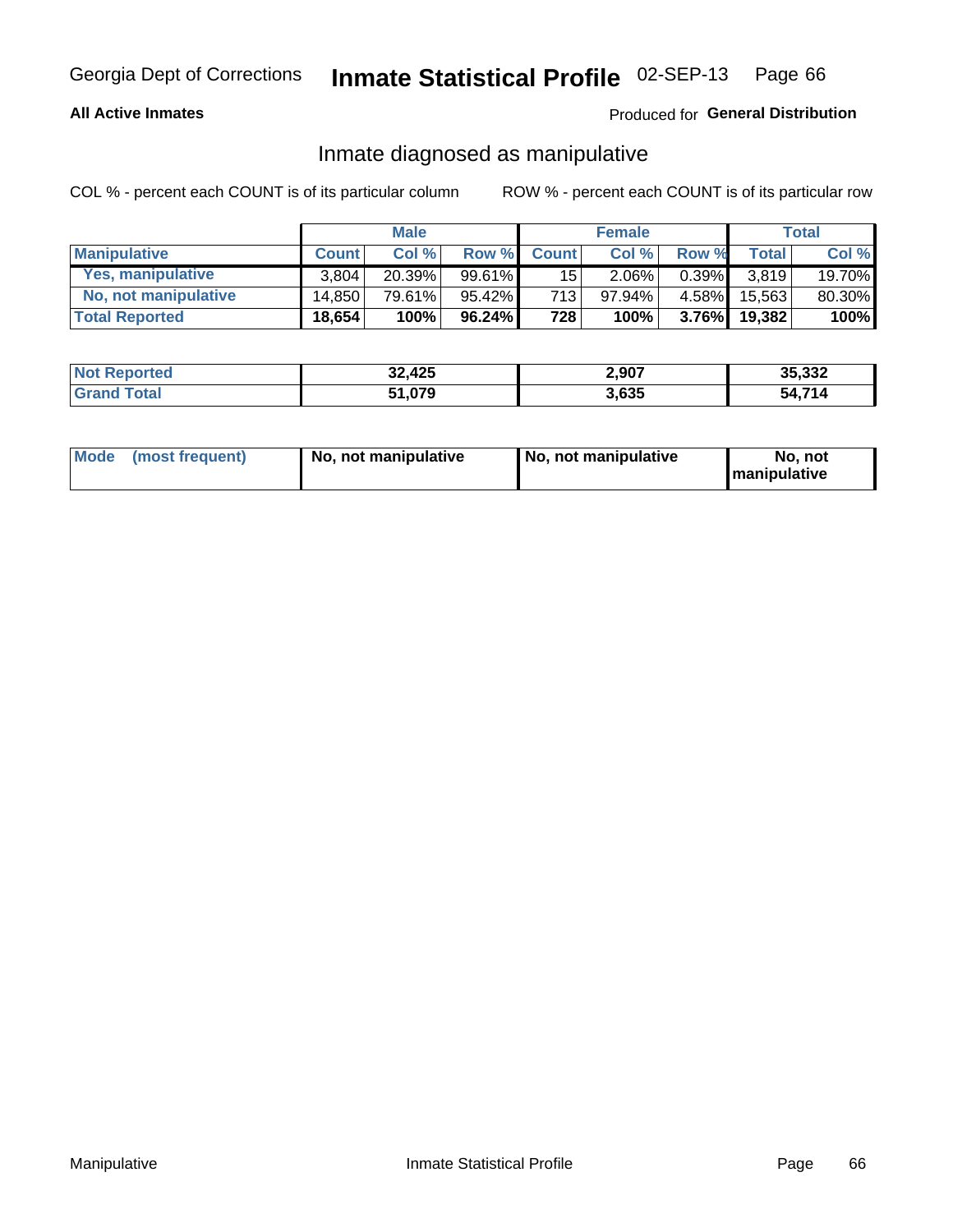### **All Active Inmates**

Produced for General Distribution

## Inmate diagnosed as assaultive

COL % - percent each COUNT is of its particular column

|                           | <b>Male</b>  |        | <b>Female</b> |              |           | Total    |              |        |
|---------------------------|--------------|--------|---------------|--------------|-----------|----------|--------------|--------|
| <b>Assaultive</b>         | <b>Count</b> | Col%   | Row %         | <b>Count</b> | Col %     | Row %    | <b>Total</b> | Col %  |
| Yes, assaultive           | 10.996       | 58.95% | 95.95%        | 464          | $63.74\%$ | $4.05\%$ | 11,460       | 59.13% |
| <b>No, not assaultive</b> | 7.658        | 41.05% | 96.67%        | 264          | 36.26%    | $3.33\%$ | 7,922        | 40.87% |
| <b>Total Reported</b>     | 18,654       | 100%   | 96.24%        | 728          | 100%      | $3.76\%$ | 19,382       | 100%   |

| <b>Not Reported</b> | 32,425 | 2,907 | 35,332                 |
|---------------------|--------|-------|------------------------|
| Tota                | 51,079 | 3,635 | $A$ 74 $A$<br>54.<br>A |

| Mode<br>(most frequent) | Yes, assaultive | Yes, assaultive | <b>Yes, assaultive</b> |
|-------------------------|-----------------|-----------------|------------------------|
|-------------------------|-----------------|-----------------|------------------------|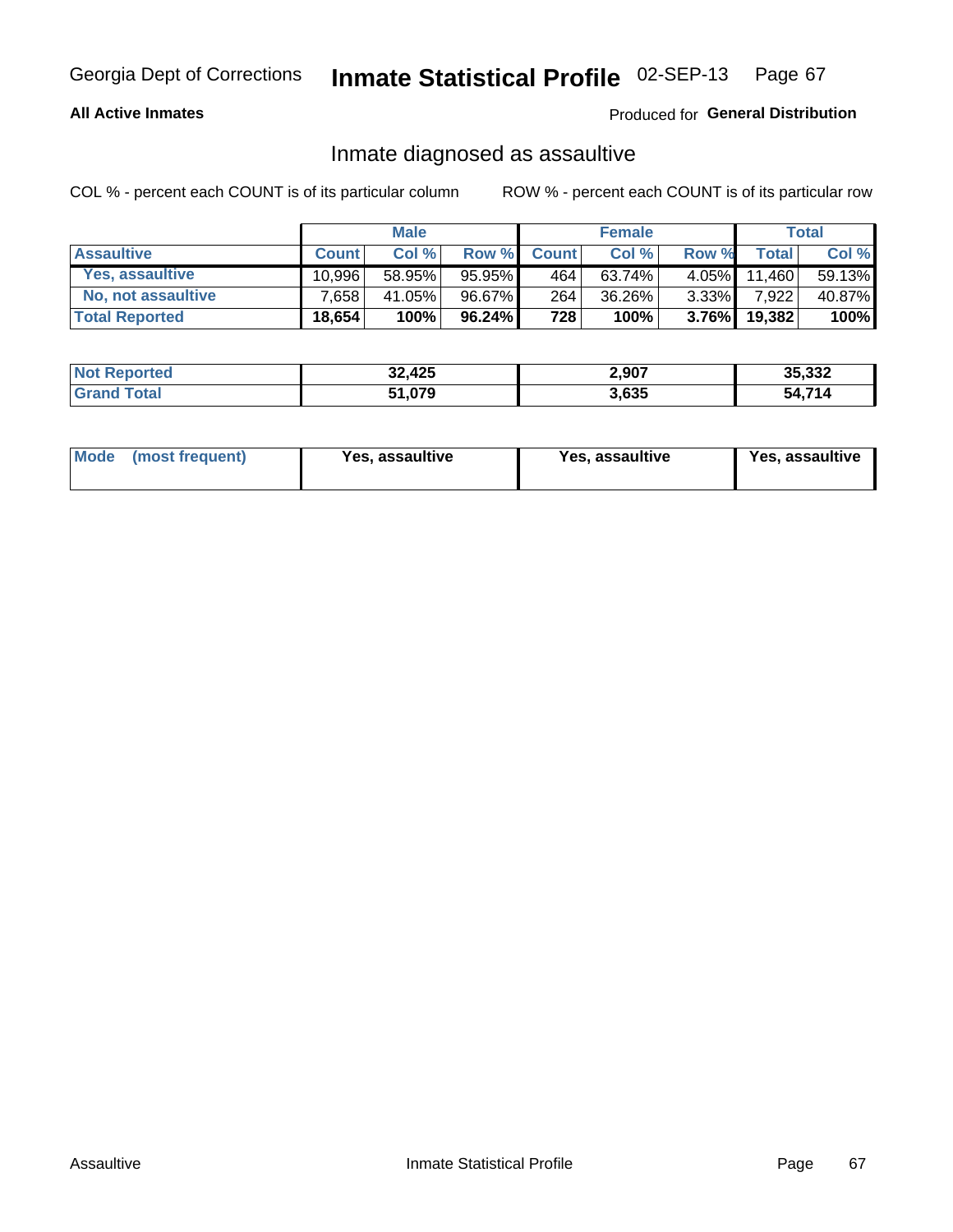#### Inmate Statistical Profile 02-SEP-13 Page 68

**All Active Inmates** 

#### Produced for General Distribution

# Number of prior Georgia incarcerations

COL % - percent each COUNT is of its particular column

|                                       |              | <b>Male</b> |                    |       | <b>Female</b> |          |        | <b>Total</b> |
|---------------------------------------|--------------|-------------|--------------------|-------|---------------|----------|--------|--------------|
| <b>Num of Prior GA Incarcerations</b> | <b>Count</b> | Col %       | <b>Row % Count</b> |       | Col %         | Row %    | Total  | Col %        |
| $\bf{0}$                              | 29,518       | 57.79%      | 91.75%             | 2,655 | 73.04%        | 8.25%    | 32,173 | 58.80%       |
|                                       | 9,112        | 17.84%      | 95.41%             | 438   | 12.05%        | 4.59%    | 9,550  | 17.45%       |
| $\mathbf{2}$                          | 5,120        | 10.02%      | 95.58%             | 237   | 6.52%         | 4.42%    | 5,357  | 9.79%        |
| 3                                     | 2,905        | 5.69%       | 95.12%             | 149   | 4.10%         | 4.88%    | 3,054  | 5.58%        |
| 4                                     | 1,803        | 3.53%       | 96.78%             | 60    | 1.65%         | 3.22%    | 1,863  | 3.40%        |
| 5                                     | 1,075        | 2.10%       | 96.85%             | 35    | 0.96%         | 3.15%    | 1,110  | 2.03%        |
| <b>More Than 5</b>                    | 1,546        | 3.03%       | 96.20%             | 61    | 1.68%         | $3.80\%$ | 1,607  | 2.94%        |
| <b>Total Reported</b>                 | 51,079       | 100%        | 93.36%             | 3,635 | 100%          | 6.64%    | 54,714 | 100%         |

| <b>Not</b><br>Reported |        |       |        |
|------------------------|--------|-------|--------|
| Total<br>"Granu        | 51,079 | 3,635 | 54,714 |

| Mean (average)       | l.01 | .ou | .99 |
|----------------------|------|-----|-----|
| Median (middle)      |      |     |     |
| Mode (most frequent) |      |     |     |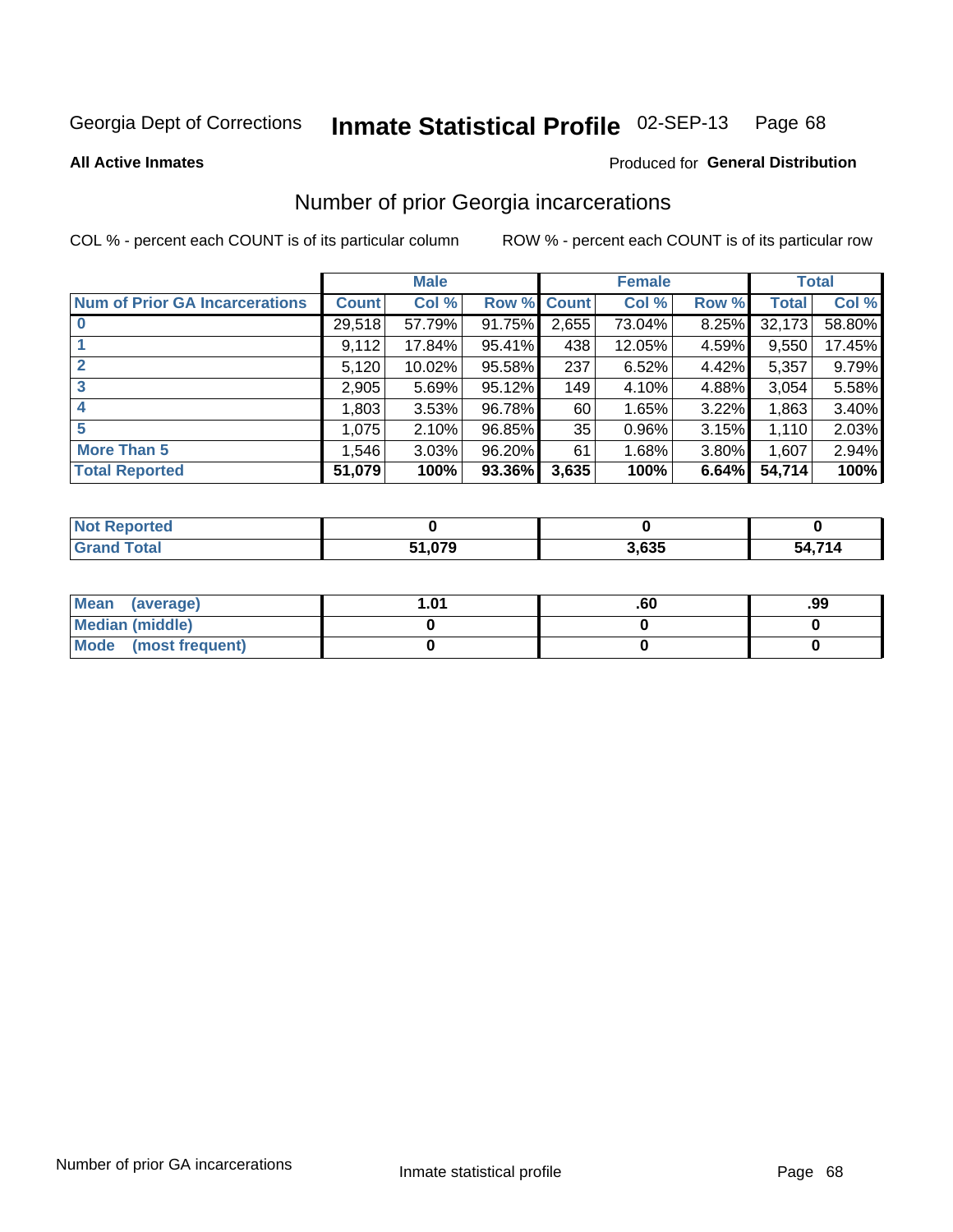#### Inmate Statistical Profile 02-SEP-13 Page 69

#### **All Active Inmates**

#### Produced for General Distribution

## Prison sentence in years

COL % - percent each COUNT is of its particular column

ROW % - percent each COUNT is of its particular row

|                                 | <b>Male</b>    |        |         | <b>Female</b> |        |       | <b>Total</b>   |        |
|---------------------------------|----------------|--------|---------|---------------|--------|-------|----------------|--------|
| <b>Prison Sentence In Years</b> | <b>Count</b>   | Col %  | Row %   | <b>Count</b>  | Col %  | Row % | <b>Total</b>   | Col %  |
| $0 - 1$                         | 3,436          | 6.73%  | 93.55%  | 237           | 6.52%  | 6.45% | 3,673          | 6.71%  |
| $1.1 - 2$                       | 635            | 1.24%  | 90.46%  | 67            | 1.84%  | 9.54% | 702            | 1.28%  |
| $2.1 - 3$                       | 898            | 1.76%  | 91.54%  | 83            | 2.28%  | 8.46% | 981            | 1.79%  |
| $3.1 - 4$                       | 896            | 1.75%  | 91.24%  | 86            | 2.37%  | 8.76% | 982            | 1.79%  |
| $4.1 - 5$                       | 2,252          | 4.41%  | 90.33%  | 241           | 6.63%  | 9.67% | 2,493          | 4.56%  |
| $5.1 - 6$                       | 1,146          | 2.24%  | 91.02%  | 113           | 3.11%  | 8.98% | 1,259          | 2.30%  |
| $6.1 - 7$                       | 1,294          | 2.53%  | 92.76%  | 101           | 2.78%  | 7.24% | 1,395          | 2.55%  |
| $7.1 - 8$                       | 1,213          | 2.37%  | 90.66%  | 125           | 3.44%  | 9.34% | 1,338          | 2.45%  |
| $8.1 - 9$                       | 1,202          | 2.35%  | 91.83%  | 107           | 2.94%  | 8.17% | 1,309          | 2.39%  |
| $9.1 - 10$                      | 5,971          | 11.69% | 91.01%  | 590           | 16.23% | 8.99% | 6,561          | 11.99% |
| $10.1 - 12$                     | 2,953          | 5.78%  | 91.85%  | 262           | 7.21%  | 8.15% | 3,215          | 5.88%  |
| $12.1 - 15$                     | 5,600          | 10.96% | 92.39%  | 461           | 12.68% | 7.61% | 6,061          | 11.08% |
| $15.1 - 20$                     | 9,532          | 18.66% | 94.27%  | 579           | 15.93% | 5.73% | 10,111         | 18.48% |
| 20.1 - Over                     | 8,726          | 17.08% | 95.46%  | 415           | 11.42% | 4.54% | 9,141          | 16.71% |
| <b>Life</b>                     | 4,873          | 9.54%  | 96.74%  | 164           | 4.51%  | 3.26% | 5,037          | 9.21%  |
| <b>Life Without Parole</b>      | 383            | 0.75%  | 99.22%  | 3             | 0.08%  | 0.78% | 386            | 0.71%  |
| <b>Death</b>                    | 67             | 0.13%  | 98.53%  |               | 0.03%  | 1.47% | 68             | 0.12%  |
| <b>Youthful Offenders</b>       | $\overline{2}$ | 0.01%  | 100.00% |               |        |       | $\overline{2}$ | 0.01%  |
| <b>Total Reported</b>           | 51,079         | 100%   | 93.36%  | 3,635         | 100%   | 6.64% | 54,714         | 100.0% |

| <b>Not Reported</b> |        |       |     |  |
|---------------------|--------|-------|-----|--|
| 'otal<br>. Circ     | 51.079 | 3,635 | 714 |  |

#### **Determinate (numeric) sentences only**

| Mos<br>$\cdots$ | $\rightarrow$ | $\sim$<br>ıД<br>___ | $ -$<br>7.5Y |
|-----------------|---------------|---------------------|--------------|
|                 |               |                     |              |

All sentences (including determinate), with life, life without parole, and death sentences figured at 45 years

|  | <b>Mea</b> | <br>יי<br>____ | --<br>. .<br>. | 24.96<br>___ |
|--|------------|----------------|----------------|--------------|
|--|------------|----------------|----------------|--------------|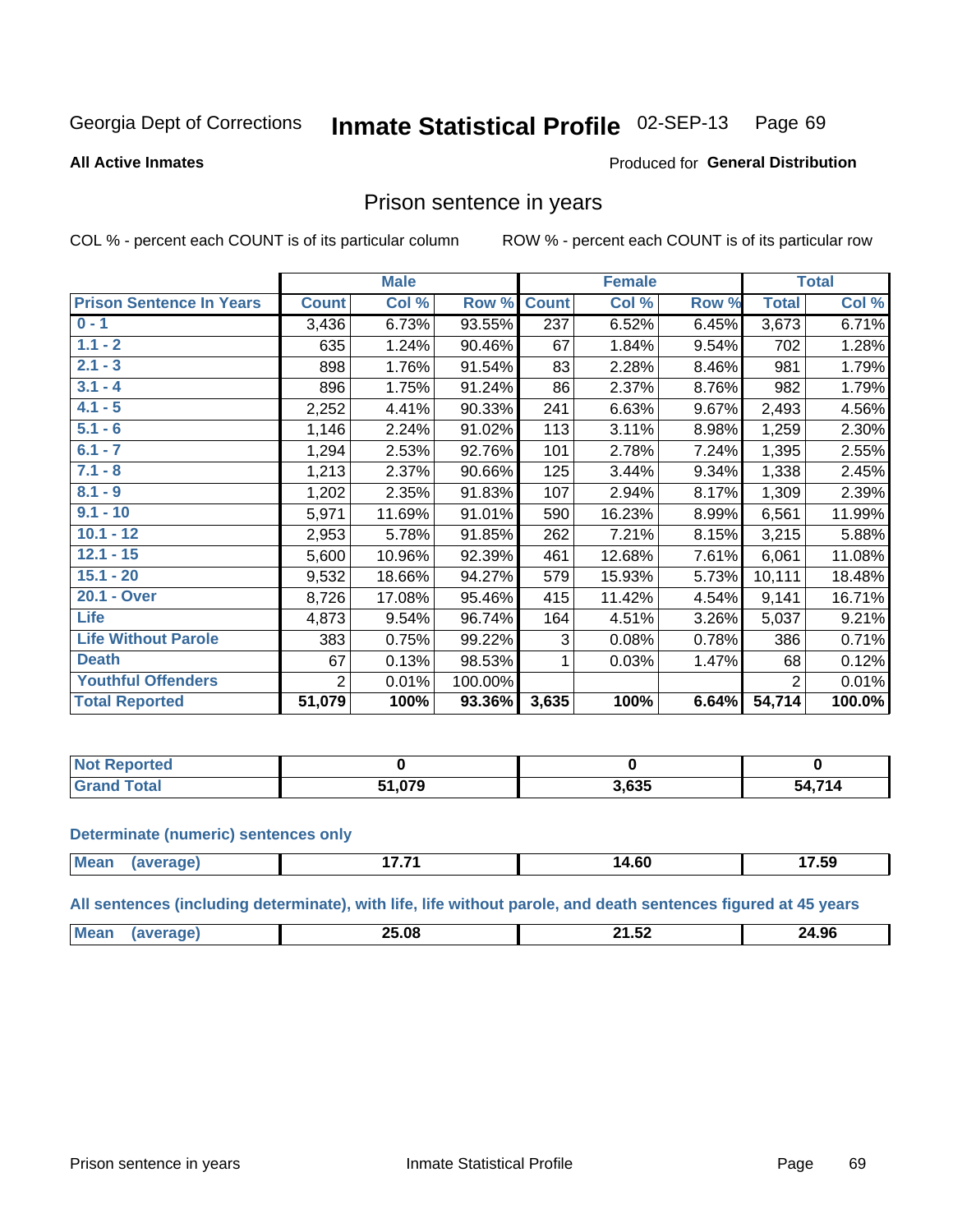#### Inmate Statistical Profile 02-SEP-13 Page 70

#### **All Active Inmates**

#### Produced for General Distribution

# Primary offense, broken out into felonies vs misdemeanors

COL % - percent each COUNT is of its particular column

|                                  | <b>Male</b>  |        |                    | <b>Female</b> |        |       | Total        |        |
|----------------------------------|--------------|--------|--------------------|---------------|--------|-------|--------------|--------|
| <b>Felonies and Misdemeanors</b> | <b>Count</b> | Col %  | <b>Row % Count</b> |               | Col %  | Row % | <b>Total</b> | Col %  |
| <b>Felonies</b>                  | 50,885       | 99.77% | 93.34%             | 3.629         | 99.86% | 6.66% | 54.514       | 99.78% |
| <b>Misdemeanors</b>              | 116          | .23%   | 95.87%             |               | .14% ' | 4.13% | 121          | .22%   |
| <b>Total Reported</b>            | 51,001       | 100%   | $93.35\%$          | 3,634         | 100%   | 6.65% | 54,635       | 100%   |

| <b>Not Reported</b> | $\overline{\phantom{a}}$ |        | 70     |
|---------------------|--------------------------|--------|--------|
| <b>Grand Total</b>  | 1,079ۃ                   | 51,002 | 54,714 |

| Mo | ____ | 11 C.S<br>. | onies<br>. |
|----|------|-------------|------------|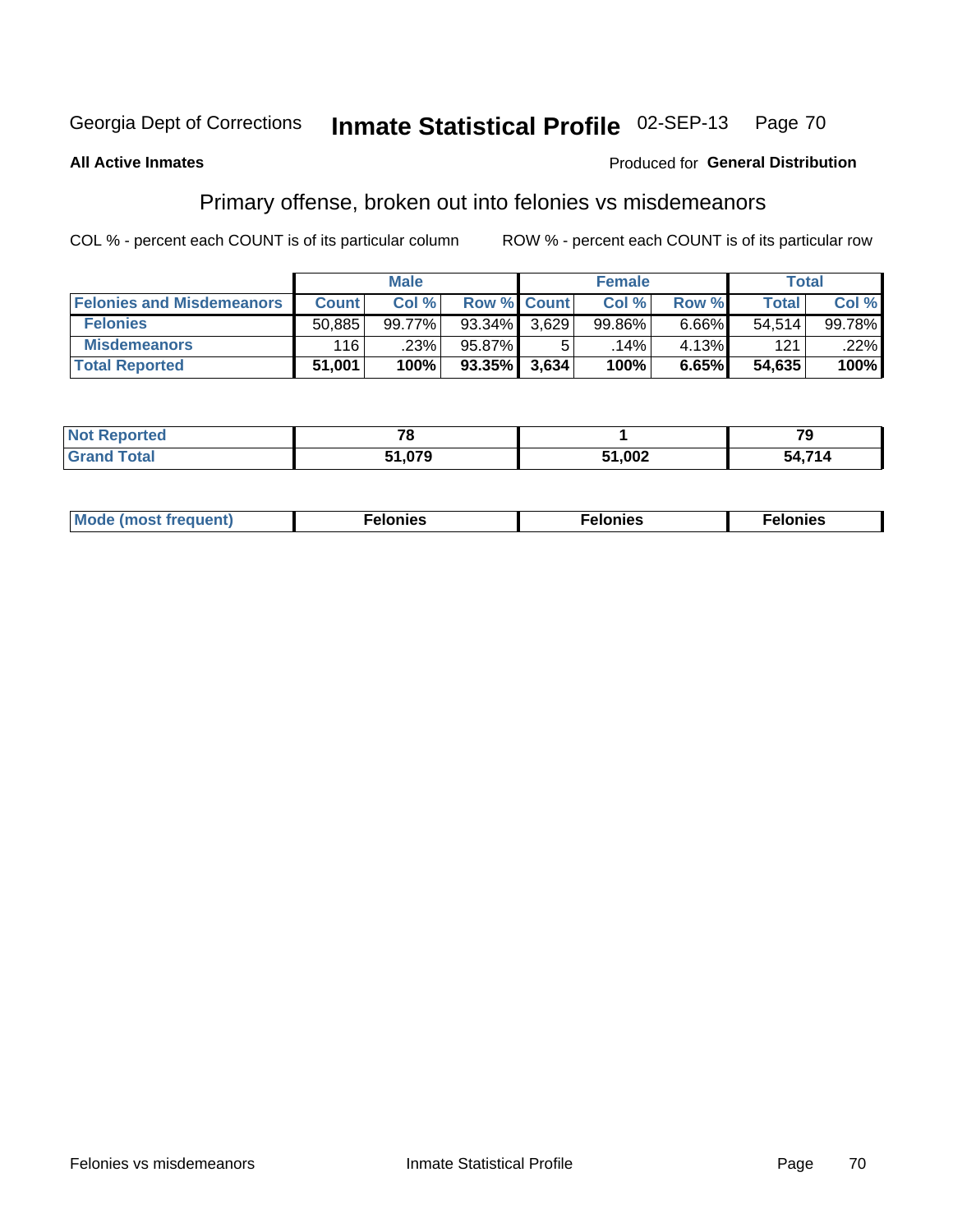# Georgia Dept of Corrections **Inmate Statistical Profile** 02-SEP-13 Page 71

#### **All Active Inmates**

### Produced for **General Distribution**

# Primary offense, broken out into six broad crime categories

COL % - percent each COUNT is of its particular column ROW % - percent each COUNT is of its particular row

|                                 | <b>Male</b>  |         |           | <b>Female</b>   |          |        | <b>Total</b> |        |
|---------------------------------|--------------|---------|-----------|-----------------|----------|--------|--------------|--------|
| <b>Crime Categories</b>         | <b>Count</b> | Col %   |           | Row % Count     | Col %    | Row %  | <b>Total</b> | Col %  |
| <b>Violent</b>                  | 24,798       | 48.84%  | 94.23%    | 1,519           | 42.01%   | 5.77%  | 26,317       | 48.38% |
| <b>Sex Crime</b><br>2           | 8,217        | 16.18%  | 98.53%    | 123             | $3.40\%$ | 1.47%  | 8,340        | 15.33% |
| $\mathbf{3}$<br><b>Property</b> | 9,687        | 19.08%  | 89.62%    | 1,122           | 31.03%   | 10.38% | 10,809       | 19.87% |
| <b>Drug</b><br>4                | 5,991        | 11.80%  | 89.52%    | 701             | 19.39%   | 10.48% | 6,692        | 12.30% |
| <b>Habit/DUI</b><br>5           | 88           | $.17\%$ | 81.48%    | 20 <sub>1</sub> | .55%     | 18.52% | 108          | .20%   |
| <b>Other</b><br>6               | 1,996        | 3.93%   | 93.84%    | 131             | 3.62%    | 6.16%  | 2,127        | 3.91%  |
| <b>Total Reported</b>           | 50,777       | 100%    | $93.35\%$ | 3,616           | 100%     | 6.65%  | 54,393       | 100%   |

| Reported<br><b>NOT</b> | 302          | 40    | າາາ<br>JZ I |
|------------------------|--------------|-------|-------------|
| <b>Total</b>           | 51,079<br>E4 | 3,635 | 714<br>54   |

| Mo<br>uent)<br>nos | .<br>/iolent | <br>Violent | - --<br><b>Tiolent</b> |
|--------------------|--------------|-------------|------------------------|
|                    |              |             |                        |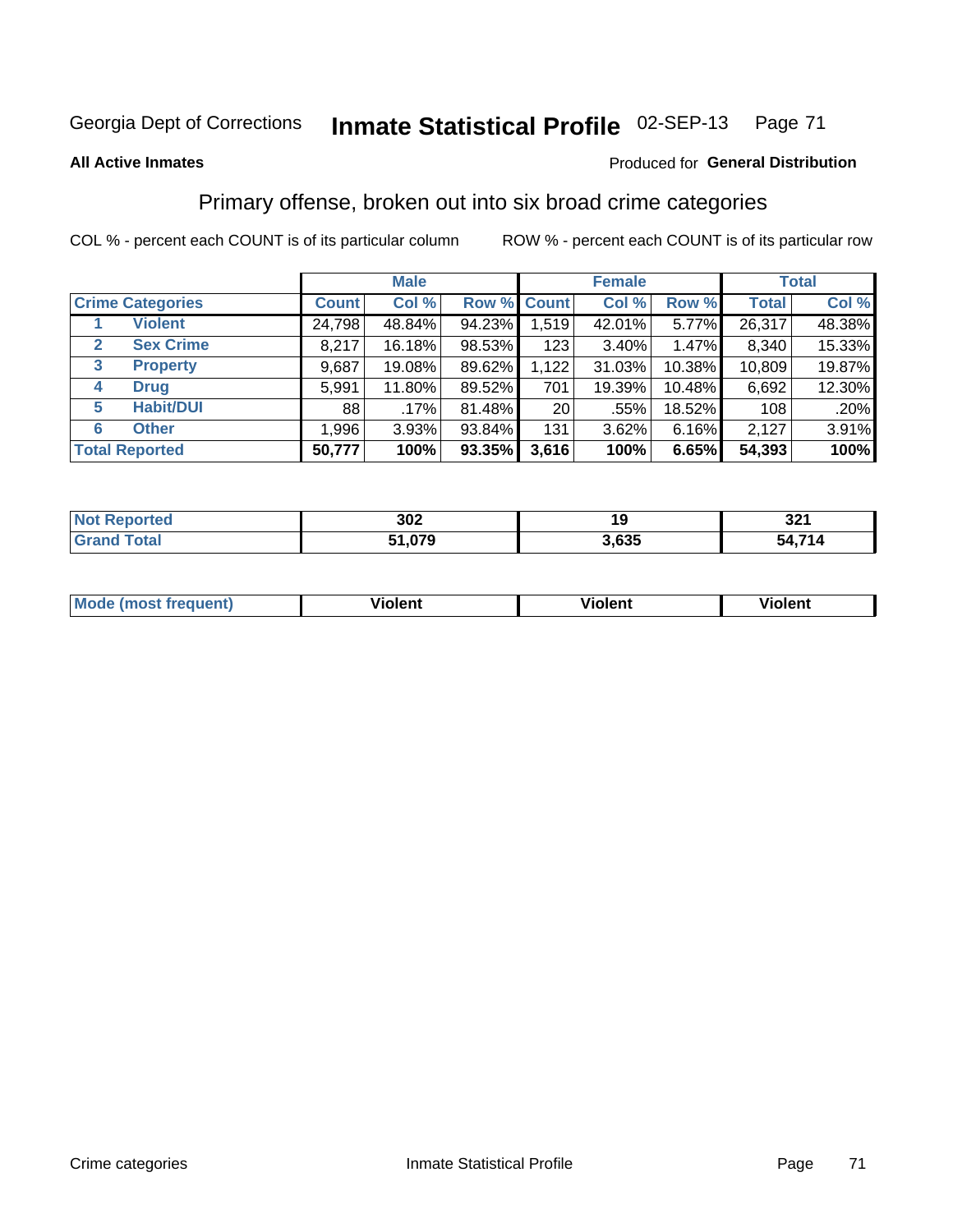# Georgia Dept of Corrections **Inmate Statistical Profile** 02-SEP-13 Page 72

**All Active Inmates**

### Produced for **General Distribution**

# Primary offense, detailed offense code

COL % - percent each COUNT is of its particular column ROW % - percent each COUNT is of its particular row

|        |                                                | <b>Male</b>               |         | <b>Female</b> |                |       | <b>Total</b> |                |        |
|--------|------------------------------------------------|---------------------------|---------|---------------|----------------|-------|--------------|----------------|--------|
|        | <b>Primary Offense</b>                         | <b>Count</b>              | Col %   | Row %         | <b>Count</b>   | Col % | Row %        | <b>Total</b>   | Col %  |
| F      | <b>Abuse, Neglect</b>                          |                           |         |               | 1.             | .03%  | 100.00%      | 1              | .01%   |
|        | <b>Elder/Disab</b>                             |                           |         |               |                |       |              |                |        |
| F      | <b>Agg Aslt W Intnt To Rape</b>                | 58                        | .11%    | 100.00%       |                |       |              | 58             | .11%   |
| F      | <b>Agg Sex Battery Atmpt</b>                   | $\overline{2}$            | .01%    | 100.00%       |                |       |              | $\overline{2}$ | .01%   |
| F      | <b>Aggrav Assault</b>                          | 4,926                     | 9.66%   | 94.77%        | 272            | 7.48% | 5.23%        | 5,198          | 9.51%  |
| F      | <b>Aggrav Assault Peace</b><br><b>Ofcr</b>     | 278                       | .55%    | 96.19%        | 11             | .30%  | 3.81%        | 289            | .53%   |
| F      | <b>Aggrav Battery</b>                          | 1,133                     | 2.22%   | 94.18%        | 70             | 1.93% | 5.82%        | 1,203          | 2.20%  |
| F      | <b>Aggrav Battery Peace</b><br><b>Ofcr</b>     | 21                        | .04%    | 95.45%        | 1              | .03%  | 4.55%        | 22             | .04%   |
| F      | <b>Aggrav Ch Molest, Atmpt</b>                 | 4                         | .01%    | 100.00%       |                |       |              | 4              | .01%   |
| F      | <b>Aggrav Child Molestation</b>                | 1,259                     | 2.47%   | 98.36%        | 21             | .58%  | 1.64%        | 1,280          | 2.34%  |
| F      | <b>Aggrav Cruelty To</b>                       | 9                         | .02%    | 100.00%       |                |       |              | 9              | .02%   |
|        | <b>Animals</b>                                 |                           |         |               |                |       |              |                |        |
| F<br>F | <b>Aggrav Sexual Battery</b>                   | 181                       | .35%    | 99.45%        | 1              | .03%  | .55%         | 182            | .33%   |
| F      | <b>Aggrav Sodomy</b><br><b>Aggrav Stalking</b> | 207                       | .41%    | 99.04%        | $\overline{2}$ | .06%  | .96%         | 209            | .38%   |
| F      |                                                | 279                       | .55%    | 97.55%        | $\overline{7}$ | .19%  | 2.45%        | 286            | .52%   |
|        | <b>Aggravated Assault On</b><br>$65+$          | 5                         | .01%    | 100.00%       |                |       |              | 5              | .01%   |
| F      | <b>Aiding Escape</b>                           | 1                         | .01%    | 100.00%       |                |       |              | 1              | .01%   |
| F      | <b>Aircraft Hijacking</b>                      | 4                         | .01%    | 100.00%       |                |       |              | 4              | .01%   |
| F      | <b>Alter Id</b>                                | $\overline{2}$            | .01%    | 100.00%       |                |       |              | $\overline{2}$ | .01%   |
| F      | <b>Armed Robbery</b>                           | 5,547                     | 10.88%  | 96.79%        | 184            | 5.06% | 3.21%        | 5,731          | 10.49% |
| F      | <b>Arson 1st Degree</b>                        | 80                        | .16%    | 87.91%        | 11             | .30%  | 12.09%       | 91             | .17%   |
| F      | <b>Arson 2nd Degree</b>                        | 7                         | .01%    | 77.78%        | 2              | .06%  | 22.22%       | 9              | .02%   |
| F      | <b>Arson 3rd Degree</b>                        | $\overline{2}$            | .01%    | 66.67%        | 1              | .03%  | 33.33%       | 3              | .01%   |
| F      | <b>Arson Misc</b>                              | $\overline{2}$            | .01%    | 100.00%       |                |       |              | $\overline{2}$ | .01%   |
| F      | <b>Atmpt Aggrav Assault</b>                    | 9                         | .02%    | 90.00%        | 1              | .03%  | 10.00%       | 10             | .02%   |
| F      | <b>Atmpt Aggrav Sodomy</b>                     | $\overline{\mathbf{4}}$   | .01%    | 100.00%       |                |       |              | 4              | .01%   |
| F      | <b>Atmpt Armed Robbery</b>                     | 104                       | .20%    | 96.30%        | 4              | .11%  | 3.70%        | 108            | .20%   |
| F      | <b>Atmpt Burglary</b>                          | 36                        | .07%    | 97.30%        | 1              | .03%  | 2.70%        | 37             | .07%   |
| F      | <b>Atmpt Child Molestation</b>                 | 20                        | $.04\%$ | 100.00%       |                |       |              | 20             | .04%   |
| F      | <b>Atmpt Escape</b>                            | 1                         | .01%    | 100.00%       |                |       |              | 1              | .01%   |
| F      | <b>Atmpt Kidnap</b>                            | $\overline{\mathcal{A}}$  | .01%    | 100.00%       |                |       |              | 4              | .01%   |
| F      | <b>Atmpt Murder</b>                            | 46                        | .09%    | 92.00%        | 4              | .11%  | 8.00%        | 50             | .09%   |
| F      | <b>Atmpt Rape</b>                              | 43                        | .08%    | 97.73%        | 1              | .03%  | 2.27%        | 44             | .08%   |
| F      | <b>Atmpt Robbery</b>                           | 54                        | .11%    | 93.10%        | 4              | .11%  | 6.90%        | 58             | .11%   |
| F      | <b>Atmpt Sodomy</b>                            | 1                         | .01%    | 100.00%       |                |       |              | 1              | .01%   |
| F      | <b>Atmpt Theft By Taking</b>                   | $\ensuremath{\mathsf{3}}$ | .01%    | 100.00%       |                |       |              | 3              | .01%   |
| F      | <b>Atmpt Viol Substance</b>                    | 19                        | .04%    | 86.36%        | 3 <sup>1</sup> | .08%  | 13.64%       | 22             | .04%   |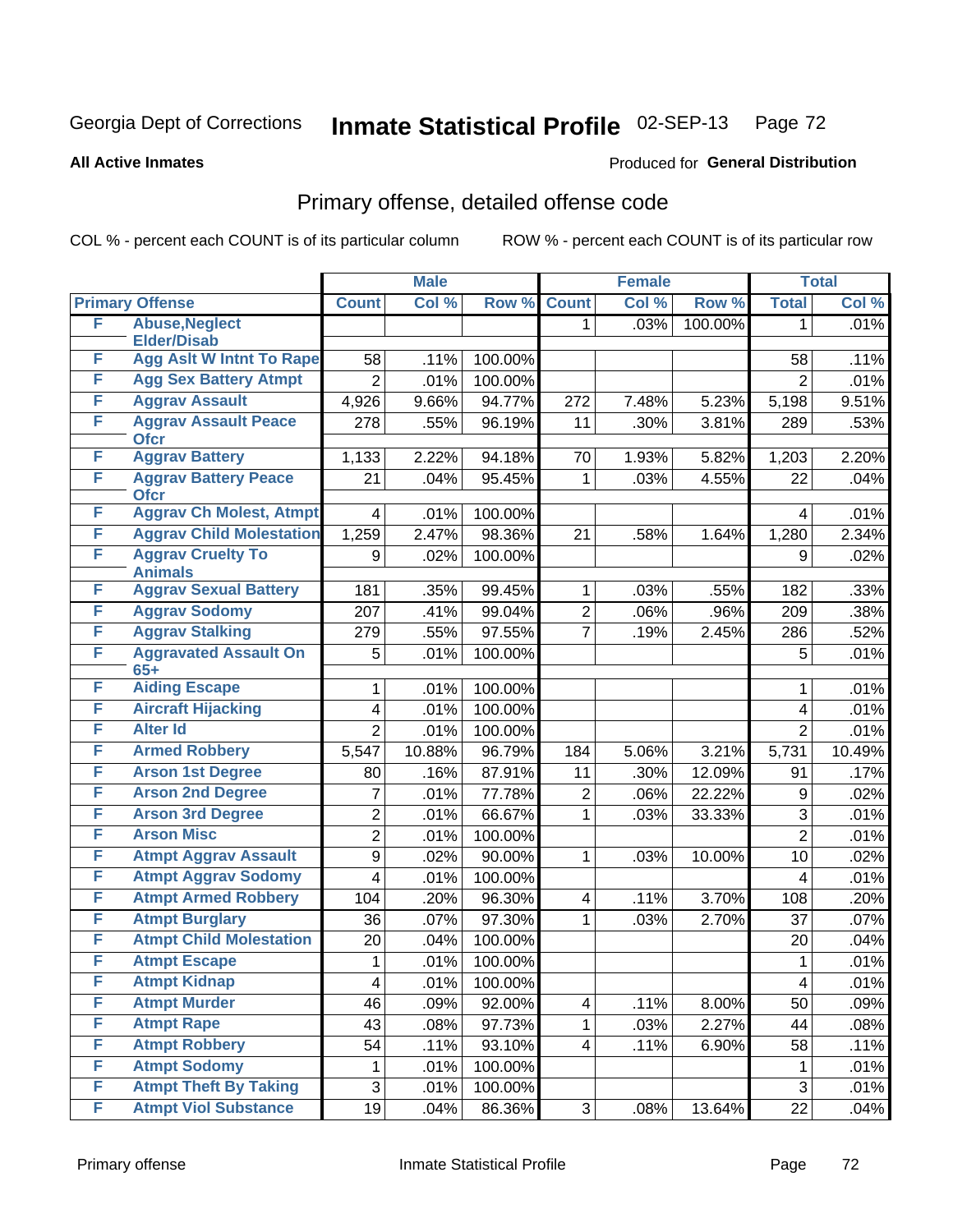## **All Active Inmates**

## Produced for **General Distribution**

# Primary offense, detailed offense code

|        |                                                       |                | <b>Male</b> |         |                         | <b>Female</b> |         |                | <b>Total</b> |
|--------|-------------------------------------------------------|----------------|-------------|---------|-------------------------|---------------|---------|----------------|--------------|
|        | <b>Primary Offense</b>                                | <b>Count</b>   | Col %       | Row %   | <b>Count</b>            | Col %         | Row %   | <b>Total</b>   | Col %        |
|        | <b>Act</b>                                            |                |             |         |                         |               |         |                |              |
| F      | <b>Att/Consprcy Commt</b><br>C/S/Of                   | 52             | .10%        | 89.66%  | 6                       | .17%          | 10.34%  | 58             | .11%         |
| F      | <b>Bad Checks</b>                                     | 2              | .01%        | 33.33%  | 4                       | .11%          | 66.67%  | 6              | .01%         |
| F      | <b>Bail Jumping</b>                                   | 4              | .01%        | 66.67%  | $\overline{2}$          | .06%          | 33.33%  | 6              | .01%         |
| F      | <b>Barratry</b>                                       | 1              | .01%        | 100.00% |                         |               |         | 1              | .01%         |
| F      | <b>Bestiality</b>                                     | 1              | .01%        | 50.00%  | 1                       | .03%          | 50.00%  | $\overline{2}$ | .01%         |
| F      | <b>Bribery Govt Officer</b>                           | 1              | .01%        | 100.00% |                         |               |         | $\mathbf{1}$   | .01%         |
| F      | <b>Bribery Of Contestant</b>                          | 1              | .01%        | 100.00% |                         |               |         | $\mathbf{1}$   | .01%         |
| F      | <b>Burg 1st Aft 6/30/12</b>                           | 52             | .10%        | 98.11%  | 1                       | .03%          | 1.89%   | 53             | .10%         |
| F      | <b>Burg 2nd Aft 6/30/12</b>                           | 14             | .03%        | 93.33%  | 1                       | .03%          | 6.67%   | 15             | .03%         |
| F      | <b>Burg Bef 7/1/12</b>                                | 5,927          | 11.62%      | 96.14%  | 238                     | 6.55%         | 3.86%   | 6,165          | 11.28%       |
| F      | <b>Carry Concealed Weapon</b>                         | 2              | .01%        | 100.00% |                         |               |         | $\overline{2}$ | .01%         |
| F      | <b>Carry Weapon At School</b>                         | 9              | .02%        | 100.00% |                         |               |         | 9              | .02%         |
| F      | <b>Child Molestation</b>                              | 2,655          | 5.21%       | 97.86%  | 58                      | 1.60%         | 2.14%   | 2,713          | 4.97%        |
| F      | <b>Chop Shop Violation</b>                            | 1              | .01%        | 100.00% |                         |               |         | 1              | .01%         |
| F      | <b>Cnspire Traffic Cntrl Sub</b>                      | 10             | .02%        | 100.00% |                         |               |         | 10             | .02%         |
| F      | <b>Cntrbtng Delingency</b><br><b>Minor</b>            |                |             |         | 1                       | .03%          | 100.00% | 1              | .01%         |
| F      | <b>Computer Pornography</b>                           | 67             | .13%        | 100.00% |                         |               |         | 67             | .12%         |
| F      | <b>Computer Theft</b>                                 | 9              | .02%        | 52.94%  | 8                       | .22%          | 47.06%  | 17             | .03%         |
| F      | <b>Conceal Contraband</b>                             | 1              | .01%        | 100.00% |                         |               |         | $\mathbf{1}$   | .01%         |
| F      | <b>Conceal Death Of</b><br><b>Another</b>             | 12             | .02%        | 80.00%  | 3                       | .08%          | 20.00%  | 15             | .03%         |
| F      | <b>Conspiracy</b>                                     | 37             | .07%        | 86.05%  | 6                       | .17%          | 13.95%  | 43             | .08%         |
| F      | <b>Convsn Paymnts Real</b>                            | 1              | .01%        | 100.00% |                         |               |         | $\mathbf{1}$   | .01%         |
|        | <b>Propy</b>                                          |                |             |         |                         |               |         |                |              |
| F      | <b>Crmnl Damage 1st</b><br><b>Degree</b>              | 32             | .06%        | 94.12%  | 2 <sup>1</sup>          | .06%          | 5.88%   | 34             | .06%         |
| F      | <b>Crmnl Damage 2nd</b>                               | 92             | .18%        | 95.83%  | $\overline{\mathbf{4}}$ | .11%          | 4.17%   | 96             | .18%         |
|        | <b>Degree</b>                                         |                |             |         |                         |               |         |                |              |
| F      | <b>Crmnl Interfere Govt</b>                           | 21             | .04%        | 87.50%  | 3 <sup>1</sup>          | .08%          | 12.50%  | 24             | .04%         |
| F      | <b>Prop</b><br><b>Crmnl Poss Explosives</b>           |                |             |         |                         |               |         |                |              |
| F      | <b>Crmnl Solicitation</b>                             | $\mathbf 1$    | .01%        | 100.00% |                         |               |         | $\mathbf{1}$   | .01%         |
|        |                                                       |                |             |         | 1                       | .03%          | 100.00% | 1              | .01%         |
| F<br>F | <b>Crmnl Trespassing</b><br><b>Cruelty To Animals</b> | 1              | .01%        | 100.00% |                         |               |         | 1              | .01%         |
| F      | <b>Cruelty To Children</b>                            | 4              | .01%        | 100.00% |                         |               |         | 4              | .01%         |
| F      | <b>Cruelty To Elder Person</b>                        | 294            | .58%        | 78.19%  | 82                      | 2.26%         | 21.81%  | 376            | .69%         |
|        | <b>Defrauding State</b>                               | 16             | .03%        | 72.73%  | 6                       | .17%          | 27.27%  | 22             | .04%         |
| F      |                                                       | $\overline{2}$ | .01%        | 100.00% |                         |               |         | $\overline{2}$ | .01%         |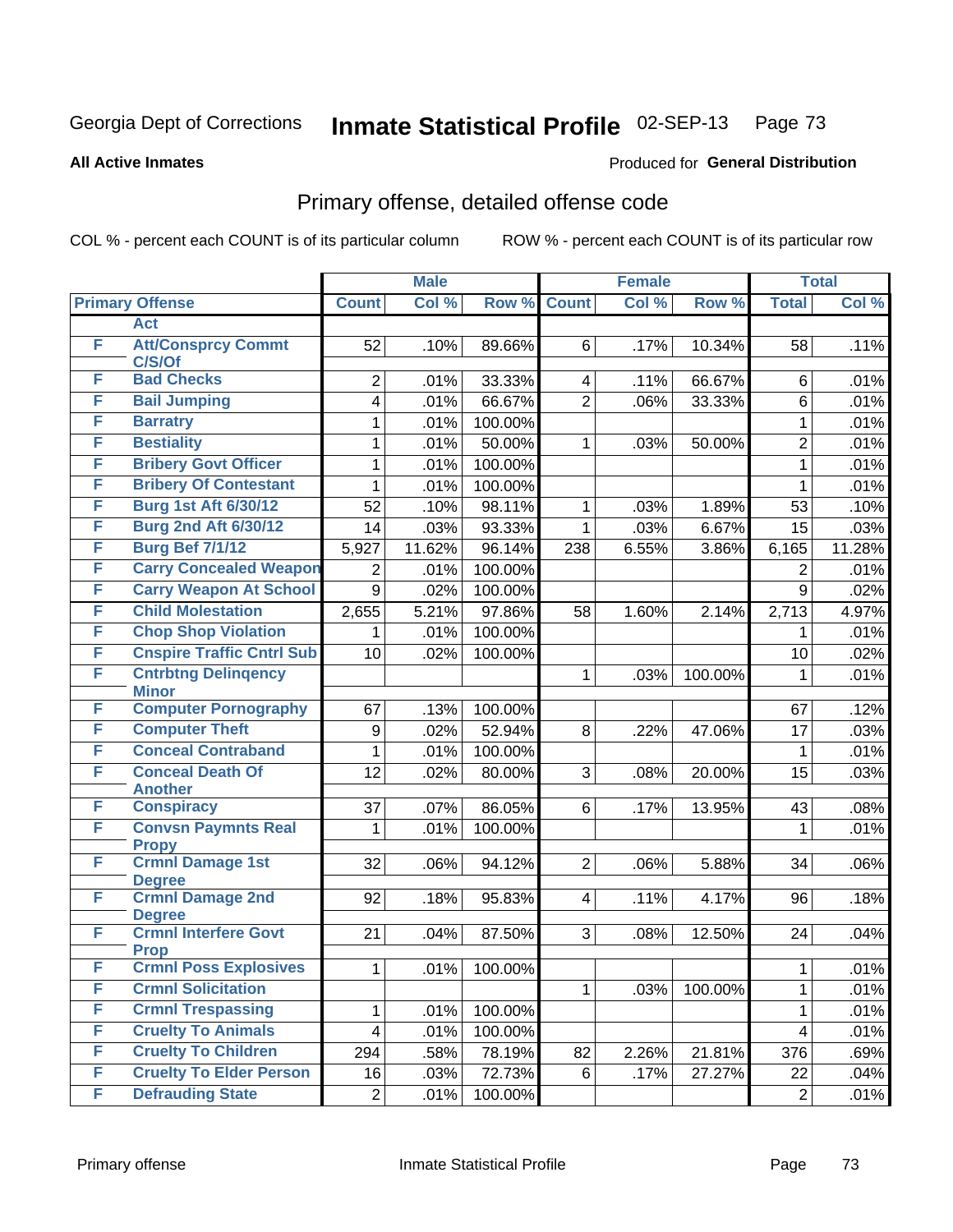#### **All Active Inmates**

## Produced for **General Distribution**

# Primary offense, detailed offense code

|   |                                                        |                          | <b>Male</b> |         |                | <b>Female</b> |        |                | <b>Total</b> |
|---|--------------------------------------------------------|--------------------------|-------------|---------|----------------|---------------|--------|----------------|--------------|
|   | <b>Primary Offense</b>                                 | <b>Count</b>             | Col %       | Row %   | <b>Count</b>   | Col %         | Row %  | <b>Total</b>   | Col %        |
| F | <b>Dogfighting</b>                                     | 1.                       | .01%        | 100.00% |                |               |        | 1              | .01%         |
| F | <b>Drvng Habtl Violator</b>                            | $\overline{\mathbf{4}}$  | .01%        | 57.14%  | 3              | .08%          | 42.86% | $\overline{7}$ | .01%         |
| F | <b>Eavesdrop &amp;</b>                                 | 3                        | .01%        | 100.00% |                |               |        | 3              | .01%         |
|   | <b>Surveillance</b>                                    |                          |             |         |                |               |        |                |              |
| F | <b>Entering Vehicle</b>                                | 105                      | .21%        | 99.06%  | $\mathbf{1}$   | .03%          | .94%   | 106            | .19%         |
| F | <b>Entice Child, Attempted</b>                         | 7                        | .01%        | 100.00% |                |               |        | $\overline{7}$ | .01%         |
| F | <b>Enticing Child-Indec</b>                            | 73                       | .14%        | 96.05%  | 3              | .08%          | 3.95%  | 76             | .14%         |
| F | <b>Purp</b><br><b>Escape</b>                           |                          |             | 76.92%  | 6              |               |        | 26             | .05%         |
| F |                                                        | 20                       | .04%        |         |                | .17%          | 23.08% |                |              |
| F | <b>False Imprisonment</b><br><b>False Public Alarm</b> | 183                      | .36%        | 94.82%  | 10             | .28%          | 5.18%  | 193            | .35%         |
|   |                                                        | $\overline{2}$           | .01%        | 100.00% |                |               |        | $\overline{2}$ | .01%         |
| F | <b>False Statements Govt</b>                           | 28                       | .05%        | 77.78%  | 8              | .22%          | 22.22% | 36             | .07%         |
| F | <b>False Swearing</b>                                  | $\sqrt{3}$               | .01%        | 60.00%  | $\overline{2}$ | .06%          | 40.00% | 5              | .01%         |
| F | <b>False Swearng Writtn</b><br><b>Stmt</b>             | $\overline{5}$           | .01%        | 71.43%  | $\overline{2}$ | .06%          | 28.57% | $\overline{7}$ | .01%         |
| F | <b>Family Violence Battery</b>                         | 121                      | .24%        | 98.37%  | $\overline{2}$ | .06%          | 1.63%  | 123            | .23%         |
| F | <b>Feticide</b>                                        | 1                        | .01%        | 50.00%  | $\mathbf{1}$   | .03%          | 50.00% | $\overline{2}$ | .01%         |
| F | <b>Feticide By Vehicle</b>                             | 1                        | .01%        | 20.00%  | $\overline{4}$ | .11%          | 80.00% | 5              | .01%         |
| F | <b>Financial Identity Fraud</b>                        | $\overline{35}$          |             | 57.38%  | 26             |               | 42.62% | 61             |              |
| F | <b>Fleeing/Eluding Police</b>                          |                          | .07%        | 95.00%  |                | .72%          |        |                | .11%         |
| F | <b>Forg 1st Aft 6/30/12</b>                            | 228                      | .45%        |         | 12             | .33%          | 5.00%  | 240            | .44%         |
| F | <b>Forg 1st Bef 7/1/12</b>                             | $\overline{2}$           | .01%        | 100.00% |                |               |        | $\overline{2}$ | .01%         |
|   |                                                        | 890                      | 1.75%       | 71.26%  | 359            | 9.88%         | 28.74% | 1,249          | 2.29%        |
| F | <b>Forg 2nd Bef 7/1/12</b>                             | 19                       | .04%        | 79.17%  | 5              | .14%          | 20.83% | 24             | .04%         |
| F | <b>Fraudulent Access</b>                               | $\overline{2}$           | .01%        | 100.00% |                |               |        | $\overline{2}$ | .01%         |
| F | <b>Compute</b><br><b>Fraudulent Checks</b>             | $\overline{\mathbf{4}}$  | .01%        | 100.00% |                |               |        | $\overline{4}$ | .01%         |
| F | <b>Fraudulent Credit Card</b>                          | 61                       | .12%        | 71.76%  | 24             | .66%          | 28.24% | 85             | .16%         |
| F | <b>Gang Participation</b>                              | 29                       | .06%        | 100.00% |                |               |        | 29             | .05%         |
| F | <b>Guard Line</b>                                      | 15                       | .03%        | 68.18%  | $\overline{7}$ | .19%          | 31.82% | 22             | .04%         |
|   | <b>W/Weapon/Drugs</b>                                  |                          |             |         |                |               |        |                |              |
| F | <b>Habit Traf Viol/Impaired</b>                        | 20                       | .04%        | 90.91%  | $\overline{2}$ | .06%          | 9.09%  | 22             | .04%         |
| F | <b>Habit Traf Viol/Other</b>                           | 15                       | .03%        | 93.75%  | $\mathbf 1$    | .03%          | 6.25%  | 16             | .03%         |
| F | <b>Hijacking Motor Vehicle</b>                         | $\overline{38}$          | .07%        | 97.44%  | $\mathbf{1}$   | .03%          | 2.56%  | 39             | .07%         |
| F | <b>Hindering Appreh Or Pun</b>                         | $\overline{\mathcal{A}}$ | .01%        | 80.00%  | $\mathbf 1$    | .03%          | 20.00% | 5              | .01%         |
| F | <b>Hit-Run W/Injury/Fatality</b>                       | 14                       | .03%        | 82.35%  | 3              | .08%          | 17.65% | 17             | .03%         |
| F | <b>Homicide By Vessel</b>                              | 25                       | .05%        | 89.29%  | $\overline{3}$ | .08%          | 10.71% | 28             | .05%         |
| F | <b>Illegal Attm To Obt Drugs</b>                       | $\overline{7}$           | .01%        | 77.78%  | $\overline{2}$ | .06%          | 22.22% | 9              | .02%         |
| F | <b>Impersonating Officer</b>                           | 3                        | .01%        | 100.00% |                |               |        | $\mathfrak{S}$ | .01%         |
| F | <b>Impersonation</b>                                   | $\overline{3}$           | .01%        | 100.00% |                |               |        | 3              | .01%         |
| F | <b>Incest</b>                                          | 187                      | .37%        | 98.42%  | 3 <sup>1</sup> | .08%          | 1.58%  | 190            | .35%         |
|   |                                                        |                          |             |         |                |               |        |                |              |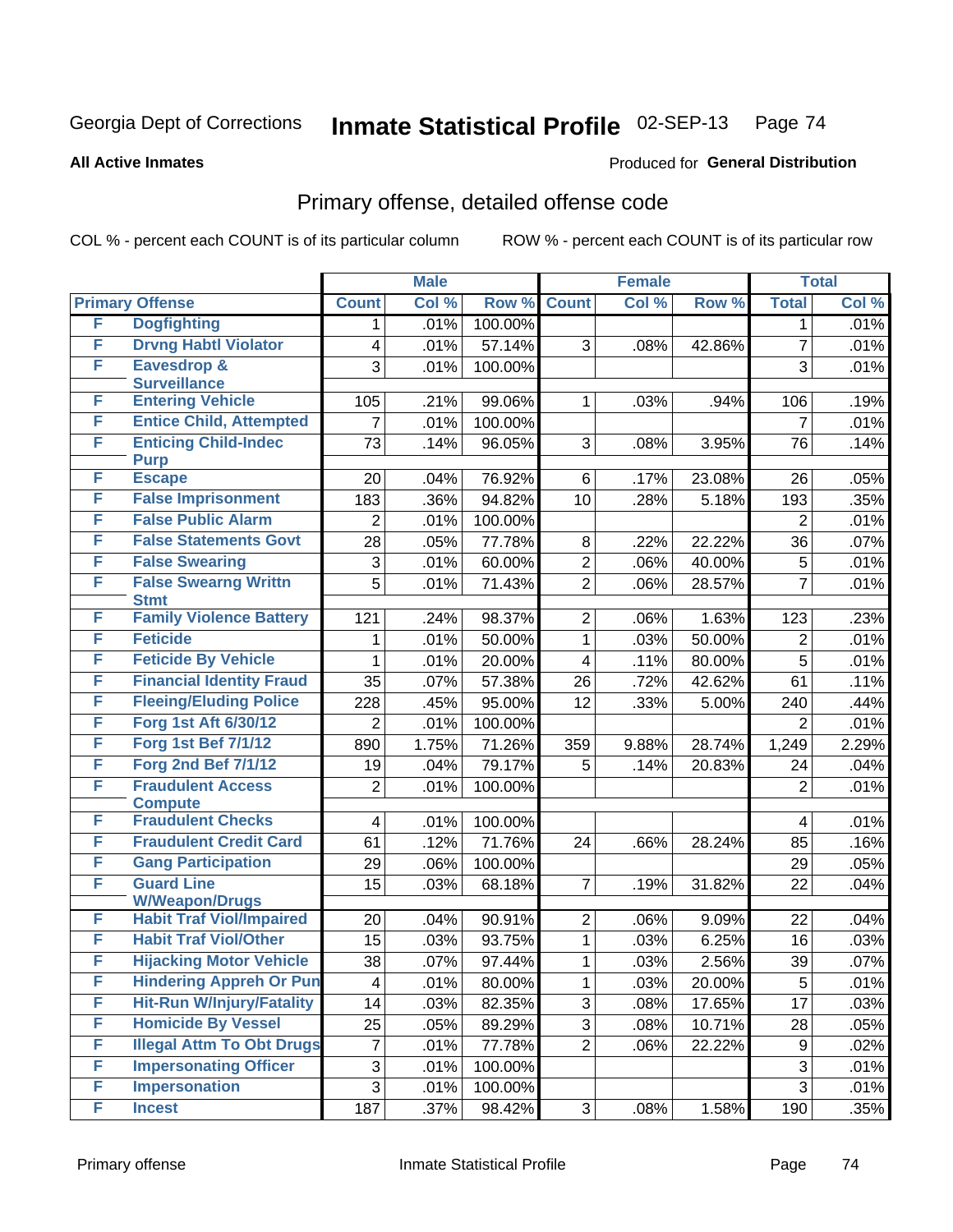**All Active Inmates**

## Produced for **General Distribution**

# Primary offense, detailed offense code

|   |                                             |                         | <b>Male</b> |         |                | <b>Female</b> |        |                | <b>Total</b> |
|---|---------------------------------------------|-------------------------|-------------|---------|----------------|---------------|--------|----------------|--------------|
|   | <b>Primary Offense</b>                      | <b>Count</b>            | Col %       | Row %   | <b>Count</b>   | Col %         | Row %  | <b>Total</b>   | Col %        |
| F | <b>Incest, Atmpt</b>                        | $\overline{2}$          | .01%        | 100.00% |                |               |        | 2              | .01%         |
| F | <b>Influence Govt Official</b>              | 1                       | .01%        | 100.00% |                |               |        | $\mathbf{1}$   | .01%         |
| F | <b>Influencing Witness</b>                  | 3                       | .01%        | 100.00% |                |               |        | 3              | .01%         |
| F | <b>Injury By Vehicle</b>                    | 88                      | .17%        | 83.02%  | 18             | .50%          | 16.98% | 106            | .19%         |
| F | <b>Interference With</b>                    | 13                      | .03%        | 100.00% |                |               |        | 13             | .02%         |
|   | <b>Custody</b>                              |                         |             |         |                |               |        |                |              |
| F | <b>Involuntary Manslaughter</b>             | 138                     | .27%        | 84.66%  | 25             | .69%          | 15.34% | 163            | .30%         |
| F | <b>Kidnapping</b>                           | 1,532                   | 3.00%       | 96.96%  | 48             | 1.32%         | 3.04%  | 1,580          | 2.89%        |
| F | <b>Livestock Theft</b>                      | 3                       | .01%        | 100.00% |                |               |        | 3              | .01%         |
| F | <b>Machine Gun Activities</b>               | 1                       | .01%        | 100.00% |                |               |        | 1              | .01%         |
| F | <b>Manf Methamph 200-399</b><br>Gm          | 6                       | .01%        | 66.67%  | 3              | .08%          | 33.33% | 9              | .02%         |
| F | <b>Manf Methamph 28-199</b>                 | 20                      | .04%        | 90.91%  | 2              | .06%          | 9.09%  | 22             | .04%         |
| F | Gm<br>Manf Methamph 400+ Gm                 | 1                       | .01%        | 100.00% |                |               |        | 1              | .01%         |
| F | <b>Manf Methamph Unspec</b>                 | 189                     | .37%        | 87.91%  | 26             | .72%          | 12.09% | 215            | .39%         |
|   | <b>Amt</b>                                  |                         |             |         |                |               |        |                |              |
| F | <b>Manufact Meth Near</b><br><b>Child</b>   | 16                      | .03%        | 84.21%  | 3              | .08%          | 15.79% | 19             | .03%         |
| F | <b>Misc Assault/Battery</b>                 | 11                      | .02%        | 100.00% |                |               |        | 11             | .02%         |
| F | <b>Misc CorrectionI Inst Off</b>            | $\overline{2}$          | .01%        | 66.67%  | 1              | .03%          | 33.33% | 3              | .01%         |
| F | <b>Misc Drugs Trafficking</b>               | 16                      | .03%        | 100.00% |                |               |        | 16             | .03%         |
| F | <b>Misc Forgery</b>                         | $\overline{c}$          | .01%        | 100.00% |                |               |        | $\overline{2}$ | .01%         |
| F | <b>Misc Fraud</b>                           | 8                       | .02%        | 57.14%  | 6              | .17%          | 42.86% | 14             | .03%         |
| F | <b>Misc Homicide Offense</b>                | 7                       | .01%        | 87.50%  | 1              | .03%          | 12.50% | 8              | .01%         |
| F | <b>Misc Invasion Of Privacy</b>             | $\overline{c}$          | .01%        | 100.00% |                |               |        | $\overline{c}$ | .01%         |
| F | <b>Misc Mrals/Pblic H/Safty</b>             | $\overline{2}$          | .01%        | 100.00% |                |               |        | $\overline{2}$ | .01%         |
| F | <b>Misc Obscenity</b>                       | $\overline{2}$          | .01%        | 100.00% |                |               |        | $\overline{2}$ | .01%         |
| F | <b>Misc Sexual Offense</b>                  | 20                      | .04%        | 100.00% |                |               |        | 20             | .04%         |
| F | <b>Murder</b>                               | 5,389                   | 10.57%      | 94.21%  | 331            | 9.11%         | 5.79%  | 5,720          | 10.47%       |
| F | <b>Murder, Conspire To</b><br><b>Commit</b> | 7                       | .01%        | 87.50%  | $\mathbf 1$    | .03%          | 12.50% | 8              | .01%         |
| F | <b>Mutiny In Penal Inst</b>                 | 1                       | .01%        | 100.00% |                |               |        | 1              | .01%         |
| F | <b>Obstr Of Law Enf Officer</b>             | 467                     | .92%        | 92.48%  | 38             | 1.05%         | 7.52%  | 505            | .92%         |
| F | <b>Pandering By</b>                         | $\overline{2}$          | .01%        | 100.00% |                |               |        | $\overline{2}$ | .01%         |
|   | <b>Compulsion</b>                           |                         |             |         |                |               |        |                |              |
| F | <b>Peeping Tom</b>                          | 22                      | .04%        | 100.00% |                |               |        | 22             | .04%         |
| F | <b>Perjury</b>                              | $\overline{\mathbf{4}}$ | .01%        | 66.67%  | $\overline{2}$ | .06%          | 33.33% | 6              | .01%         |
| F | <b>Pimping A Minor Under</b><br>18          | 8                       | .02%        | 100.00% |                |               |        | 8              | .01%         |
| F | <b>Poss Contraband</b>                      | $\overline{2}$          | .01%        | 66.67%  | $\mathbf{1}$   | .03%          | 33.33% | 3              | .01%         |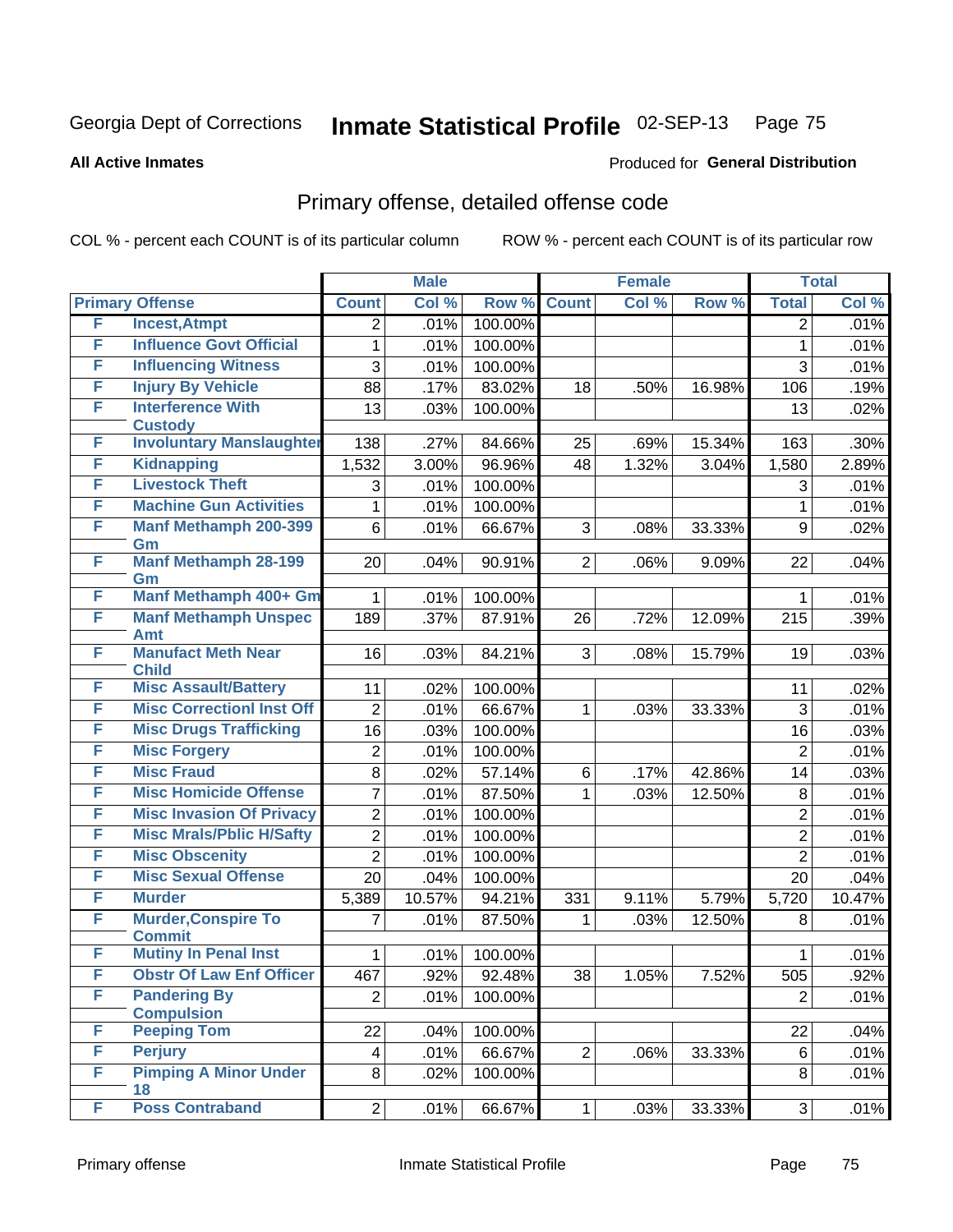Produced for **General Distribution**

## **All Active Inmates**

# Primary offense, detailed offense code

|   |                                             |                | <b>Male</b> |         |                | <b>Female</b> |         | <b>Total</b>   |       |  |
|---|---------------------------------------------|----------------|-------------|---------|----------------|---------------|---------|----------------|-------|--|
|   | <b>Primary Offense</b>                      | <b>Count</b>   | Col %       | Row %   | <b>Count</b>   | Col %         | Row %   | <b>Total</b>   | Col % |  |
|   | <b>Articles</b>                             |                |             |         |                |               |         |                |       |  |
| F | <b>Poss Dep Stim Cntrf</b><br><b>Drugs</b>  | 86             | .17%        | 77.48%  | 25             | .69%          | 22.52%  | 111            | .20%  |  |
| F | <b>Poss Drug Related Matri</b>              | 8              | .02%        | 66.67%  | 4              | .11%          | 33.33%  | 12             | .02%  |  |
| F | <b>Poss Ephedrine</b>                       | $\overline{7}$ | .01%        | 53.85%  | $\,6\,$        | .17%          | 46.15%  | 13             | .02%  |  |
| F | <b>Poss Firearm 1st</b><br><b>Offender</b>  | 81             | .16%        | 97.59%  | $\overline{2}$ | .06%          | 2.41%   | 83             | .15%  |  |
| F | <b>Poss Firearm Convct</b><br><b>Felon</b>  | 860            | 1.69%       | 97.07%  | 26             | .72%          | 2.93%   | 886            | 1.62% |  |
| F | <b>Poss Knife During Crime</b>              | 3              | .01%        | 75.00%  | 1              | .03%          | 25.00%  | 4              | .01%  |  |
| F | <b>Poss Mda/Extsy</b>                       | 12             | .02%        | 85.71%  | $\overline{2}$ | .06%          | 14.29%  | 14             | .03%  |  |
| F | <b>Poss Methamphetamine</b>                 | 344            | .67%        | 75.94%  | 109            | 3.00%         | 24.06%  | 453            | .83%  |  |
| F | <b>Poss Narcotics Opiates</b>               | 59             | .12%        | 85.51%  | 10             | .28%          | 14.49%  | 69             | .13%  |  |
| F | <b>Poss Of Certain</b><br><b>Weapons</b>    | 21             | .04%        | 91.30%  | $\overline{2}$ | .06%          | 8.70%   | 23             | .04%  |  |
| F | <b>Poss Of Cocaine</b>                      | 625            | 1.23%       | 85.97%  | 102            | 2.81%         | 14.03%  | 727            | 1.33% |  |
| F | <b>Poss Of Firearm Dur</b><br><b>Crime</b>  | 437            | .86%        | 95.83%  | 19             | .52%          | 4.17%   | 456            | .83%  |  |
| F | <b>Poss Of Marijuana</b>                    | 76             | .15%        | 95.00%  | 4              | .11%          | 5.00%   | 80             | .15%  |  |
| F | <b>Poss Tools Commit</b><br><b>Crime</b>    | 29             | .06%        | 93.55%  | $\overline{2}$ | .06%          | 6.45%   | 31             | .06%  |  |
| F | <b>Poss W Int Dis Other</b><br><b>Drug</b>  | 89             | .17%        | 83.18%  | 18             | .50%          | 16.82%  | 107            | .20%  |  |
| F | <b>Poss W Int Dist Cocaine</b>              | 449            | .88%        | 95.94%  | 19             | .52%          | 4.06%   | 468            | .86%  |  |
| F | <b>Poss W Int Dist</b><br><b>Marijuana</b>  | 759            | 1.49%       | 96.32%  | 29             | .80%          | 3.68%   | 788            | 1.44% |  |
| F | <b>Poss W Int Dist Meth</b>                 | 233            | .46%        | 77.41%  | 68             | 1.87%         | 22.59%  | 301            | .55%  |  |
| F | <b>Poss Wpn, Drugs By</b><br><b>Prisnr</b>  | 38             | .07%        | 95.00%  | $\overline{2}$ | .06%          | 5.00%   | 40             | .07%  |  |
| F | <b>Racketeering</b>                         | 62             | .12%        | 72.94%  | 23             | .63%          | 27.06%  | 85             | .16%  |  |
| F | <b>Rape</b>                                 | 1,767          | 3.46%       | 99.66%  | $\,6\,$        | .17%          | .34%    | 1,773          | 3.25% |  |
| F | <b>Reck Cond Infected</b><br><b>Person</b>  | 8              | .02%        | 80.00%  | $\overline{2}$ | .06%          | 20.00%  | 10             | .02%  |  |
| F | <b>Reckless Abandonment</b>                 | 1              | .01%        | 100.00% |                |               |         | 1              | .01%  |  |
| F | <b>Recv Gds, Srvs Fraud</b><br><b>Obtnd</b> |                |             |         | $\mathbf 1$    | .03%          | 100.00% | $\mathbf 1$    | .01%  |  |
| F | <b>Removal Baggage, Cargo</b><br><b>Etc</b> | $\overline{2}$ | .01%        | 100.00% |                |               |         | $\overline{2}$ | .01%  |  |
| F | <b>Robbery</b>                              | 1,623          | 3.18%       | 92.74%  | 127            | 3.49%         | 7.26%   | 1,750          | 3.20% |  |
| F | <b>Robbery By Force</b>                     | 288            | .56%        | 91.43%  | 27             | .74%          | 8.57%   | 315            | .58%  |  |
| F | <b>Robbery By Intimidation</b>              | 280            | .55%        | 91.50%  | 26             | .72%          | 8.50%   | 306            | .56%  |  |
| F | <b>Robbery By Sudden</b>                    | 126            | .25%        | 94.03%  | 8              | .22%          | 5.97%   | 134            | .25%  |  |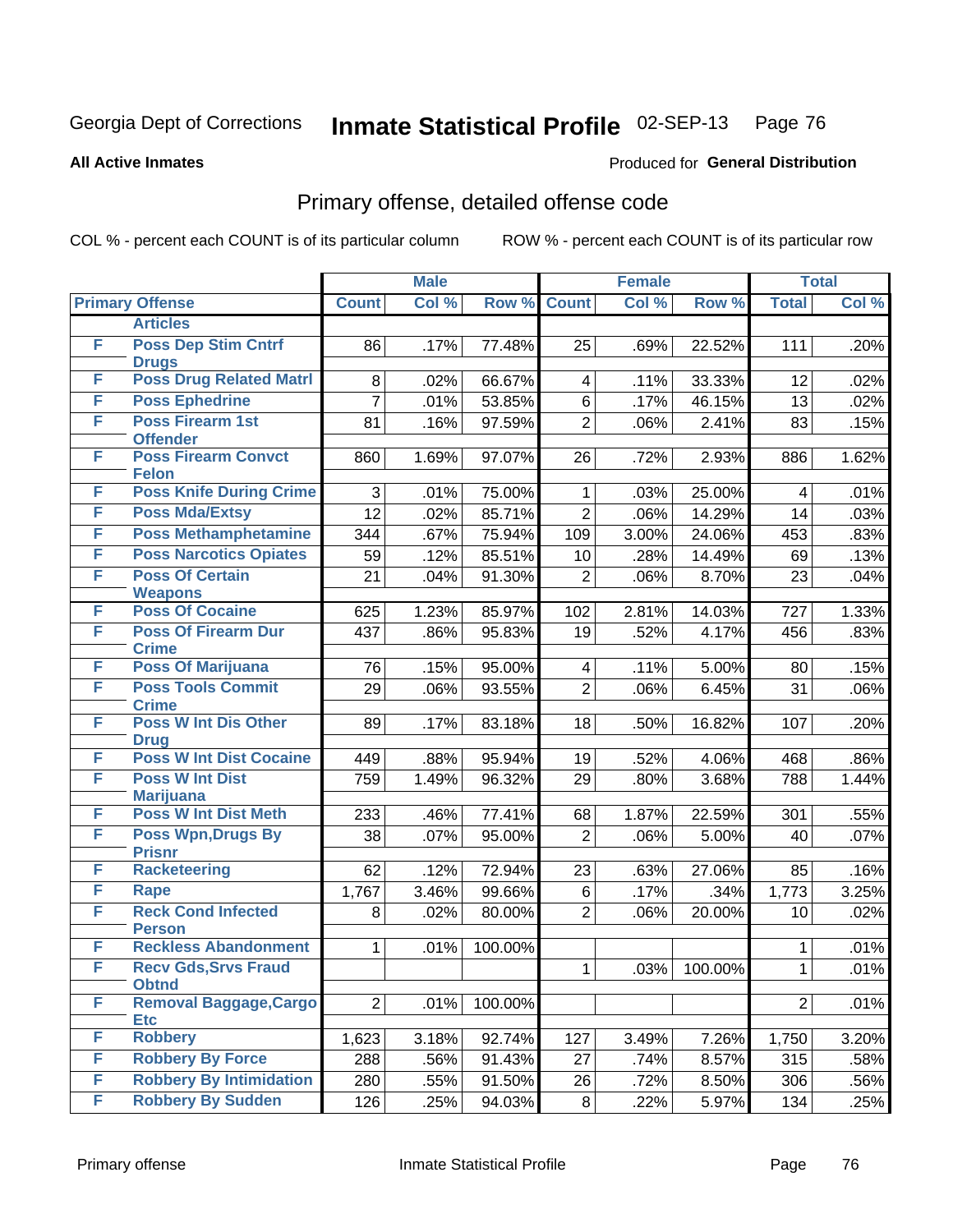**All Active Inmates**

## Produced for **General Distribution**

# Primary offense, detailed offense code

|   |                                            |                  | <b>Male</b> |         |                | <b>Female</b> |        | <b>Total</b>            |       |
|---|--------------------------------------------|------------------|-------------|---------|----------------|---------------|--------|-------------------------|-------|
|   | <b>Primary Offense</b>                     | <b>Count</b>     | Col %       | Row %   | <b>Count</b>   | Col %         | Row %  | <b>Total</b>            | Col % |
|   | <b>Snatch</b>                              |                  |             |         |                |               |        |                         |       |
| F | <b>S/D Of Alcoholic Intox</b>              | 1                | .01%        | 100.00% |                |               |        | 1                       | .01%  |
| F | <b>S/D Cocaine</b>                         | 739              | 1.45%       | 94.26%  | 45             | 1.24%         | 5.74%  | 784                     | 1.43% |
| F | <b>S/D Cont Sub Public</b>                 | 41               | .08%        | 97.62%  | 1              | .03%          | 2.38%  | 42                      | .08%  |
| F | <b>S/D Cont Sub School</b>                 | 37               | .07%        | 100.00% |                |               |        | 37                      | .07%  |
| F | <b>S/D Dep Stim Cntrf Drugs</b>            | 72               | .14%        | 69.23%  | 32             | .88%          | 30.77% | 104                     | .19%  |
| F | <b>S/D Narcotics Opiates</b>               | 25               | .05%        | 83.33%  | 5              | .14%          | 16.67% | 30                      | .05%  |
| F | <b>S/D Of Lsd</b>                          | $\overline{2}$   | .01%        | 100.00% |                |               |        | 2                       | .01%  |
| F | <b>S/D Of Marijuana</b>                    | 372              | .73%        | 97.13%  | 11             | .30%          | 2.87%  | 383                     | .70%  |
| F | <b>Sale Mda/Extsy</b>                      | 4                | .01%        | 100.00% |                |               |        | 4                       | .01%  |
| F | <b>Sale Methamphetamine</b>                | 118              | .23%        | 79.73%  | 30             | .83%          | 20.27% | 148                     | .27%  |
| F | <b>Sex Exploitation Child</b>              | 179              | .35%        | 98.90%  | $\overline{2}$ | .06%          | 1.10%  | 181                     | .33%  |
| F | <b>Sex Offender Fail Registr</b>           | 408              | .80%        | 99.51%  | $\overline{2}$ | .06%          | .49%   | 410                     | .75%  |
| F | <b>Sex Offender Fail To</b><br><b>Move</b> | 13               | .03%        | 100.00% |                |               |        | 13                      | .02%  |
| F | Sexl/Asslt/Agn/Pers/Cstd                   | 12               | .02%        | 100.00% |                |               |        | 12                      | .02%  |
| F | <b>Sexual Battery</b>                      | 207              | .41%        | 99.04%  | $\overline{c}$ | .06%          | .96%   | 209                     | .38%  |
| F | <b>Simple Battery</b>                      | 15               | .03%        | 88.24%  | $\overline{2}$ | .06%          | 11.76% | 17                      | .03%  |
| F | <b>Sodomy</b>                              | 20               | .04%        | 100.00% |                |               |        | 20                      | .04%  |
| F | <b>Solicit Sodomy From</b><br><b>Minor</b> | 4                | .01%        | 100.00% |                |               |        | $\overline{\mathbf{4}}$ | .01%  |
| F | <b>Stalking</b>                            | 4                | .01%        | 100.00% |                |               |        | 4                       | .01%  |
| F | <b>Statutory Rape</b>                      | 827              | 1.62%       | 97.52%  | 21             | .58%          | 2.48%  | 848                     | 1.55% |
| F | <b>Statutory Rape, Atmpt</b>               | 1                | .01%        | 100.00% |                |               |        | 1                       | .01%  |
| F | <b>Tampering With</b><br><b>Evidence</b>   | 11               | .02%        | 84.62%  | $\overline{2}$ | .06%          | 15.38% | 13                      | .02%  |
| F | <b>Telecommunications</b><br><b>Fraud</b>  | 1                | .01%        | 100.00% |                |               |        | 1                       | .01%  |
| F | <b>Terrorist Threats &amp; Acts</b>        | 377              | .74%        | 95.93%  | 16             | .44%          | 4.07%  | 393                     | .72%  |
| F | <b>Theft Bring Prop In State</b>           | 10               | .02%        | 100.00% |                |               |        | 10                      | .02%  |
| F | <b>Theft By Conversion</b>                 | 21               | .04%        | 77.78%  | 6              | .17%          | 22.22% | 27                      | .05%  |
| F | <b>Theft By Deception</b>                  | 45               | .09%        | 78.95%  | 12             | .33%          | 21.05% | 57                      | .10%  |
| F | <b>Theft By Extortion</b>                  | $\left 2\right $ | .01%        | 100.00% |                |               |        | $\overline{2}$          | .01%  |
| F | <b>Theft By Rec Stolen Prop</b>            | 764              | 1.50%       | 93.28%  | 55             | 1.51%         | 6.72%  | 819                     | 1.50% |
| F | <b>Theft By Shoplifting</b>                | 374              | .73%        | 69.52%  | 164            | 4.51%         | 30.48% | 538                     | .98%  |
| F | <b>Theft By Taking</b>                     | 936              | 1.84%       | 84.86%  | 167            | 4.60%         | 15.14% | 1,103                   | 2.02% |
| F | <b>Theft Credit Card</b>                   | 16               | .03%        | 84.21%  | 3              | .08%          | 15.79% | 19                      | .03%  |
| F | <b>Theft Motorveh Or Part</b>              | 63               | .12%        | 96.92%  | $\overline{2}$ | .06%          | 3.08%  | 65                      | .12%  |
| F | <b>Theft Of Lost Property</b>              | 4                | .01%        | 100.00% |                |               |        | 4                       | .01%  |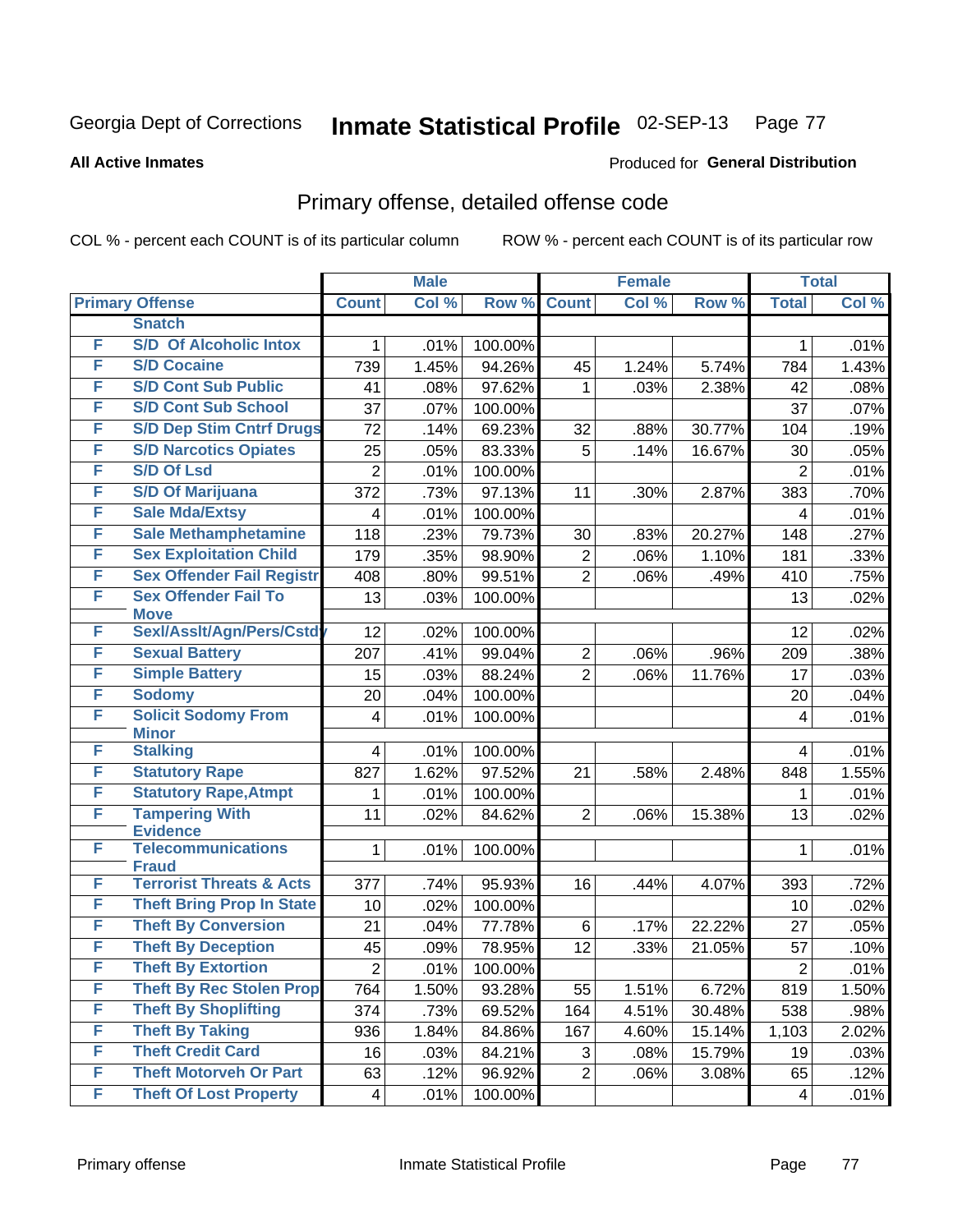**All Active Inmates**

## Produced for **General Distribution**

## Primary offense, detailed offense code

|   |                                            |                         | <b>Male</b> |         |                         | <b>Female</b> |        |                | <b>Total</b> |
|---|--------------------------------------------|-------------------------|-------------|---------|-------------------------|---------------|--------|----------------|--------------|
|   | <b>Primary Offense</b>                     | <b>Count</b>            | Col %       | Row %   | <b>Count</b>            | Col %         | Row %  | <b>Total</b>   | Col %        |
| F | <b>Theft Of Services</b>                   | 4                       | .01%        | 100.00% |                         |               |        | 4              | .01%         |
| F | <b>Theft Recv Prop Out</b><br><b>State</b> | 1                       | .01%        | 100.00% |                         |               |        | $\mathbf{1}$   | .01%         |
| F | <b>Traf Amphtmine 28-199</b><br>Gm         | 4                       | .01%        | 100.00% |                         |               |        | 4              | .01%         |
| F | Traf Amphtmine 400+ Gm                     | 3                       | .01%        | 100.00% |                         |               |        | 3              | .01%         |
| F | <b>Traf Cocaine 201-400</b><br>Gm          | 183                     | .36%        | 95.31%  | 9                       | .25%          | 4.69%  | 192            | .35%         |
| F | <b>Traf Cocaine 401+ Gm</b>                | 143                     | .28%        | 93.46%  | 10                      | .28%          | 6.54%  | 153            | .28%         |
| F | <b>Traf Cocaine Less 200</b><br>Gm         | 347                     | .68%        | 95.33%  | 17                      | .47%          | 4.67%  | 364            | .67%         |
| F | Traf Marijna 10-2000 Lb                    | 112                     | .22%        | 93.33%  | 8                       | .22%          | 6.67%  | 120            | .22%         |
| F | Traf Marijna 10001+ Lb                     | 4                       | .01%        | 100.00% |                         |               |        | 4              | .01%         |
| F | Traf Marijna 2001-10k Lb                   | $\overline{\mathbf{c}}$ | .01%        | 100.00% |                         |               |        | $\overline{c}$ | .01%         |
| F | <b>Traf Mda/Extsy 200-</b><br>399gm        | $\,6$                   | .01%        | 85.71%  | $\mathbf{1}$            | .03%          | 14.29% | $\overline{7}$ | .01%         |
| F | <b>Traf Mda/Extsy 28-199gm</b>             | 21                      | .04%        | 87.50%  | 3                       | .08%          | 12.50% | 24             | .04%         |
| F | Traf Mda/Extsy 400+Gm                      | $\overline{4}$          | .01%        | 100.00% |                         |               |        | 4              | .01%         |
| F | <b>Traf Methamph 200-399</b><br>Gm         | 63                      | .12%        | 90.00%  | $\overline{7}$          | .19%          | 10.00% | 70             | .13%         |
| F | <b>Traf Methamph 28-199</b><br>Gm          | 214                     | .42%        | 87.35%  | 31                      | .85%          | 12.65% | 245            | .45%         |
| F | Traf Methamph 400+ Gm                      | 50                      | .10%        | 96.15%  | $\overline{2}$          | .06%          | 3.85%  | 52             | .10%         |
| F | <b>Traf Methamph Unspec</b><br>Amt         | 75                      | .15%        | 93.75%  | $\overline{5}$          | .14%          | 6.25%  | 80             | .15%         |
| F | <b>Traf Narcotic 15-28 Gm</b>              | 10                      | .02%        | 100.00% |                         |               |        | 10             | .02%         |
| F | <b>Traf Narcotic 29+ Gm</b>                | 6                       | .01%        | 100.00% |                         |               |        | 6              | .01%         |
| F | <b>Traf Narcotic Less 14 Gm</b>            | 10                      | .02%        | 90.91%  | $\mathbf{1}$            | .03%          | 9.09%  | 11             | .02%         |
| F | <b>Unknown Offense</b>                     | 23                      | .05%        | 85.19%  | $\overline{\mathbf{4}}$ | .11%          | 14.81% | 27             | .05%         |
| F | <b>Uniwfl Mfg/Del/Dist N-C S</b>           | 20                      | .04%        | 95.24%  | $\mathbf{1}$            | .03%          | 4.76%  | 21             | .04%         |
| F | <b>Use Comm Facity Vio C</b><br><b>Sub</b> | 5                       | .01%        | 71.43%  | $\overline{2}$          | .06%          | 28.57% | $\overline{7}$ | .01%         |
| F | <b>Vehicular Homicide</b>                  | 293                     | .57%        | 82.54%  | 62                      | 1.71%         | 17.46% | 355            | .65%         |
| F | <b>Viol Dngrous Drgs Act</b>               | 155                     | .30%        | 84.24%  | 29                      | .80%          | 15.76% | 184            | .34%         |
| F | <b>Viol Ga Cntrl Sbst Act</b>              | 75                      | .15%        | 87.21%  | 11                      | .30%          | 12.79% | 86             | .16%         |
| F | <b>Viol Ga Securities Act</b>              | $\overline{2}$          | .01%        | 100.00% |                         |               |        | $\overline{2}$ | .01%         |
| F | <b>Viol Motor Vehicle Laws</b>             | 24                      | .05%        | 70.59%  | 10                      | .28%          | 29.41% | 34             | .06%         |
| F | <b>Viol Oath Public Offcr</b>              | 1                       | .01%        | 100.00% |                         |               |        | 1              | .01%         |
| F | <b>Violatn Othr States Law</b>             | 8                       | .02%        | 88.89%  | $\mathbf{1}$            | .03%          | 11.11% | 9              | .02%         |
| F | <b>Vol Manslaughter Of</b><br><b>Fetus</b> | 3                       | .01%        | 100.00% |                         |               |        | 3              | .01%         |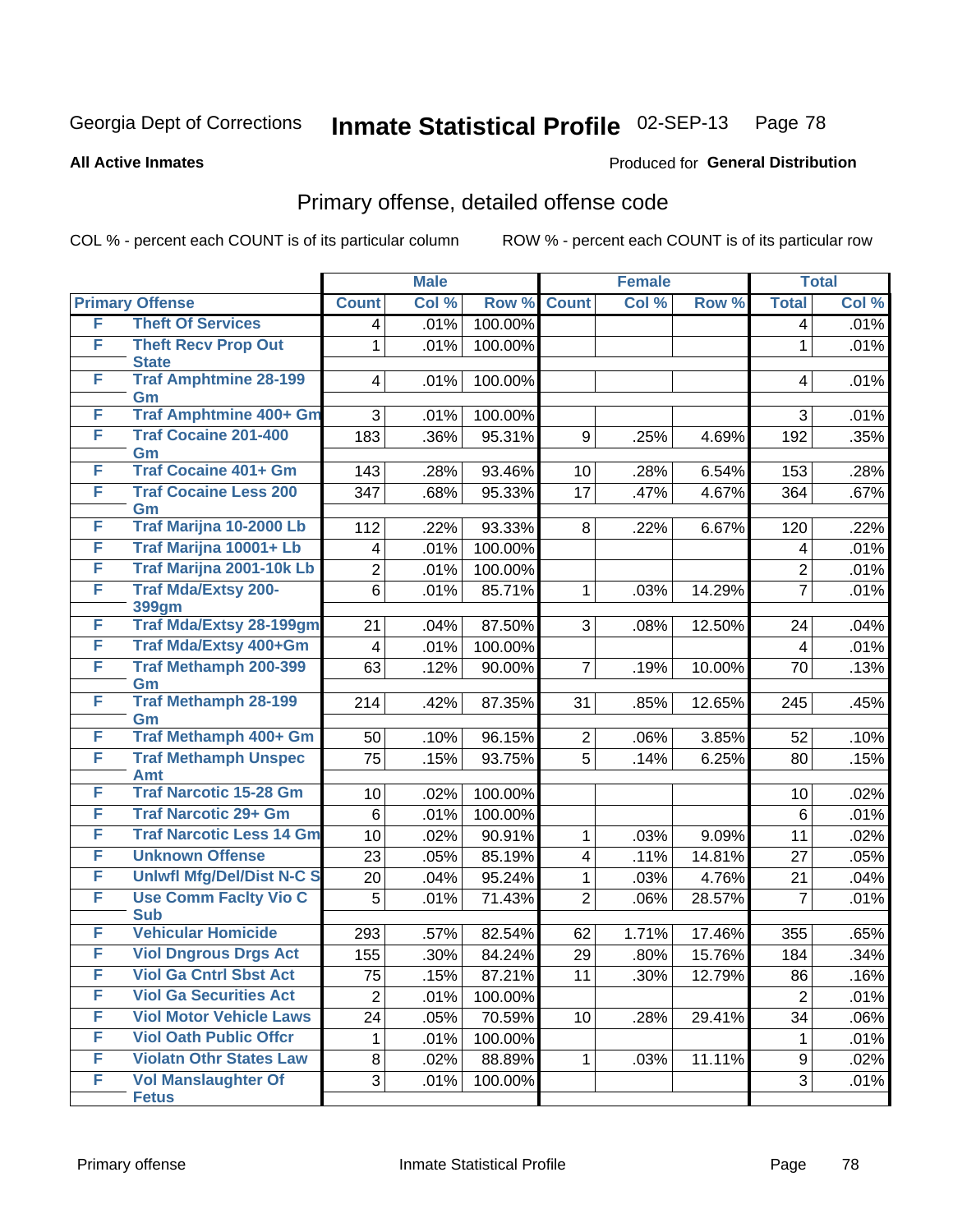**All Active Inmates**

## Produced for **General Distribution**

# Primary offense, detailed offense code

|   |                                           |                | <b>Male</b> |         |              | <b>Female</b> |         |                         | <b>Total</b> |
|---|-------------------------------------------|----------------|-------------|---------|--------------|---------------|---------|-------------------------|--------------|
|   | <b>Primary Offense</b>                    | <b>Count</b>   | Col %       | Row %   | <b>Count</b> | Col %         | Row %   | <b>Total</b>            | Col %        |
| F | <b>Voluntary Manslaughter</b>             | 1,098          | 2.15%       | 88.76%  | 139          | 3.82%         | 11.24%  | 1,237                   | 2.26%        |
| M | <b>Abandonment Of Dep</b><br><b>Child</b> | 6              | .01%        | 100.00% |              |               |         | 6                       | .01%         |
| M | <b>Abusive Language</b>                   | $\mathbf{1}$   | .01%        | 100.00% |              |               |         | 1                       | .01%         |
| M | <b>Agg Assault With Knife</b>             | $\mathbf{1}$   | .01%        | 100.00% |              |               |         | $\mathbf{1}$            | .01%         |
| M | <b>Assault &amp; Battery</b>              | 6              | .01%        | 100.00% |              |               |         | $6\phantom{1}$          | .01%         |
| M | <b>Bad Checks</b>                         | $\overline{2}$ | .01%        | 66.67%  | $\mathbf 1$  | .03%          | 33.33%  | 3                       | .01%         |
| M | <b>Burglary</b>                           | 8              | .02%        | 100.00% |              |               |         | 8                       | .01%         |
| M | <b>Cheating &amp; Swindling</b>           | $\mathbf{1}$   | .01%        | 100.00% |              |               |         | $\mathbf{1}$            | .01%         |
| M | <b>Cpwl &amp; Concealed</b>               | 4              | .01%        | 100.00% |              |               |         | 4                       | .01%         |
|   | <b>Weapon</b>                             |                |             |         |              |               |         |                         |              |
| M | <b>Crmnl Attempt</b>                      | $\mathbf{1}$   | .01%        | 100.00% |              |               |         | 1                       | .01%         |
| M | <b>Crmnl Intfer Govt Prop</b>             | $\overline{1}$ | .01%        | 100.00% |              |               |         | $\mathbf{1}$            | .01%         |
| M | <b>Crmnl Trespassing</b><br><b>Dui</b>    | 6              | .01%        | 100.00% |              |               |         | $\overline{6}$          | .01%         |
| M |                                           | 10             | .02%        | 90.91%  | $\mathbf{1}$ | .03%          | 9.09%   | 11                      | .02%         |
| M | <b>Escape</b>                             | 4              | .01%        | 100.00% |              |               |         | $\overline{\mathbf{4}}$ | .01%         |
| M | <b>Forgery</b>                            | $\overline{3}$ | .01%        | 100.00% |              |               |         | $\overline{3}$          | .01%         |
| M | <b>Loitering Or Prowling</b>              | $\mathbf 1$    | .01%        | 100.00% |              |               |         | $\mathbf{1}$            | .01%         |
| M | <b>Misc Misdemeanor</b>                   | 3              | .01%        | 100.00% |              |               |         | 3                       | .01%         |
| M | <b>Obstr Of Law Enf Officer</b>           | 3              | .01%        | 100.00% |              |               |         | 3                       | .01%         |
| M | <b>Other Misdemeanor</b>                  | 8              | .02%        | 100.00% |              |               |         | 8                       | .01%         |
| M | <b>Pointing Gun At Another</b>            | $\mathbf{1}$   | .01%        | 100.00% |              |               |         | $\mathbf{1}$            | .01%         |
| M | <b>Prostitution</b>                       |                |             |         | $\mathbf{1}$ | .03%          | 100.00% | $\mathbf{1}$            | .01%         |
| M | <b>Public Drunkenness</b>                 | 3              | .01%        | 100.00% |              |               |         | $\overline{3}$          | .01%         |
| M | <b>Public Indecency</b>                   | $\overline{5}$ | .01%        | 100.00% |              |               |         | $\overline{5}$          | .01%         |
| M | <b>Reckless Driving</b>                   | $\overline{1}$ | .01%        | 100.00% |              |               |         | $\overline{1}$          | .01%         |
| M | <b>Robbery</b>                            | $\mathbf 1$    | .01%        | 100.00% |              |               |         | $\mathbf{1}$            | .01%         |
| M | <b>Simple Battery</b>                     | $\mathbf{1}$   | .01%        | 50.00%  | $\mathbf{1}$ | .03%          | 50.00%  | $\overline{2}$          | .01%         |
| M | <b>Theft By Deception &lt;</b>            | 3              | .01%        | 100.00% |              |               |         | 3                       | .01%         |
| M | \$500<br><b>Theft By Taking</b>           | $\overline{3}$ | .01%        | 100.00% |              |               |         | $\overline{3}$          | .01%         |
| M | <b>Theft By Taking -</b>                  | 22             | .04%        | 100.00% |              |               |         | 22                      | .04%         |
|   | <b>Larceny</b>                            |                |             |         |              |               |         |                         |              |
| M | <b>Vagrancy</b>                           | $\overline{c}$ | .01%        | 100.00% |              |               |         | $\overline{2}$          | .01%         |
| M | <b>Viol Motor Veh Law</b>                 | $\overline{2}$ | .01%        | 66.67%  | $\mathbf{1}$ | .03%          | 33.33%  | $\overline{3}$          | .01%         |
| Μ | <b>Wife Beating</b>                       | $\overline{2}$ | .01%        | 100.00% |              |               |         | $\overline{2}$          | .01%         |
| M | <b>Worthless Checks</b>                   | 1              | .01%        | 100.00% |              |               |         | 1                       | .01%         |
|   | <b>Total Rported</b>                      | 51,001         | 101%        | 93.35%  | 3,634        | 100%          | 6.65%   | 54,635                  | 101%         |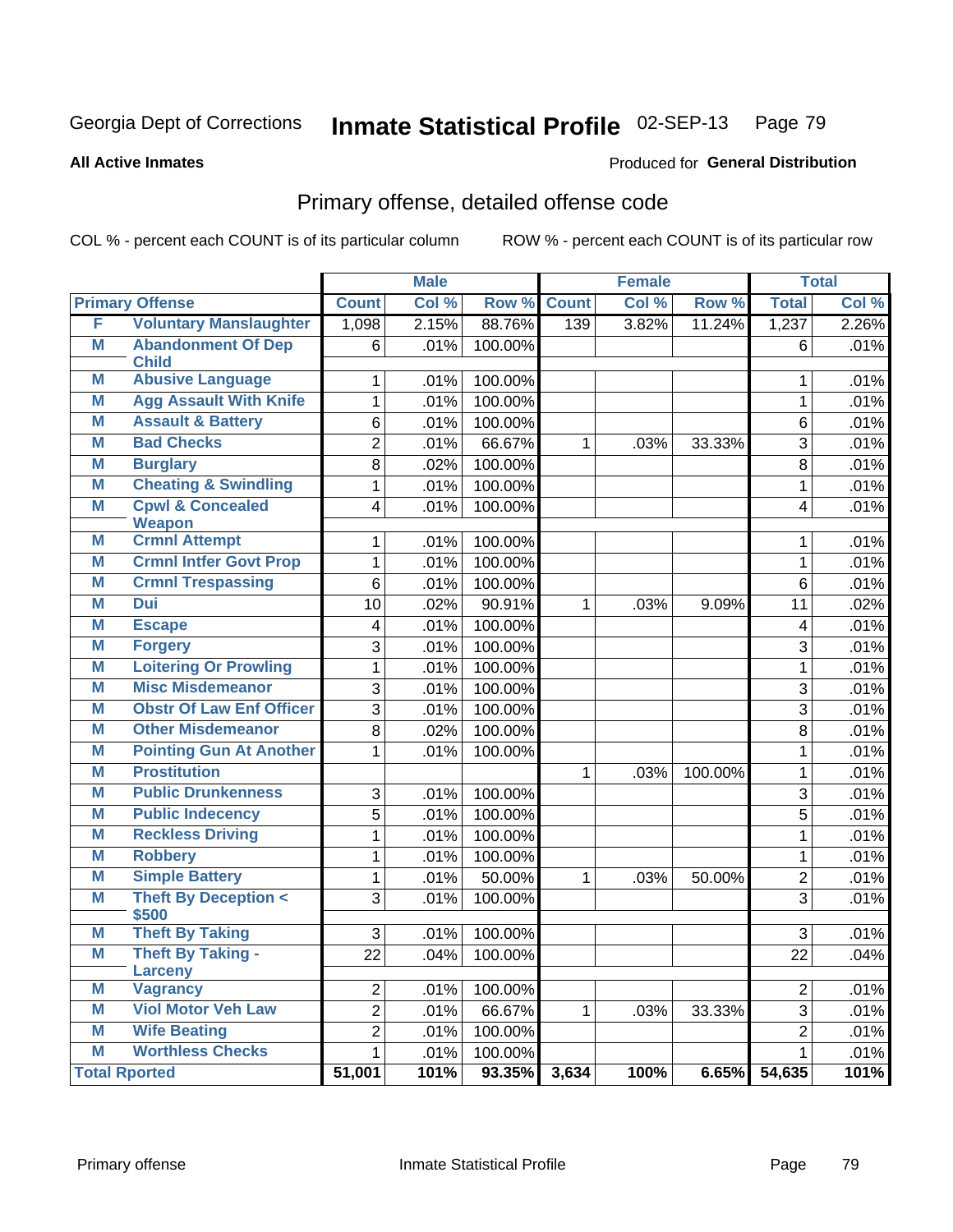**All Active Inmates**

Produced for **General Distribution**

# Primary offense, detailed offense code

|                     | <b>Male</b> | <b>Female</b> | <b>Total</b> |
|---------------------|-------------|---------------|--------------|
| <b>Not Reported</b> | 70          |               | 79           |
| <b>Grand Total</b>  | 51,079      | 3,635         | 54,714       |

| Mode (most frequent) | 1601 Burg Bef 7/1/12 | 1701 Forg 1st Bef 7/1/12 | 1601 Burg Bef<br>7/1/12 |
|----------------------|----------------------|--------------------------|-------------------------|
|----------------------|----------------------|--------------------------|-------------------------|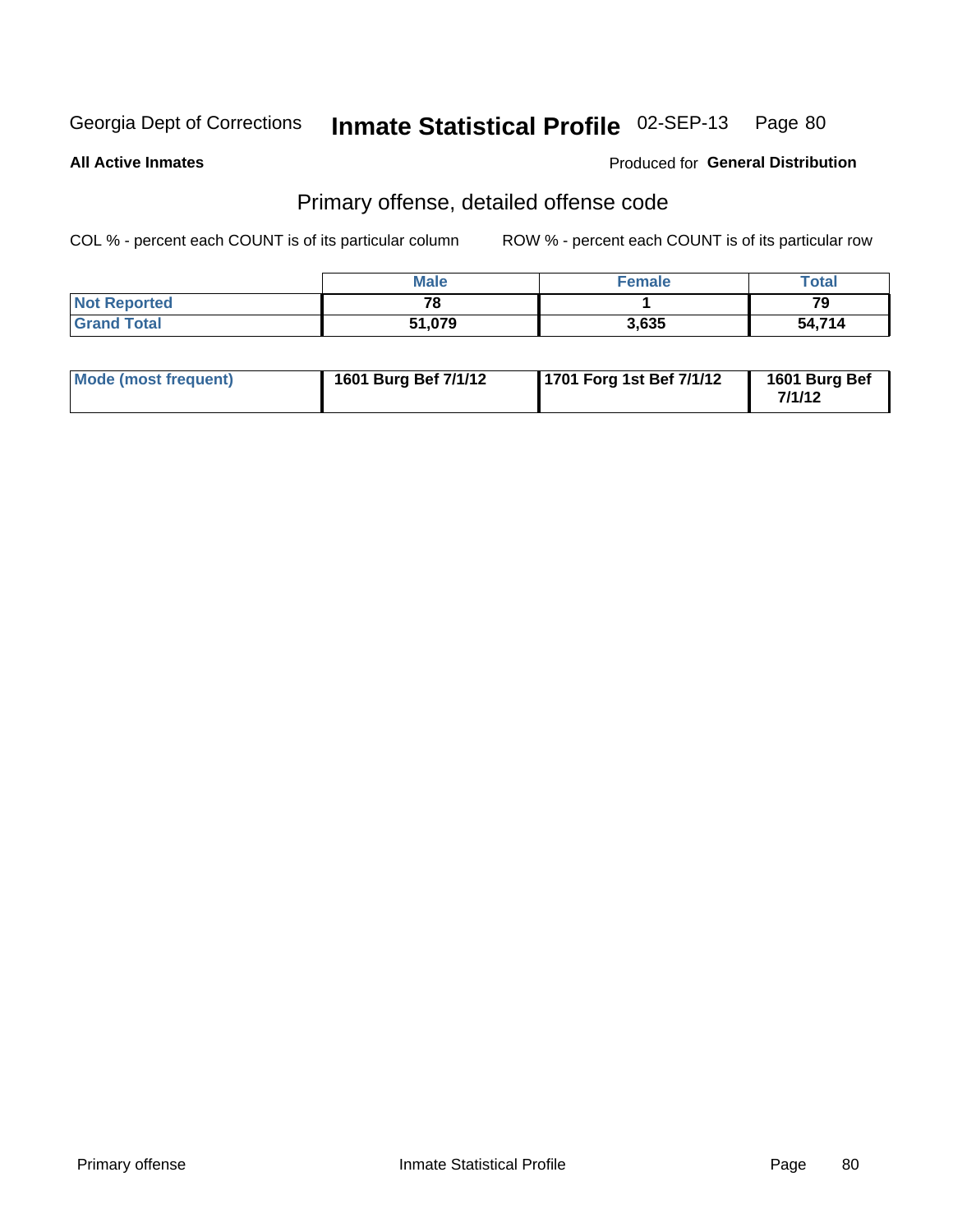## **All Active Inmates**

## Produced for **General Distribution**

# County of conviction of primary offense

|                                    |              | <b>Male</b> |        |                  | <b>Female</b> |        |              | <b>Total</b> |
|------------------------------------|--------------|-------------|--------|------------------|---------------|--------|--------------|--------------|
| <b>County of Conviction</b>        | <b>Count</b> | Col %       | Row %  | <b>Count</b>     | Col %         | Row %  | <b>Total</b> | Col %        |
| <b>Unknown</b><br>000              | 302          | .59%        | 94.08% | 19               | .52%          | 5.92%  | 321          | .59%         |
| <b>Appling County</b><br>001       | 101          | .20%        | 90.99% | 10               | .28%          | 9.01%  | 111          | .20%         |
| <b>Atkinson County</b><br>002      | 48           | .09%        | 96.00% | $\overline{2}$   | .06%          | 4.00%  | 50           | .09%         |
| <b>Bacon County</b><br>003         | 74           | .14%        | 96.10% | $\overline{3}$   | .08%          | 3.90%  | 77           | .14%         |
| <b>Baker County</b><br>004         | 14           | .03%        | 93.33% | $\mathbf{1}$     | .03%          | 6.67%  | 15           | .03%         |
| <b>Baldwin County</b><br>005       | 333          | .65%        | 95.42% | 16               | .44%          | 4.58%  | 349          | .64%         |
| <b>Banks County</b><br>006         | 57           | .11%        | 93.44% | 4                | .11%          | 6.56%  | 61           | .11%         |
| <b>Barrow County</b><br>007        | 250          | .49%        | 90.58% | 26               | .72%          | 9.42%  | 276          | .50%         |
| <b>Bartow County</b><br>008        | 643          | 1.26%       | 89.93% | 72               | 1.98%         | 10.07% | 715          | 1.31%        |
| <b>Ben Hill County</b><br>009      | 245          | .48%        | 94.59% | 14               | .39%          | 5.41%  | 259          | .47%         |
| <b>Berrien County</b><br>010       | 92           | .18%        | 92.93% | $\overline{7}$   | .19%          | 7.07%  | 99           | .18%         |
| <b>Bibb County</b><br>011          | 1,073        | 2.10%       | 95.80% | 47               | 1.29%         | 4.20%  | 1,120        | 2.05%        |
| <b>Bleckley County</b><br>012      | 65           | .13%        | 90.28% | $\overline{7}$   | .19%          | 9.72%  | 72           | .13%         |
| 013<br><b>Brantley County</b>      | 62           | .12%        | 91.18% | 6                | .17%          | 8.82%  | 68           | .12%         |
| <b>Brooks County</b><br>014        | 72           | .14%        | 96.00% | 3                | .08%          | 4.00%  | 75           | .14%         |
| <b>Bryan County</b><br>015         | 106          | .21%        | 97.25% | 3                | .08%          | 2.75%  | 109          | .20%         |
| <b>Bulloch County</b><br>016       | 507          | .99%        | 91.85% | 45               | 1.24%         | 8.15%  | 552          | 1.01%        |
| <b>Burke County</b><br>017         | 210          | .41%        | 96.33% | 8                | .22%          | 3.67%  | 218          | .40%         |
| <b>Butts County</b><br>018         | 151          | .30%        | 96.79% | $\overline{5}$   | .14%          | 3.21%  | 156          | .29%         |
| <b>Calhoun County</b><br>019       | 36           | .07%        | 87.80% | 5                | .14%          | 12.20% | 41           | .07%         |
| <b>Camden County</b><br>020        | 170          | .33%        | 93.92% | 11               | .30%          | 6.08%  | 181          | .33%         |
| <b>Candler County</b><br>021       | 118          | .23%        | 92.91% | $\boldsymbol{9}$ | .25%          | 7.09%  | 127          | .23%         |
| <b>Carroll County</b><br>022       | 560          | 1.10%       | 92.11% | 48               | 1.32%         | 7.89%  | 608          | 1.11%        |
| <b>Catoosa County</b><br>023       | 339          | .66%        | 90.40% | 36               | .99%          | 9.60%  | 375          | .69%         |
| <b>Charlton County</b><br>024      | 62           | .12%        | 93.94% | 4                | .11%          | 6.06%  | 66           | .12%         |
| 025<br><b>Chatham County</b>       | 2,213        | 4.33%       | 96.51% | 80               | 2.20%         | 3.49%  | 2,293        | 4.19%        |
| <b>Chattahoochee County</b><br>026 | 37           | .07%        | 97.37% | 1                | .03%          | 2.63%  | 38           | .07%         |
| <b>Chattooga County</b><br>027     | 236          | .46%        | 85.82% | 39               | 1.07%         | 14.18% | 275          | .50%         |
| <b>Cherokee County</b><br>028      | 539          | 1.06%       | 92.77% | 42               | 1.16%         | 7.23%  | 581          | 1.06%        |
| <b>Clarke County</b><br>029        | 443          | .87%        | 95.06% | 23               | .63%          | 4.94%  | 466          | .85%         |
| <b>Clay County</b><br>030          | 35           | .07%        | 94.59% | $\sqrt{2}$       | .06%          | 5.41%  | 37           | .07%         |
| 031<br><b>Clayton County</b>       | 1,530        | 3.00%       | 93.64% | 104              | 2.86%         | 6.36%  | 1,634        | 2.99%        |
| <b>Clinch County</b><br>032        | 48           | .09%        | 96.00% | $\overline{2}$   | .06%          | 4.00%  | 50           | .09%         |
| <b>Cobb County</b><br>033          | 2,600        | 5.09%       | 91.26% | 249              | 6.85%         | 8.74%  | 2,849        | 5.21%        |
| <b>Coffee County</b><br>034        | 257          | .50%        | 93.12% | 19               | .52%          | 6.88%  | 276          | .50%         |
| <b>Colquitt County</b><br>035      | 256          | .50%        | 93.09% | 19               | .52%          | 6.91%  | 275          | .50%         |
| <b>Columbia County</b><br>036      | 390          | .76%        | 91.33% | 37               | 1.02%         | 8.67%  | 427          | .78%         |
| <b>Cook County</b><br>037          | 124          | .24%        | 95.38% | 6                | .17%          | 4.62%  | 130          | .24%         |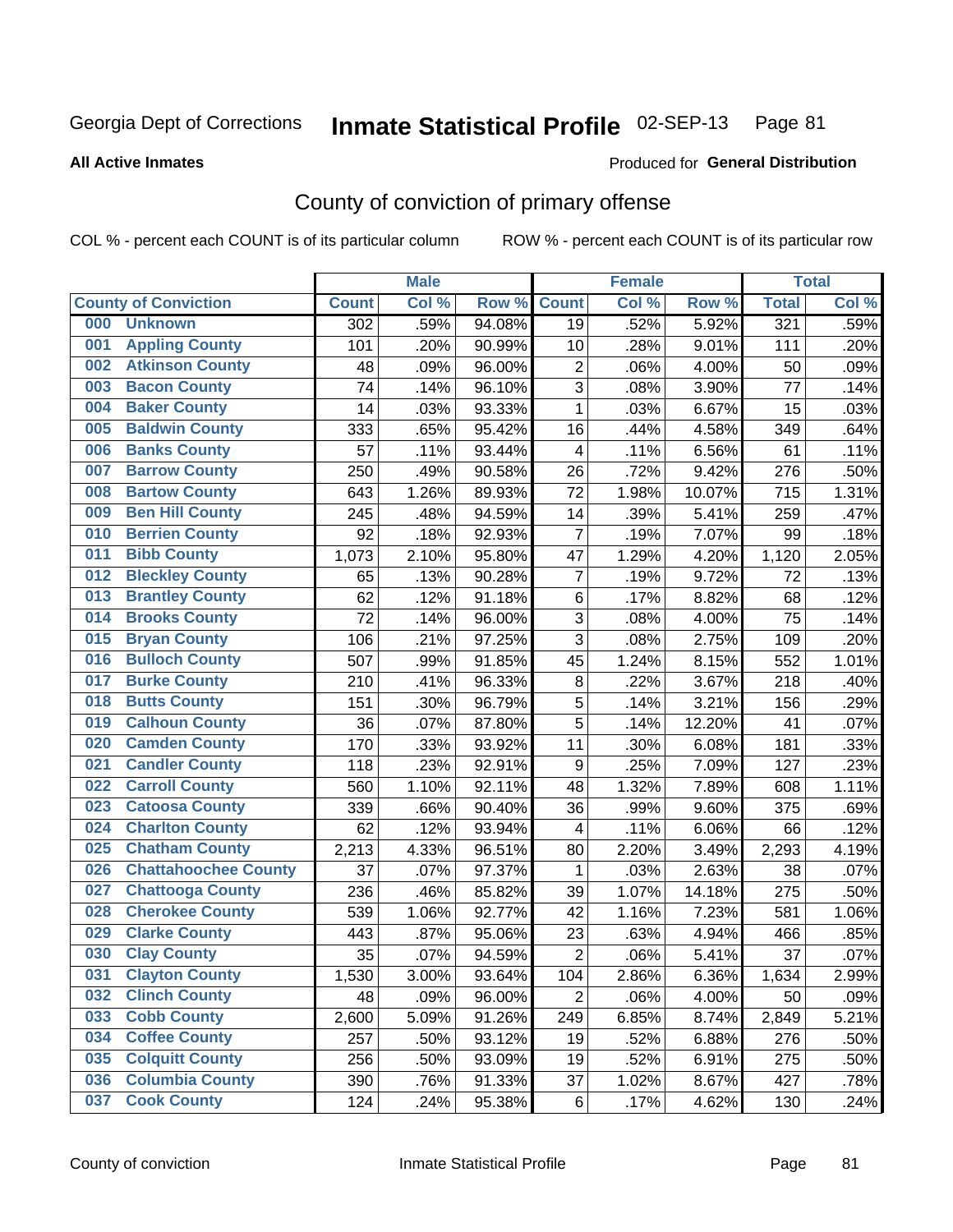Produced for **General Distribution**

## **All Active Inmates**

# County of conviction of primary offense

|     |                             |              | <b>Male</b> |         |                         | <b>Female</b> |        |                | <b>Total</b> |
|-----|-----------------------------|--------------|-------------|---------|-------------------------|---------------|--------|----------------|--------------|
|     | <b>County of Conviction</b> | <b>Count</b> | Col %       | Row %   | <b>Count</b>            | Col %         | Row %  | <b>Total</b>   | Col %        |
| 038 | <b>Coweta County</b>        | 542          | 1.06%       | 93.29%  | 39                      | 1.07%         | 6.71%  | 581            | 1.06%        |
| 039 | <b>Crawford County</b>      | 18           | .04%        | 100.00% |                         |               |        | 18             | .03%         |
| 040 | <b>Crisp County</b>         | 273          | .53%        | 95.45%  | 13                      | .36%          | 4.55%  | 286            | .52%         |
| 041 | <b>Dade County</b>          | 104          | .20%        | 92.04%  | $\boldsymbol{9}$        | .25%          | 7.96%  | 113            | .21%         |
| 042 | <b>Dawson County</b>        | 120          | .23%        | 89.55%  | 14                      | .39%          | 10.45% | 134            | .24%         |
| 043 | <b>Decatur County</b>       | 303          | .59%        | 93.23%  | 22                      | .61%          | 6.77%  | 325            | .59%         |
| 044 | <b>Dekalb County</b>        | 3,174        | 6.21%       | 95.37%  | 154                     | 4.24%         | 4.63%  | 3,328          | 6.08%        |
| 045 | <b>Dodge County</b>         | 146          | .29%        | 90.68%  | 15                      | .41%          | 9.32%  | 161            | .29%         |
| 046 | <b>Dooly County</b>         | 100          | .20%        | 94.34%  | $6\phantom{1}$          | .17%          | 5.66%  | 106            | .19%         |
| 047 | <b>Dougherty County</b>     | 993          | 1.94%       | 94.30%  | 60                      | 1.65%         | 5.70%  | 1,053          | 1.92%        |
| 048 | <b>Douglas County</b>       | 1,287        | 2.52%       | 90.76%  | 131                     | 3.60%         | 9.24%  | 1,418          | 2.59%        |
| 049 | <b>Early County</b>         | 95           | .19%        | 96.94%  | 3                       | .08%          | 3.06%  | 98             | .18%         |
| 050 | <b>Echols County</b>        | 11           | .02%        | 100.00% |                         |               |        | 11             | .02%         |
| 051 | <b>Effingham County</b>     | 215          | .42%        | 93.48%  | 15                      | .41%          | 6.52%  | 230            | .42%         |
| 052 | <b>Elbert County</b>        | 127          | .25%        | 92.70%  | 10                      | .28%          | 7.30%  | 137            | .25%         |
| 053 | <b>Emanuel County</b>       | 176          | .34%        | 93.12%  | 13                      | .36%          | 6.88%  | 189            | .35%         |
| 054 | <b>Evans County</b>         | 93           | .18%        | 95.88%  | $\overline{\mathbf{4}}$ | .11%          | 4.12%  | 97             | .18%         |
| 055 | <b>Fannin County</b>        | 98           | .19%        | 88.29%  | 13                      | .36%          | 11.71% | 111            | .20%         |
| 056 | <b>Fayette County</b>       | 375          | .73%        | 88.44%  | 49                      | 1.35%         | 11.56% | 424            | .77%         |
| 057 | <b>Floyd County</b>         | 801          | 1.57%       | 89.30%  | 96                      | 2.64%         | 10.70% | 897            | 1.64%        |
| 058 | <b>Forsyth County</b>       | 328          | .64%        | 88.41%  | 43                      | 1.18%         | 11.59% | 371            | .68%         |
| 059 | <b>Franklin County</b>      | 142          | .28%        | 93.42%  | 10                      | .28%          | 6.58%  | 152            | .28%         |
| 060 | <b>Fulton County</b>        | 4,958        | 9.71%       | 95.84%  | 215                     | 5.91%         | 4.16%  | 5,173          | 9.45%        |
| 061 | <b>Gilmer County</b>        | 117          | .23%        | 95.12%  | $\,6\,$                 | .17%          | 4.88%  | 123            | .22%         |
| 062 | <b>Glascock County</b>      | $\,6$        | .01%        | 85.71%  | $\mathbf{1}$            | .03%          | 14.29% | $\overline{7}$ | .01%         |
| 063 | <b>Glynn County</b>         | 470          | .92%        | 94.76%  | 26                      | .72%          | 5.24%  | 496            | .91%         |
| 064 | <b>Gordon County</b>        | 348          | .68%        | 88.10%  | 47                      | 1.29%         | 11.90% | 395            | .72%         |
| 065 | <b>Grady County</b>         | 217          | .42%        | 94.35%  | 13                      | .36%          | 5.65%  | 230            | .42%         |
| 066 | <b>Greene County</b>        | 121          | .24%        | 92.37%  | 10                      | .28%          | 7.63%  | 131            | .24%         |
| 067 | <b>Gwinnett County</b>      | 2,445        | 4.79%       | 92.79%  | 190                     | 5.23%         | 7.21%  | 2,635          | 4.82%        |
| 068 | <b>Habersham County</b>     | 103          | .20%        | 97.17%  | 3                       | .08%          | 2.83%  | 106            | .19%         |
| 069 | <b>Hall County</b>          | 728          | 1.43%       | 89.54%  | 85                      | 2.34%         | 10.46% | 813            | 1.49%        |
| 070 | <b>Hancock County</b>       | 35           | .07%        | 97.22%  | $\mathbf 1$             | .03%          | 2.78%  | 36             | .07%         |
| 071 | <b>Haralson County</b>      | 109          | .21%        | 92.37%  | 9                       | .25%          | 7.63%  | 118            | .22%         |
| 072 | <b>Harris County</b>        | 114          | .22%        | 95.00%  | $\,6\,$                 | .17%          | 5.00%  | 120            | .22%         |
| 073 | <b>Hart County</b>          | 134          | .26%        | 95.04%  | $\overline{7}$          | .19%          | 4.96%  | 141            | .26%         |
| 074 | <b>Heard County</b>         | 52           | .10%        | 92.86%  | $\overline{4}$          | .11%          | 7.14%  | 56             | .10%         |
| 075 | <b>Henry County</b>         | 575          | 1.13%       | 90.84%  | 58                      | 1.60%         | 9.16%  | 633            | 1.16%        |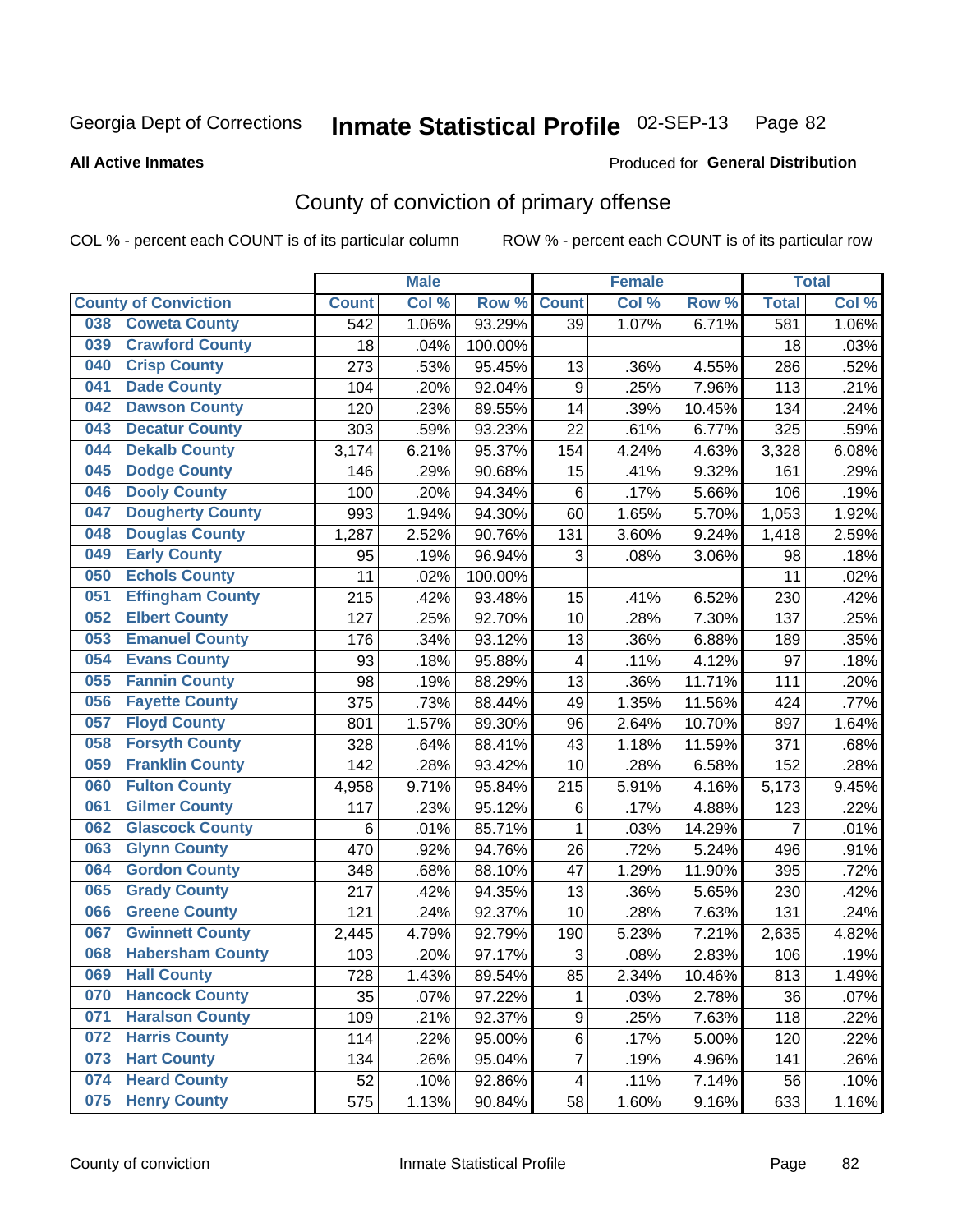Produced for **General Distribution**

## **All Active Inmates**

## County of conviction of primary offense

|                             |                          |              | <b>Male</b> |         |                           | <b>Female</b> |        |              | <b>Total</b> |
|-----------------------------|--------------------------|--------------|-------------|---------|---------------------------|---------------|--------|--------------|--------------|
| <b>County of Conviction</b> |                          | <b>Count</b> | Col %       | Row %   | <b>Count</b>              | Col %         | Row %  | <b>Total</b> | Col %        |
|                             | 076 Houston County       | 715          | 1.40%       | 93.96%  | 46                        | 1.27%         | 6.04%  | 761          | 1.39%        |
| 077                         | <b>Irwin County</b>      | 75           | .15%        | 92.59%  | 6                         | .17%          | 7.41%  | 81           | .15%         |
| 078                         | <b>Jackson County</b>    | 252          | .49%        | 90.65%  | 26                        | .72%          | 9.35%  | 278          | .51%         |
| 079                         | <b>Jasper County</b>     | 65           | .13%        | 89.04%  | 8                         | .22%          | 10.96% | 73           | .13%         |
| 080                         | <b>Jeff Davis County</b> | 91           | .18%        | 95.79%  | 4                         | .11%          | 4.21%  | 95           | .17%         |
| 081                         | <b>Jefferson County</b>  | 180          | .35%        | 97.83%  | 4                         | .11%          | 2.17%  | 184          | .34%         |
| 082                         | <b>Jenkins County</b>    | 70           | .14%        | 94.59%  | 4                         | .11%          | 5.41%  | 74           | .14%         |
| 083                         | <b>Johnson County</b>    | 49           | .10%        | 96.08%  | $\overline{2}$            | .06%          | 3.92%  | 51           | .09%         |
| 084                         | <b>Jones County</b>      | 214          | .42%        | 88.43%  | 28                        | .77%          | 11.57% | 242          | .44%         |
| 085                         | <b>Lamar County</b>      | 81           | .16%        | 92.05%  | $\overline{7}$            | .19%          | 7.95%  | 88           | .16%         |
| 086                         | <b>Lanier County</b>     | 44           | .09%        | 97.78%  | 1                         | .03%          | 2.22%  | 45           | .08%         |
| 087                         | <b>Laurens County</b>    | 308          | .60%        | 94.19%  | 19                        | .52%          | 5.81%  | 327          | .60%         |
| 088                         | <b>Lee County</b>        | 71           | .14%        | 89.87%  | 8                         | .22%          | 10.13% | 79           | .14%         |
| 089                         | <b>Liberty County</b>    | 310          | .61%        | 93.37%  | 22                        | .61%          | 6.63%  | 332          | .61%         |
| 090                         | <b>Lincoln County</b>    | 31           | .06%        | 91.18%  | $\ensuremath{\mathsf{3}}$ | .08%          | 8.82%  | 34           | .06%         |
| 091                         | <b>Long County</b>       | 86           | .17%        | 94.51%  | 5                         | .14%          | 5.49%  | 91           | .17%         |
| 092                         | <b>Lowndes County</b>    | 567          | 1.11%       | 95.45%  | 27                        | .74%          | 4.55%  | 594          | 1.09%        |
| 093                         | <b>Lumpkin County</b>    | 95           | .19%        | 90.48%  | 10                        | .28%          | 9.52%  | 105          | .19%         |
| 094                         | <b>Macon County</b>      | 62           | .12%        | 95.38%  | 3                         | .08%          | 4.62%  | 65           | .12%         |
| 095                         | <b>Madison County</b>    | 93           | .18%        | 93.00%  | $\overline{7}$            | .19%          | 7.00%  | 100          | .18%         |
| 096                         | <b>Marion County</b>     | 26           | .05%        | 96.30%  | $\mathbf{1}$              | .03%          | 3.70%  | 27           | .05%         |
| 097                         | <b>Mcduffie County</b>   | 197          | .39%        | 94.26%  | 12                        | .33%          | 5.74%  | 209          | .38%         |
| 098                         | <b>Mcintosh County</b>   | 78           | .15%        | 91.76%  | $\overline{7}$            | .19%          | 8.24%  | 85           | .16%         |
| 099                         | <b>Meriwether County</b> | 194          | .38%        | 96.52%  | $\overline{7}$            | .19%          | 3.48%  | 201          | .37%         |
| 100                         | <b>Miller County</b>     | 34           | .07%        | 100.00% |                           |               |        | 34           | .06%         |
| 101                         | <b>Mitchell County</b>   | 212          | .42%        | 92.17%  | 18                        | .50%          | 7.83%  | 230          | .42%         |
| 102                         | <b>Monroe County</b>     | 168          | .33%        | 90.81%  | 17                        | .47%          | 9.19%  | 185          | .34%         |
| 103                         | <b>Montgomery County</b> | 43           | .08%        | 97.73%  | $\mathbf{1}$              | .03%          | 2.27%  | 44           | .08%         |
| 104                         | <b>Morgan County</b>     | 152          | .30%        | 92.68%  | 12                        | .33%          | 7.32%  | 164          | .30%         |
| 105                         | <b>Murray County</b>     | 157          | .31%        | 91.28%  | 15                        | .41%          | 8.72%  | 172          | .31%         |
| 106                         | <b>Muscogee County</b>   | 1,343        | 2.63%       | 94.98%  | 71                        | 1.95%         | 5.02%  | 1,414        | 2.58%        |
| 107                         | <b>Newton County</b>     | 664          | 1.30%       | 93.65%  | 45                        | 1.24%         | 6.35%  | 709          | 1.30%        |
| 108                         | <b>Oconee County</b>     | 54           | .11%        | 96.43%  | 2                         | .06%          | 3.57%  | 56           | .10%         |
| 109                         | <b>Oglethorpe County</b> | 59           | .12%        | 95.16%  | 3                         | .08%          | 4.84%  | 62           | .11%         |
| 110                         | <b>Paulding County</b>   | 299          | .59%        | 92.57%  | 24                        | .66%          | 7.43%  | 323          | .59%         |
| 111                         | <b>Peach County</b>      | 74           | .14%        | 96.10%  | 3                         | .08%          | 3.90%  | 77           | .14%         |
| $\overline{112}$            | <b>Pickens County</b>    | 88           | .17%        | 90.72%  | 9                         | .25%          | 9.28%  | 97           | .18%         |
| 113                         | <b>Pierce County</b>     | 76           | .15%        | 96.20%  | 3                         | .08%          | 3.80%  | 79           | .14%         |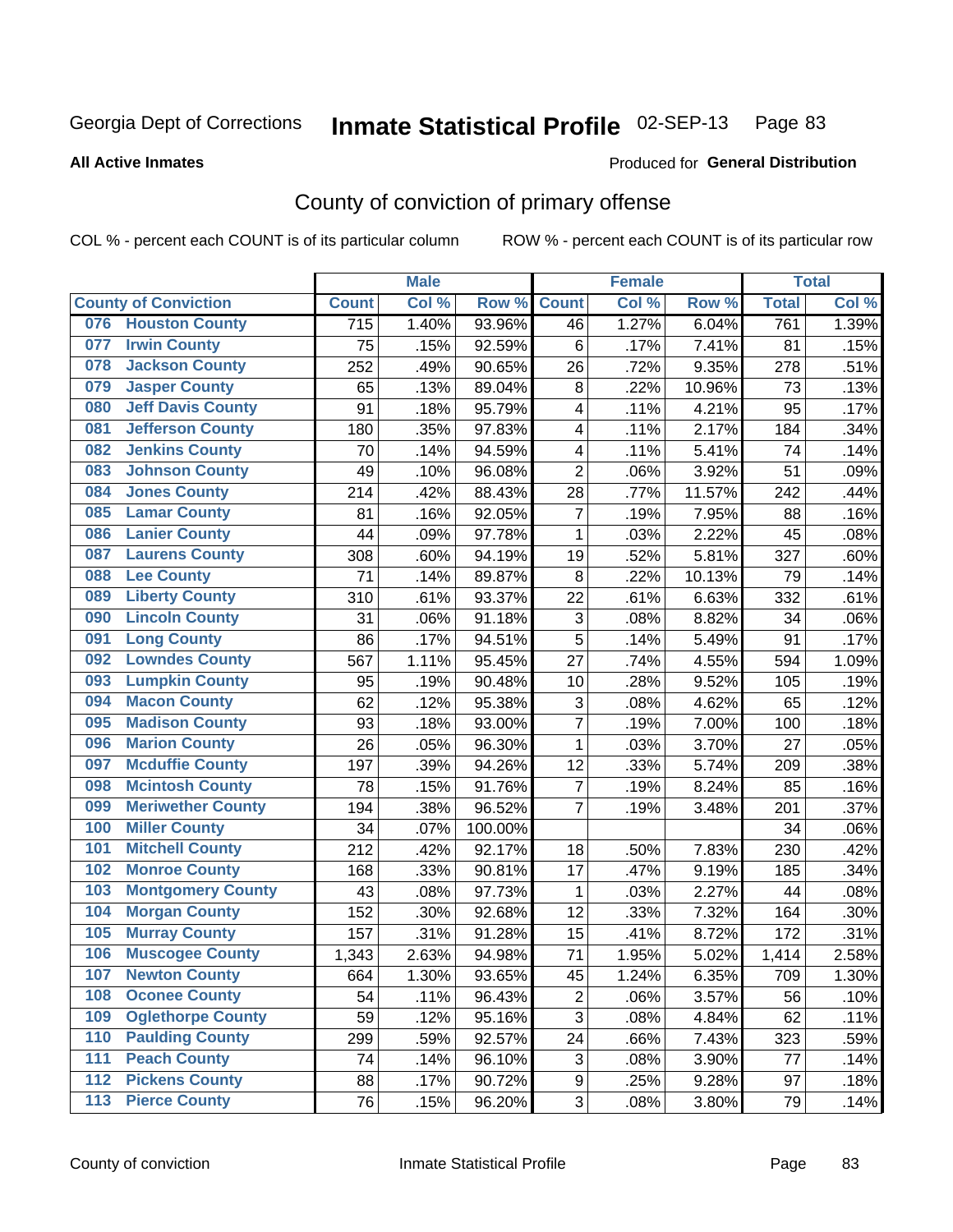**All Active Inmates**

## Produced for **General Distribution**

# County of conviction of primary offense

|                                        |              | <b>Male</b> |         |                         | <b>Female</b> |          |                 | <b>Total</b> |
|----------------------------------------|--------------|-------------|---------|-------------------------|---------------|----------|-----------------|--------------|
| <b>County of Conviction</b>            | <b>Count</b> | Col %       | Row %   | <b>Count</b>            | Col %         | Row %    | <b>Total</b>    | Col %        |
| <b>Pike County</b><br>114              | 51           | .10%        | 86.44%  | 8                       | .22%          | 13.56%   | $\overline{59}$ | .11%         |
| <b>Polk County</b><br>$\overline{115}$ | 166          | .32%        | 95.95%  | $\overline{7}$          | .19%          | 4.05%    | 173             | .32%         |
| <b>Pulaski County</b><br>116           | 53           | .10%        | 92.98%  | 4                       | .11%          | 7.02%    | 57              | .10%         |
| <b>Putnam County</b><br>117            | 177          | .35%        | 90.77%  | 18                      | .50%          | 9.23%    | 195             | .36%         |
| 118<br><b>Quitman County</b>           | 20           | .04%        | 100.00% |                         |               |          | 20              | .04%         |
| <b>Rabun County</b><br>119             | 50           | .10%        | 86.21%  | $\,8\,$                 | .22%          | 13.79%   | 58              | .11%         |
| <b>Randolph County</b><br>120          | 78           | .15%        | 97.50%  | $\overline{2}$          | .06%          | 2.50%    | 80              | .15%         |
| <b>Richmond County</b><br>121          | 1,888        | 3.70%       | 94.12%  | 118                     | 3.25%         | 5.88%    | 2,006           | 3.67%        |
| <b>Rockdale County</b><br>122          | 446          | .87%        | 94.29%  | 27                      | .74%          | 5.71%    | 473             | .86%         |
| <b>Schley County</b><br>123            | 18           | .04%        | 94.74%  | 1                       | .03%          | 5.26%    | 19              | .03%         |
| <b>Screven County</b><br>124           | 148          | .29%        | 96.10%  | $\,6$                   | .17%          | 3.90%    | 154             | .28%         |
| <b>Seminole County</b><br>125          | 72           | .14%        | 90.00%  | 8                       | .22%          | 10.00%   | 80              | .15%         |
| 126<br><b>Spalding County</b>          | 516          | 1.01%       | 93.65%  | 35                      | .96%          | 6.35%    | 551             | 1.01%        |
| 127<br><b>Stephens County</b>          | 168          | .33%        | 92.31%  | 14                      | .39%          | 7.69%    | 182             | .33%         |
| <b>Stewart County</b><br>128           | 31           | .06%        | 96.88%  | 1                       | .03%          | 3.13%    | 32              | .06%         |
| <b>Sumter County</b><br>129            | 221          | .43%        | 94.44%  | 13                      | .36%          | 5.56%    | 234             | .43%         |
| <b>Talbot County</b><br>130            | 49           | .10%        | 94.23%  | 3                       | .08%          | 5.77%    | 52              | .10%         |
| <b>Taliaferro County</b><br>131        | 25           | .05%        | 83.33%  | 5                       | .14%          | 16.67%   | 30              | .05%         |
| <b>Tattnall County</b><br>132          | 197          | .39%        | 92.06%  | 17                      | .47%          | 7.94%    | 214             | .39%         |
| <b>Taylor County</b><br>133            | 69           | .14%        | 93.24%  | 5                       | .14%          | 6.76%    | 74              | .14%         |
| <b>Telfair County</b><br>134           | 90           | .18%        | 92.78%  | $\overline{7}$          | .19%          | 7.22%    | 97              | .18%         |
| <b>Terrell County</b><br>135           | 84           | .16%        | 97.67%  | $\overline{2}$          | .06%          | 2.33%    | 86              | .16%         |
| <b>Thomas County</b><br>136            | 227          | .44%        | 93.42%  | 16                      | .44%          | 6.58%    | 243             | .44%         |
| <b>Tift County</b><br>137              | 330          | .65%        | 96.49%  | 12                      | .33%          | 3.51%    | 342             | .63%         |
| <b>Toombs County</b><br>138            | 345          | .68%        | 92.00%  | 30                      | .83%          | 8.00%    | 375             | .69%         |
| <b>Towns County</b><br>139             | 41           | .08%        | 95.35%  | $\overline{2}$          | .06%          | 4.65%    | 43              | .08%         |
| <b>Treutlen County</b><br>140          | 84           | .16%        | 95.45%  | 4                       | .11%          | 4.55%    | 88              | .16%         |
| <b>Troup County</b><br>141             | 608          | 1.19%       | 91.84%  | 54                      | 1.49%         | 8.16%    | 662             | 1.21%        |
| <b>Turner County</b><br>142            | 64           | .13%        | 94.12%  | $\overline{\mathbf{4}}$ | .11%          | 5.88%    | 68              | .12%         |
| <b>Twiggs County</b><br>143            | 65           | .13%        | 94.20%  | 4                       | .11%          | 5.80%    | 69              | .13%         |
| <b>Union County</b><br>144             | 72           | .14%        | 84.71%  | 13                      | .36%          | 15.29%   | 85              | .16%         |
| 145<br><b>Upson County</b>             | 185          | .36%        | 95.36%  | 9                       | .25%          | 4.64%    | 194             | .35%         |
| <b>Walker County</b><br>146            | 387          | .76%        | 90.00%  | 43                      | 1.18%         | 10.00%   | 430             | .79%         |
| <b>Walton County</b><br>147            | 500          | .98%        | 89.29%  | 60                      | 1.65%         | 10.71%   | 560             | 1.02%        |
| <b>Ware County</b><br>148              | 354          | .69%        | 93.90%  | 23                      | .63%          | 6.10%    | 377             | .69%         |
| <b>Warren County</b><br>149            | 48           | .09%        | 97.96%  | $\mathbf{1}$            | .03%          | 2.04%    | 49              | .09%         |
| <b>Washington County</b><br>150        | 196          | .38%        | 90.74%  | 20                      | .55%          | 9.26%    | 216             | .39%         |
| <b>Wayne County</b><br>151             | 144          | .28%        | 91.72%  | 13                      | .36%          | $8.28\%$ | 157             | .29%         |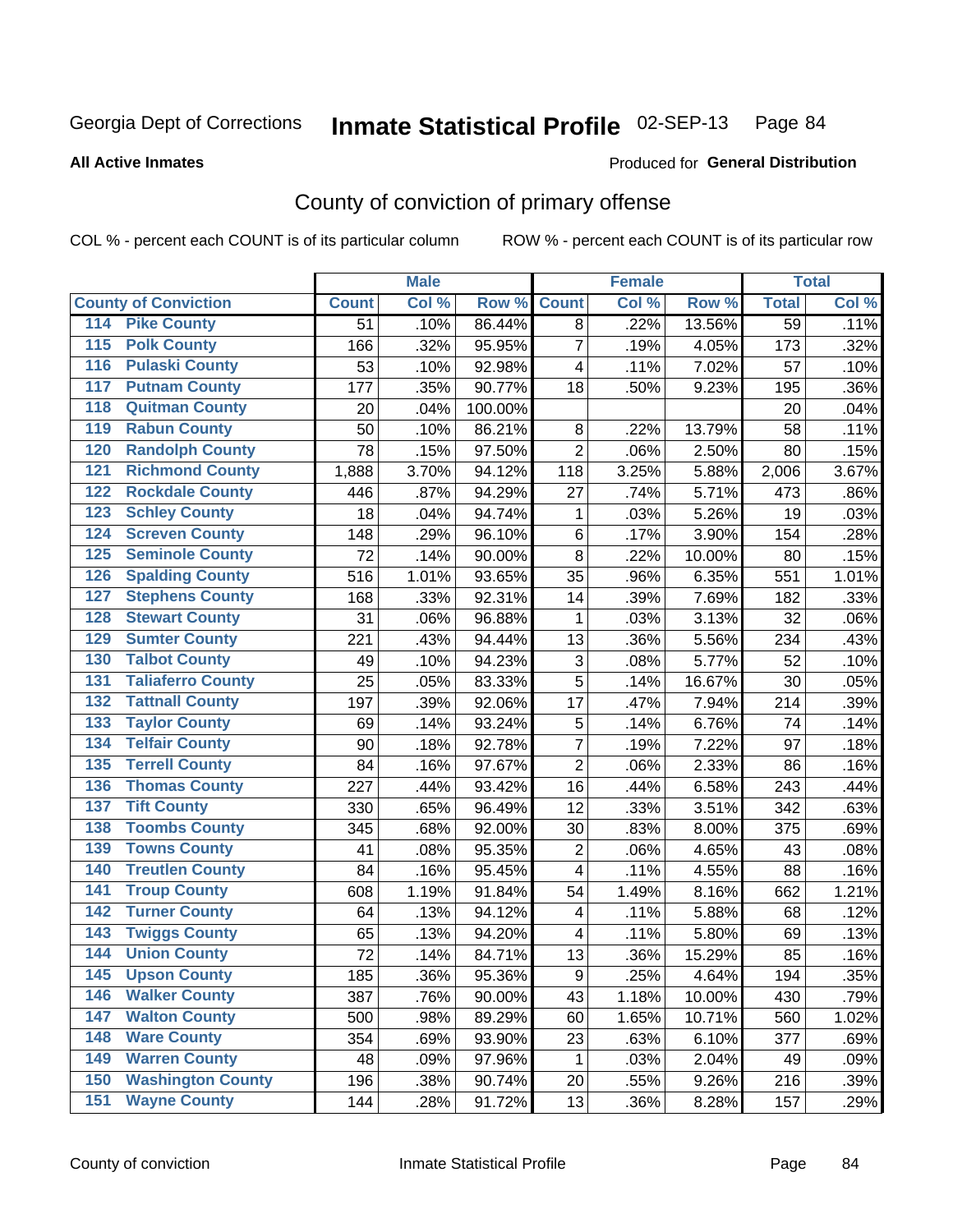Produced for **General Distribution**

## **All Active Inmates**

# County of conviction of primary offense

|                                |                    | <b>Male</b> |             |       | <b>Female</b> |        |              | <b>Total</b> |
|--------------------------------|--------------------|-------------|-------------|-------|---------------|--------|--------------|--------------|
| <b>County of Conviction</b>    | Count <sup>1</sup> | Col %       | Row % Count |       | Col %         | Row %  | <b>Total</b> | Col %        |
| <b>Webster County</b><br>152   | 10 <sub>1</sub>    | $.02\%$     | 90.91%      |       | .03%          | 9.09%  | 11           | .02%         |
| <b>Wheeler County</b><br>153   | 29                 | $.06\%$     | 96.67%      |       | .03%          | 3.33%  | 30           | .05%         |
| <b>White County</b><br>154     | 101                | .20%        | 88.60%      | 13    | .36%          | 11.40% | 114          | .21%         |
| <b>Whitfield County</b><br>155 | 571                | 1.12%       | 90.35%      | 61    | 1.68%         | 9.65%  | 632          | 1.16%        |
| <b>Wilcox County</b><br>156    | 45                 | .09%        | 90.00%      | 5     | .14%          | 10.00% | 50           | .09%         |
| <b>Wilkes County</b><br>157    | 72                 | .14%        | 96.00%      | 3     | .08%          | 4.00%  | 75           | .14%         |
| <b>Wilkinson County</b><br>158 | 41                 | $.08\%$     | 93.18%      | 3     | $.08\%$       | 6.82%  | 44           | .08%         |
| <b>Worth County</b><br>159     | 115                | .23%        | 94.26%      |       | .19%          | 5.74%  | 122          | .22%         |
| <b>Total Rported</b>           | 51,079             | 100%        | $93.36\%$   | 3,635 | 100%          | 6.64%  | 54,714       | 100%         |

| <b>Not</b><br>: Reported |        |       |              |
|--------------------------|--------|-------|--------------|
| <b>Total</b>             | 51,079 | 3,635 | - 1711<br>ьл |

| Mode (most frequent) | <b>Fulton County</b> | <b>Cobb County</b> | <b>Fulton County</b> |
|----------------------|----------------------|--------------------|----------------------|
|                      |                      |                    |                      |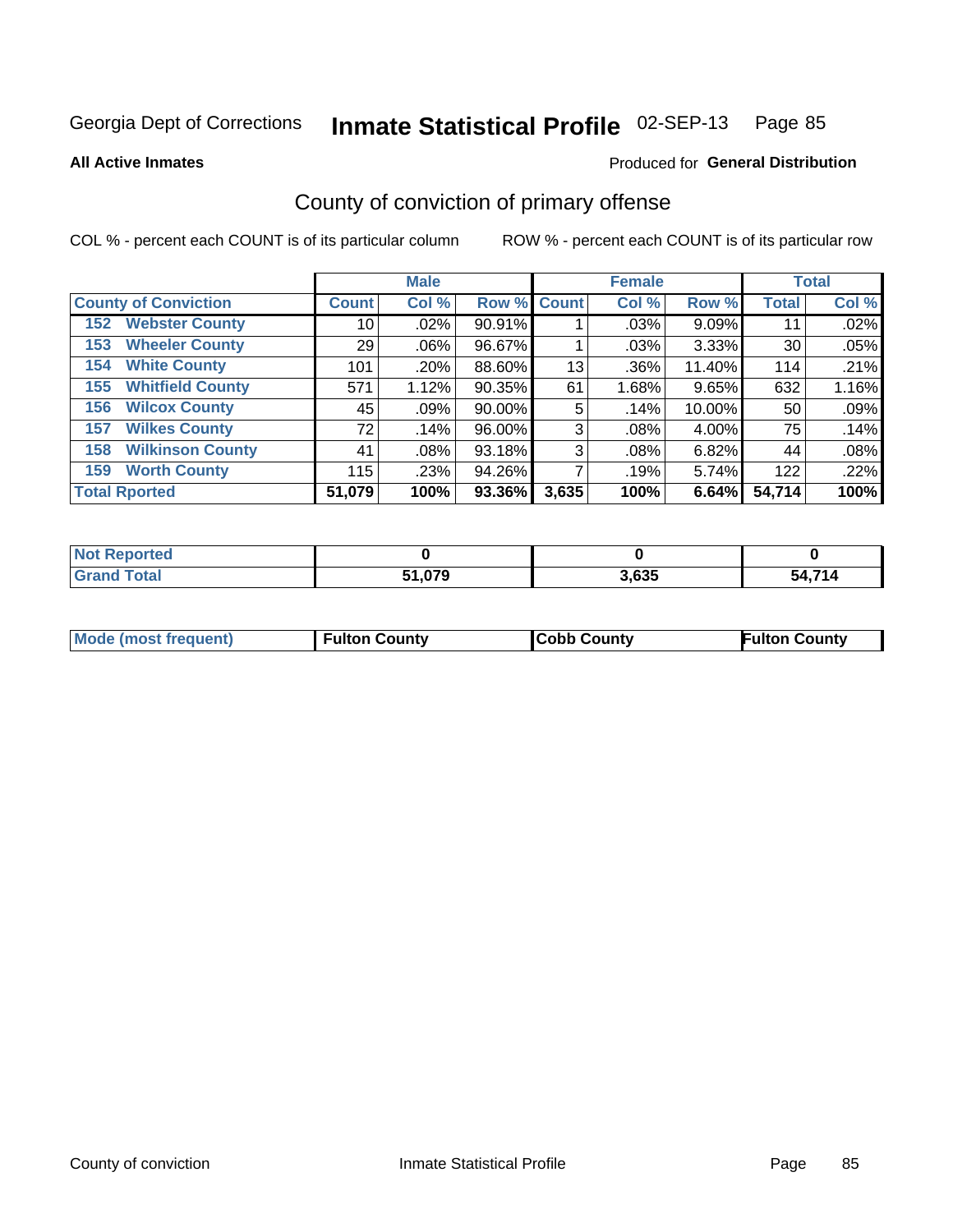Produced for **General Distribution**

## **All Active Inmates**

# Circuit of conviction of primary offense

|                         |                                 |              | <b>Male</b> |        |              | <b>Female</b> |        |                  | <b>Total</b> |
|-------------------------|---------------------------------|--------------|-------------|--------|--------------|---------------|--------|------------------|--------------|
|                         | <b>Circuit of Conviction</b>    | <b>Count</b> | Col %       | Row %  | <b>Count</b> | Col %         | Row %  | <b>Total</b>     | Col %        |
| 1                       | <b>Alapaha Circuit</b>          | 356          | .70%        | 95.19% | 18           | .50%          | 4.81%  | $\overline{374}$ | .69%         |
| $\overline{2}$          | <b>Alcovy Circuit</b>           | 1,164        | 2.29%       | 91.73% | 105          | 2.90%         | 8.27%  | 1,269            | 2.33%        |
| $\overline{\mathbf{3}}$ | <b>Atlanta Circuit</b>          | 4,958        | 9.76%       | 95.84% | 215          | 5.95%         | 4.16%  | 5,173            | 9.51%        |
| 4                       | <b>Atlantic Circuit</b>         | 870          | 1.71%       | 93.75% | 58           | 1.60%         | 6.25%  | 928              | 1.71%        |
| 5                       | <b>Augusta Circuit</b>          | 2,488        | 4.90%       | 93.85% | 163          | 4.51%         | 6.15%  | 2,651            | 4.87%        |
| $\overline{\mathbf{6}}$ | <b>Blue Ridge Circuit</b>       | 539          | 1.06%       | 92.77% | 42           | 1.16%         | 7.23%  | 581              | 1.07%        |
| $\overline{\mathbf{7}}$ | <b>Brunswick Circuit</b>        | 976          | 1.92%       | 93.85% | 64           | 1.77%         | 6.15%  | 1,040            | 1.91%        |
| 8                       | <b>Chattahoochee Circuit</b>    | 1,638        | 3.23%       | 94.96% | 87           | 2.41%         | 5.04%  | 1,725            | 3.17%        |
| $\overline{9}$          | <b>Cherokee Circuit</b>         | 991          | 1.95%       | 89.28% | 119          | 3.29%         | 10.72% | 1,110            | 2.04%        |
| 10                      | <b>Clayton Circuit</b>          | 1,530        | 3.01%       | 93.64% | 104          | 2.88%         | 6.36%  | 1,634            | 3.00%        |
| $\overline{11}$         | <b>Cobb Circuit</b>             | 2,600        | 5.12%       | 91.26% | 249          | 6.89%         | 8.74%  | 2,849            | 5.24%        |
| $\overline{12}$         | <b>Conasauga Circuit</b>        | 728          | 1.43%       | 90.55% | 76           | 2.10%         | 9.45%  | 804              | 1.48%        |
| 13                      | <b>Cordele Circuit</b>          | 663          | 1.31%       | 94.58% | 38           | 1.05%         | 5.42%  | 701              | 1.29%        |
| 14                      | <b>Coweta Circuit</b>           | 1,956        | 3.85%       | 92.79% | 152          | 4.20%         | 7.21%  | 2,108            | 3.88%        |
| 15                      | <b>Dougherty Circuit</b>        | 993          | 1.96%       | 94.30% | 60           | 1.66%         | 5.70%  | 1,053            | 1.94%        |
| 16                      | <b>Dublin Circuit</b>           | 506          | 1.00%       | 94.58% | 29           | .80%          | 5.42%  | 535              | .98%         |
| 17                      | <b>Eastern Circuit</b>          | 2,213        | 4.36%       | 96.51% | 80           | 2.21%         | 3.49%  | 2,293            | 4.22%        |
| 18                      | <b>Flint Circuit</b>            | 575          | 1.13%       | 90.84% | 58           | 1.60%         | 9.16%  | 633              | 1.16%        |
| 19                      | <b>Griffin Circuit</b>          | 1,127        | 2.22%       | 91.78% | 101          | 2.79%         | 8.22%  | 1,228            | 2.26%        |
| 20                      | <b>Gwinnett Circuit</b>         | 2,445        | 4.82%       | 92.79% | 190          | 5.25%         | 7.21%  | 2,635            | 4.84%        |
| $\overline{21}$         | <b>Houston Circuit</b>          | 715          | 1.41%       | 93.96% | 46           | 1.27%         | 6.04%  | 761              | 1.40%        |
| $\overline{22}$         | <b>Lookout Mountain Circuit</b> | 1,066        | 2.10%       | 89.35% | 127          | 3.51%         | 10.65% | 1,193            | 2.19%        |
| 23                      | <b>Macon Circuit</b>            | 1,165        | 2.29%       | 95.88% | 50           | 1.38%         | 4.12%  | 1,215            | 2.23%        |
| $\overline{24}$         | <b>Middle Circuit</b>           | 1,015        | 2.00%       | 93.03% | 76           | 2.10%         | 6.97%  | 1,091            | 2.01%        |
| 25                      | <b>Mountain Circuit</b>         | 321          | .63%        | 92.77% | 25           | .69%          | 7.23%  | 346              | .64%         |
| 26                      | <b>Northeastern Circuit</b>     | 848          | 1.67%       | 89.55% | 99           | 2.74%         | 10.45% | 947              | 1.74%        |
| $\overline{27}$         | <b>Northern Circuit</b>         | 555          | 1.09%       | 93.75% | 37           | 1.02%         | 6.25%  | 592              | 1.09%        |
| 28                      | <b>Ocmulgee Circuit</b>         | 1,138        | 2.24%       | 92.22% | 96           | 2.65%         | 7.78%  | 1,234            | 2.27%        |
| 29                      | <b>Oconee Circuit</b>           | 426          | .84%        | 92.41% | 35           | .97%          | 7.59%  | 461              | .85%         |
| 30                      | <b>Ogeechee Circuit</b>         | 940          | 1.85%       | 93.07% | 70           | 1.94%         | 6.93%  | 1,010            | 1.86%        |
| $\overline{31}$         | <b>Pataula Circuit</b>          | 418          | .82%        | 96.09% | 17           | .47%          | 3.91%  | 435              | .80%         |
| 32                      | <b>Piedmont Circuit</b>         | 559          | 1.10%       | 90.89% | 56           | 1.55%         | 9.11%  | 615              | 1.13%        |
| 33                      | <b>Rome Circuit</b>             | 801          | 1.58%       | 89.30% | 96           | 2.65%         | 10.70% | 897              | 1.65%        |
| 34                      | <b>South Georgia Circuit</b>    | 782          | 1.54%       | 92.98% | 59           | 1.63%         | 7.02%  | 841              | 1.55%        |
| 35                      | <b>Southern Circuit</b>         | 1,133        | 2.23%       | 94.57% | 65           | 1.80%         | 5.43%  | 1,198            | 2.20%        |
| 36                      | <b>Southwestern Circuit</b>     | 413          | .81%        | 93.86% | 27           | .75%          | 6.14%  | 440              | .81%         |
| 37                      | <b>Stone Mountain Circuit</b>   | 3,174        | 6.25%       | 95.37% | 154          | 4.26%         | 4.63%  | 3,328            | 6.12%        |
| 38                      | <b>Tallapoosa Circuit</b>       | 275          | .54%        | 94.50% | 16           | .44%          | 5.50%  | 291              | .53%         |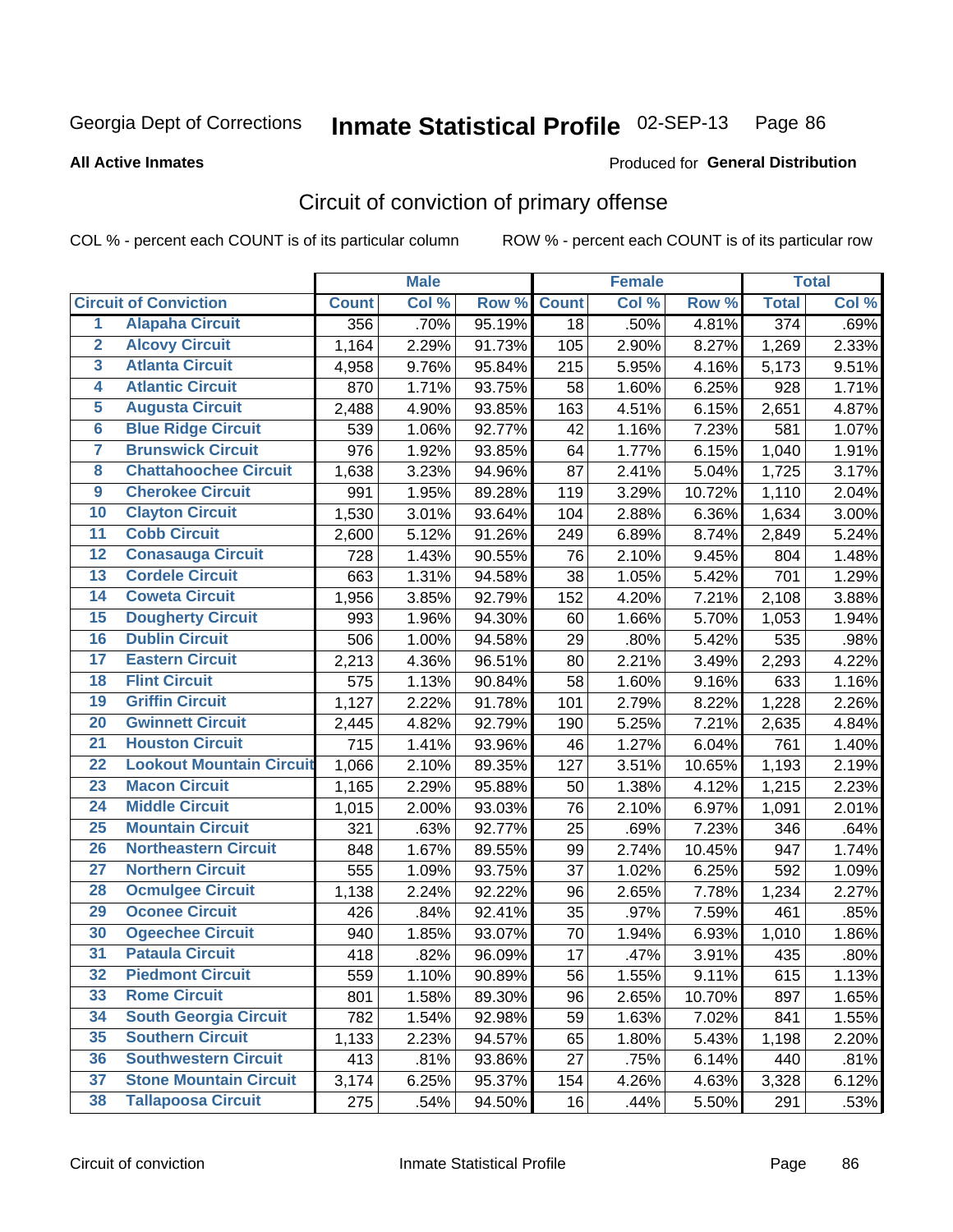Produced for **General Distribution**

## **All Active Inmates**

# Circuit of conviction of primary offense

|    |                              |              | <b>Male</b> |        |              | <b>Female</b> |          |              | <b>Total</b> |
|----|------------------------------|--------------|-------------|--------|--------------|---------------|----------|--------------|--------------|
|    | <b>Circuit of Conviction</b> | <b>Count</b> | Col %       | Row %  | <b>Count</b> | Col %         | Row %    | <b>Total</b> | Col %        |
| 39 | <b>Tifton Circuit</b>        | 584          | 1.15%       | 95.27% | 29           | $.80\%$       | 4.73%    | 613          | 1.13%        |
| 40 | <b>Toombs Circuit</b>        | 379          | .75%        | 93.81% | 25           | .69%          | 6.19%    | 404          | .74%         |
| 41 | <b>Waycross Circuit</b>      | 885          | 1.74%       | 93.85% | 58           | 1.60%         | 6.15%    | 943          | 1.73%        |
| 42 | <b>Western Circuit</b>       | 497          | .98%        | 95.21% | 25           | .69%          | 4.79%    | 522          | .96%         |
| 43 | <b>Rockdale Circuit</b>      | 446          | .88%        | 94.29% | 27           | .75%          | 5.71%    | 473          | .87%         |
| 44 | <b>Douglas Circuit</b>       | 1,287        | 2.53%       | 90.76% | 131          | 3.62%         | 9.24%    | 1,418        | 2.61%        |
| 45 | <b>Appalachian Circuit</b>   | 303          | $.60\%$     | 91.54% | 28           | .77%          | $8.46\%$ | 331          | .61%         |
| 46 | <b>Enotah Circuit</b>        | 309          | .61%        | 89.05% | 38           | 1.05%         | 10.95%   | 347          | .64%         |
| 47 | <b>Bell-Forsyth Circuit</b>  | 328          | .65%        | 88.41% | 43           | 1.19%         | 11.59%   | 371          | .68%         |
| 48 | <b>Towaliga Circuit</b>      | 400          | .79%        | 93.24% | 29           | $.80\%$       | 6.76%    | 429          | .79%         |
| 49 | <b>Paulding Circuit</b>      | 299          | .59%        | 92.57% | 24           | .66%          | 7.43%    | 323          | .59%         |
|    | <b>Total Rported</b>         | 50,777       | 100%        | 93.35% | 3,616        | 100%          | 6.65%    | 54,393       | 100%         |

| N   | 302        | 7 L   | 224        |
|-----|------------|-------|------------|
| тео |            | 19    | JZ 1       |
|     | 070<br>- - | 3,635 | 74.4<br>54 |

| M<br>- - -<br>.<br>.<br>∪opp<br>нс |
|------------------------------------|
|------------------------------------|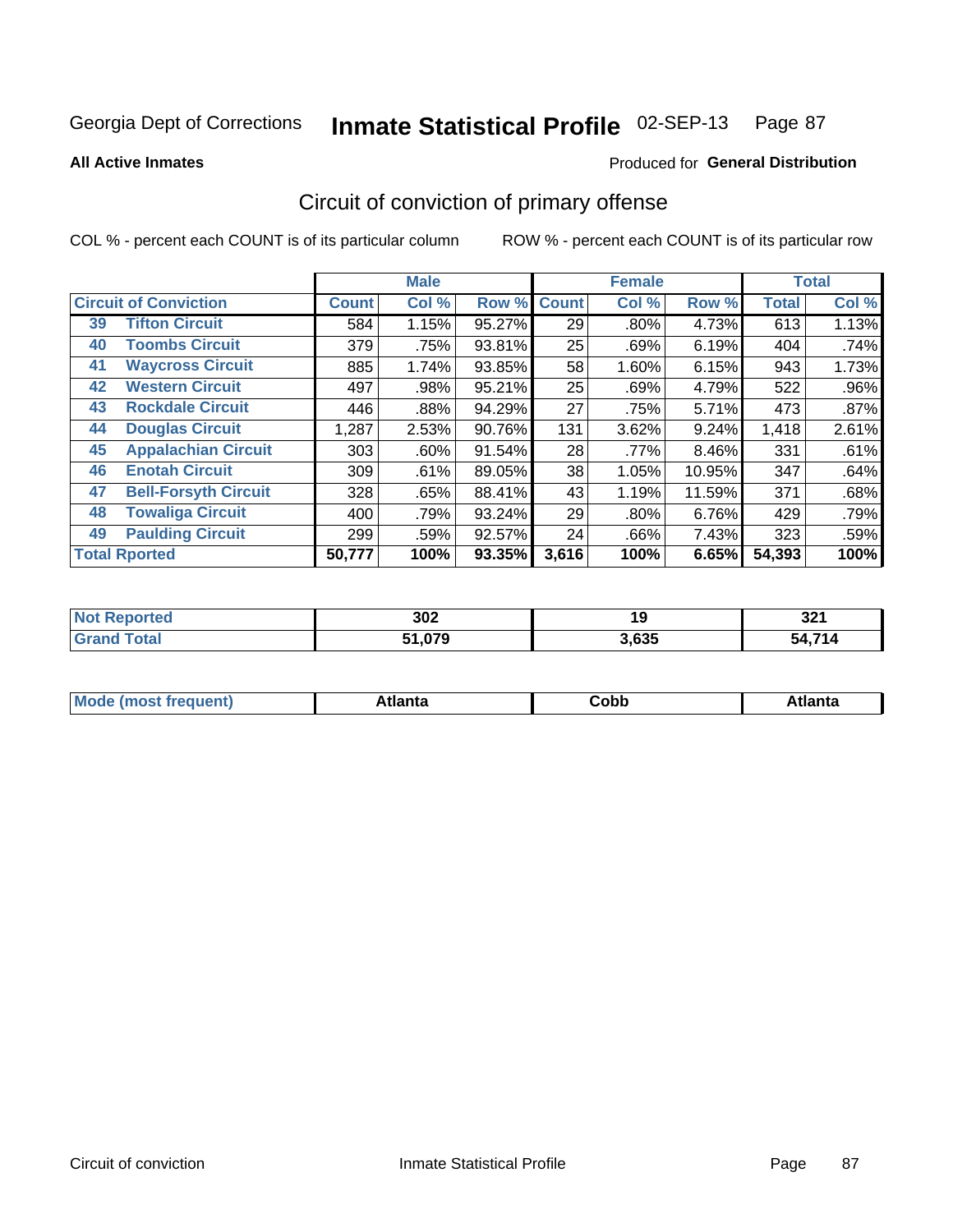## **All Active Inmates**

## Produced for **General Distribution**

## Years served (jail + prison) in this incarceration

COL % - percent each COUNT is of its particular column ROW % - percent each COUNT is of its particular row

|                        |              | <b>Male</b> |         |                 | <b>Female</b> |                  |              | <b>Total</b> |
|------------------------|--------------|-------------|---------|-----------------|---------------|------------------|--------------|--------------|
| <b>Years Served</b>    | <b>Count</b> | Col %       | Row %   | <b>Count</b>    | Col %         | Row <sup>%</sup> | <b>Total</b> | Col %        |
| Less than one year     | 9,888        | 19.36%      | 91.13%  | 963             | 26.49%        | 8.87%            | 10,851       | 19.83%       |
| 1 to 1.99 years        | 8,432        | 16.51%      | 91.62%  | 771             | 21.21%        | 8.38%            | 9,203        | 16.82%       |
| 2 to 2.99 years        | 6,164        | 12.07%      | 92.93%  | 469             | 12.90%        | 7.07%            | 6,633        | 12.12%       |
| 3 to 3.99 years        | 4,102        | 8.03%       | 92.93%  | 312             | 8.58%         | 7.07%            | 4,414        | 8.07%        |
| 4 to 4.99 years        | 3,427        | 6.71%       | 93.18%  | 251             | 6.91%         | 6.82%            | 3,678        | 6.72%        |
| 5 to 5.99 years        | 2,867        | 5.61%       | 94.28%  | 174             | 4.79%         | 5.72%            | 3,041        | 5.56%        |
| 6 to 6.99 years        | 2,486        | 4.87%       | 94.81%  | 136             | 3.74%         | 5.19%            | 2,622        | 4.79%        |
| 7 to 7.99 years        | 1,783        | 3.49%       | 94.69%  | 100             | 2.75%         | 5.31%            | 1,883        | 3.44%        |
| <b>8 to 8.99 years</b> | 1,408        | 2.76%       | 94.62%  | 80              | 2.20%         | 5.38%            | 1,488        | 2.72%        |
| 9 to 9.99 years        | 1,303        | 2.55%       | 95.46%  | 62              | 1.71%         | 4.54%            | 1,365        | 2.49%        |
| 10 to 10.99 years      | 1,011        | 1.98%       | 94.84%  | 55              | 1.51%         | 5.16%            | 1,066        | 1.95%        |
| 11 to 11.99 years      | 875          | 1.71%       | 95.84%  | 38              | 1.05%         | 4.16%            | 913          | 1.67%        |
| 12 to 12.99 years      | 798          | 1.56%       | 97.32%  | 22              | 0.61%         | 2.68%            | 820          | 1.50%        |
| 13 to 13.99 years      | 714          | 1.40%       | 95.97%  | 30              | 0.83%         | 4.03%            | 744          | 1.36%        |
| 14 to 14.99 years      | 652          | 1.28%       | 96.02%  | 27              | 0.74%         | 3.98%            | 679          | 1.24%        |
| 15 to 15.99 years      | 627          | 1.23%       | 96.17%  | 25              | 0.69%         | 3.83%            | 652          | 1.19%        |
| 16 to 16.99 years      | 641          | 1.25%       | 96.97%  | 20              | 0.55%         | 3.03%            | 661          | 1.21%        |
| 17 to 17.99 years      | 520          | 1.02%       | 96.65%  | 18              | 0.50%         | 3.35%            | 538          | 0.98%        |
| 18 to 18.99 years      | 493          | 0.97%       | 97.62%  | 12              | 0.33%         | 2.38%            | 505          | 0.92%        |
| 19 to 19.99 years      | 434          | 0.85%       | 95.38%  | 21              | 0.58%         | 4.62%            | 455          | 0.83%        |
| 20 to 20.99 years      | 330          | 0.65%       | 98.21%  | $6\phantom{1}6$ | 0.17%         | 1.79%            | 336          | 0.61%        |
| 21 to 21.99 years      | 275          | 0.54%       | 96.15%  | 11              | 0.30%         | 3.85%            | 286          | 0.52%        |
| 22 to 22.99 years      | 277          | 0.54%       | 97.54%  | 7               | 0.19%         | 2.46%            | 284          | 0.52%        |
| 23 to 23.99 years      | 186          | 0.36%       | 96.88%  | 6               | 0.17%         | 3.13%            | 192          | 0.35%        |
| 24 to 24.99 years      | 177          | 0.35%       | 98.88%  | $\overline{c}$  | 0.06%         | 1.12%            | 179          | 0.33%        |
| 25 to 25.99 years      | 170          | 0.33%       | 97.14%  | 5               | 0.14%         | 2.86%            | 175          | 0.32%        |
| 26 to 26.99 years      | 128          | 0.25%       | 100.00% |                 |               |                  | 128          | 0.23%        |
| 27 to 27.99 years      | 113          | 0.22%       | 98.26%  | $\overline{2}$  | 0.06%         | 1.74%            | 115          | 0.21%        |
| 28 to 28.99 years      | 90           | 0.18%       | 97.83%  | $\overline{2}$  | 0.06%         | 2.17%            | 92           | 0.17%        |
| 29 to 29.99 years      | 82           | 0.16%       | 98.80%  | 1               | 0.03%         | 1.20%            | 83           | 0.15%        |
| Thirty + years         | 626          | 1.23%       | 98.89%  | $\overline{7}$  | 0.19%         | 1.11%            | 633          | 1.16%        |
| <b>Total Reported</b>  | 51,079       | 100%        | 93.36%  | 3,635           | 100%          | 6.64%            | 54,714       | 100%         |

| <b>Not Reported</b>      |        |       |        |
|--------------------------|--------|-------|--------|
| <b>Grand Total</b>       | 51,079 | 3,635 | 54,714 |
|                          |        |       |        |
| <b>Mean</b><br>(average) | 5.91   | 3.79  | 5.77   |
| <b>Median (middle)</b>   | 3.23   | 2.12  | 3.12   |

| Mode (most frequent) | Less than one year | Less than one year |
|----------------------|--------------------|--------------------|
|                      |                    |                    |

**Less than one**

**year**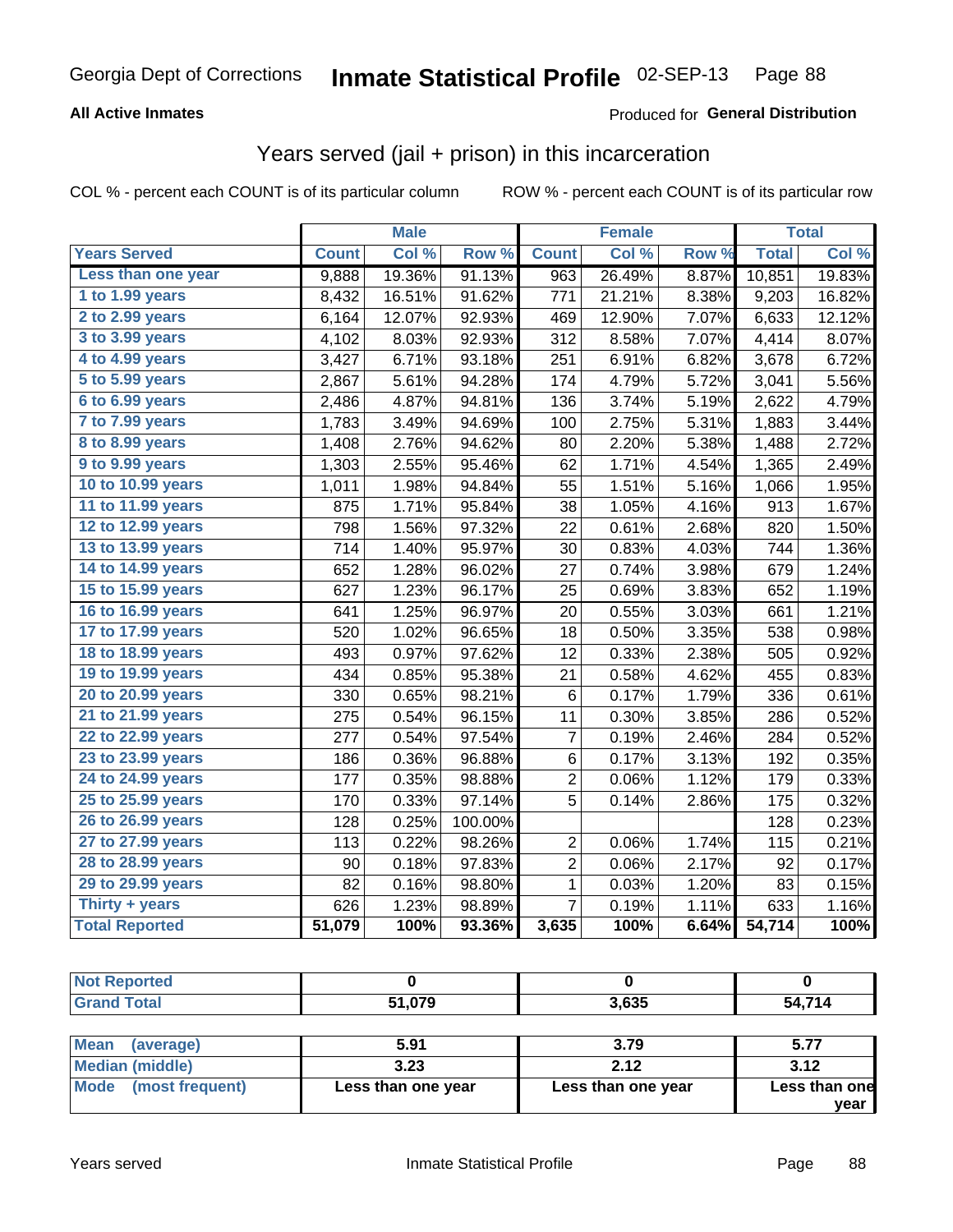## **All Active Inmates**

Produced for **General Distribution**

# Results of most recent HIV tests

|                         |              | <b>Male</b> |           |              | <b>Female</b> |          |                    | <b>Total</b> |
|-------------------------|--------------|-------------|-----------|--------------|---------------|----------|--------------------|--------------|
| <b>HIV Test Results</b> | <b>Count</b> | Col %       | Row %I    | <b>Count</b> | Col %         | Row %    | Total <sub>1</sub> | Col %        |
| <b>Positive</b>         | 770          | 1.59%       | $91.23\%$ | 74           | $2.11\%$      | $8.77\%$ | 844                | 1.63%        |
| <b>Negative</b>         | 47,620       | 98.40%      | 93.27%    | 3,437        | 97.89%        | 6.73%    | 51,057             | 98.37%       |
| <b>Indeterminate</b>    | ີ            | 0.01%       | 100.00%   |              |               |          |                    | 0.01%        |
| <b>Total Reported</b>   | 48,393       | 100%        | $93.24\%$ | 3,511        | 100%          | $6.76\%$ | 51,904             | 100.0%       |

| <b>Not Reported</b>   | 2,686  | 124   | 2.810  |
|-----------------------|--------|-------|--------|
| <b>Total</b><br>Grand | 51,079 | 3,635 | 54.714 |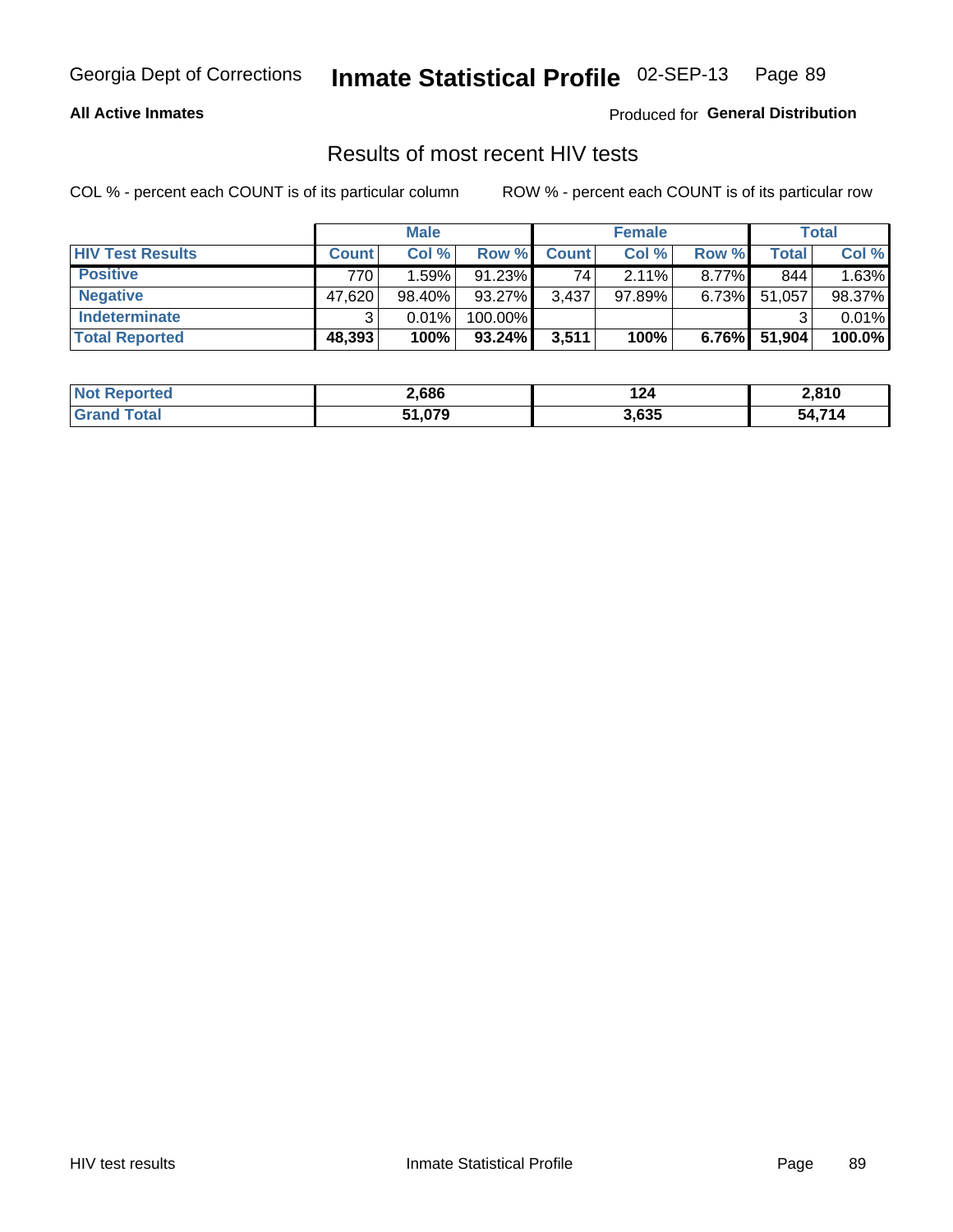## **All Active Inmates**

## Produced for **General Distribution**

## Results of most recent tuberculosis test

|                                  | <b>Male</b>  |           |           | <b>Female</b> |           |          | Total  |        |
|----------------------------------|--------------|-----------|-----------|---------------|-----------|----------|--------|--------|
| <b>Tuberculosis Test Results</b> | <b>Count</b> | Col%      | Row %     | <b>Count</b>  | Col %     | Row %    | Total  | Col %  |
| <b>Positive on current test</b>  | 8.780        | 18.03%    | $97.76\%$ | 201           | 5.73%     | 2.24%    | 8,981  | 17.20% |
| <b>Positive on previous test</b> | 34           | 0.07%     | 100.00%   |               |           |          | 34     | 0.07%  |
| <b>Negative</b>                  | 39.891       | $81.90\%$ | $92.34\%$ | 3,309         | $94.27\%$ | 7.66%    | 43,200 | 82.73% |
| <b>Total Reported</b>            | 48,705       | 100%      | $93.28\%$ | 3,510         | 100%      | $6.72\%$ | 52,215 | 100%   |

| <b>Not Reported</b> | 2,374  | l つら こうかい いちのう いちのう いちのう しゃくしゃ しんしょう りょうかい しんしょう しょうしょう しょうしょう<br>14J | 2,499        |
|---------------------|--------|-----------------------------------------------------------------------|--------------|
| Total<br>Gran       | 51,079 | 3,635                                                                 | 54 714<br>54 |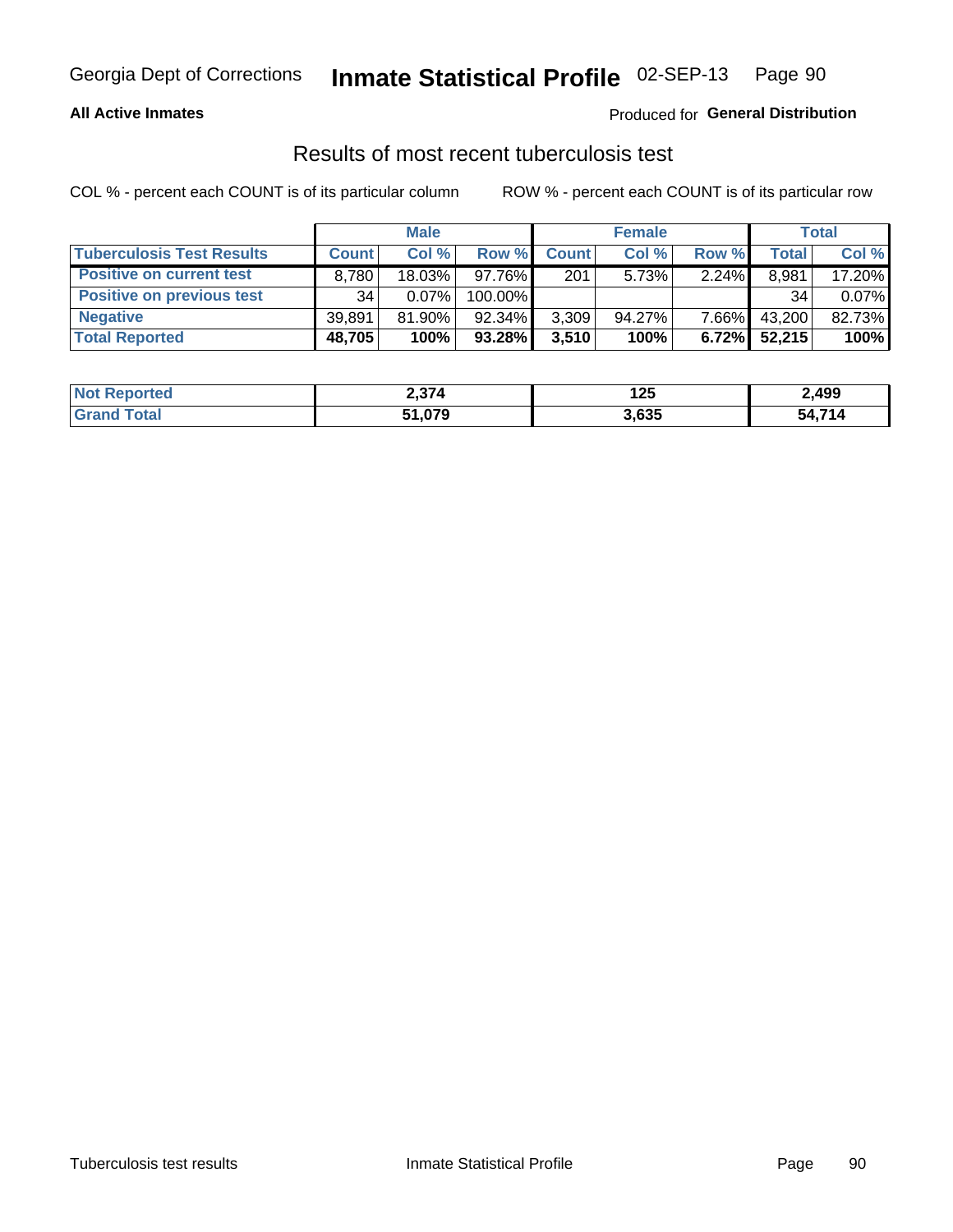## **All Active Inmates**

Produced for **General Distribution**

## Results of most recent syphilis test

|                                 | <b>Male</b>  |        |        | <b>Female</b> |        |          | Total  |        |
|---------------------------------|--------------|--------|--------|---------------|--------|----------|--------|--------|
| <b>Syphilis Test Results</b>    | <b>Count</b> | Col%   | Row %  | <b>Count</b>  | Col %  | Row %    | Total  | Col %  |
| <b>Positive on current test</b> | 339          | 1.41%  | 94.96% | 18            | 1.69%  | $5.04\%$ | 357    | 1.42%  |
| <b>Negative</b>                 | 23,683       | 98.59% | 95.78% | 1.044         | 98.31% | $4.22\%$ | 24.727 | 98.58% |
| <b>Total Reported</b>           | 24,022       | 100%   | 95.77% | 1,062         | 100%   | 4.23%    | 25,084 | 100%   |

| <b>Not Reported</b> | 27,057 | 2,573 | 29,630 |
|---------------------|--------|-------|--------|
| <b>Grand Total</b>  | 51,079 | 3,635 | 54,714 |